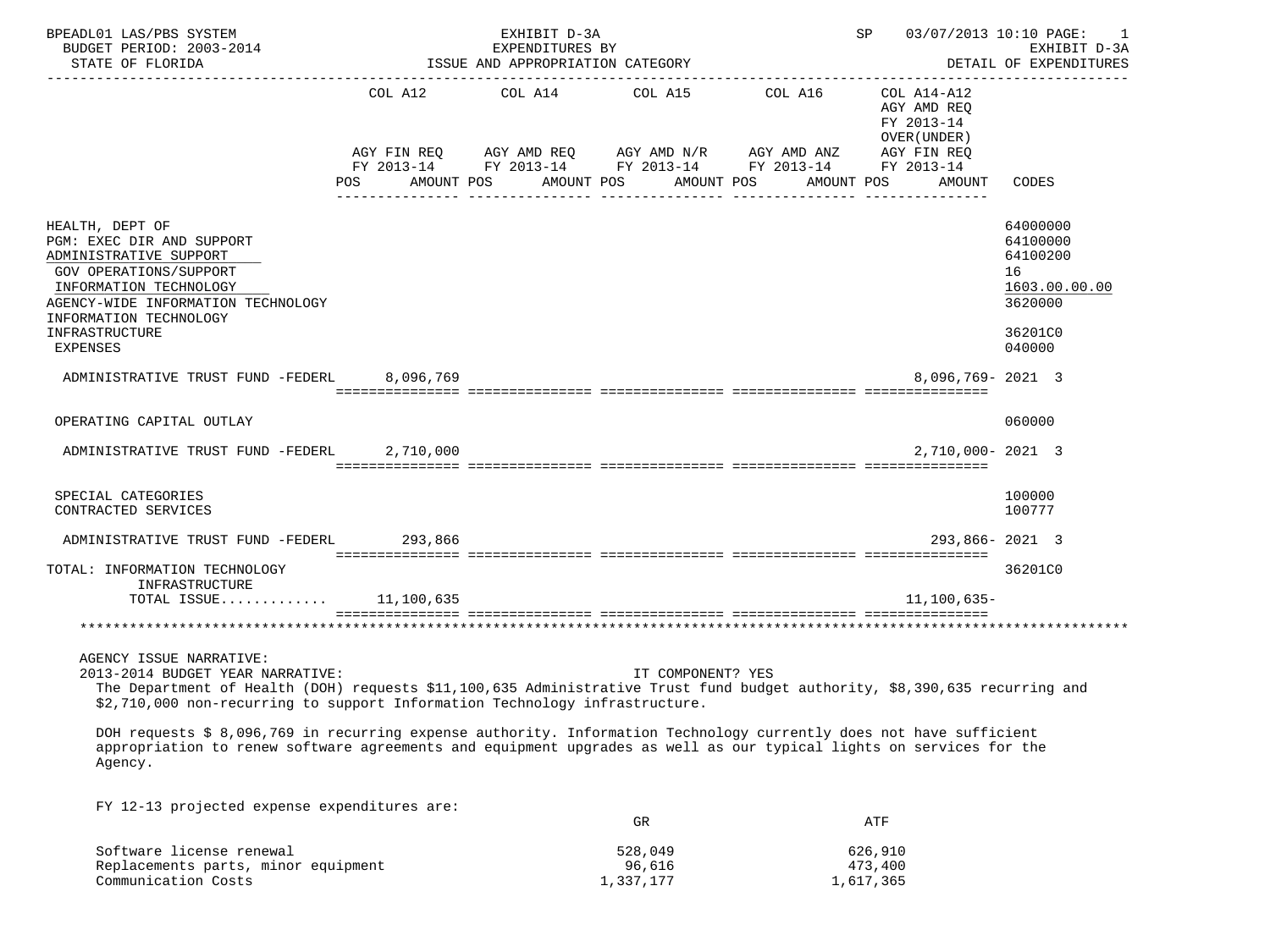| BPEADL01 LAS/PBS SYSTEM ${\tt EXHIBIT~D-3A} {\tt EXPENDITURES~BY} {\tt EXPENDITURES~BY} {\tt EXFIDIT} {\tt OR FLORID:~2003-2014} {\tt EXFIBIT} {\tt OR FLORID:~2003-2014} {\tt EXPENDITURES~BY} {\tt EXPENDI:~2003-2014} {\tt EXPENDI:~2003-2014} {\tt OR SPPNORIATION~CATEGORY} {\tt OR TACI:~2013-2014} {\tt OR SPPNORI:~2014} {\tt OR SPPNORI:~2013-2014}$ |  |                                                                                                                       | 03/07/2013 10:10 PAGE:<br>2<br>EXHIBIT D-3A<br>DETAIL OF EXPENDITURES |                                            |                                  |
|---------------------------------------------------------------------------------------------------------------------------------------------------------------------------------------------------------------------------------------------------------------------------------------------------------------------------------------------------------------|--|-----------------------------------------------------------------------------------------------------------------------|-----------------------------------------------------------------------|--------------------------------------------|----------------------------------|
|                                                                                                                                                                                                                                                                                                                                                               |  | COL A12 $\qquad$ COL A14 $\qquad$ COL A15 $\qquad$ COL A16 $\qquad$ COL A14-A12                                       |                                                                       | AGY AMD REQ<br>FY 2013-14<br>OVER (UNDER ) |                                  |
|                                                                                                                                                                                                                                                                                                                                                               |  | AGY FIN REQ AGY AMD REQ AGY AMD N/R AGY AMD ANZ AGY FIN REQ<br>FY 2013-14 FY 2013-14 FY 2013-14 FY 2013-14 FY 2013-14 |                                                                       |                                            |                                  |
|                                                                                                                                                                                                                                                                                                                                                               |  |                                                                                                                       |                                                                       |                                            |                                  |
|                                                                                                                                                                                                                                                                                                                                                               |  | POS AMOUNT POS AMOUNT POS AMOUNT POS AMOUNT POS                                                                       |                                                                       |                                            | AMOUNT CODES                     |
| HEALTH, DEPT OF<br>PGM: EXEC DIR AND SUPPORT<br>ADMINISTRATIVE SUPPORT                                                                                                                                                                                                                                                                                        |  |                                                                                                                       |                                                                       |                                            | 64000000<br>64100000<br>64100200 |
| <b>GOV OPERATIONS/SUPPORT</b><br>INFORMATION TECHNOLOGY                                                                                                                                                                                                                                                                                                       |  |                                                                                                                       |                                                                       |                                            | 16<br>1603.00.00.00              |
| AGENCY-WIDE INFORMATION TECHNOLOGY<br>INFORMATION TECHNOLOGY                                                                                                                                                                                                                                                                                                  |  |                                                                                                                       |                                                                       |                                            | 3620000                          |
| INFRASTRUCTURE                                                                                                                                                                                                                                                                                                                                                |  |                                                                                                                       |                                                                       |                                            | 36201C0                          |
| Total FY 12-13 Costs                                                                                                                                                                                                                                                                                                                                          |  | 1,961,842                                                                                                             |                                                                       | 2,717,675                                  |                                  |
| Total FY 12-13 Appropriation                                                                                                                                                                                                                                                                                                                                  |  | 1,961,842                                                                                                             |                                                                       | 489,995                                    |                                  |
| Total FY 12-13 Appropriation Balance                                                                                                                                                                                                                                                                                                                          |  | $-0-$                                                                                                                 |                                                                       | (2, 227, 680)                              |                                  |
| Redistributed to CHDs                                                                                                                                                                                                                                                                                                                                         |  |                                                                                                                       |                                                                       | 2,227,680                                  |                                  |
| FY 13-14 Projected Expenditures                                                                                                                                                                                                                                                                                                                               |  | GR                                                                                                                    |                                                                       | ATF                                        |                                  |
| Software license renewals                                                                                                                                                                                                                                                                                                                                     |  |                                                                                                                       |                                                                       |                                            |                                  |
| Replacements parts, minor equipment                                                                                                                                                                                                                                                                                                                           |  | $528,049$<br>96,616<br>96,616<br>1,337,177<br>2,417,365                                                               |                                                                       |                                            |                                  |
| Communication cost                                                                                                                                                                                                                                                                                                                                            |  |                                                                                                                       |                                                                       |                                            |                                  |
| (Data Circuits, Local and long distance phone, air cards, reservationless lines, VPNs and cell phones)                                                                                                                                                                                                                                                        |  |                                                                                                                       |                                                                       |                                            |                                  |
| Microsoft Premier                                                                                                                                                                                                                                                                                                                                             |  |                                                                                                                       |                                                                       | 182,114                                    |                                  |
| Cisco upgrade (software and hardware updates/support)                                                                                                                                                                                                                                                                                                         |  |                                                                                                                       |                                                                       | 223,931                                    |                                  |
| Bluecoat (end of life hardware maintenance)                                                                                                                                                                                                                                                                                                                   |  |                                                                                                                       |                                                                       | 73,990                                     |                                  |
| Guidance EnCase (used for computer incident response)                                                                                                                                                                                                                                                                                                         |  |                                                                                                                       |                                                                       | 19,134                                     |                                  |
| Video Conferencing Maintenance<br>Email Office 365 (\$20 per user per month/16,958 Mailboxes)                                                                                                                                                                                                                                                                 |  |                                                                                                                       |                                                                       | 500,000<br>4,069,920                       |                                  |
| Total FY 13-14 Costs<br>Total FY 13-14 Startup Appropriation<br>Additional Request FY 13-14<br>Additional Request FY 13-14<br>Additional Request FY 13-14<br>Additional Request FY 13-14                                                                                                                                                                      |  |                                                                                                                       |                                                                       |                                            |                                  |
|                                                                                                                                                                                                                                                                                                                                                               |  |                                                                                                                       |                                                                       |                                            |                                  |
|                                                                                                                                                                                                                                                                                                                                                               |  |                                                                                                                       |                                                                       |                                            |                                  |
| DOH requests \$2,710,000 in non-recurring OCO authority for the Video Conferencing Initiative. The DOH Information<br>Technology strategic plan outlines using public health information technology and systems to efficiently improve business                                                                                                               |  |                                                                                                                       |                                                                       |                                            |                                  |
| practices. In developing this task the following needs were identified.                                                                                                                                                                                                                                                                                       |  |                                                                                                                       |                                                                       |                                            |                                  |

 Each computer must have a switch port capable of multicast. We do not have complete data needs for the approximately 12,000 users. The following equipment completes this initiative:

 24 port switch/by 12,000 = 500 switches 500 switches capable G data desktop/data/voice/video/multicast @ \$5,000 = \$2,500,000 Blue Coat upgrade costs (proxy appliance that controls and manages access to the internet) \$299,100 PBX (Phone System) \$15,000 Aruba upgrade costs (security equipment for wireless connections) \$38,854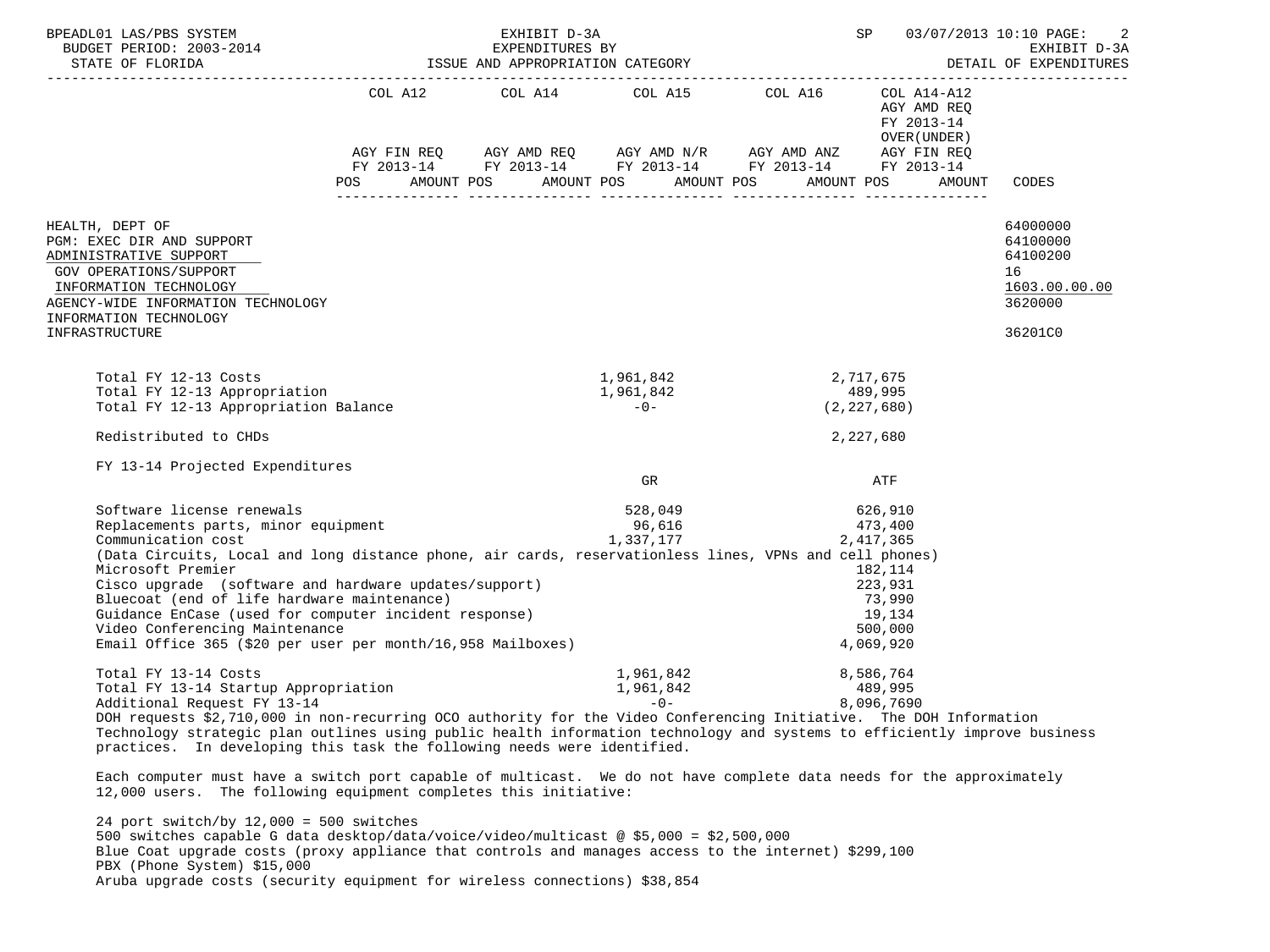| BPEADL01 LAS/PBS SYSTEM<br>BUDGET PERIOD: 2003-2014<br>STATE OF FLORIDA                                                                                                                    | <b>SP</b><br>EXHIBIT D-3A<br>EXPENDITURES BY<br>ISSUE AND APPROPRIATION CATEGORY |                                  |                                                             |             |                                                          | $\overline{\phantom{a}}$ 3<br>03/07/2013 10:10 PAGE:<br>EXHIBIT D-3A<br>DETAIL OF EXPENDITURES |
|--------------------------------------------------------------------------------------------------------------------------------------------------------------------------------------------|----------------------------------------------------------------------------------|----------------------------------|-------------------------------------------------------------|-------------|----------------------------------------------------------|------------------------------------------------------------------------------------------------|
|                                                                                                                                                                                            | COL A12                                                                          | COL A14 COL A15                  |                                                             | COL A16     | COL A14-A12<br>AGY AMD REO<br>FY 2013-14<br>OVER (UNDER) |                                                                                                |
|                                                                                                                                                                                            | AGY FIN REO<br>FY 2013-14<br>POS                                                 | AMOUNT POS AMOUNT POS AMOUNT POS | AGY AMD REO AGY AMD N/R<br>FY 2013-14 FY 2013-14 FY 2013-14 | AGY AMD ANZ | AGY FIN REO<br>FY 2013-14<br>AMOUNT POS<br>AMOUNT        | CODES                                                                                          |
| HEALTH, DEPT OF<br>PGM: EXEC DIR AND SUPPORT<br>ADMINISTRATIVE SUPPORT<br>GOV OPERATIONS/SUPPORT<br>INFORMATION TECHNOLOGY<br>AGENCY-WIDE INFORMATION TECHNOLOGY<br>INFORMATION TECHNOLOGY |                                                                                  |                                  |                                                             |             |                                                          | 64000000<br>64100000<br>64100200<br>16<br>1603.00.00.00<br>3620000                             |
| INFRASTRUCTURE                                                                                                                                                                             |                                                                                  |                                  |                                                             |             |                                                          | 36201C0                                                                                        |

 Firewall XB2 Backplane (an expansion board used to connect devices to the network) \$177,205 Server for Northwood Share Resource Center (for DOH development and testing) \$59,841

 FY 12-13 Appropriation \$ 380,000 Total 13-14 OCO need Total 13-14 Request \$2,710,000

 DOH requests \$293,866 in contracted services recurring budget authority. We currently employ contracted IT professionals to provide support for multiple mission critical programs: Health Information Portability and Accountability Act (HIPAA) compliant Medicaid/Medicare Billing, Electronic Lab ordering/reporting and processing of over 17 million transactions for the Immunization program Florida SHOTS (State Health Online Tracking System). These processes are highly technical operations that must not only be developed, but also maintained and monitored by IT professionals with very specific skills sets. The implementation and maintenance of the Video Conferencing initiative requires an additional 1.5 contractors.

 1 @90 hr for 1854 hours = 166,860 .5 @90 hr for 927 hours = 83,430

 \_\_\_\_\_\_\_  $250.290$ 

FY 12-13 projected contracted expenditures are:

| GR      | ATF                    |  |  |
|---------|------------------------|--|--|
| 140,814 |                        |  |  |
| 12,604  |                        |  |  |
| 756     |                        |  |  |
| 2,100   |                        |  |  |
| 55,667  | 281,545                |  |  |
|         | 27,609 (non-recurring) |  |  |
| 698,777 | 2,656,869              |  |  |
| 910,718 | 2,966,023              |  |  |
| 910,718 | 2,894,838              |  |  |
| $-0-$   | (71, 185)              |  |  |
|         |                        |  |  |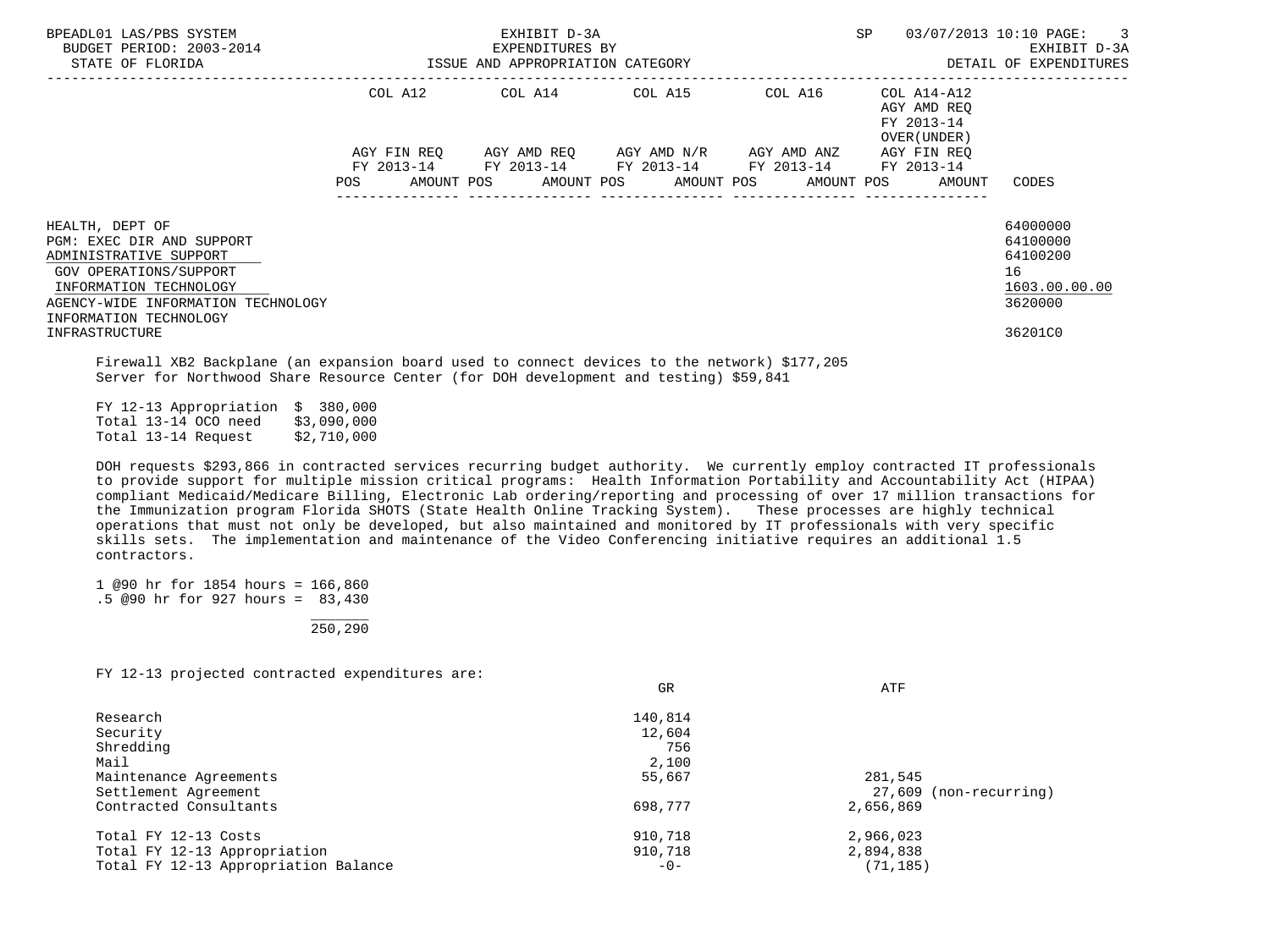| BPEADL01 LAS/PBS SYSTEM<br>BUDGET PERIOD: 2003-2014<br>STATE OF FLORIDA                                                                                          | EXHIBIT D-3A<br>03/07/2013 10:10 PAGE:<br>SP<br>3-2014 EXPENDITURES BY<br>ISSUE AND APPROPRIATION CATEGORY<br>EXHIBIT D-3A<br>DETAIL OF EXPENDITURES |                                  |         |                                                                                                                                                                                                                                                                                                                                                                                                                                                             |                                           |                                                                    |  |
|------------------------------------------------------------------------------------------------------------------------------------------------------------------|------------------------------------------------------------------------------------------------------------------------------------------------------|----------------------------------|---------|-------------------------------------------------------------------------------------------------------------------------------------------------------------------------------------------------------------------------------------------------------------------------------------------------------------------------------------------------------------------------------------------------------------------------------------------------------------|-------------------------------------------|--------------------------------------------------------------------|--|
|                                                                                                                                                                  |                                                                                                                                                      |                                  |         | COL A12 COL A14 COL A15 COL A16 COL A14-A12                                                                                                                                                                                                                                                                                                                                                                                                                 | AGY AMD REO<br>FY 2013-14<br>OVER (UNDER) |                                                                    |  |
|                                                                                                                                                                  |                                                                                                                                                      |                                  |         | $\verb AGY FIN REQ  \qquad \verb AGY AMD REQ  \qquad \verb AGY AMD N/R  \qquad \verb AGY AMD ANZ  \qquad \verb AGY FIN REQ  \qquad \verb AGY AMD ANZ  \qquad \verb AGY FIN REQ  \qquad \verb AGY AMD ANZ  \qquad \verb AGY EN REQ  \qquad \verb AGY AMD ANZ  \qquad \verb AGY EN REQ  \qquad \verb AGY AMD ANZ  \qquad \verb AGY EN REQ  \qquad \verb AdS3  \qquad \verb AdS3  \qquad \verb AdS3  \qquad \verb AdS3  \qquad \verb AdS3  \qquad \verb AdS3 $ |                                           |                                                                    |  |
|                                                                                                                                                                  | <b>POS</b>                                                                                                                                           | AMOUNT POS AMOUNT POS AMOUNT POS |         | FY 2013-14 FY 2013-14 FY 2013-14 FY 2013-14 FY 2013-14                                                                                                                                                                                                                                                                                                                                                                                                      | AMOUNT<br>AMOUNT POS                      | CODES                                                              |  |
|                                                                                                                                                                  |                                                                                                                                                      |                                  |         |                                                                                                                                                                                                                                                                                                                                                                                                                                                             |                                           |                                                                    |  |
| HEALTH, DEPT OF<br>PGM: EXEC DIR AND SUPPORT<br>ADMINISTRATIVE SUPPORT<br>GOV OPERATIONS/SUPPORT<br>INFORMATION TECHNOLOGY<br>AGENCY-WIDE INFORMATION TECHNOLOGY |                                                                                                                                                      |                                  |         |                                                                                                                                                                                                                                                                                                                                                                                                                                                             |                                           | 64000000<br>64100000<br>64100200<br>16<br>1603.00.00.00<br>3620000 |  |
| INFORMATION TECHNOLOGY<br>INFRASTRUCTURE                                                                                                                         |                                                                                                                                                      |                                  |         |                                                                                                                                                                                                                                                                                                                                                                                                                                                             |                                           | 36201C0                                                            |  |
| Redistribute to CHDs                                                                                                                                             |                                                                                                                                                      |                                  |         |                                                                                                                                                                                                                                                                                                                                                                                                                                                             | 71,185                                    |                                                                    |  |
| FY 13-14 Projected Expenditures                                                                                                                                  |                                                                                                                                                      |                                  |         |                                                                                                                                                                                                                                                                                                                                                                                                                                                             |                                           |                                                                    |  |
|                                                                                                                                                                  |                                                                                                                                                      |                                  | GR      |                                                                                                                                                                                                                                                                                                                                                                                                                                                             | ATF                                       |                                                                    |  |
| Research                                                                                                                                                         |                                                                                                                                                      |                                  | 140,814 |                                                                                                                                                                                                                                                                                                                                                                                                                                                             |                                           |                                                                    |  |
| Security                                                                                                                                                         |                                                                                                                                                      |                                  | 12,604  |                                                                                                                                                                                                                                                                                                                                                                                                                                                             |                                           |                                                                    |  |
| Shredding                                                                                                                                                        |                                                                                                                                                      |                                  | 756     |                                                                                                                                                                                                                                                                                                                                                                                                                                                             |                                           |                                                                    |  |
| Mail                                                                                                                                                             |                                                                                                                                                      |                                  | 2,100   |                                                                                                                                                                                                                                                                                                                                                                                                                                                             |                                           |                                                                    |  |
| Maintenance Agreements                                                                                                                                           |                                                                                                                                                      |                                  | 55,667  |                                                                                                                                                                                                                                                                                                                                                                                                                                                             | 281,545                                   |                                                                    |  |
| Contracted Consultants                                                                                                                                           |                                                                                                                                                      |                                  | 698,777 |                                                                                                                                                                                                                                                                                                                                                                                                                                                             | 2,907,159                                 |                                                                    |  |
| Total FY 13-14 Costs                                                                                                                                             |                                                                                                                                                      |                                  | 910,718 |                                                                                                                                                                                                                                                                                                                                                                                                                                                             | 3,188,704                                 |                                                                    |  |
| Total FY 13-14 Startup Appropriation                                                                                                                             |                                                                                                                                                      |                                  | 910,718 |                                                                                                                                                                                                                                                                                                                                                                                                                                                             | 2,894,838                                 |                                                                    |  |
| Additional Request 13-14                                                                                                                                         |                                                                                                                                                      |                                  | $-0-$   |                                                                                                                                                                                                                                                                                                                                                                                                                                                             | 293,866                                   |                                                                    |  |

 This issue relates to Florida Strategic Plan for Economic Development "Develop and maintain a cutting-edge telecommunications infrastructure"(#15)

Amended 2013-14 Narrative after February 1, 2013

 Summary: This amendment deletes the issue in its entirety. \*\*\*\*\*\*\*\*\*\*\*\*\*\*\*\*\*\*\*\*\*\*\*\*\*\*\*\*\*\*\*\*\*\*\*\*\*\*\*\*\*\*\*\*\*\*\*\*\*\*\*\*\*\*\*\*\*\*\*\*\*\*\*\*\*\*\*\*\*\*\*\*\*\*\*\*\*\*\*\*\*\*\*\*\*\*\*\*\*\*\*\*\*\*\*\*\*\*\*\*\*\*\*\*\*\*\*\*\*\*\*\*\*\*\*\*\*\*\*\*\*\*\*\*\*\*\*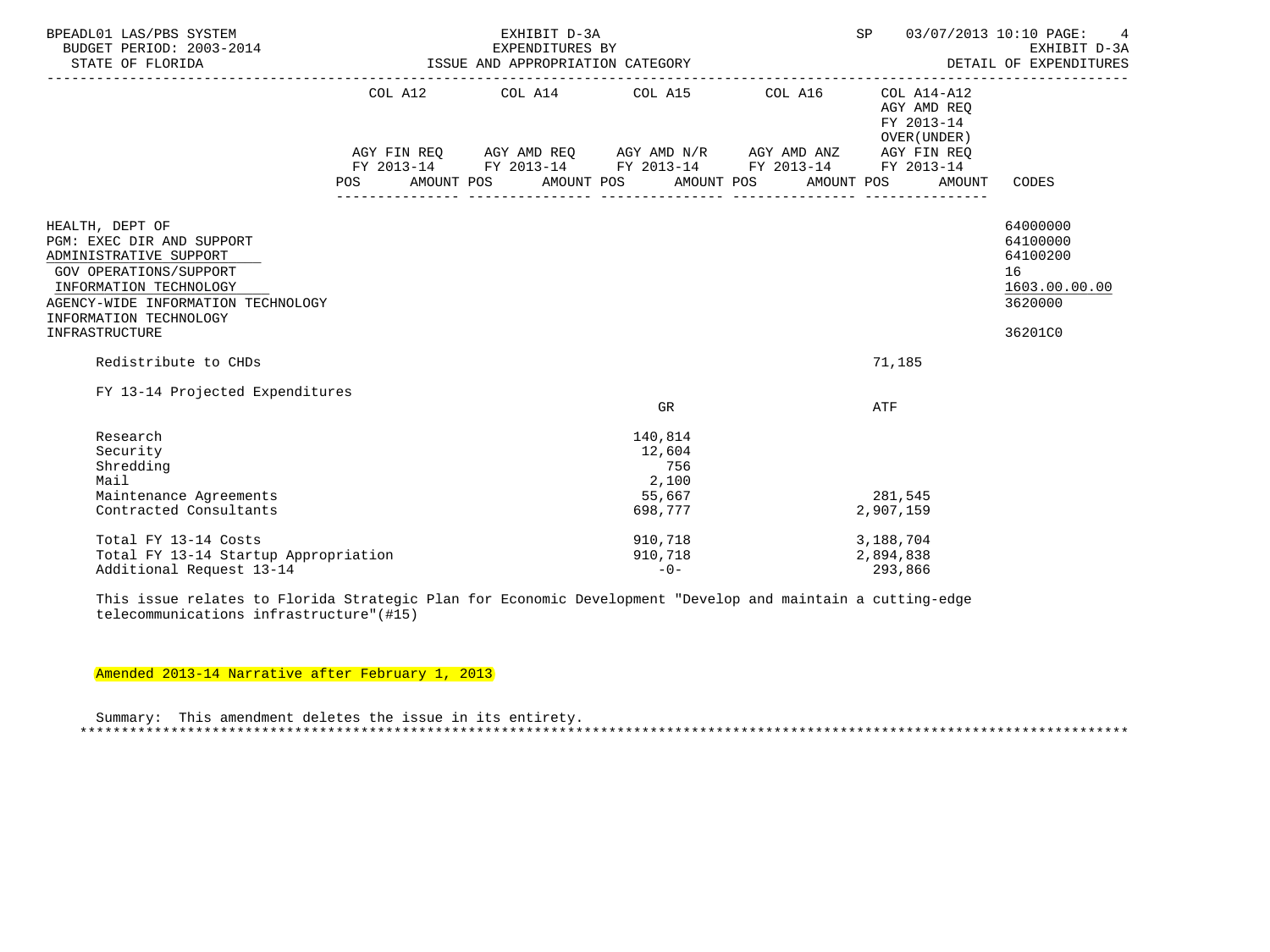| BPEADL01 LAS/PBS SYSTEM<br>BUDGET PERIOD: 2003-2014<br>STATE OF FLORIDA                                                                                                                                                           |                        | EXHIBIT D-3A<br>EXPENDITURES BY<br>ISSUE AND APPROPRIATION CATEGORY                                                                              | <b>SP</b>                |            | 03/07/2013 10:10 PAGE:<br>5<br>EXHIBIT D-3A<br>DETAIL OF EXPENDITURES   |                                                                    |
|-----------------------------------------------------------------------------------------------------------------------------------------------------------------------------------------------------------------------------------|------------------------|--------------------------------------------------------------------------------------------------------------------------------------------------|--------------------------|------------|-------------------------------------------------------------------------|--------------------------------------------------------------------|
|                                                                                                                                                                                                                                   | AGY FIN REQ<br>POS FOR | COL A12 COL A14 COL A15 COL A16<br>AGY AMD REQ AGY AMD $N/R$ AGY AMD ANZ<br>FY 2013-14 FY 2013-14 FY 2013-14 FY 2013-14 FY 2013-14<br>AMOUNT POS | AMOUNT POS<br>AMOUNT POS | AMOUNT POS | COL A14-A12<br>AGY AMD REQ<br>FY 2013-14<br>OVER (UNDER)<br>AGY FIN REQ | AMOUNT CODES                                                       |
| HEALTH, DEPT OF<br>PGM: EXEC DIR AND SUPPORT<br>ADMINISTRATIVE SUPPORT<br><b>GOV OPERATIONS/SUPPORT</b><br>INFORMATION TECHNOLOGY<br>AGENCY-WIDE INFORMATION TECHNOLOGY<br>INFORMATION TECHNOLOGY<br>INFRASTRUCTURE - MAINTENANCE |                        |                                                                                                                                                  |                          |            |                                                                         | 64000000<br>64100000<br>64100200<br>16<br>1603.00.00.00<br>3620000 |
| AGREEMENTS AND STAFFING SUPPORT<br>SALARIES AND BENEFITS                                                                                                                                                                          |                        |                                                                                                                                                  |                          |            |                                                                         | 36202C0<br>010000                                                  |
| ADMINISTRATIVE TRUST FUND -FEDERL                                                                                                                                                                                                 |                        | 676,943                                                                                                                                          |                          |            |                                                                         | 676.943 2021 3                                                     |
| <b>EXPENSES</b>                                                                                                                                                                                                                   |                        |                                                                                                                                                  |                          |            |                                                                         | 040000                                                             |
| ADMINISTRATIVE TRUST FUND -FEDERL                                                                                                                                                                                                 |                        | 960,798                                                                                                                                          |                          |            | 960.798                                                                 | 2021 3                                                             |
| SPECIAL CATEGORIES<br>CONTRACTED SERVICES                                                                                                                                                                                         |                        |                                                                                                                                                  |                          |            |                                                                         | 100000<br>100777                                                   |
| ADMINISTRATIVE TRUST FUND -FEDERL                                                                                                                                                                                                 |                        | 185,093                                                                                                                                          |                          |            |                                                                         | 185,093 2021 3                                                     |
| TOTAL: INFORMATION TECHNOLOGY<br>INFRASTRUCTURE - MAINTENANCE<br>AGREEMENTS AND STAFFING SUPPORT<br>TOTAL ISSUE                                                                                                                   |                        | 1,822,834                                                                                                                                        |                          |            | 1,822,834                                                               | 36202C0                                                            |
|                                                                                                                                                                                                                                   |                        |                                                                                                                                                  |                          |            |                                                                         |                                                                    |
|                                                                                                                                                                                                                                   |                        |                                                                                                                                                  |                          |            |                                                                         |                                                                    |
| AGENCY ISSUE NARRATIVE:<br>2013-2014 BUDGET YEAR NARRATIVE:<br>Amended 2013-14 Narrative after February 1, 2013                                                                                                                   |                        |                                                                                                                                                  | IT COMPONENT? YES        |            |                                                                         |                                                                    |

 The Department of Health (DOH) requests \$1,822,834 recurring Administrative Trust Fund (ATF) authority in the Executive Direction and Support budget entity to support annual information technology (IT) infrastructure costs.

 The Office of IT is tasked with the maintenance and support of all department wide systems within the DOH. This includes but is not limited to the purchase of cost saving maintenance agreements and providing staff to support and program all internal programs necessary to DOH operations statewide. Historically, these recurring costs have been supported with General Revenue (GR) appropriations in such categories as Salaries and Benefits (010000); Expenses (040000) and Contracted Services (100777). As a result of the General Revenue reductions recognized by the DOH, current appropriations for the Office of IT are not sufficient to support recurring costs necessary and essential to the continuity of operations of the department's internal IT infrastructure.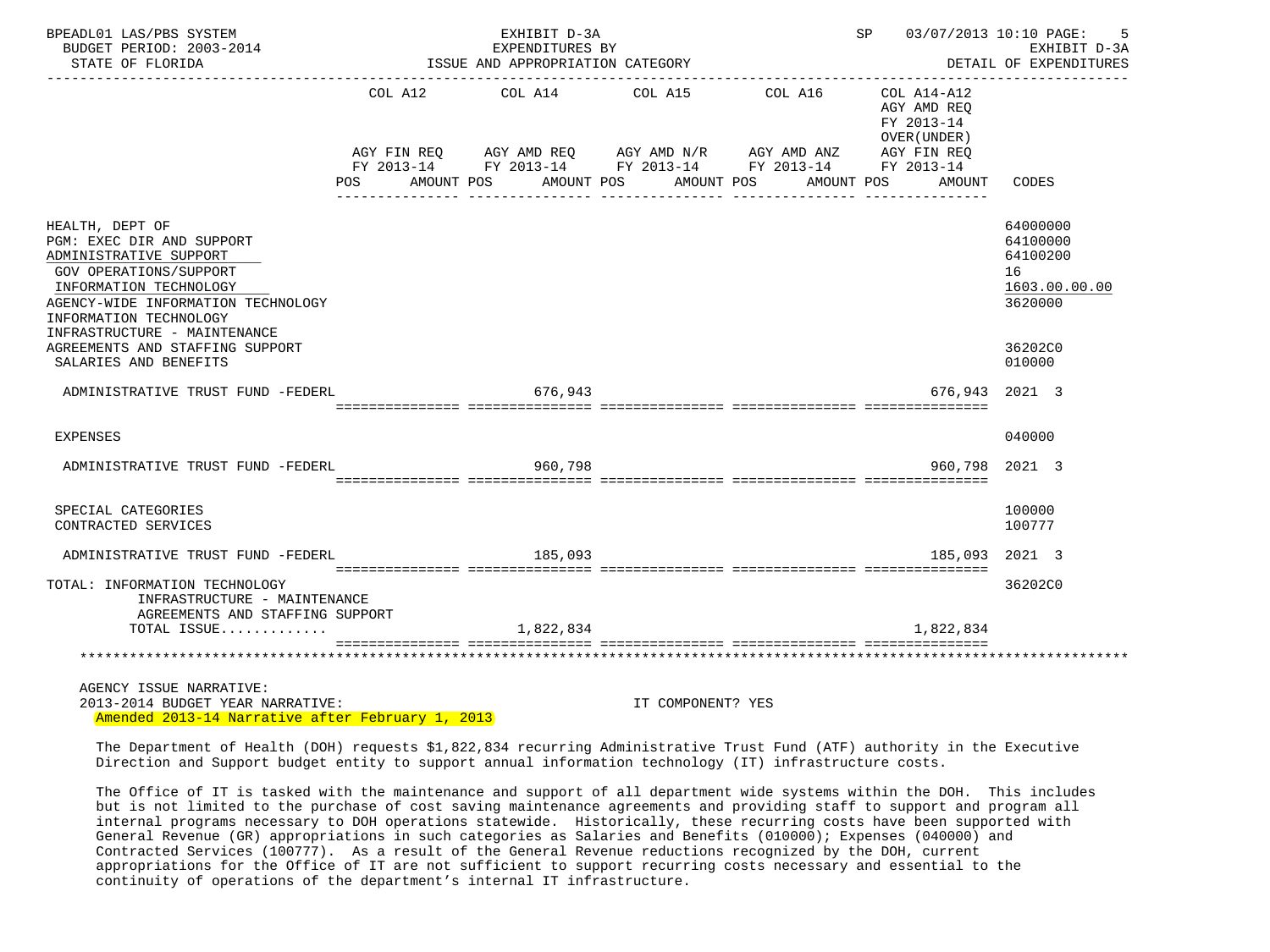| BPEADL01 LAS/PBS SYSTEM<br>BUDGET PERIOD: 2003-2014<br>STATE OF FLORIDA                                                         | ISSUE AND APPROPRIATION CATEGORY | EXHIBIT D-3A<br>EXPENDITURES BY |  | <b>SP</b>                                                                                        | 03/07/2013 10:10 PAGE: 6<br>EXHIBIT D-3A<br>DETAIL OF EXPENDITURES                  |                                                         |
|---------------------------------------------------------------------------------------------------------------------------------|----------------------------------|---------------------------------|--|--------------------------------------------------------------------------------------------------|-------------------------------------------------------------------------------------|---------------------------------------------------------|
|                                                                                                                                 |                                  |                                 |  | COL A12 COL A14 COL A15 COL A16                                                                  | COL A14-A12<br>AGY AMD REO<br>FY 2013-14<br>OVER (UNDER )                           |                                                         |
|                                                                                                                                 | AGY FIN REO                      |                                 |  | AGY AMD REQ        AGY AMD N/R        AGY AMD ANZ<br>FY 2013-14 FY 2013-14 FY 2013-14 FY 2013-14 | AGY FIN REO<br>FY 2013-14<br>POS AMOUNT POS AMOUNT POS AMOUNT POS AMOUNT POS AMOUNT | CODES                                                   |
| HEALTH, DEPT OF<br>PGM: EXEC DIR AND SUPPORT<br>ADMINISTRATIVE SUPPORT<br>GOV OPERATIONS/SUPPORT<br>INFORMATION TECHNOLOGY      |                                  |                                 |  |                                                                                                  |                                                                                     | 64000000<br>64100000<br>64100200<br>16<br>1603.00.00.00 |
| AGENCY-WIDE INFORMATION TECHNOLOGY<br>INFORMATION TECHNOLOGY<br>INFRASTRUCTURE - MAINTENANCE<br>AGREEMENTS AND STAFFING SUPPORT |                                  |                                 |  |                                                                                                  |                                                                                     | 3620000<br>36202C0                                      |

 Office of IT staff provide services essential to the department's existing IT infrastructure and programmatic operations department wide. These staff provide system maintenance, technical support, system updates and programming critical to department program offices. It is estimated that the salaries and benefits for staff necessary to maintain a continuity of operations within the Office of IT is approximately \$6,446,736 annually. The department's current appropriations total \$5,769,793 (\$2,266,186 GR + \$3,503,607 ATF) . Therefore, the DOH requests \$676,943 (\$5,769,793 appropriations - \$6,446,736 staffing) in recurring Salaries and Benefits authority to support all authorized full time equivalent IT staff essential to program operations.

 The Office of IT is also responsible for maintaining all hardware and software critical in the operation of department wide IT systems including but not limited to email, communications hardware, computer operating systems and total system security. The DOH recognizes total vendor maintenance agreement costs of approximately \$3,412,635 annually. The department's current appropriations total \$2,451,837(\$1,961,842 GR + \$489,995 ATF). Therefore, the DOH requests \$960,798 (\$2,451,837 appropriations less \$3,415,635 maintenance) in recurring Expenses authority to support all maintenance agreements essential to all hardware and software utilized by the DOH department wide.

 In addition to administrative contractual costs such as shipping, building security, and conference calls; IT contracts with various providers for system specific programming expertise. The DOH currently employs 30 contractors for staff augmentation. Program staff estimate that all contractual obligations, administrative and staffing, total roughly \$3,990,649 annually while all current appropriations equal \$3,805,556 (\$910,718 GR + 2,894,838 ATF). The DOH requests \$185,093 in recurring Contracted Services authority to support existing contractual costs necessary in the continuity of operation of the DOH IT infrastructure.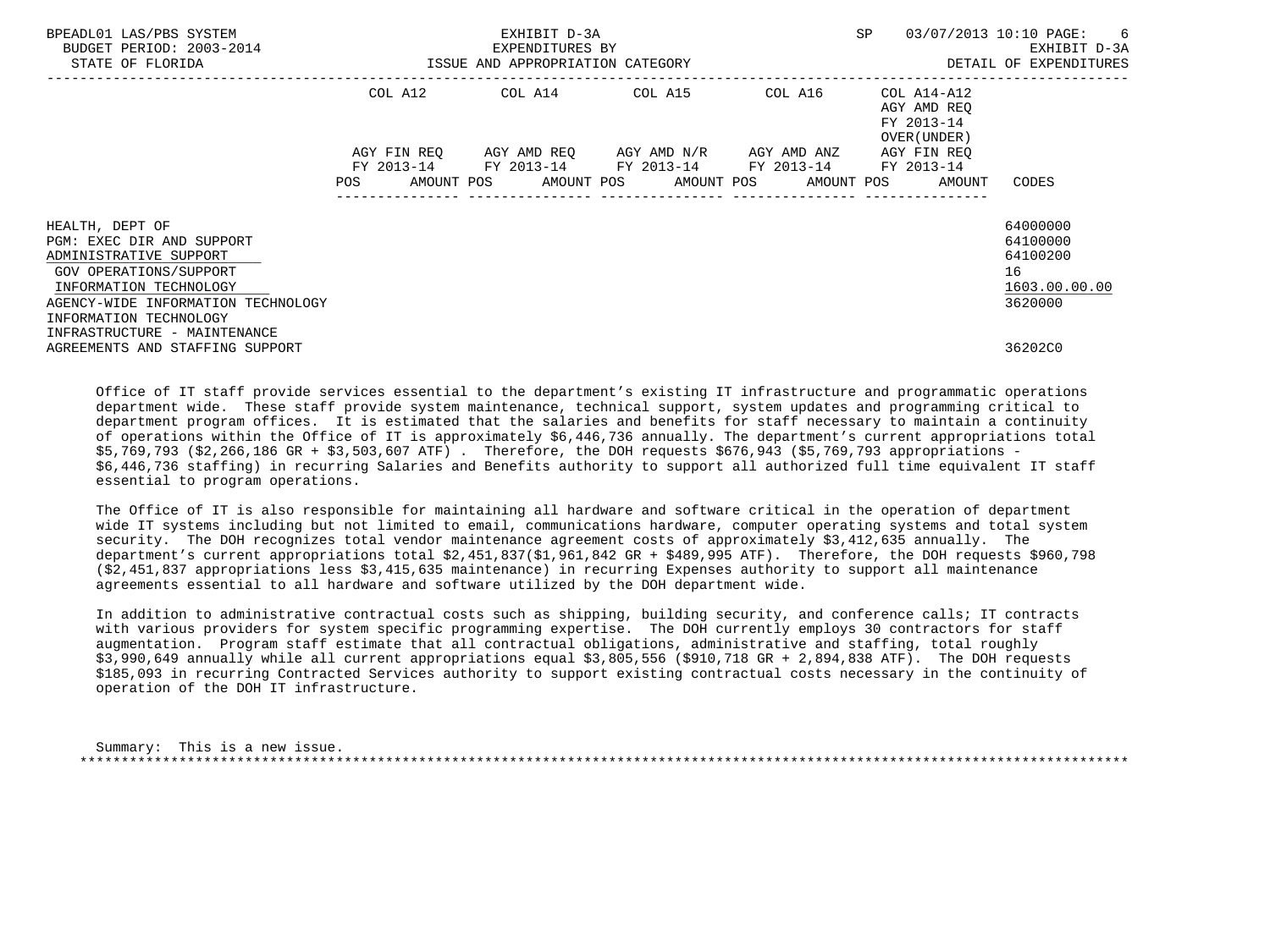|     | EXHIBIT D-3A<br>EXPENDITURES BY                                      |                                                                                        |  |                         |  |                                                                          | SP                    |          | 03/07/2013 10:10 PAGE:<br>7<br>EXHIBIT D-3A<br>DETAIL OF EXPENDITURES |                                                                                                                                                                 |
|-----|----------------------------------------------------------------------|----------------------------------------------------------------------------------------|--|-------------------------|--|--------------------------------------------------------------------------|-----------------------|----------|-----------------------------------------------------------------------|-----------------------------------------------------------------------------------------------------------------------------------------------------------------|
| POS |                                                                      |                                                                                        |  |                         |  |                                                                          |                       |          | AMOUNT                                                                | CODES                                                                                                                                                           |
|     |                                                                      |                                                                                        |  |                         |  |                                                                          |                       |          |                                                                       | 64000000<br>64100000<br>64100200<br>16<br>1603.00.00.00<br>3620000<br>36202C0                                                                                   |
|     | <b>FTE</b>                                                           |                                                                                        |  |                         |  |                                                                          |                       |          | ፠                                                                     | LAPSE LAPSED SALARIES<br>AND BENEFITS                                                                                                                           |
|     |                                                                      |                                                                                        |  |                         |  |                                                                          |                       |          |                                                                       | 676,943<br>676,943<br>==============                                                                                                                            |
|     | AGENCY-WIDE INFORMATION TECHNOLOGY<br>2021 ADMINISTRATIVE TRUST FUND | POSITION DETAIL OF SALARIES AND BENEFITS:<br>CHANGES TO CURRENTLY AUTHORIZED POSITIONS |  | AMOUNT POS<br>BASE RATE |  | ISSUE AND APPROPRIATION CATEGORY<br>COL A12 COL A14 COL A15<br>ADDITIVES | AMOUNT POS AMOUNT POS | BENEFITS | COL A16<br>FY 2013-14 FY 2013-14 FY 2013-14 FY 2013-14                | COL A14-A12<br>AGY AMD REO<br>FY 2013-14<br>OVER (UNDER)<br>AGY FIN REO AGY AMD REO AGY AMD N/R AGY AMD ANZ AGY FIN REO<br>FY 2013-14<br>AMOUNT POS<br>SUBTOTAL |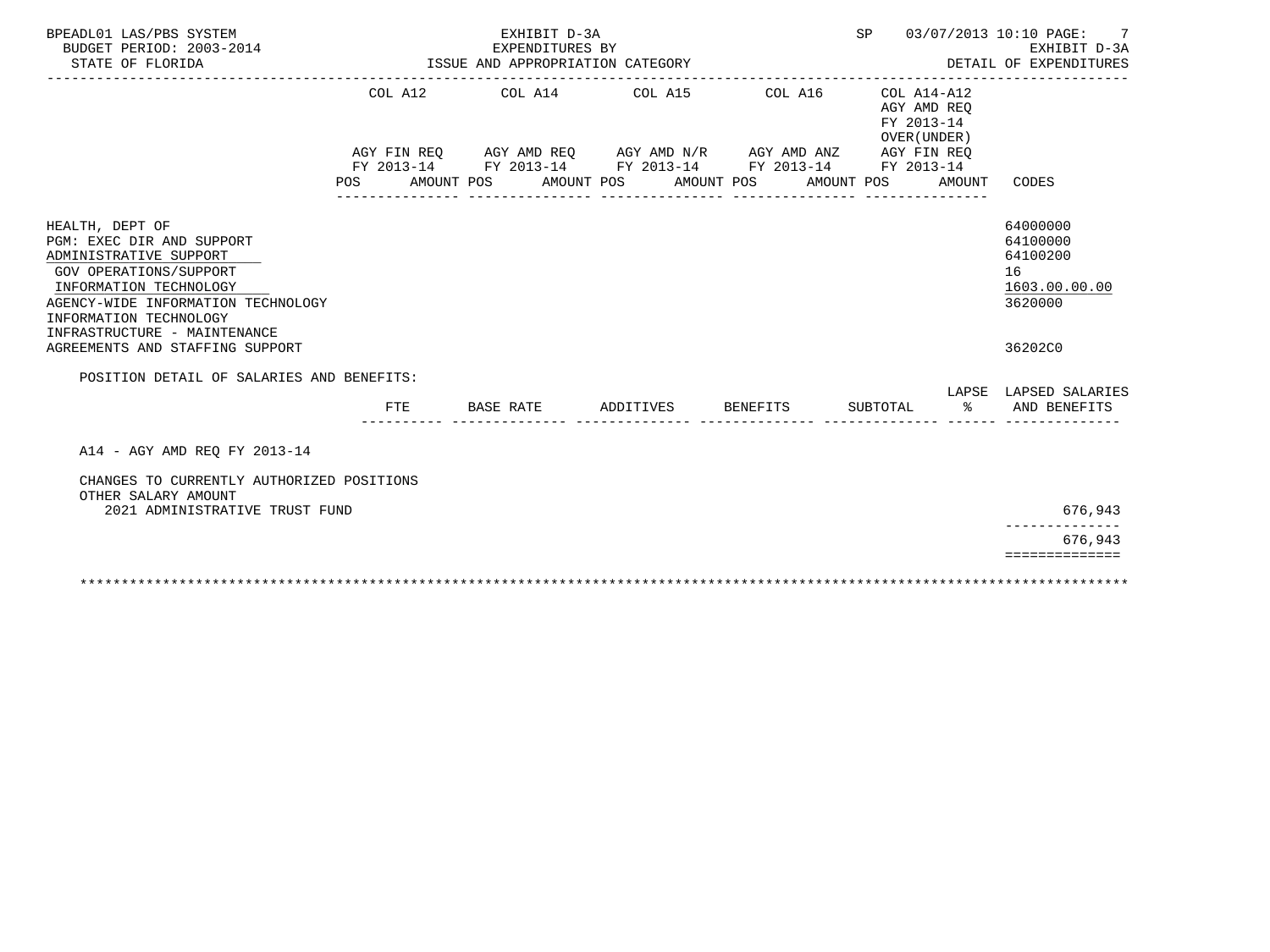| COL A12 COL A14 COL A15 COL A16<br>COL A14-A12<br>AGY AMD REQ<br>FY 2013-14<br>OVER (UNDER)<br>AGY FIN REQ AGY AMD REQ AGY AMD $N/R$ AGY AMD ANZ<br>AGY FIN REQ<br>FY 2013-14 FY 2013-14 FY 2013-14 FY 2013-14 FY 2013-14<br>POS<br>AMOUNT POS<br>AMOUNT POS<br>AMOUNT POS<br>AMOUNT POS<br>CODES<br>AMOUNT<br>64000000<br>HEALTH, DEPT OF<br>PGM: COMMUNITY PUBLIC HLTH<br>64200000<br>64200200<br>DISEASE CNTRL/HLTH PROTECT<br>HEALTH AND HUMAN SERVICES<br>13<br>HEALTH SVCS/INDIVIDUALS<br>1301.00.00.00<br>ADJUSTMENTS TO CURRENT YEAR<br>ESTIMATED EXPENDITURES<br>1600000<br>PROGRAM COMPONENT CONSOLIDATION FOR<br>DISEASE CONTROL AND HEALTH<br>PROTECTION TUBERCULOSIS SYSTEM OF<br>CARE - ADD<br>160P100<br>SALARIES AND BENEFITS<br>010000<br>2,190,317<br>GENERAL REVENUE FUND -STATE<br>2,190,317 1000 1<br>OPERATIONS AND MAINT TF -RECPNT<br>2,056,178<br>2,056,178 2516 9<br>______________________________________<br>TOTAL POSITIONS<br>24.00<br>24.00<br>TOTAL APPRO<br>4,246,495<br>4,246,495<br>030000<br>OTHER PERSONAL SERVICES<br>OPERATIONS AND MAINT TF<br>-STATE<br>51,211<br>51,211 2516 1<br>20,505<br>20,505 2516 9<br>-RECPNT<br>TOTAL OPERATIONS AND MAINT TF<br>71,716<br>71,716 2516<br>71,716<br>TOTAL APPRO<br>71,716<br>040000<br>EXPENSES<br>$-STATE$<br>106,136<br>106,136 1000 1<br>GENERAL REVENUE FUND<br>624,969<br>624,969 2516 1<br>OPERATIONS AND MAINT TF<br>$-$ STATE<br>1,102,965<br>2516 9<br>-RECPNT<br>1,102,965<br>1,727,934<br>TOTAL OPERATIONS AND MAINT TF<br>1,727,934 2516<br>1,834,070<br>1,834,070<br>TOTAL APPRO | BPEADL01 LAS/PBS SYSTEM<br>BUDGET PERIOD: 2003-2014<br>STATE OF FLORIDA |  | EXHIBIT D-3A<br>EXPENDITURES BY<br>ISSUE AND APPROPRIATION CATEGORY | 03/07/2013 10:10 PAGE: 11<br>SP<br>EXHIBIT D-3A<br>DETAIL OF EXPENDITURES |  |  |  |
|---------------------------------------------------------------------------------------------------------------------------------------------------------------------------------------------------------------------------------------------------------------------------------------------------------------------------------------------------------------------------------------------------------------------------------------------------------------------------------------------------------------------------------------------------------------------------------------------------------------------------------------------------------------------------------------------------------------------------------------------------------------------------------------------------------------------------------------------------------------------------------------------------------------------------------------------------------------------------------------------------------------------------------------------------------------------------------------------------------------------------------------------------------------------------------------------------------------------------------------------------------------------------------------------------------------------------------------------------------------------------------------------------------------------------------------------------------------------------------------------------------------------------------------------------------------------------------|-------------------------------------------------------------------------|--|---------------------------------------------------------------------|---------------------------------------------------------------------------|--|--|--|
|                                                                                                                                                                                                                                                                                                                                                                                                                                                                                                                                                                                                                                                                                                                                                                                                                                                                                                                                                                                                                                                                                                                                                                                                                                                                                                                                                                                                                                                                                                                                                                                 |                                                                         |  |                                                                     |                                                                           |  |  |  |
|                                                                                                                                                                                                                                                                                                                                                                                                                                                                                                                                                                                                                                                                                                                                                                                                                                                                                                                                                                                                                                                                                                                                                                                                                                                                                                                                                                                                                                                                                                                                                                                 |                                                                         |  |                                                                     |                                                                           |  |  |  |
|                                                                                                                                                                                                                                                                                                                                                                                                                                                                                                                                                                                                                                                                                                                                                                                                                                                                                                                                                                                                                                                                                                                                                                                                                                                                                                                                                                                                                                                                                                                                                                                 |                                                                         |  |                                                                     |                                                                           |  |  |  |
|                                                                                                                                                                                                                                                                                                                                                                                                                                                                                                                                                                                                                                                                                                                                                                                                                                                                                                                                                                                                                                                                                                                                                                                                                                                                                                                                                                                                                                                                                                                                                                                 |                                                                         |  |                                                                     |                                                                           |  |  |  |
|                                                                                                                                                                                                                                                                                                                                                                                                                                                                                                                                                                                                                                                                                                                                                                                                                                                                                                                                                                                                                                                                                                                                                                                                                                                                                                                                                                                                                                                                                                                                                                                 |                                                                         |  |                                                                     |                                                                           |  |  |  |
|                                                                                                                                                                                                                                                                                                                                                                                                                                                                                                                                                                                                                                                                                                                                                                                                                                                                                                                                                                                                                                                                                                                                                                                                                                                                                                                                                                                                                                                                                                                                                                                 |                                                                         |  |                                                                     |                                                                           |  |  |  |
|                                                                                                                                                                                                                                                                                                                                                                                                                                                                                                                                                                                                                                                                                                                                                                                                                                                                                                                                                                                                                                                                                                                                                                                                                                                                                                                                                                                                                                                                                                                                                                                 |                                                                         |  |                                                                     |                                                                           |  |  |  |
|                                                                                                                                                                                                                                                                                                                                                                                                                                                                                                                                                                                                                                                                                                                                                                                                                                                                                                                                                                                                                                                                                                                                                                                                                                                                                                                                                                                                                                                                                                                                                                                 |                                                                         |  |                                                                     |                                                                           |  |  |  |
|                                                                                                                                                                                                                                                                                                                                                                                                                                                                                                                                                                                                                                                                                                                                                                                                                                                                                                                                                                                                                                                                                                                                                                                                                                                                                                                                                                                                                                                                                                                                                                                 |                                                                         |  |                                                                     |                                                                           |  |  |  |
|                                                                                                                                                                                                                                                                                                                                                                                                                                                                                                                                                                                                                                                                                                                                                                                                                                                                                                                                                                                                                                                                                                                                                                                                                                                                                                                                                                                                                                                                                                                                                                                 |                                                                         |  |                                                                     |                                                                           |  |  |  |
|                                                                                                                                                                                                                                                                                                                                                                                                                                                                                                                                                                                                                                                                                                                                                                                                                                                                                                                                                                                                                                                                                                                                                                                                                                                                                                                                                                                                                                                                                                                                                                                 |                                                                         |  |                                                                     |                                                                           |  |  |  |
|                                                                                                                                                                                                                                                                                                                                                                                                                                                                                                                                                                                                                                                                                                                                                                                                                                                                                                                                                                                                                                                                                                                                                                                                                                                                                                                                                                                                                                                                                                                                                                                 |                                                                         |  |                                                                     |                                                                           |  |  |  |
|                                                                                                                                                                                                                                                                                                                                                                                                                                                                                                                                                                                                                                                                                                                                                                                                                                                                                                                                                                                                                                                                                                                                                                                                                                                                                                                                                                                                                                                                                                                                                                                 |                                                                         |  |                                                                     |                                                                           |  |  |  |
|                                                                                                                                                                                                                                                                                                                                                                                                                                                                                                                                                                                                                                                                                                                                                                                                                                                                                                                                                                                                                                                                                                                                                                                                                                                                                                                                                                                                                                                                                                                                                                                 |                                                                         |  |                                                                     |                                                                           |  |  |  |
|                                                                                                                                                                                                                                                                                                                                                                                                                                                                                                                                                                                                                                                                                                                                                                                                                                                                                                                                                                                                                                                                                                                                                                                                                                                                                                                                                                                                                                                                                                                                                                                 |                                                                         |  |                                                                     |                                                                           |  |  |  |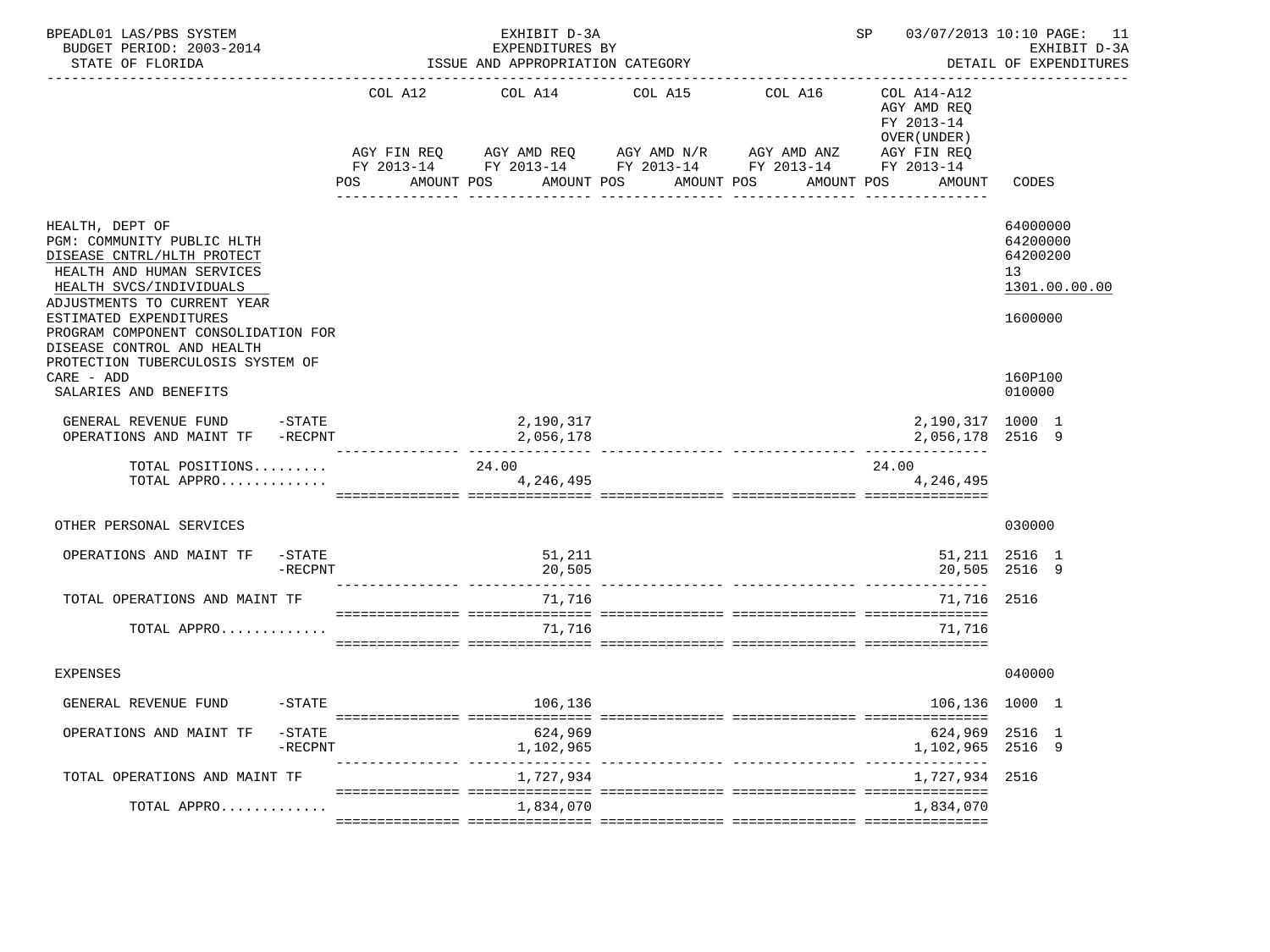| BPEADL01 LAS/PBS SYSTEM<br>BUDGET PERIOD: 2003-2014<br>STATE OF FLORIDA                                                                                                                                                                                                                                |                      | 03/07/2013 10:10 PAGE: 12<br>SP<br>EXHIBIT D-3A<br>EXPENDITURES BY<br>ISSUE AND APPROPRIATION CATEGORY<br>DETAIL OF EXPENDITURES                   |                          |                       |                                                                                   |                                 |                                                                    |  |  |
|--------------------------------------------------------------------------------------------------------------------------------------------------------------------------------------------------------------------------------------------------------------------------------------------------------|----------------------|----------------------------------------------------------------------------------------------------------------------------------------------------|--------------------------|-----------------------|-----------------------------------------------------------------------------------|---------------------------------|--------------------------------------------------------------------|--|--|
|                                                                                                                                                                                                                                                                                                        | POS                  | COL A12 COL A14 COL A15<br>AGY FIN REQ AGY AMD REQ AGY AMD N/R AGY AMD ANZ<br>FY 2013-14 FY 2013-14 FY 2013-14 FY 2013-14 FY 2013-14<br>AMOUNT POS | AMOUNT POS<br>AMOUNT POS | COL A16<br>AMOUNT POS | COL A14-A12<br>AGY AMD REQ<br>FY 2013-14<br>OVER (UNDER)<br>AGY FIN REQ<br>AMOUNT | CODES                           |                                                                    |  |  |
| HEALTH, DEPT OF<br>PGM: COMMUNITY PUBLIC HLTH<br>DISEASE CNTRL/HLTH PROTECT<br>HEALTH AND HUMAN SERVICES<br>HEALTH SVCS/INDIVIDUALS<br>ADJUSTMENTS TO CURRENT YEAR<br>ESTIMATED EXPENDITURES<br>PROGRAM COMPONENT CONSOLIDATION FOR<br>DISEASE CONTROL AND HEALTH<br>PROTECTION TUBERCULOSIS SYSTEM OF |                      |                                                                                                                                                    |                          |                       |                                                                                   |                                 | 64000000<br>64200000<br>64200200<br>13<br>1301.00.00.00<br>1600000 |  |  |
| CARE - ADD<br>OPERATING CAPITAL OUTLAY                                                                                                                                                                                                                                                                 |                      |                                                                                                                                                    |                          |                       |                                                                                   |                                 | 160P100<br>060000                                                  |  |  |
| GENERAL REVENUE FUND -STATE<br>OPERATIONS AND MAINT TF -RECPNT                                                                                                                                                                                                                                         |                      |                                                                                                                                                    | 20,562<br>14,818         |                       |                                                                                   |                                 | 20,562 1000 1<br>14,818 2516 9                                     |  |  |
| TOTAL APPRO                                                                                                                                                                                                                                                                                            |                      |                                                                                                                                                    | 35,380                   |                       |                                                                                   | 35,380                          |                                                                    |  |  |
| FOOD PRODUCTS                                                                                                                                                                                                                                                                                          |                      |                                                                                                                                                    |                          |                       |                                                                                   |                                 | 070000                                                             |  |  |
| GENERAL REVENUE FUND -STATE<br>OPERATIONS AND MAINT TF -STATE                                                                                                                                                                                                                                          |                      |                                                                                                                                                    | 167,470<br>58,213        |                       |                                                                                   | 167,470 1000 1<br>58,213 2516 1 |                                                                    |  |  |
| TOTAL APPRO                                                                                                                                                                                                                                                                                            |                      |                                                                                                                                                    | 225,683                  |                       |                                                                                   | 225,683                         |                                                                    |  |  |
| SPECIAL CATEGORIES<br>CONTRACTED SERVICES                                                                                                                                                                                                                                                              |                      |                                                                                                                                                    |                          |                       |                                                                                   |                                 | 100000<br>100777                                                   |  |  |
| GENERAL REVENUE FUND                                                                                                                                                                                                                                                                                   | $-$ STATE            |                                                                                                                                                    | 334,386                  |                       |                                                                                   | 334,386 1000 1                  |                                                                    |  |  |
| OPERATIONS AND MAINT TF                                                                                                                                                                                                                                                                                | -STATE<br>$-$ RECPNT |                                                                                                                                                    | 70,000<br>609,948        |                       |                                                                                   |                                 | 70,000 2516 1<br>609,948 2516 9                                    |  |  |
| TOTAL OPERATIONS AND MAINT TF                                                                                                                                                                                                                                                                          |                      |                                                                                                                                                    | 679,948                  |                       |                                                                                   | 679,948                         | 2516                                                               |  |  |
| TOTAL APPRO                                                                                                                                                                                                                                                                                            |                      |                                                                                                                                                    | 1,014,334                |                       |                                                                                   | 1,014,334                       |                                                                    |  |  |
| G/A-CONTRACT PROF SERVICES                                                                                                                                                                                                                                                                             |                      |                                                                                                                                                    |                          |                       |                                                                                   |                                 | 100779                                                             |  |  |
| GENERAL REVENUE FUND                                                                                                                                                                                                                                                                                   | $-$ STATE            |                                                                                                                                                    | 139,356                  |                       |                                                                                   | 139,356 1000 1                  |                                                                    |  |  |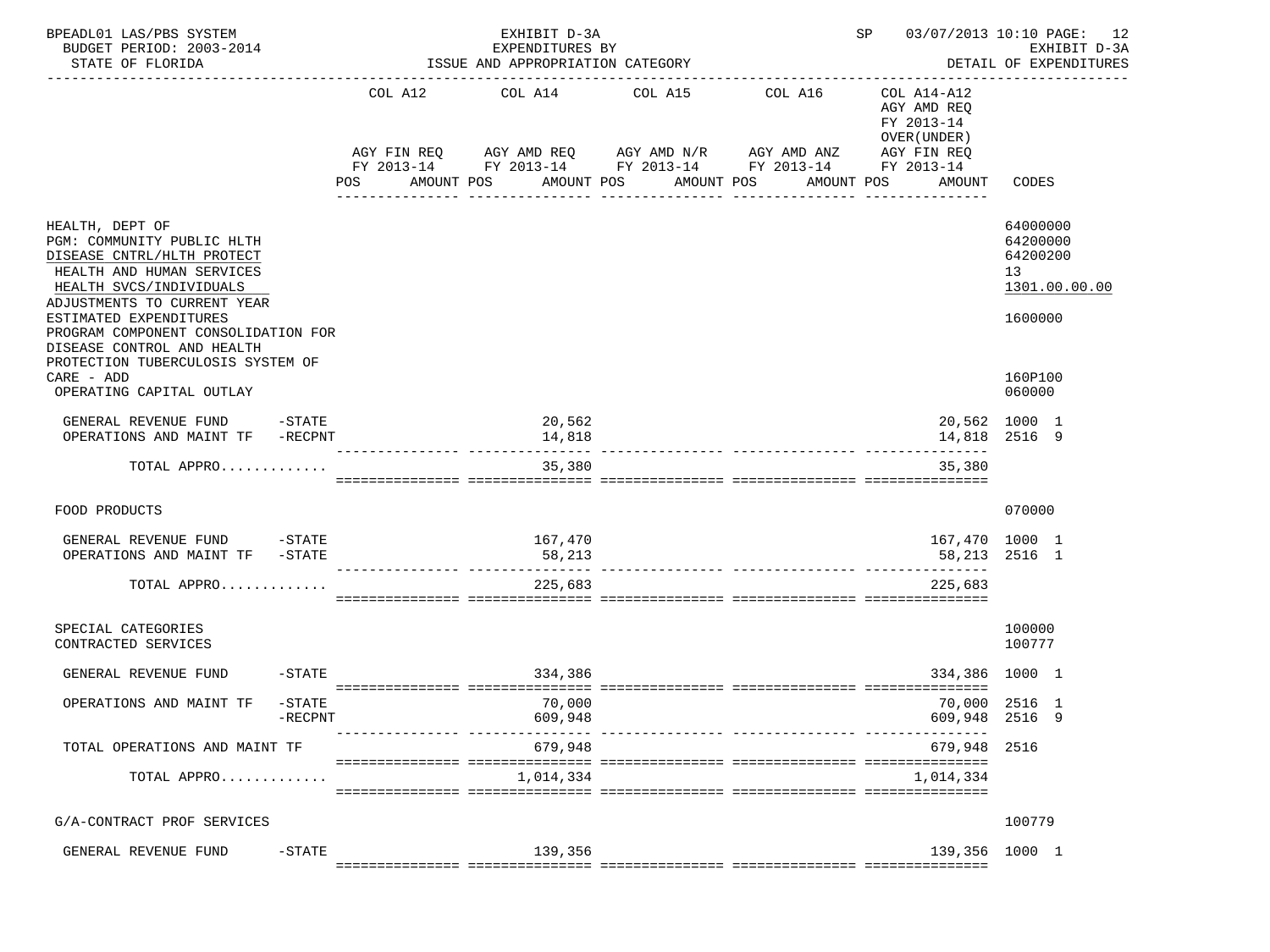| BPEADL01 LAS/PBS SYSTEM<br>BUDGET PERIOD: 2003-2014<br>STATE OF FLORIDA                                                                                            |            | EXHIBIT D-3A<br>EXPENDITURES BY<br>ISSUE AND APPROPRIATION CATEGORY |                       | SP 03/07/2013 10:10 PAGE: 13<br>EXHIBIT D-3A<br>DETAIL OF EXPENDITURES                                                           |                                                                                   |                                                         |
|--------------------------------------------------------------------------------------------------------------------------------------------------------------------|------------|---------------------------------------------------------------------|-----------------------|----------------------------------------------------------------------------------------------------------------------------------|-----------------------------------------------------------------------------------|---------------------------------------------------------|
|                                                                                                                                                                    | <b>POS</b> | COL A12 COL A14 COL A15<br>AMOUNT POS                               | AMOUNT POS AMOUNT POS | COL A16<br>AGY FIN REQ AGY AMD REQ AGY AMD N/R AGY AMD ANZ AGY FIN REQ<br>FY 2013-14 FY 2013-14 FY 2013-14 FY 2013-14 FY 2013-14 | COL A14-A12<br>AGY AMD REQ<br>FY 2013-14<br>OVER (UNDER )<br>AMOUNT POS<br>AMOUNT | CODES                                                   |
|                                                                                                                                                                    |            |                                                                     |                       |                                                                                                                                  |                                                                                   |                                                         |
| HEALTH, DEPT OF<br>PGM: COMMUNITY PUBLIC HLTH<br>DISEASE CNTRL/HLTH PROTECT<br>HEALTH AND HUMAN SERVICES<br>HEALTH SVCS/INDIVIDUALS<br>ADJUSTMENTS TO CURRENT YEAR |            |                                                                     |                       |                                                                                                                                  |                                                                                   | 64000000<br>64200000<br>64200200<br>13<br>1301.00.00.00 |
| ESTIMATED EXPENDITURES<br>PROGRAM COMPONENT CONSOLIDATION FOR<br>DISEASE CONTROL AND HEALTH<br>PROTECTION TUBERCULOSIS SYSTEM OF                                   |            |                                                                     |                       |                                                                                                                                  |                                                                                   | 1600000                                                 |
| CARE - ADD<br>SPECIAL CATEGORIES<br>RISK MANAGEMENT INSURANCE                                                                                                      |            |                                                                     |                       |                                                                                                                                  |                                                                                   | 160P100<br>100000<br>103241                             |
| GENERAL REVENUE FUND -STATE<br>OPERATIONS AND MAINT TF -STATE                                                                                                      |            | 82,929<br>211,066                                                   |                       |                                                                                                                                  | 82,929 1000 1<br>211,066 2516 1                                                   |                                                         |
| TOTAL APPRO                                                                                                                                                        |            | 293,995                                                             |                       |                                                                                                                                  | 293,995                                                                           |                                                         |
| LEASE/PURCHASE/EQUIPMENT                                                                                                                                           |            |                                                                     |                       |                                                                                                                                  |                                                                                   | 105281                                                  |
| GENERAL REVENUE FUND -STATE<br>OPERATIONS AND MAINT TF -STATE                                                                                                      |            | 8,062<br>23,595                                                     |                       |                                                                                                                                  |                                                                                   | 8,062 1000 1<br>23,595 2516 1                           |
| TOTAL APPRO                                                                                                                                                        |            | 31,657                                                              |                       |                                                                                                                                  | 31,657                                                                            |                                                         |
| TR/DMS/HR SVCS/STW CONTRCT                                                                                                                                         |            |                                                                     |                       |                                                                                                                                  |                                                                                   | 107040                                                  |
| GENERAL REVENUE FUND -STATE<br>OPERATIONS AND MAINT TF -STATE                                                                                                      |            | 30,380<br>34,558                                                    |                       |                                                                                                                                  |                                                                                   | 30,380 1000 1<br>34,558 2516 1                          |
| TOTAL APPRO                                                                                                                                                        |            | 64,938                                                              |                       |                                                                                                                                  | 64,938                                                                            |                                                         |
| TOTAL: PROGRAM COMPONENT CONSOLIDATION FOR<br>DISEASE CONTROL AND HEALTH<br>PROTECTION TUBERCULOSIS SYSTEM OF<br>CARE - ADD                                        |            |                                                                     |                       |                                                                                                                                  |                                                                                   | 160P100                                                 |
| TOTAL POSITIONS                                                                                                                                                    |            | 24.00<br>7,957,624                                                  |                       |                                                                                                                                  | 24.00<br>7.957.624                                                                |                                                         |
| TOTAL ISSUE                                                                                                                                                        |            |                                                                     |                       |                                                                                                                                  |                                                                                   |                                                         |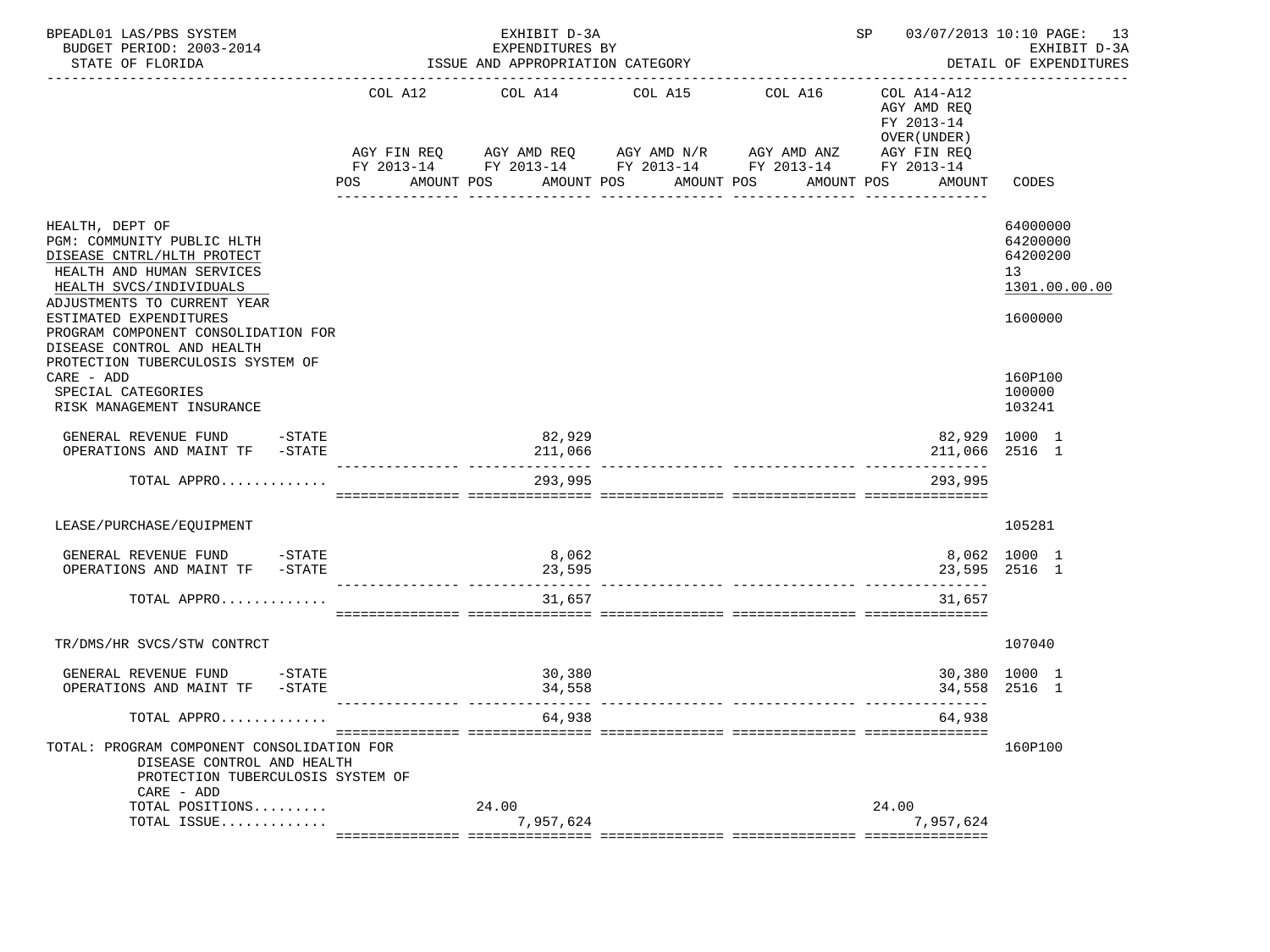| BPEADL01 LAS/PBS SYSTEM<br>BUDGET PERIOD: 2003-2014<br>STATE OF FLORIDA                                                                                                                                                                                                                                                | EXHIBIT D-3A<br>SP<br>EXPENDITURES BY<br>3-2014 EXPENDITURES BY<br>ISSUE AND APPROPRIATION CATEGORY |  |  |  |  |                                                                                                       |  |  |  |                                                           | 03/07/2013 10:10 PAGE: 14<br>EXHIBIT D-3A<br>DETAIL OF EXPENDITURES                        |
|------------------------------------------------------------------------------------------------------------------------------------------------------------------------------------------------------------------------------------------------------------------------------------------------------------------------|-----------------------------------------------------------------------------------------------------|--|--|--|--|-------------------------------------------------------------------------------------------------------|--|--|--|-----------------------------------------------------------|--------------------------------------------------------------------------------------------|
|                                                                                                                                                                                                                                                                                                                        |                                                                                                     |  |  |  |  | COL A12 COL A14 COL A15 COL A16<br>AGY FIN REQ AGY AMD REQ AGY AMD N/R AGY AMD ANZ AGY FIN REQ        |  |  |  | COL A14-A12<br>AGY AMD REO<br>FY 2013-14<br>OVER (UNDER ) |                                                                                            |
|                                                                                                                                                                                                                                                                                                                        | POS                                                                                                 |  |  |  |  | FY 2013-14 FY 2013-14 FY 2013-14 FY 2013-14 FY 2013-14<br>AMOUNT POS AMOUNT POS AMOUNT POS AMOUNT POS |  |  |  | AMOUNT                                                    | CODES                                                                                      |
| HEALTH, DEPT OF<br>PGM: COMMUNITY PUBLIC HLTH<br>DISEASE CNTRL/HLTH PROTECT<br>HEALTH AND HUMAN SERVICES<br>HEALTH SVCS/INDIVIDUALS<br>ADJUSTMENTS TO CURRENT YEAR<br>ESTIMATED EXPENDITURES<br>PROGRAM COMPONENT CONSOLIDATION FOR<br>DISEASE CONTROL AND HEALTH<br>PROTECTION TUBERCULOSIS SYSTEM OF<br>$CARE - ADD$ |                                                                                                     |  |  |  |  |                                                                                                       |  |  |  |                                                           | 64000000<br>64200000<br>64200200<br>13 <sup>°</sup><br>1301.00.00.00<br>1600000<br>160P100 |
|                                                                                                                                                                                                                                                                                                                        |                                                                                                     |  |  |  |  |                                                                                                       |  |  |  |                                                           |                                                                                            |

 AGENCY ISSUE NARRATIVE: 2013-2014 BUDGET YEAR NARRATIVE: IT COMPONENT? NO

Amended 2013-14 Narrative after February 1, 2013

 This issue consolidates state program components (SPC)to realign budget authority within the Disease Control and Health Protection budget entity. The 2012 Florida Legislature passed House Bill 1263, to reorganize the department. The DOH reorganization included the creation of a statewide system of tuberculosis (TB) control and called for the closure of A.G. Holley State Hospital (AGH) by January 1, 2013.

 Per legislation, the DOH has closed AGH and contracts with private health care providers for treatment of its clients infected with TB. The closure of this medical institution has rendered, the SPC 13.01.06.00.00, Institutional Services/Tuberculosis, no longer appropriate for TB services provided by the DOH. The department requests that all remaining budget authority in this SPC be moved to the more appropriate SPC, 13.01.00.00.00 - Health Services to Individuals.

Please companion issue 160P090 in SPC 13.01.00.00.00, Disease Control and Health Protection budget entity.

 See also, issue 3300370 in 13.01.00.00.00 in Disease Control and Health Protection budget entity. \*\*\*\*\*\*\*\*\*\*\*\*\*\*\*\*\*\*\*\*\*\*\*\*\*\*\*\*\*\*\*\*\*\*\*\*\*\*\*\*\*\*\*\*\*\*\*\*\*\*\*\*\*\*\*\*\*\*\*\*\*\*\*\*\*\*\*\*\*\*\*\*\*\*\*\*\*\*\*\*\*\*\*\*\*\*\*\*\*\*\*\*\*\*\*\*\*\*\*\*\*\*\*\*\*\*\*\*\*\*\*\*\*\*\*\*\*\*\*\*\*\*\*\*\*\*\*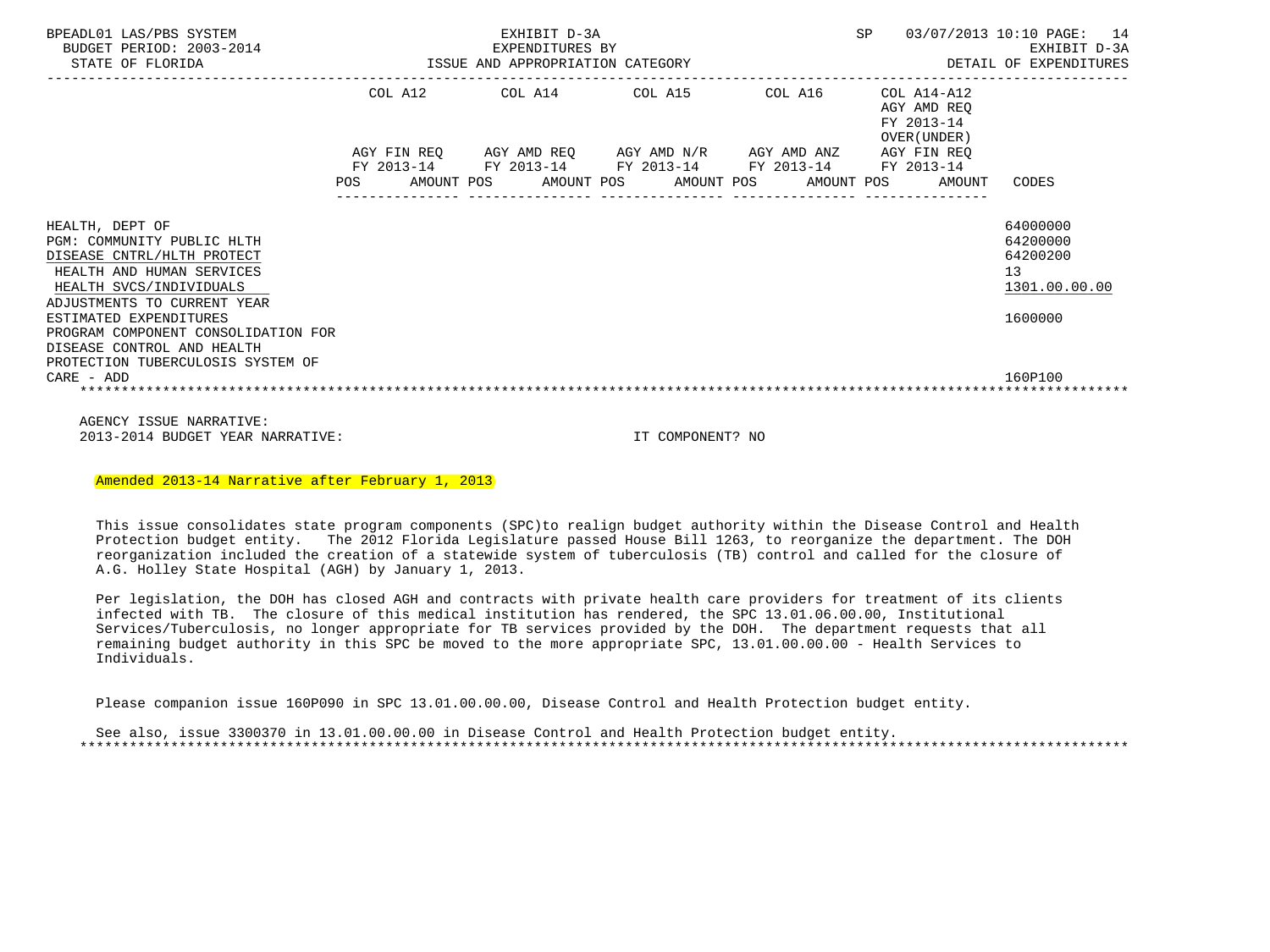| BPEADL01 LAS/PBS SYSTEM<br>BUDGET PERIOD: 2003-2014<br>STATE OF FLORIDA                                                                                                                                                                                                                                              |                | EXHIBIT D-3A<br>EXPENDITURES BY<br>ISSUE AND APPROPRIATION CATEGORY                                                                            |                                  |          | SP 03/07/2013 10:10 PAGE: 15<br>EXHIBIT D-3A<br>DETAIL OF EXPENDITURES |        |                                                                                            |
|----------------------------------------------------------------------------------------------------------------------------------------------------------------------------------------------------------------------------------------------------------------------------------------------------------------------|----------------|------------------------------------------------------------------------------------------------------------------------------------------------|----------------------------------|----------|------------------------------------------------------------------------|--------|--------------------------------------------------------------------------------------------|
|                                                                                                                                                                                                                                                                                                                      | COL A12<br>POS | COL A14<br>AGY FIN REQ AGY AMD REQ AGY AMD N/R AGY AMD ANZ AGY FIN REQ<br>FY 2013-14 FY 2013-14 FY 2013-14 FY 2013-14 FY 2013-14<br>AMOUNT POS | COL A15<br>AMOUNT POS AMOUNT POS | COL A16  | COL A14-A12<br>AGY AMD REO<br>FY 2013-14<br>OVER (UNDER)<br>AMOUNT POS | AMOUNT | CODES                                                                                      |
| HEALTH, DEPT OF<br>PGM: COMMUNITY PUBLIC HLTH<br>DISEASE CNTRL/HLTH PROTECT<br>HEALTH AND HUMAN SERVICES<br>HEALTH SVCS/INDIVIDUALS<br>ADJUSTMENTS TO CURRENT YEAR<br>ESTIMATED EXPENDITURES<br>PROGRAM COMPONENT CONSOLIDATION FOR<br>DISEASE CONTROL AND HEALTH<br>PROTECTION TUBERCULOSIS SYSTEM OF<br>CARE - ADD |                |                                                                                                                                                |                                  |          |                                                                        |        | 64000000<br>64200000<br>64200200<br>13 <sup>7</sup><br>1301.00.00.00<br>1600000<br>160P100 |
| POSITION DETAIL OF SALARIES AND BENEFITS:                                                                                                                                                                                                                                                                            | FTE            | BASE RATE ADDITIVES                                                                                                                            |                                  | BENEFITS | SUBTOTAL                                                               | ႜೢ     | LAPSE LAPSED SALARIES<br>AND BENEFITS                                                      |
| A14 - AGY AMD REQ FY 2013-14                                                                                                                                                                                                                                                                                         |                |                                                                                                                                                |                                  |          |                                                                        |        |                                                                                            |
| CHANGES TO CURRENTLY AUTHORIZED POSITIONS<br>P101 PROPOSED CLASS CODE<br>C0001 002                                                                                                                                                                                                                                   |                | 24.00 344,838                                                                                                                                  |                                  | 288,467  |                                                                        |        | 633,305 0.00 633,305                                                                       |
| TOTALS FOR ISSUE BY FUND<br>1000 GENERAL REVENUE FUND                                                                                                                                                                                                                                                                |                |                                                                                                                                                |                                  |          |                                                                        |        | 633,305<br>--------------                                                                  |
|                                                                                                                                                                                                                                                                                                                      | 24.00          | 344,838                                                                                                                                        |                                  | 288,467  | 633,305                                                                |        | 633,305<br>==============                                                                  |
| OTHER SALARY AMOUNT<br>1000 GENERAL REVENUE FUND<br>2516 OPERATIONS AND MAINT TF                                                                                                                                                                                                                                     |                |                                                                                                                                                |                                  |          |                                                                        |        | 1,557,012<br>2,056,178                                                                     |
|                                                                                                                                                                                                                                                                                                                      |                |                                                                                                                                                |                                  |          |                                                                        |        | --------------<br>4,246,495<br>==============                                              |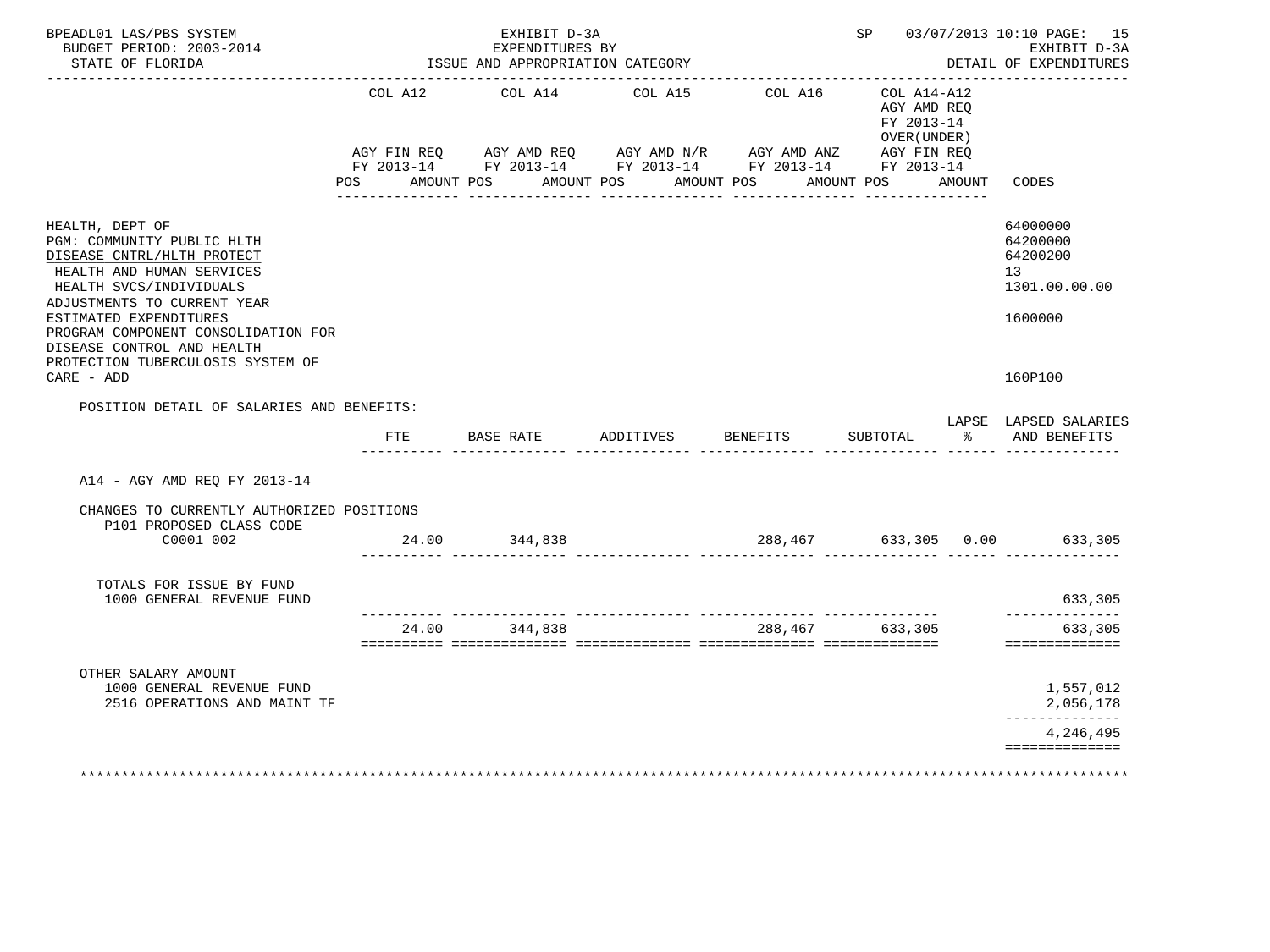| BPEADL01 LAS/PBS SYSTEM<br>BUDGET PERIOD: 2003-2014 EXPENDITURES BY<br>STATE OF FLORIDA STATE OF STATE OF STATE OF STATE OF STATE OF STATE AND APPROPRIATION CATEGORY                                                                                                                                          |  | <b>SP</b> | 03/07/2013 10:10 PAGE: 16<br>EXHIBIT D-3A<br>DETAIL OF EXPENDITURES |                                                                                                                       |                                           |                                                                                                   |
|----------------------------------------------------------------------------------------------------------------------------------------------------------------------------------------------------------------------------------------------------------------------------------------------------------------|--|-----------|---------------------------------------------------------------------|-----------------------------------------------------------------------------------------------------------------------|-------------------------------------------|---------------------------------------------------------------------------------------------------|
|                                                                                                                                                                                                                                                                                                                |  |           |                                                                     | $COL A12 \hspace{1.2cm} COL A14 \hspace{1.2cm} COL A15 \hspace{1.2cm} COL A16 \hspace{1.2cm} COL A14-A12$             | AGY AMD REQ<br>FY 2013-14<br>OVER (UNDER) |                                                                                                   |
|                                                                                                                                                                                                                                                                                                                |  |           |                                                                     | AGY FIN REQ AGY AMD REQ AGY AMD N/R AGY AMD ANZ AGY FIN REQ<br>FY 2013-14 FY 2013-14 FY 2013-14 FY 2013-14 FY 2013-14 |                                           |                                                                                                   |
|                                                                                                                                                                                                                                                                                                                |  |           |                                                                     | POS AMOUNT POS AMOUNT POS AMOUNT POS AMOUNT POS                                                                       | AMOUNT                                    | CODES                                                                                             |
| HEALTH, DEPT OF<br>PGM: COMMUNITY PUBLIC HLTH<br>DISEASE CNTRL/HLTH PROTECT<br>HEALTH AND HUMAN SERVICES<br>HEALTH SVCS/INDIVIDUALS<br>ADJUSTMENTS TO CURRENT YEAR<br>ESTIMATED EXPENDITURES<br>REAPPROVAL OF BUDGET AMENDMENT FOR<br>RYAN WHITE TITLE II<br>AID TO LOCAL GOVERNMENTS<br>G/A-AIDS PATIENT CARE |  |           |                                                                     |                                                                                                                       |                                           | 64000000<br>64200000<br>64200200<br>13<br>1301.00.00.00<br>1600000<br>1601470<br>050000<br>050026 |
| FEDERAL GRANTS TRUST FUND -FEDERL                                                                                                                                                                                                                                                                              |  | 500,000   |                                                                     |                                                                                                                       | 500,000                                   | 2261 3                                                                                            |
| SPECIAL CATEGORIES<br>CONTRACTED SERVICES                                                                                                                                                                                                                                                                      |  |           |                                                                     |                                                                                                                       |                                           | 100000<br>100777                                                                                  |
| FEDERAL GRANTS TRUST FUND -FEDERL                                                                                                                                                                                                                                                                              |  | 629,712   |                                                                     |                                                                                                                       | 629.712 2261 3                            |                                                                                                   |
| G/A-AIDS INSUR CONT PROG                                                                                                                                                                                                                                                                                       |  |           |                                                                     |                                                                                                                       |                                           | 100975                                                                                            |
| FEDERAL GRANTS TRUST FUND -FEDERL 3,624,795                                                                                                                                                                                                                                                                    |  |           |                                                                     |                                                                                                                       | 3,624,795 2261 3                          |                                                                                                   |
| TOTAL: REAPPROVAL OF BUDGET AMENDMENT FOR<br>RYAN WHITE TITLE II                                                                                                                                                                                                                                               |  |           |                                                                     |                                                                                                                       |                                           | 1601470                                                                                           |
| TOTAL ISSUE                                                                                                                                                                                                                                                                                                    |  | 4,754,507 |                                                                     |                                                                                                                       | 4,754,507                                 |                                                                                                   |
|                                                                                                                                                                                                                                                                                                                |  |           |                                                                     |                                                                                                                       |                                           |                                                                                                   |
| AGENCY ISSUE NARRATIVE:<br>2013-2014 BUDGET YEAR NARRATIVE:<br>Amended 2013-14 Narrative after February 1, 2013                                                                                                                                                                                                |  |           | IT COMPONENT? NO                                                    |                                                                                                                       |                                           |                                                                                                   |
| This issue requests the continuation of budget amendment 13GA-002; EOG B0034 approved by the Legislative Budget<br>Commission (LBC) on August 23, 2012.                                                                                                                                                        |  |           |                                                                     |                                                                                                                       |                                           |                                                                                                   |

 The Ryan White Care Act has a primary goal of reducing the number of people in Florida who become infected with HIV. This grant also awards funds for AIDs (Acquired Immunodeficiency Syndrome) Insurance Continuance, which allows patients to continue their private insurance and is a cost savings to the state.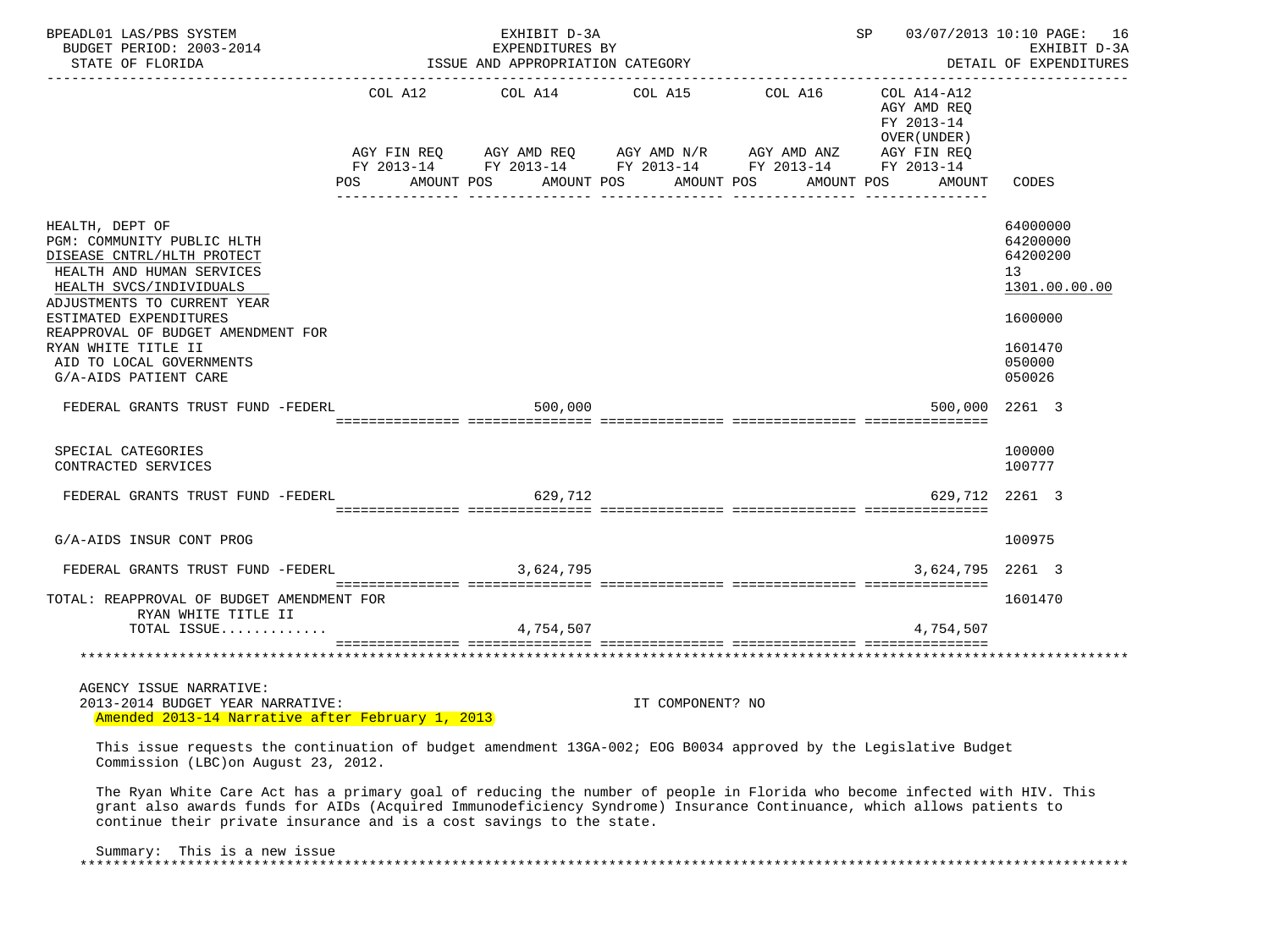| BPEADL01 LAS/PBS SYSTEM<br>BUDGET PERIOD: 2003-2014<br>STATE OF FLORIDA<br>-----------------------                                                                                                                                                                 | ISSUE AND APPROPRIATION CATEGORY                                                                                                                                 | EXHIBIT D-3A<br>EXPENDITURES BY | SP                    | 03/07/2013 10:10 PAGE: 17<br>EXHIBIT D-3A<br>DETAIL OF EXPENDITURES<br>------------------ |                                                                                   |                                                                        |               |
|--------------------------------------------------------------------------------------------------------------------------------------------------------------------------------------------------------------------------------------------------------------------|------------------------------------------------------------------------------------------------------------------------------------------------------------------|---------------------------------|-----------------------|-------------------------------------------------------------------------------------------|-----------------------------------------------------------------------------------|------------------------------------------------------------------------|---------------|
|                                                                                                                                                                                                                                                                    | COL A12 COL A14 COL A15<br>AGY FIN REQ AGY AMD REQ AGY AMD N/R AGY AMD ANZ<br>FY 2013-14 FY 2013-14 FY 2013-14 FY 2013-14 FY 2013-14<br><b>POS</b><br>AMOUNT POS |                                 | AMOUNT POS AMOUNT POS | COL A16<br>AMOUNT POS                                                                     | COL A14-A12<br>AGY AMD REO<br>FY 2013-14<br>OVER (UNDER)<br>AGY FIN REQ<br>AMOUNT | CODES                                                                  |               |
| HEALTH, DEPT OF<br>PGM: COMMUNITY PUBLIC HLTH<br>DISEASE CNTRL/HLTH PROTECT<br>HEALTH AND HUMAN SERVICES<br>HEALTH SVCS/INDIVIDUALS<br>ESTIMATED EXPENDITURES REALIGNMENT<br>REALIGN TUBERCULOSIS SYSTEM OF CARE<br>EXPENDITURES - DEDUCT<br>SALARIES AND BENEFITS |                                                                                                                                                                  |                                 |                       |                                                                                           |                                                                                   | 64000000<br>64200000<br>64200200<br>13<br>2000000<br>2000640<br>010000 | 1301.00.00.00 |
| $-STATE$<br>GENERAL REVENUE FUND<br>OPERATIONS AND MAINT TF -RECPNT                                                                                                                                                                                                |                                                                                                                                                                  | 2,241,492-<br>$2,000,000-$      |                       |                                                                                           | 2, 241, 492- 1000 1<br>2,000,000-2516 9                                           |                                                                        |               |
| TOTAL APPRO                                                                                                                                                                                                                                                        |                                                                                                                                                                  | 4,241,492-                      |                       |                                                                                           | 4.241.492-                                                                        |                                                                        |               |
| OTHER PERSONAL SERVICES                                                                                                                                                                                                                                            |                                                                                                                                                                  |                                 |                       |                                                                                           |                                                                                   | 030000                                                                 |               |
| OPERATIONS AND MAINT TF -STATE                                                                                                                                                                                                                                     |                                                                                                                                                                  | $51,211-$                       |                       |                                                                                           | $51,211 - 2516$ 1                                                                 |                                                                        |               |
| <b>EXPENSES</b>                                                                                                                                                                                                                                                    |                                                                                                                                                                  |                                 |                       |                                                                                           |                                                                                   | 040000                                                                 |               |
| OPERATIONS AND MAINT TF<br>$-\mathtt{STATE}$<br>-RECPNT                                                                                                                                                                                                            |                                                                                                                                                                  | 624,969-<br>$375,031-$          |                       |                                                                                           | 624,969-2516 1<br>375,031-2516 9                                                  |                                                                        |               |
| TOTAL OPERATIONS AND MAINT TF                                                                                                                                                                                                                                      |                                                                                                                                                                  | $1,000,000-$                    |                       |                                                                                           | 1,000,000- 2516                                                                   |                                                                        |               |
| TOTAL APPRO                                                                                                                                                                                                                                                        |                                                                                                                                                                  | 1,000,000-                      |                       |                                                                                           | $1,000,000-$                                                                      |                                                                        |               |
| OPERATING CAPITAL OUTLAY                                                                                                                                                                                                                                           |                                                                                                                                                                  |                                 |                       |                                                                                           |                                                                                   | 060000                                                                 |               |
| GENERAL REVENUE FUND<br>$-$ STATE<br>OPERATIONS AND MAINT TF<br>-RECPNT                                                                                                                                                                                            |                                                                                                                                                                  | 18,062-<br>14,818-              |                       |                                                                                           | 18,062- 1000 1<br>14,818-2516 9                                                   |                                                                        |               |
| TOTAL APPRO                                                                                                                                                                                                                                                        |                                                                                                                                                                  | $32,880-$                       |                       |                                                                                           | $32,880-$                                                                         |                                                                        |               |
| FOOD PRODUCTS                                                                                                                                                                                                                                                      |                                                                                                                                                                  |                                 |                       |                                                                                           |                                                                                   | 070000                                                                 |               |
| GENERAL REVENUE FUND<br>$-$ STATE<br>OPERATIONS AND MAINT TF<br>$-$ STATE                                                                                                                                                                                          |                                                                                                                                                                  | $167,470-$<br>$58, 213 -$       |                       |                                                                                           | 167,470-1000 1<br>$58,213 - 2516$ 1                                               |                                                                        |               |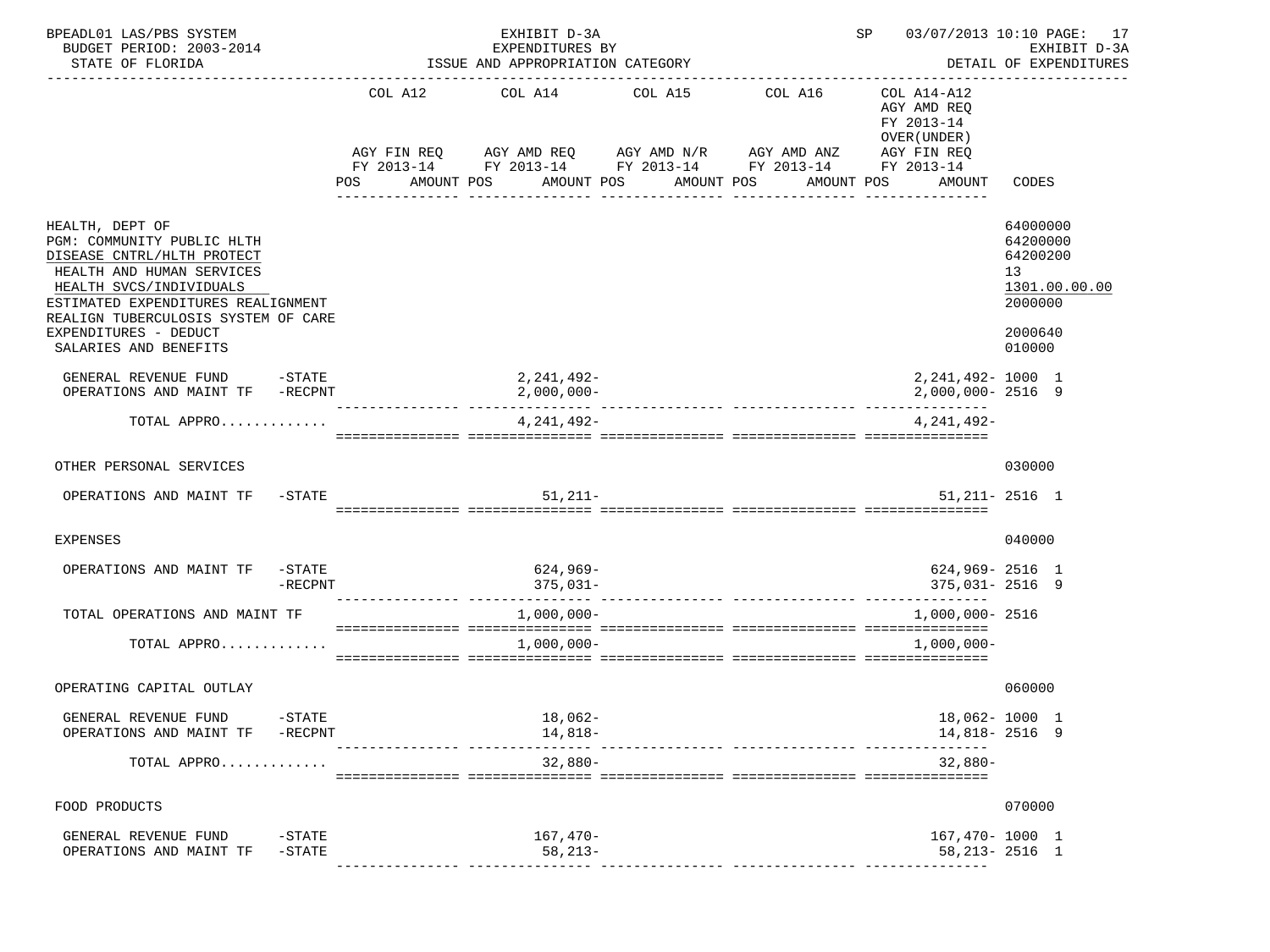| BPEADL01 LAS/PBS SYSTEM<br>BUDGET PERIOD: 2003-2014<br>STATE OF FLORIDA                                                                                                                                                                                    |         | EXHIBIT D-3A<br>EXPENDITURES BY<br>ISSUE AND APPROPRIATION CATEGORY<br>------------------------------------                                            |                                  | SP                    | 03/07/2013 10:10 PAGE: 18<br>EXHIBIT D-3A<br>DETAIL OF EXPENDITURES |                                                                                         |
|------------------------------------------------------------------------------------------------------------------------------------------------------------------------------------------------------------------------------------------------------------|---------|--------------------------------------------------------------------------------------------------------------------------------------------------------|----------------------------------|-----------------------|---------------------------------------------------------------------|-----------------------------------------------------------------------------------------|
|                                                                                                                                                                                                                                                            | POS FOR | COL A12 COL A14<br>AGY FIN REQ AGY AMD REQ AGY AMD N/R AGY AMD ANZ AGY FIN REQ<br>FY 2013-14 FY 2013-14 FY 2013-14 FY 2013-14 FY 2013-14<br>AMOUNT POS | COL A15<br>AMOUNT POS AMOUNT POS | COL A16<br>AMOUNT POS | COL A14-A12<br>AGY AMD REO<br>FY 2013-14<br>OVER (UNDER)<br>AMOUNT  | CODES                                                                                   |
| HEALTH, DEPT OF<br>PGM: COMMUNITY PUBLIC HLTH<br>DISEASE CNTRL/HLTH PROTECT<br>HEALTH AND HUMAN SERVICES<br>HEALTH SVCS/INDIVIDUALS<br>ESTIMATED EXPENDITURES REALIGNMENT<br>REALIGN TUBERCULOSIS SYSTEM OF CARE<br>EXPENDITURES - DEDUCT<br>FOOD PRODUCTS |         |                                                                                                                                                        |                                  |                       |                                                                     | 64000000<br>64200000<br>64200200<br>13<br>1301.00.00.00<br>2000000<br>2000640<br>070000 |
| TOTAL APPRO                                                                                                                                                                                                                                                |         | 225,683-                                                                                                                                               |                                  |                       | $225,683-$                                                          |                                                                                         |
| SPECIAL CATEGORIES<br>CONTRACTED SERVICES                                                                                                                                                                                                                  |         |                                                                                                                                                        |                                  |                       |                                                                     | 100000<br>100777                                                                        |
| OPERATIONS AND MAINT TF -RECPNT                                                                                                                                                                                                                            |         | $70,000-$                                                                                                                                              |                                  |                       |                                                                     | 70,000-2516 9                                                                           |
| LEASE/PURCHASE/EQUIPMENT                                                                                                                                                                                                                                   |         |                                                                                                                                                        |                                  |                       |                                                                     | 105281                                                                                  |
| GENERAL REVENUE FUND -STATE<br>OPERATIONS AND MAINT TF -STATE                                                                                                                                                                                              |         | $8,062-$<br>23,595-                                                                                                                                    |                                  |                       |                                                                     | 8,062-1000 1<br>23,595-2516 1                                                           |
| TOTAL APPRO                                                                                                                                                                                                                                                |         | $31.657-$                                                                                                                                              |                                  |                       | $31.657-$                                                           |                                                                                         |
| TR/DMS/HR SVCS/STW CONTRCT                                                                                                                                                                                                                                 |         |                                                                                                                                                        |                                  |                       |                                                                     | 107040                                                                                  |
| GENERAL REVENUE FUND<br>$-STATE$<br>OPERATIONS AND MAINT TF -STATE                                                                                                                                                                                         |         | 28,728-<br>$34,558-$                                                                                                                                   | ___________________________      |                       | -----------                                                         | 28,728-1000 1<br>$34,558 - 2516$ 1                                                      |
| TOTAL APPRO                                                                                                                                                                                                                                                |         | $63,286-$                                                                                                                                              |                                  |                       | $63,286-$                                                           |                                                                                         |
| TOTAL: REALIGN TUBERCULOSIS SYSTEM OF CARE<br>EXPENDITURES - DEDUCT<br>TOTAL ISSUE                                                                                                                                                                         |         | $5,716,209-$                                                                                                                                           |                                  |                       | $5,716,209-$                                                        | 2000640                                                                                 |
|                                                                                                                                                                                                                                                            |         |                                                                                                                                                        |                                  |                       |                                                                     |                                                                                         |
| AGENCY ISSUE NARRATIVE:<br>2013-2014 BUDGET YEAR NARRATIVE:<br>Amended 2013-14 Narrative after February 1, 2013                                                                                                                                            |         |                                                                                                                                                        | IT COMPONENT? NO                 |                       |                                                                     |                                                                                         |

 This issue realigns General Revenue (GR) and Operations and Maintenance Trust Fund (OMTF) base budget authority in the Disease Control and Health Protection budget entity to support the Florida System of Tuberculosis (TB) Care (FSTBC). The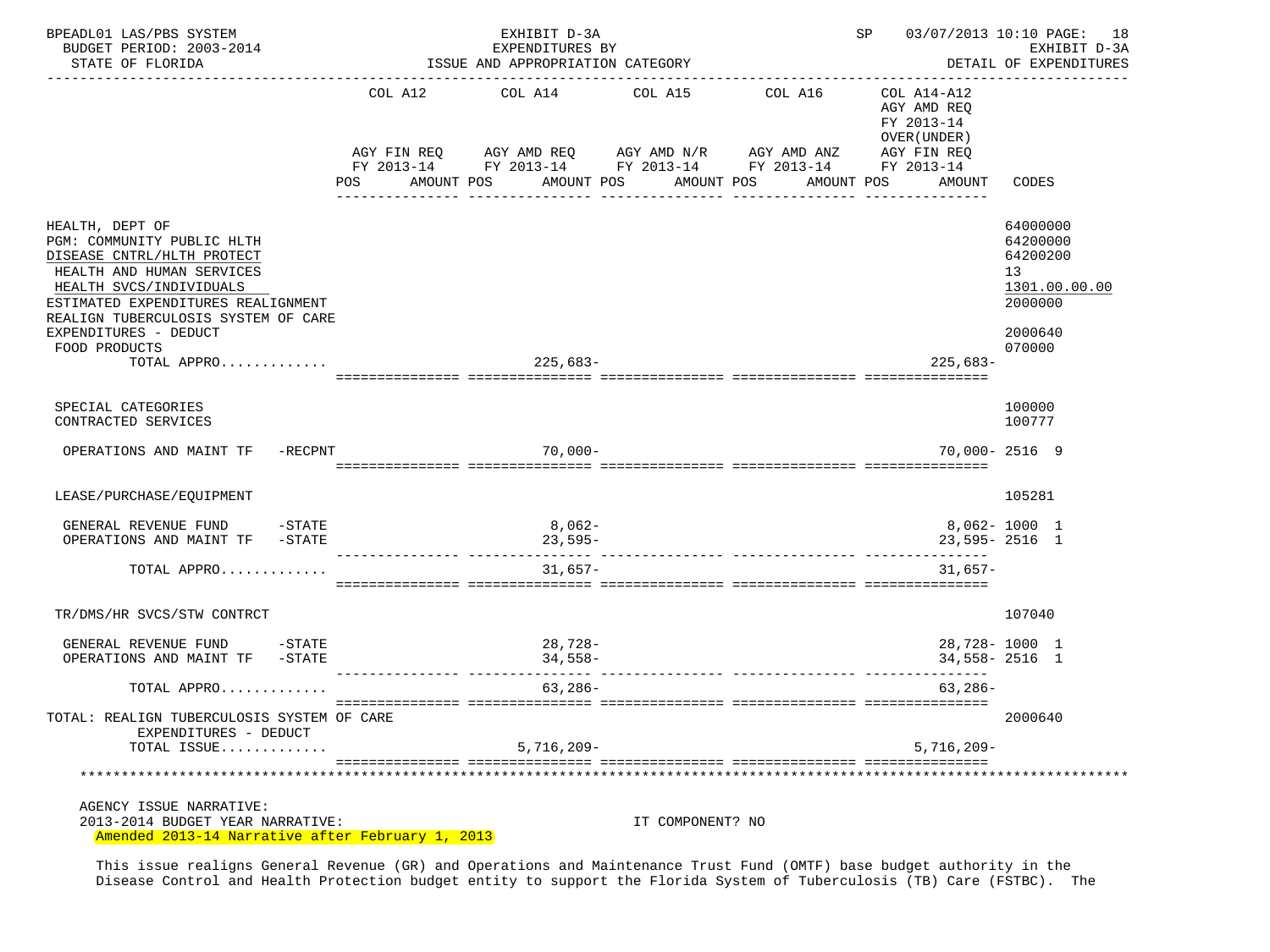| BPEADL01 LAS/PBS SYSTEM<br>BUDGET PERIOD: 2003-2014<br>STATE OF FLORIDA                                                           | ISSUE AND APPROPRIATION CATEGORY | EXHIBIT D-3A<br>EXPENDITURES BY | <b>SP</b>                                                                                                    | 03/07/2013 10:10 PAGE: 19<br>EXHIBIT D-3A<br>DETAIL OF EXPENDITURES |                                                          |                                  |
|-----------------------------------------------------------------------------------------------------------------------------------|----------------------------------|---------------------------------|--------------------------------------------------------------------------------------------------------------|---------------------------------------------------------------------|----------------------------------------------------------|----------------------------------|
|                                                                                                                                   | COL A12                          |                                 | COL A14 COL A15                                                                                              | COL A16                                                             | COL A14-A12<br>AGY AMD REO<br>FY 2013-14<br>OVER (UNDER) |                                  |
|                                                                                                                                   | AGY FIN REO                      |                                 | AGY AMD REQ       AGY AMD N/R       AGY AMD ANZ                                                              |                                                                     | AGY FIN REO                                              |                                  |
|                                                                                                                                   | <b>POS</b>                       |                                 | FY 2013-14 FY 2013-14 FY 2013-14 FY 2013-14 FY 2013-14<br>AMOUNT POS AMOUNT POS AMOUNT POS AMOUNT POS AMOUNT |                                                                     |                                                          | CODES                            |
| HEALTH, DEPT OF<br>PGM: COMMUNITY PUBLIC HLTH<br>DISEASE CNTRL/HLTH PROTECT                                                       |                                  |                                 |                                                                                                              |                                                                     |                                                          | 64000000<br>64200000<br>64200200 |
| HEALTH AND HUMAN SERVICES<br>HEALTH SVCS/INDIVIDUALS<br>ESTIMATED EXPENDITURES REALIGNMENT<br>REALIGN TUBERCULOSIS SYSTEM OF CARE |                                  |                                 |                                                                                                              |                                                                     |                                                          | 13<br>1301.00.00.00<br>2000000   |
| EXPENDITURES - DEDUCT                                                                                                             |                                  |                                 |                                                                                                              |                                                                     |                                                          | 2000640                          |

 Florida Legislature passed legislation reorganizing the Department of Health (DOH) effective July 1, 2012. The approval of this legislation called for the establishment of a statewide system "to control TB infection and mitigate its effects" in lieu of operating the now defunct AG Holley State Hospital (AGH).

 Chapter 392.53, Florida Statutes requires reporting of suspected or confirmed active TB cases to the Florida Department of Health. The Florida Department of Health TB Program is responsible for reducing TB in the state through administration of a statewide TB program that supports the Florida System of Tuberculosis Care. The key strategies of an effective TB program are:

- Treat to cure patients with active TB disease in a safe environment that protects the public.
- Protect close contacts of patients with active TB disease.
- Prevent future TB disease by identifying and treating latent TB infection.
- Ensure infection prevention practices are in place in facilities with individuals at high risk for TB transmission.
- Monitor and evaluate performance to ensure that data-driven interventions improve program activities.

 The FSTBC is founded upon proven public health practices, standards and evidence-based tuberculosis control strategies. This patient-centered, community-focused and population-based system of care provides the accountability and adaptability necessary to reduce the rate of TB in our state. The cornerstone of the system is a holistic assessment of each person's needs, combined with the use of intensive case management and effective outreach to ensure every patient with active disease remains under medical supervision until completion of curative therapy.

 The FSTBC organizes TB control activities into three Levels of Care that are mutually supportive, coordinated and patient-centered. Upon initial entry into the system, the Level of Care is determined for each patient and then reassessed throughout the course of treatment. Patients with active TB move seamlessly across the Levels of Care based on their needs. The goal for all patients is the provision of treatment in, or as close as possible to, their communities in a manner that protects those communities. All persons with latent TB infection are managed at Level 1. A summary of each Level of Care is provided below:

## TB Level of Care Accountability Functions:

Level 1 Local Public Health System (coordinated through 67 Local County Health Departments)

- Manages 60% of active TB cases
- Provides patient and contact identification, diagnosis, treatment and follow-up in home county
- Manages medical and social issues for moderate to moderately complex patients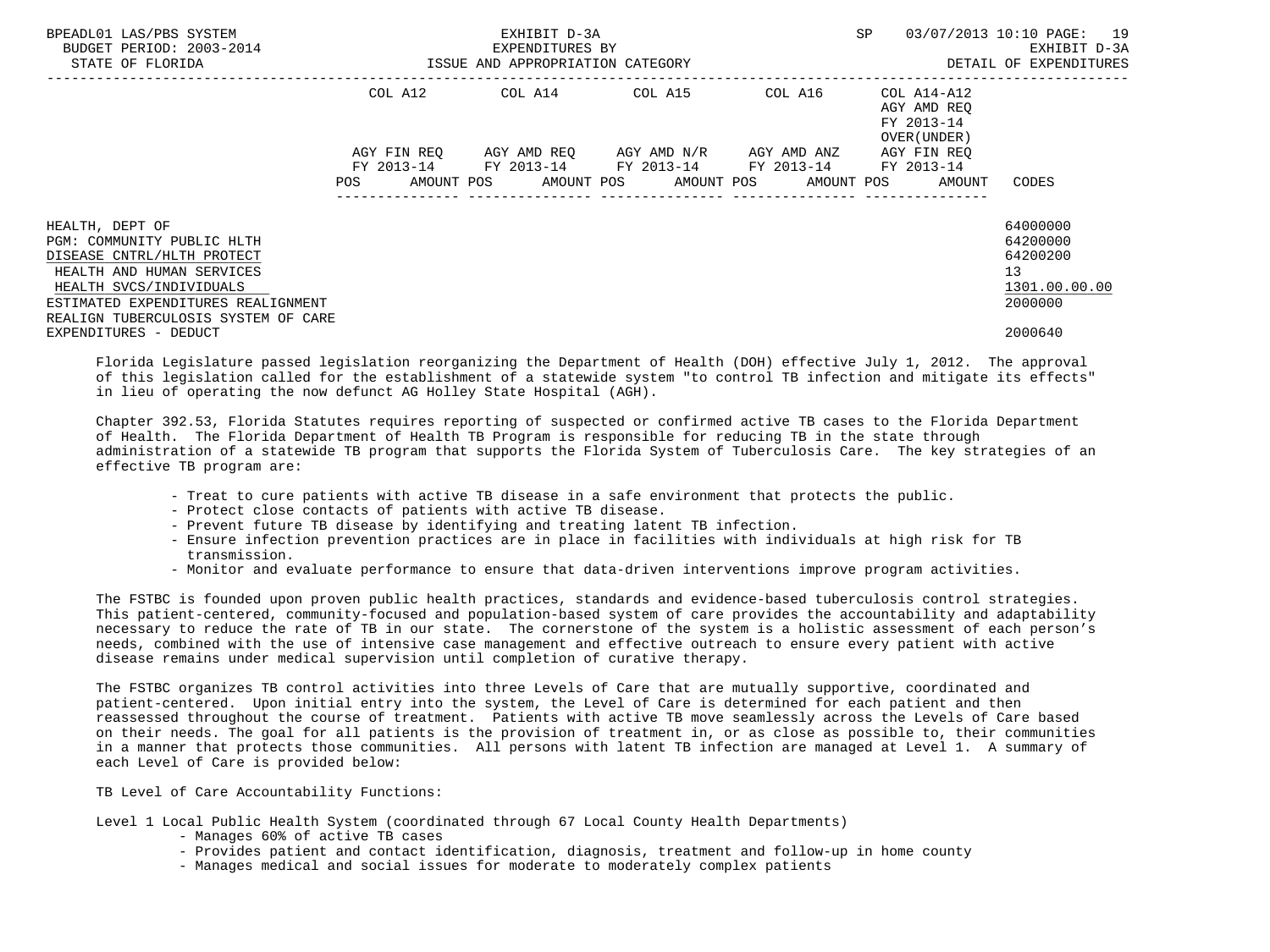| BPEADL01 LAS/PBS SYSTEM<br>BUDGET PERIOD: 2003-2014<br>STATE OF FLORIDA                                  | EXHIBIT D-3A<br>EXPENDITURES BY<br>ISSUE AND APPROPRIATION CATEGORY |             |  |                                                                                                       |  |  |  |         | SP |                                                          | 03/07/2013 10:10 PAGE: 20<br>EXHIBIT D-3A<br>DETAIL OF EXPENDITURES |
|----------------------------------------------------------------------------------------------------------|---------------------------------------------------------------------|-------------|--|-------------------------------------------------------------------------------------------------------|--|--|--|---------|----|----------------------------------------------------------|---------------------------------------------------------------------|
|                                                                                                          |                                                                     | COL A12     |  | COL A14 COL A15                                                                                       |  |  |  | COL A16 |    | COL A14-A12<br>AGY AMD REO<br>FY 2013-14<br>OVER (UNDER) |                                                                     |
|                                                                                                          |                                                                     | AGY FIN REO |  | AGY AMD REO      AGY AMD N/R      AGY AMD ANZ                                                         |  |  |  |         |    | AGY FIN REO                                              |                                                                     |
|                                                                                                          | POS                                                                 |             |  | FY 2013-14 FY 2013-14 FY 2013-14 FY 2013-14 FY 2013-14<br>AMOUNT POS AMOUNT POS AMOUNT POS AMOUNT POS |  |  |  |         |    | AMOUNT                                                   | CODES                                                               |
| HEALTH, DEPT OF<br>PGM: COMMUNITY PUBLIC HLTH<br>DISEASE CNTRL/HLTH PROTECT<br>HEALTH AND HUMAN SERVICES |                                                                     |             |  |                                                                                                       |  |  |  |         |    |                                                          | 64000000<br>64200000<br>64200200<br>13                              |
| HEALTH SVCS/INDIVIDUALS<br>ESTIMATED EXPENDITURES REALIGNMENT<br>REALIGN TUBERCULOSIS SYSTEM OF CARE     |                                                                     |             |  |                                                                                                       |  |  |  |         |    |                                                          | 1301.00.00.00<br>2000000                                            |
| EXPENDITURES - DEDUCT                                                                                    |                                                                     |             |  |                                                                                                       |  |  |  |         |    |                                                          | 2000640                                                             |

Level 2 Area TB Network (8 Multi-County Catchment Areas)

- Supports the management of 35% of active TB cases
- Provides specialized medical, social or mental health beyond the scope of Level 1
- Provides access to recognized TB specialist for consultation
- Coordinates individual case and cohort reviews of Level 3 Contracted Inpatient Hospital Services

Level 3 Contracted Hospital Services

- Provides hospital services to 5% of active cases
- Manages non-compliant and/or moderately severe to severely complicated patients through in-patient hospitalization services
- Provides access to highly specialized TB experts

 As required by law, the DOH has entered into contractual agreements with private medical providers for treatment and care of TB patients classified at a Level of Care 3. The agency's contracts call for the provider to bill Medicaid, Medicare and third party providers prior to billing DOH for services as a payer of last resort for under or un-insured patients. The DOH continues to work with the Agency for Health Care Administration to establish a "bundled rate" reimbursement for Medicaid eligible patients regardless of their actual length of hospital stay. This rate, when established, will also be applied to un-insured patients whose TB medical costs are paid to the contracted facility by the department. Staff anticipate that this rate will be \$95,000 per patient beginning July 1, 2013. The department has been granted approval to apply its federally approved Medicaid 45 Day Waiver for TB Care to contracted medical institutions providing TB hospitalization services.

 Based on current year data, agency staff estimates that the FSTBC Clinical Team will oversee the treatment plans of 60 Level 2 patients annually, including those Level 3 patients "stepping down" from hospitalization. Cost for this level of care include, but are not limited to, transitional housing, pharmaceuticals, laboratory and x-ray services and Home Health Care to ensure compliance with treatment plans. The DOH expects to expend approximately \$12,000 per Level 2 patient or \$720,000 annually for all. (60 patients X \$12,000 annually per patient = \$720,000 per year)

 Using current FSTBC data and previous patient data from AGH, program staff anticipate that the program will recognize roughly 39 uninsured and 22 Medicaid eligible Level 3 patient admissions each year; including those ordered by Florida Courts into hospital care for non-compliance with TB treatment. The average hospital stay for a TB patient is approximately 135 days and can be longer depending on the severity of their case. Using the expected Medicaid bundled rate, it is estimated that the DOH will expend \$3,705,000 for the treatment of uninsured TB patients (39 patients x \$95,000 annually per patient = \$3,705,000 annual costs). Additionally, the department estimates that 22 Medicaid eligible patients will be admitted annually. At the current State Share rate of 42.87%, the agency estimates that it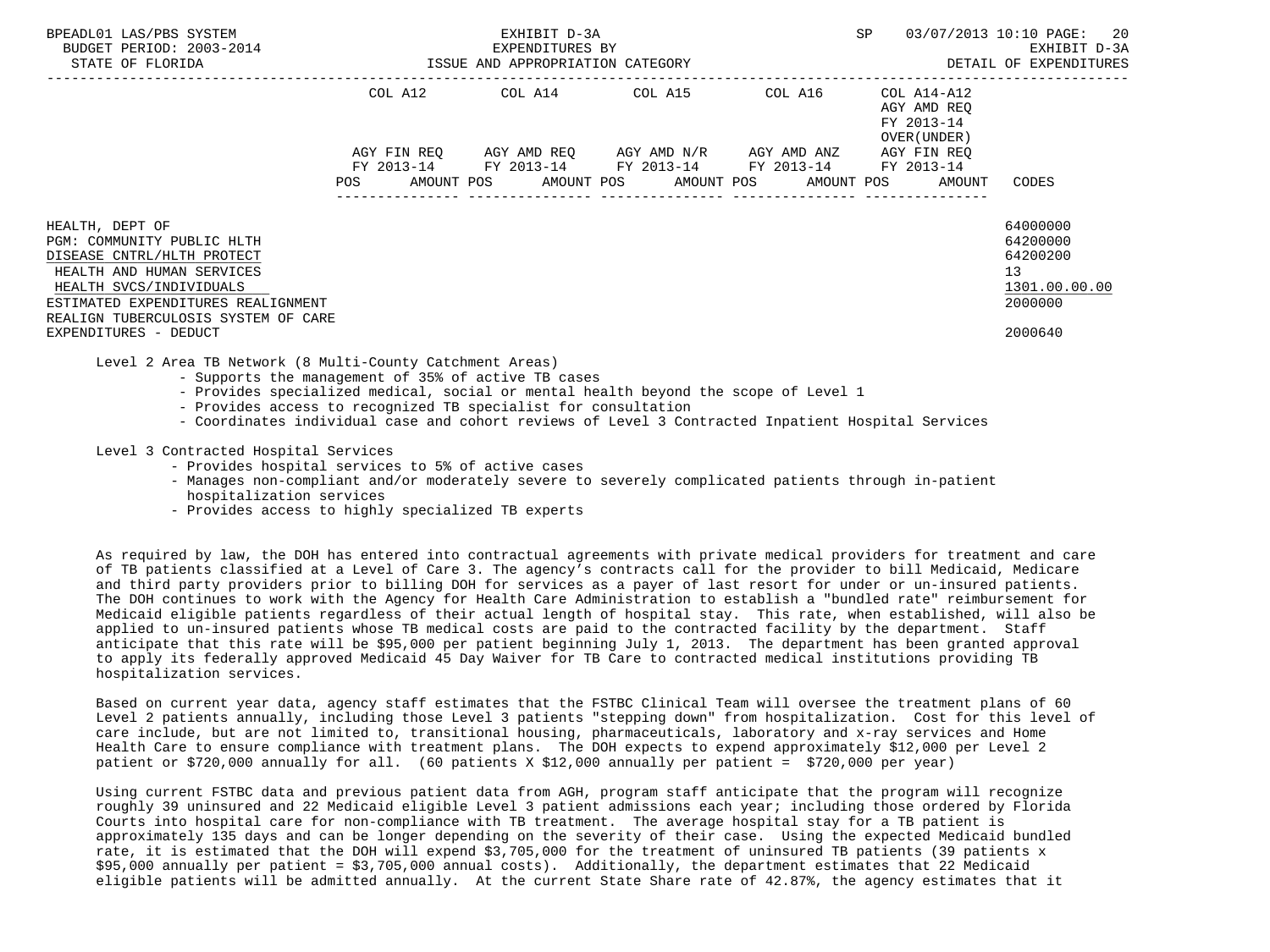| BPEADL01 LAS/PBS SYSTEM<br>BUDGET PERIOD: 2003-2014<br>STATE OF FLORIDA                                                                                                                                          | EXHIBIT D-3A<br>EXPENDITURES BY<br>ISSUE AND APPROPRIATION CATEGORY |             |  |                                                                                                           |  |  |  |         | SP |                                                                   | 03/07/2013 10:10 PAGE: 21<br>EXHIBIT D-3A<br>DETAIL OF EXPENDITURES             |
|------------------------------------------------------------------------------------------------------------------------------------------------------------------------------------------------------------------|---------------------------------------------------------------------|-------------|--|-----------------------------------------------------------------------------------------------------------|--|--|--|---------|----|-------------------------------------------------------------------|---------------------------------------------------------------------------------|
|                                                                                                                                                                                                                  |                                                                     |             |  | COL A12 COL A14 COL A15                                                                                   |  |  |  | COL A16 |    | COL A14-A12<br>AGY AMD REO<br>FY 2013-14<br>OVER (UNDER)          |                                                                                 |
|                                                                                                                                                                                                                  | <b>POS</b>                                                          | AGY FIN REO |  | AGY AMD REQ       AGY AMD N/R       AGY AMD ANZ<br>FY 2013-14 FY 2013-14 FY 2013-14 FY 2013-14 FY 2013-14 |  |  |  |         |    | AGY FIN REO<br>AMOUNT POS AMOUNT POS AMOUNT POS AMOUNT POS AMOUNT | CODES                                                                           |
| HEALTH, DEPT OF<br>PGM: COMMUNITY PUBLIC HLTH<br>DISEASE CNTRL/HLTH PROTECT<br>HEALTH AND HUMAN SERVICES<br>HEALTH SVCS/INDIVIDUALS<br>ESTIMATED EXPENDITURES REALIGNMENT<br>REALIGN TUBERCULOSIS SYSTEM OF CARE |                                                                     |             |  |                                                                                                           |  |  |  |         |    |                                                                   | 64000000<br>64200000<br>64200200<br>13 <sup>°</sup><br>1301.00.00.00<br>2000000 |
| EXPENDITURES - DEDUCT                                                                                                                                                                                            |                                                                     |             |  |                                                                                                           |  |  |  |         |    |                                                                   | 2000640                                                                         |

 will transfer approximately \$895,983 in GR funding to AHCA on behalf of its providers under the 45 Day Waiver. (22 patients X \$95,000 per / annually = \$2,090,000 annually X 42.87% State Share = \$895,983)

 The DOH requests the realignment of its current budget authority within General Revenue and the Operations and Maintenance Trust Fund. This realignment will ensure that TB treatment costs are expended from the appropriate state expenditure categories, while continuing to support DOH's task to maintain and upkeep the former AGH campus in Lantana, Florida until such time as the property is sold and/or no longer under lease by the agency.

 Lastly, the department requests the change of funding source identifier (FSI) on the General Revenue authority included in this issue. These GR funds currently reflect an FSI of 1 = State Funds - Non Match. All GR expended by DOH related to tuberculosis treatments of its clients is used by the Agency for Health Care Administration to meet state match requirements for the federal Medicaid Program. They are also used by the DOH to fulfill match requirements related to the Disproportionate Share funding it receives. Therefore, it would be more appropriate for the applicable GR funding to reflect an FSI of 2 = State Funds-Matching.

Summary: This is a new issue

See Companion issue 2000650 Disease Control and Health Protection budget entity, program component 13.01.00.00.00.

 Also see issues 160P100 (13.01.00.00.00) and 160P090 and 3300370 (13.01.06.00.00) in the Disease Control and Health Protection Budget Entity. \*\*\*\*\*\*\*\*\*\*\*\*\*\*\*\*\*\*\*\*\*\*\*\*\*\*\*\*\*\*\*\*\*\*\*\*\*\*\*\*\*\*\*\*\*\*\*\*\*\*\*\*\*\*\*\*\*\*\*\*\*\*\*\*\*\*\*\*\*\*\*\*\*\*\*\*\*\*\*\*\*\*\*\*\*\*\*\*\*\*\*\*\*\*\*\*\*\*\*\*\*\*\*\*\*\*\*\*\*\*\*\*\*\*\*\*\*\*\*\*\*\*\*\*\*\*\*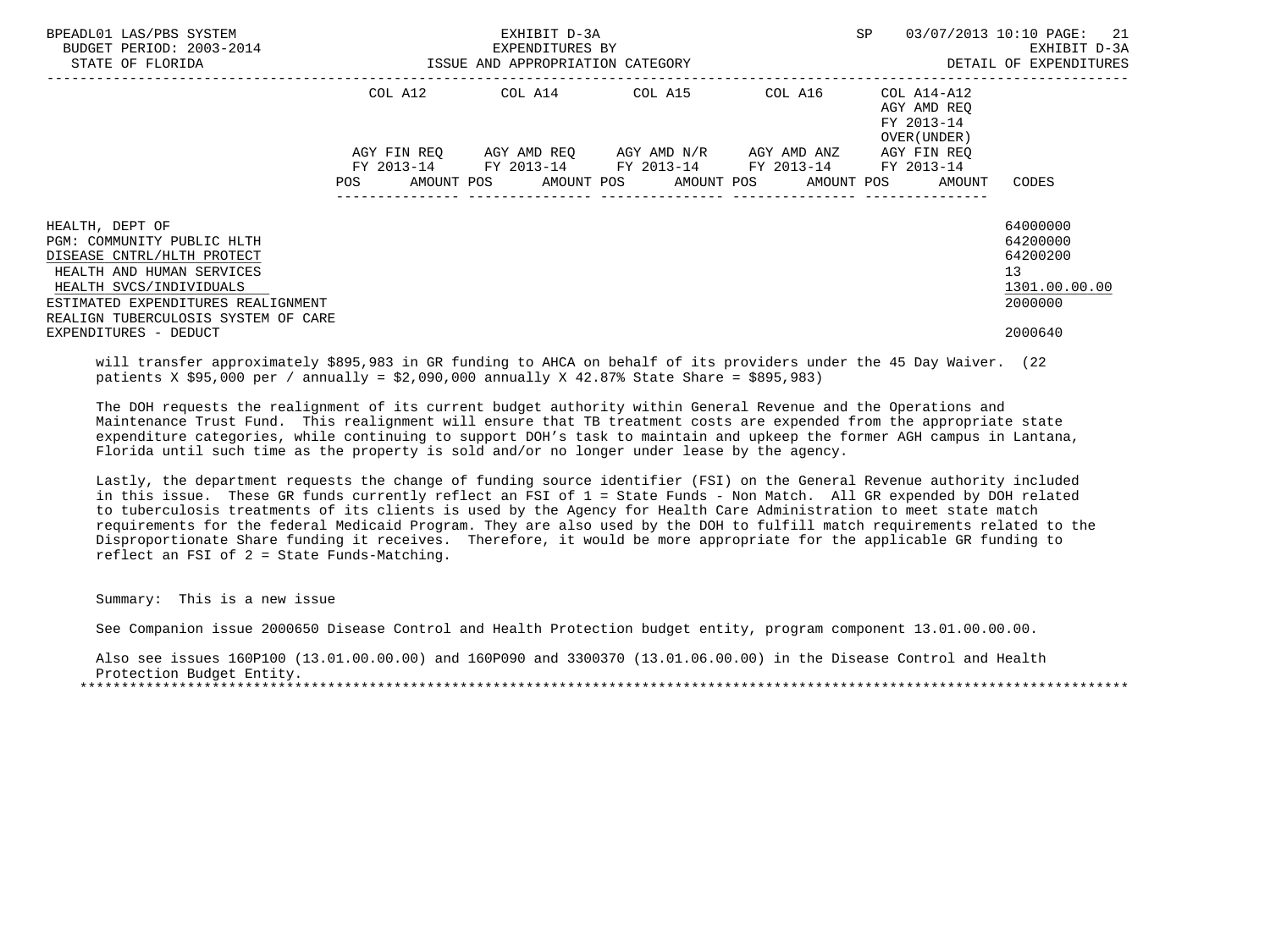| BPEADL01 LAS/PBS SYSTEM<br>BUDGET PERIOD: 2003-2014<br>STATE OF FLORIDA                                                                                                                                                                                                                |     |            |           | EXHIBIT D-3A<br>EXPENDITURES BY<br>ISSUE AND APPROPRIATION CATEGORY                                                                                                  |                       |          | SP 03/07/2013 10:10 PAGE:<br>22<br>EXHIBIT D-3A<br>DETAIL OF EXPENDITURES |            |                                                                    |                                                                               |  |
|----------------------------------------------------------------------------------------------------------------------------------------------------------------------------------------------------------------------------------------------------------------------------------------|-----|------------|-----------|----------------------------------------------------------------------------------------------------------------------------------------------------------------------|-----------------------|----------|---------------------------------------------------------------------------|------------|--------------------------------------------------------------------|-------------------------------------------------------------------------------|--|
|                                                                                                                                                                                                                                                                                        | POS | AMOUNT POS |           | COL A12 COL A14 COL A15<br>AGY FIN REO AGY AMD REO AGY AMD N/R AGY AMD ANZ AGY FIN REO<br>FY 2013-14 FY 2013-14 FY 2013-14 FY 2013-14 FY 2013-14<br>---------------- | AMOUNT POS AMOUNT POS |          | COL A16                                                                   | AMOUNT POS | COL A14-A12<br>AGY AMD REO<br>FY 2013-14<br>OVER (UNDER)<br>AMOUNT | CODES                                                                         |  |
| HEALTH, DEPT OF<br>PGM: COMMUNITY PUBLIC HLTH<br>DISEASE CNTRL/HLTH PROTECT<br>HEALTH AND HUMAN SERVICES<br>HEALTH SVCS/INDIVIDUALS<br>ESTIMATED EXPENDITURES REALIGNMENT<br>REALIGN TUBERCULOSIS SYSTEM OF CARE<br>EXPENDITURES - DEDUCT<br>POSITION DETAIL OF SALARIES AND BENEFITS: |     |            |           |                                                                                                                                                                      |                       |          |                                                                           |            |                                                                    | 64000000<br>64200000<br>64200200<br>13<br>1301.00.00.00<br>2000000<br>2000640 |  |
|                                                                                                                                                                                                                                                                                        |     | FTE        | BASE RATE |                                                                                                                                                                      | ADDITIVES             | BENEFITS |                                                                           | SUBTOTAL   | ႜೢ                                                                 | LAPSE LAPSED SALARIES<br>AND BENEFITS                                         |  |
| A14 - AGY AMD REO FY 2013-14<br>CHANGES TO CURRENTLY AUTHORIZED POSITIONS<br>OTHER SALARY AMOUNT<br>1000 GENERAL REVENUE FUND<br>2516 OPERATIONS AND MAINT TF                                                                                                                          |     |            |           |                                                                                                                                                                      |                       |          |                                                                           |            |                                                                    | 2, 241, 492-<br>$2,000,000-$<br>--------------                                |  |
|                                                                                                                                                                                                                                                                                        |     |            |           |                                                                                                                                                                      |                       |          |                                                                           |            |                                                                    | 4, 241, 492-<br>==============                                                |  |
|                                                                                                                                                                                                                                                                                        |     |            |           |                                                                                                                                                                      |                       |          |                                                                           |            |                                                                    |                                                                               |  |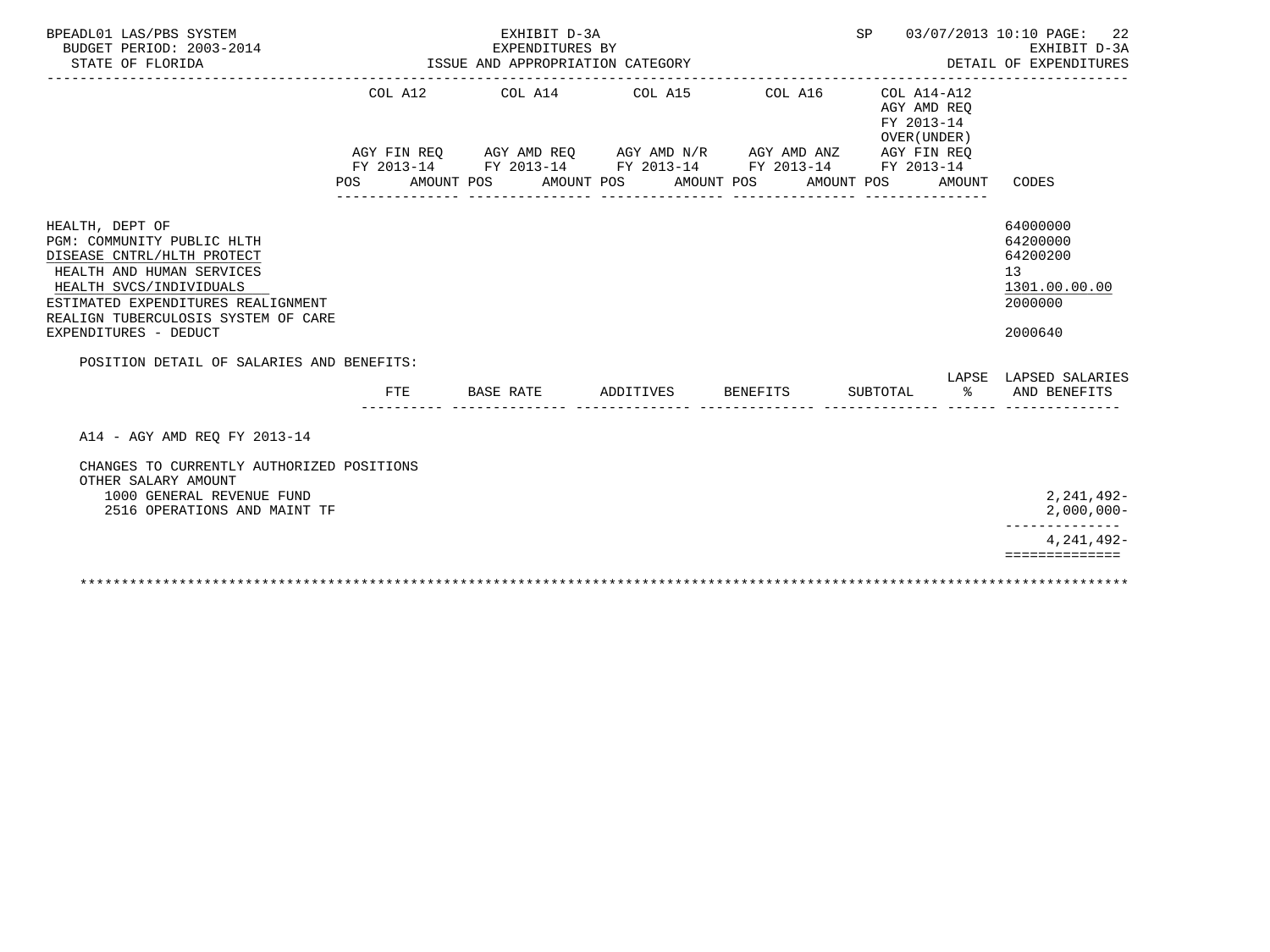| BPEADL01 LAS/PBS SYSTEM<br>BUDGET PERIOD: 2003-2014<br>STATE OF FLORIDA                                                                                                                                                                                           | ISSUE AND APPROPRIATION CATEGORY | SP 03/07/2013 10:10 PAGE:                                                                                                                              | 23<br>EXHIBIT D-3A<br>DETAIL OF EXPENDITURES |         |                                                                                  |                                                                                         |
|-------------------------------------------------------------------------------------------------------------------------------------------------------------------------------------------------------------------------------------------------------------------|----------------------------------|--------------------------------------------------------------------------------------------------------------------------------------------------------|----------------------------------------------|---------|----------------------------------------------------------------------------------|-----------------------------------------------------------------------------------------|
|                                                                                                                                                                                                                                                                   | COL A12<br>POS                   | COL A14<br>AGY FIN REQ AGY AMD REQ AGY AMD N/R AGY AMD ANZ AGY FIN REQ FIN REQ AGY AMD N/R AGY AMD ANZ AGY FIN REQ<br>AMOUNT POS AMOUNT POS AMOUNT POS | COL A15                                      | COL A16 | COL A14-A12<br>AGY AMD REO<br>FY 2013-14<br>OVER (UNDER)<br>AMOUNT POS<br>AMOUNT | CODES                                                                                   |
| HEALTH, DEPT OF<br>PGM: COMMUNITY PUBLIC HLTH<br>DISEASE CNTRL/HLTH PROTECT<br>HEALTH AND HUMAN SERVICES<br>HEALTH SVCS/INDIVIDUALS<br>ESTIMATED EXPENDITURES REALIGNMENT<br>REALIGN TUBERCULOSIS SYSTEM OF CARE<br>EXPENDITURES - ADD<br>OTHER PERSONAL SERVICES |                                  |                                                                                                                                                        |                                              |         |                                                                                  | 64000000<br>64200000<br>64200200<br>13<br>1301.00.00.00<br>2000000<br>2000650<br>030000 |
| GENERAL REVENUE FUND -MATCH                                                                                                                                                                                                                                       |                                  | 52,386                                                                                                                                                 |                                              |         |                                                                                  | 52,386 1000 2                                                                           |
| SPECIAL CATEGORIES<br>G/A-CONTRACT PROF SERVICES                                                                                                                                                                                                                  |                                  |                                                                                                                                                        |                                              |         |                                                                                  | 100000<br>100779                                                                        |
| GENERAL REVENUE FUND -MATCH<br>OPERATIONS AND MAINT TF -RECPNT                                                                                                                                                                                                    |                                  | 2,019,064<br>3,000,000                                                                                                                                 |                                              |         | 2,019,064 1000 2<br>3,000,000 2516 9                                             |                                                                                         |
| TOTAL APPRO                                                                                                                                                                                                                                                       |                                  | 5,019,064                                                                                                                                              |                                              |         | ----------<br>5,019,064                                                          |                                                                                         |
| PURCHASED CLIENT SERVICES                                                                                                                                                                                                                                         |                                  |                                                                                                                                                        |                                              |         |                                                                                  | 102933                                                                                  |
| GENERAL REVENUE FUND -MATCH<br>OPERATIONS AND MAINT TF -RECPNT                                                                                                                                                                                                    |                                  | 392,364<br>252,395                                                                                                                                     |                                              |         |                                                                                  | 392,364 1000 2<br>252,395 2516 9                                                        |
| TOTAL APPRO                                                                                                                                                                                                                                                       |                                  | 644,759                                                                                                                                                |                                              |         | 644,759                                                                          |                                                                                         |
| TOTAL: REALIGN TUBERCULOSIS SYSTEM OF CARE<br>EXPENDITURES - ADD<br>TOTAL ISSUE                                                                                                                                                                                   |                                  | 5,716,209                                                                                                                                              |                                              |         | 5,716,209                                                                        | 2000650                                                                                 |
|                                                                                                                                                                                                                                                                   |                                  |                                                                                                                                                        |                                              |         |                                                                                  |                                                                                         |
| AGENCY ISSUE NARRATIVE:<br>2013-2014 BUDGET YEAR NARRATIVE:<br>Amended 2013-14 Narrative after February 1, 2013                                                                                                                                                   |                                  |                                                                                                                                                        | IT COMPONENT? NO                             |         |                                                                                  |                                                                                         |

 This issue realigns General Revenue (GR) and Operations and Maintenance Trust Fund (OMTF) base budget authority in the Disease Control and Health Protection budget entity to support the Florida System of Tuberculosis (TB) Care (FSTBC). The Florida Legislature passed legislation reorganizing the Department of Health (DOH) effective July 1, 2012. The approval of this legislation called for the establishment of a statewide system "to control TB infection and mitigate its effects" in lieu of operating the now defunct AG Holley State Hospital (AGH).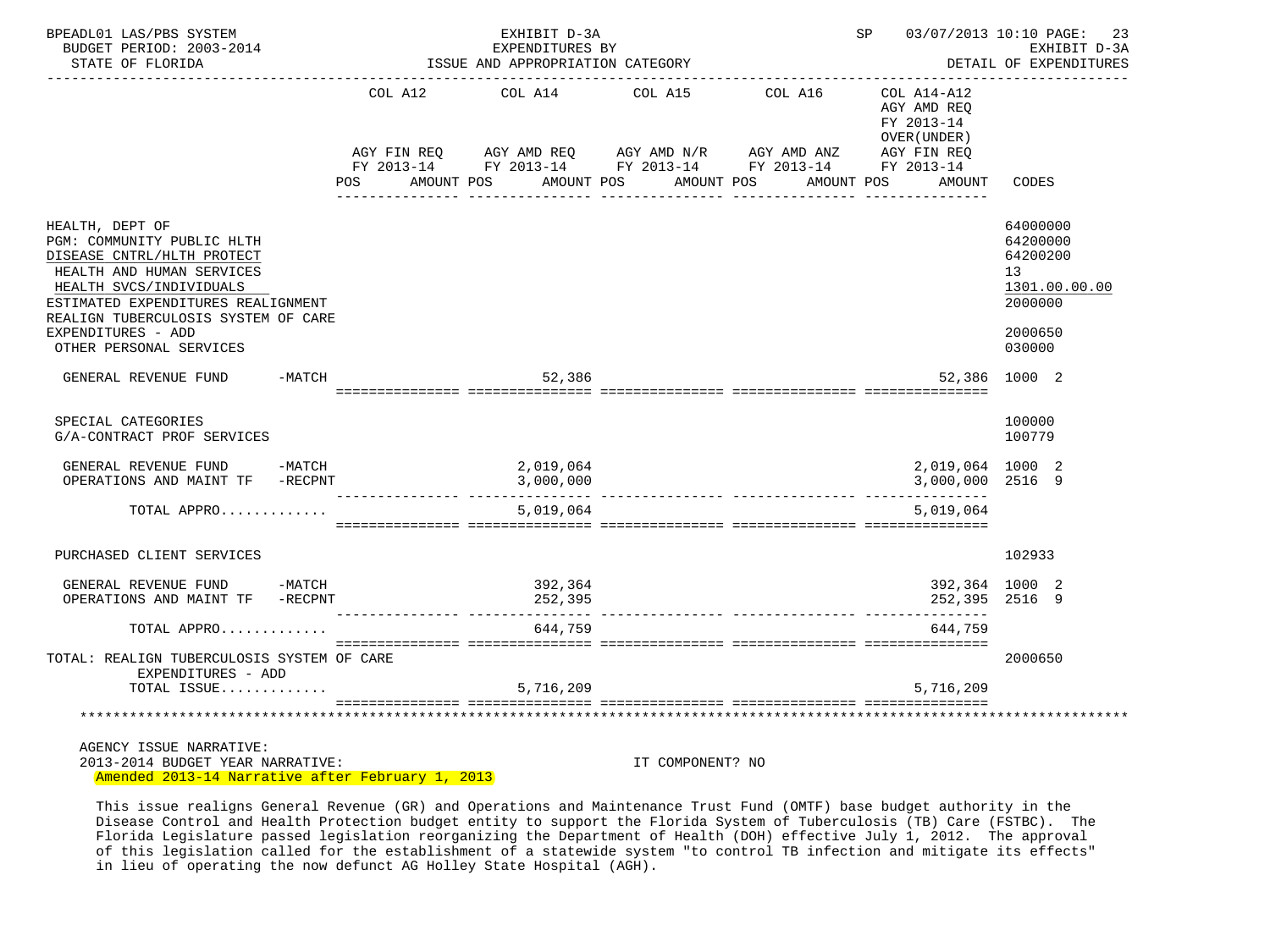| BPEADL01 LAS/PBS SYSTEM<br>BUDGET PERIOD: 2003-2014<br>STATE OF FLORIDA                                                             |                           | EXHIBIT D-3A<br>EXPENDITURES BY<br>ISSUE AND APPROPRIATION CATEGORY | <b>SP</b>               | 03/07/2013 10:10 PAGE: 24<br>EXHIBIT D-3A<br>DETAIL OF EXPENDITURES |                                                                                 |                                                         |
|-------------------------------------------------------------------------------------------------------------------------------------|---------------------------|---------------------------------------------------------------------|-------------------------|---------------------------------------------------------------------|---------------------------------------------------------------------------------|---------------------------------------------------------|
|                                                                                                                                     | COL A12                   | COL A14 COL A15                                                     |                         | COL A16                                                             | COL A14-A12<br>AGY AMD REO<br>FY 2013-14<br>OVER (UNDER)                        |                                                         |
|                                                                                                                                     | AGY FIN REO<br><b>POS</b> | FY 2013-14 FY 2013-14 FY 2013-14 FY 2013-14                         | AGY AMD REO AGY AMD N/R | AGY AMD ANZ                                                         | AGY FIN REO<br>FY 2013-14<br>AMOUNT POS AMOUNT POS AMOUNT POS AMOUNT POS AMOUNT | CODES                                                   |
| HEALTH, DEPT OF<br>PGM: COMMUNITY PUBLIC HLTH<br>DISEASE CNTRL/HLTH PROTECT<br>HEALTH AND HUMAN SERVICES<br>HEALTH SVCS/INDIVIDUALS |                           |                                                                     |                         |                                                                     |                                                                                 | 64000000<br>64200000<br>64200200<br>13<br>1301.00.00.00 |
| ESTIMATED EXPENDITURES REALIGNMENT<br>REALIGN TUBERCULOSIS SYSTEM OF CARE<br>EXPENDITURES - ADD                                     |                           |                                                                     |                         |                                                                     |                                                                                 | 2000000<br>2000650                                      |

 Chapter 392.53, Florida Statutes requires reporting of suspected or confirmed active TB cases to the Florida Department of Health. The Florida Department of Health TB Program is responsible for reducing TB in the state through administration of a statewide TB program that supports the Florida System of Tuberculosis Care. The key strategies of an effective TB program are:

- Treat to cure patients with active TB disease in a safe environment that protects the public.
- Protect close contacts of patients with active TB disease.
- Prevent future TB disease by identifying and treating latent TB infection.
- Ensure infection prevention practices are in place in facilities with individuals at high risk for TB transmission.
- Monitor and evaluate performance to ensure that data-driven interventions improve program activities.

 The FSTBC is founded upon proven public health practices, standards and evidence-based tuberculosis control strategies. This patient-centered, community-focused and population-based system of care provides the accountability and adaptability necessary to reduce the rate of TB in our state. The cornerstone of the system is a holistic assessment of each person's needs, combined with the use of intensive case management and effective outreach to ensure every patient with active disease remains under medical supervision until completion of curative therapy.

 The FSTBC organizes TB control activities into three Levels of Care that are mutually supportive, coordinated and patient-centered. Upon initial entry into the system, the Level of Care is determined for each patient and then reassessed throughout the course of treatment. Patients with active TB move seamlessly across the Levels of Care based on their needs. The goal for all patients is the provision of treatment in, or as close as possible to, their communities in a manner that protects those communities. All persons with latent TB infection are managed at Level 1. A summary of each Level of Care is provided below:

TB Level of Care Accountability Functions:

Level 1 Local Public Health System (coordinated through 67 Local County Health Departments)

- Manages 60% of active TB cases
- Provides patient and contact identification, diagnosis, treatment and follow-up in home county
- Manages medical and social issues for moderate to moderately complex patients

## Level 2 Area TB Network (8 Multi-County Catchment Areas)

- Supports the management of 35% of active TB cases
- Provides specialized medical, social or mental health beyond the scope of Level 1
- Provides access to recognized TB specialist for consultation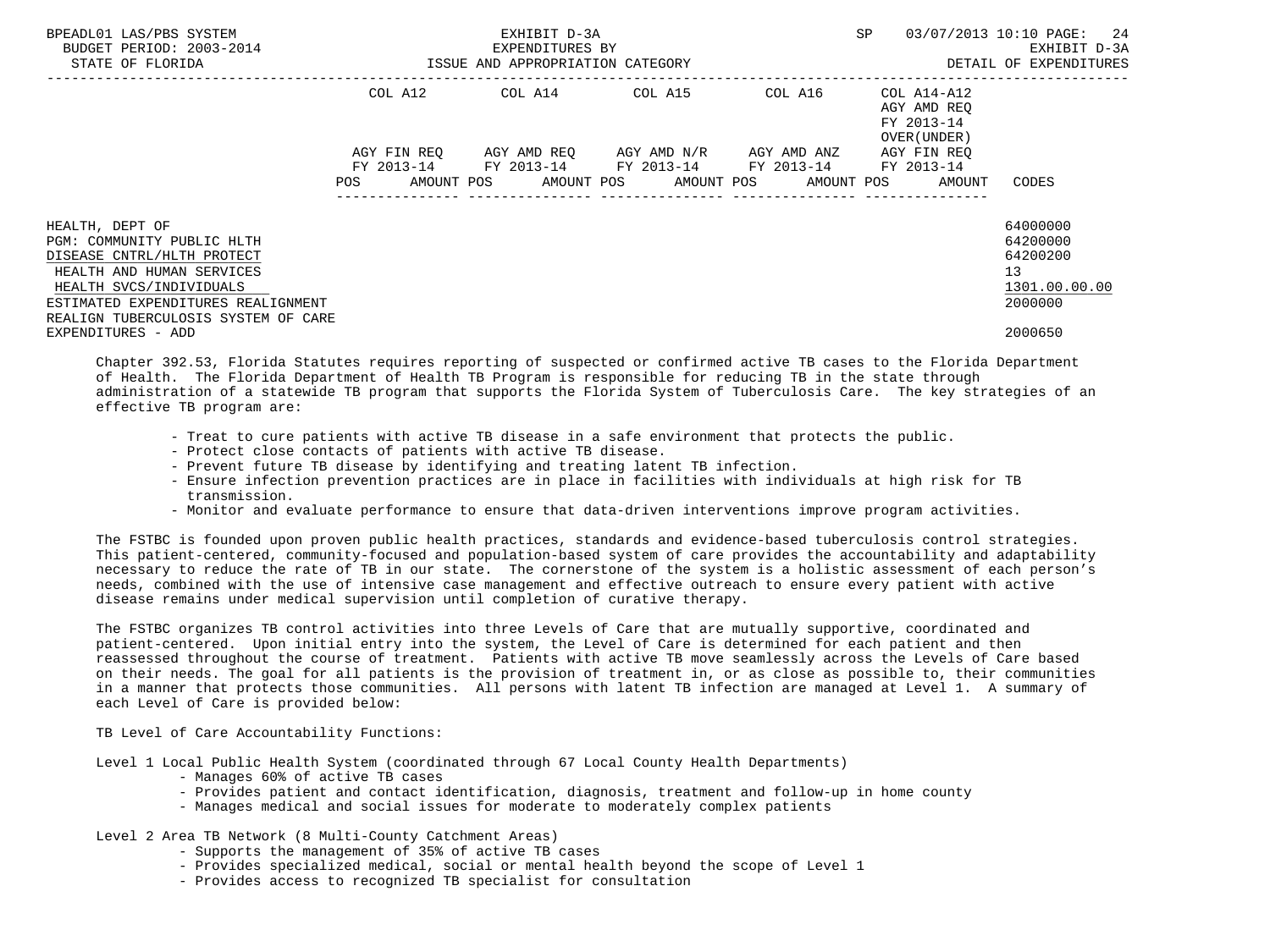| BPEADL01 LAS/PBS SYSTEM<br>BUDGET PERIOD: 2003-2014<br>STATE OF FLORIDA                                                                                                   | EXHIBIT D-3A<br>EXPENDITURES BY<br>ISSUE AND APPROPRIATION CATEGORY |             |  |                                                                                               |  |  |  | SP      | 03/07/2013 10:10 PAGE: 25<br>EXHIBIT D-3A<br>DETAIL OF EXPENDITURES     |                                                                    |
|---------------------------------------------------------------------------------------------------------------------------------------------------------------------------|---------------------------------------------------------------------|-------------|--|-----------------------------------------------------------------------------------------------|--|--|--|---------|-------------------------------------------------------------------------|--------------------------------------------------------------------|
|                                                                                                                                                                           |                                                                     |             |  | COL A12 COL A14 COL A15                                                                       |  |  |  | COL A16 | COL A14-A12<br>AGY AMD REO<br>FY 2013-14<br>OVER (UNDER)                |                                                                    |
|                                                                                                                                                                           | POS                                                                 | AGY FIN REO |  | AGY AMD REQ AGY AMD N/R AGY AMD ANZ<br>FY 2013-14 FY 2013-14 FY 2013-14 FY 2013-14 FY 2013-14 |  |  |  |         | AGY FIN REO<br>AMOUNT POS AMOUNT POS AMOUNT POS AMOUNT POS AMOUNT CODES |                                                                    |
| HEALTH, DEPT OF<br>PGM: COMMUNITY PUBLIC HLTH<br>DISEASE CNTRL/HLTH PROTECT<br>HEALTH AND HUMAN SERVICES<br>HEALTH SVCS/INDIVIDUALS<br>ESTIMATED EXPENDITURES REALIGNMENT |                                                                     |             |  |                                                                                               |  |  |  |         |                                                                         | 64000000<br>64200000<br>64200200<br>13<br>1301.00.00.00<br>2000000 |
| REALIGN TUBERCULOSIS SYSTEM OF CARE<br>EXPENDITURES - ADD                                                                                                                 |                                                                     |             |  |                                                                                               |  |  |  |         |                                                                         | 2000650                                                            |

- Coordinates individual case and cohort reviews of Level 3 Contracted Inpatient Hospital Services

Level 3 Contracted Hospital Services

- Provides hospital services to 5% of active cases
- Manages non-compliant and/or moderately severe to severely complicated patients through in-patient hospitalization services
- Provides access to highly specialized TB experts

 As required by law, the DOH has entered into contractual agreements with private medical providers for treatment and care of TB patients classified at a Level of Care 3. The agency's contracts call for the provider to bill Medicaid, Medicare and third party providers prior to billing DOH for services as a payer of last resort for under or un-insured patients. The DOH continues to work with the Agency for Health Care Administration to establish a "bundled rate" reimbursement for Medicaid eligible patients regardless of their actual length of hospital stay. This rate, when established, will also be applied to un-insured patients whose TB medical costs are paid to the contracted facility by the department. Staff anticipate that this rate will be \$95,000 per patient beginning July 1, 2013. The department has been granted approval to apply its federally approved Medicaid 45 Day Waiver for TB Care to contracted medical institutions providing TB hospitalization services.

 Based on current year data, agency staff estimates that the FSTBC Clinical Team will oversee the treatment plans of 60 Level 2 patients annually, including those Level 3 patients "stepping down" from hospitalization. Cost for this level of care include, but are not limited to, transitional housing, pharmaceuticals, laboratory and x-ray services and Home Health Care to ensure compliance with treatment plans. The DOH expects to expend approximately \$12,000 per Level 2 patient or \$720,000 annually for all. (60 patients X \$12,000 annually per patient = \$720,000 per year)

 Using current FSTBC data and previous patient data from AGH, program staff anticipate that the program will recognize roughly 39 uninsured and 22 Medicaid eligible Level 3 patient admissions each year; including those ordered by Florida Courts into hospital care for non-compliance with TB treatment. The average hospital stay for a TB patient is approximately 135 days and can be longer depending on the severity of their case. Using the expected Medicaid bundled rate, it is estimated that the DOH will expend \$3,705,000 for the treatment of uninsured TB patients (39 patients x \$95,000 annually per patient = \$3,705,000 annual costs). Additionally, the department estimates that 22 Medicaid eligible patients will be admitted annually. At the current State Share rate of 42.87%, the agency estimates that it will transfer approximately \$895,983 in GR funding to AHCA on behalf of its providers under the 45 Day Waiver. (22 patients X \$95,000 per / annually = \$2,090,000 annually X 42.87% State Share = \$895,983)

The DOH requests the realignment of its current budget authority within General Revenue and the Operations and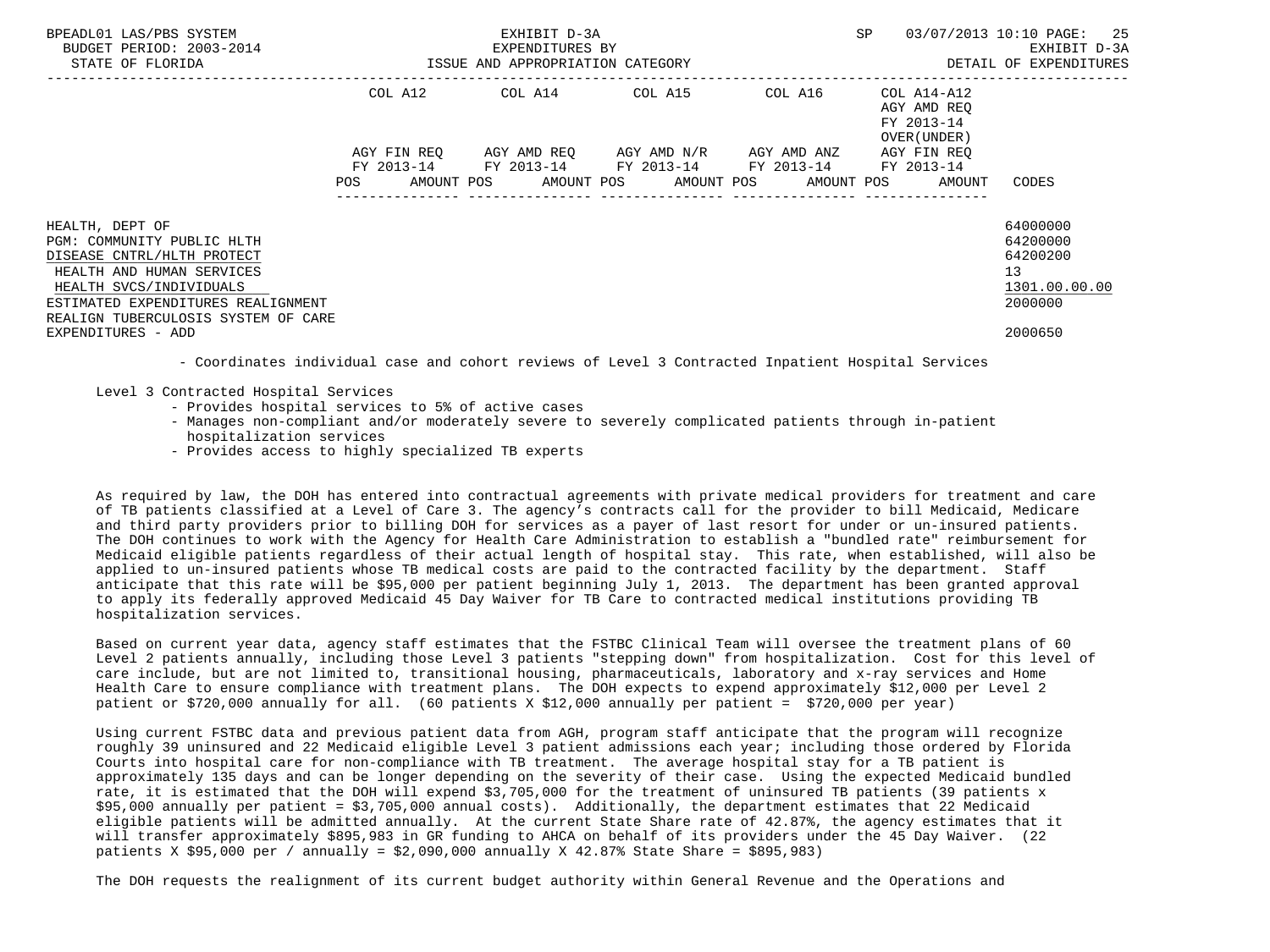| BPEADL01 LAS/PBS SYSTEM<br>BUDGET PERIOD: 2003-2014<br>STATE OF FLORIDA                    | EXHIBIT D-3A<br>EXPENDITURES BY<br>ISSUE AND APPROPRIATION CATEGORY                                       |  |  |                         |  |  |  |         | SP |                                                          | 03/07/2013 10:10 PAGE: 26<br>EXHIBIT D-3A<br>DETAIL OF EXPENDITURES |
|--------------------------------------------------------------------------------------------|-----------------------------------------------------------------------------------------------------------|--|--|-------------------------|--|--|--|---------|----|----------------------------------------------------------|---------------------------------------------------------------------|
|                                                                                            |                                                                                                           |  |  | COL A12 COL A14 COL A15 |  |  |  | COL A16 |    | COL A14-A12<br>AGY AMD REO<br>FY 2013-14<br>OVER (UNDER) |                                                                     |
|                                                                                            | AGY FIN REQ AGY AMD REQ AGY AMD N/R AGY AMD ANZ<br>FY 2013-14 FY 2013-14 FY 2013-14 FY 2013-14 FY 2013-14 |  |  |                         |  |  |  |         |    | AGY FIN REO                                              |                                                                     |
|                                                                                            | POS                                                                                                       |  |  |                         |  |  |  |         |    | AMOUNT POS AMOUNT POS AMOUNT POS AMOUNT POS AMOUNT       | CODES                                                               |
| HEALTH, DEPT OF<br>PGM: COMMUNITY PUBLIC HLTH<br>DISEASE CNTRL/HLTH PROTECT                |                                                                                                           |  |  |                         |  |  |  |         |    |                                                          | 64000000<br>64200000<br>64200200                                    |
| HEALTH AND HUMAN SERVICES<br>HEALTH SVCS/INDIVIDUALS<br>ESTIMATED EXPENDITURES REALIGNMENT |                                                                                                           |  |  |                         |  |  |  |         |    |                                                          | 13<br>1301.00.00.00<br>2000000                                      |
| REALIGN TUBERCULOSIS SYSTEM OF CARE<br>EXPENDITURES - ADD                                  |                                                                                                           |  |  |                         |  |  |  |         |    |                                                          | 2000650                                                             |

 Maintenance Trust Fund. This realignment will ensure that TB treatment costs are expended from the appropriate state expenditure categories, while continuing to support DOH's task to maintain and upkeep the former AGH campus in Lantana, Florida until such time as the property is sold and/or no longer under lease by the agency.

 Lastly, the department requests the change of funding source identifier (FSI) on the General Revenue authority included in this issue. These GR funds currently reflect an FSI of 1 = State Funds - Non Match. All GR expended by DOH related to tuberculosis treatments of its clients is used by the Agency for Health Care Administration to meet state match requirements for the federal Medicaid Program. They are also used by the DOH to fulfill match requirements related to the Disproportionate Share funding it receives. Therefore, it would be more appropriate for the applicable GR funding to reflect an FSI of 2 = State Funds-Matching.

Summary: This is a new issue

See Companion issue 2000640 Disease Control and Health Protection budget entity, program component 13.01.00.00.00.

 Also see issues 160P100 (13.01.00.00.00) and 160P090 and 3300370 (13.01.06.00.00) in the Disease Control and Health Protection Budget Entity. \*\*\*\*\*\*\*\*\*\*\*\*\*\*\*\*\*\*\*\*\*\*\*\*\*\*\*\*\*\*\*\*\*\*\*\*\*\*\*\*\*\*\*\*\*\*\*\*\*\*\*\*\*\*\*\*\*\*\*\*\*\*\*\*\*\*\*\*\*\*\*\*\*\*\*\*\*\*\*\*\*\*\*\*\*\*\*\*\*\*\*\*\*\*\*\*\*\*\*\*\*\*\*\*\*\*\*\*\*\*\*\*\*\*\*\*\*\*\*\*\*\*\*\*\*\*\*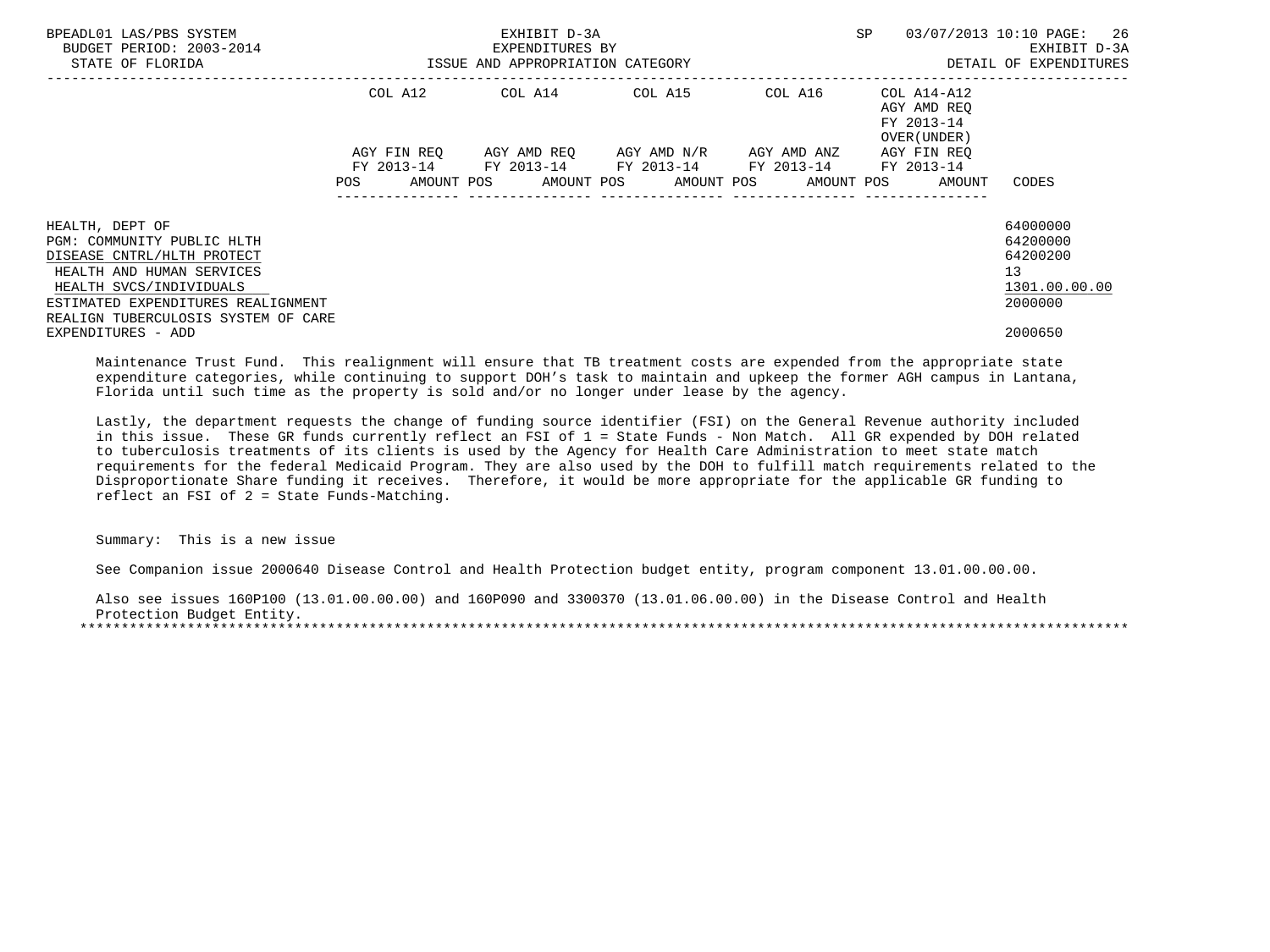| BPEADL01 LAS/PBS SYSTEM<br>BUDGET PERIOD: 2003-2014<br>STATE OF FLORIDA                                                             | EXHIBIT D-3A<br>EXPENDITURES BY<br>ISSUE AND APPROPRIATION CATEGORY<br>. <u>.</u> |  |       |                                                                                                                        |  |  |  | SP              |       | 03/07/2013 10:10 PAGE: 27<br>EXHIBIT D-3A<br>DETAIL OF EXPENDITURES |                                                                      |
|-------------------------------------------------------------------------------------------------------------------------------------|-----------------------------------------------------------------------------------|--|-------|------------------------------------------------------------------------------------------------------------------------|--|--|--|-----------------|-------|---------------------------------------------------------------------|----------------------------------------------------------------------|
|                                                                                                                                     |                                                                                   |  |       | COL A12 COL A14 COL A15 COL A16                                                                                        |  |  |  |                 |       | $COL A14 - A12$<br>AGY AMD REO<br>FY 2013-14<br>OVER (UNDER)        |                                                                      |
|                                                                                                                                     |                                                                                   |  |       | AGY FIN REQ AGY AMD REQ AGY AMD N/R AGY AMD ANZ AGY FIN REQ                                                            |  |  |  |                 |       |                                                                     |                                                                      |
|                                                                                                                                     |                                                                                   |  |       | FY 2013-14 FY 2013-14 FY 2013-14 FY 2013-14 FY 2013-14<br>POS AMOUNT POS AMOUNT POS AMOUNT POS AMOUNT POS AMOUNT CODES |  |  |  | _______________ |       |                                                                     |                                                                      |
| HEALTH, DEPT OF<br>PGM: COMMUNITY PUBLIC HLTH<br>DISEASE CNTRL/HLTH PROTECT<br>HEALTH AND HUMAN SERVICES<br>HEALTH SVCS/INDIVIDUALS |                                                                                   |  |       |                                                                                                                        |  |  |  |                 |       |                                                                     | 64000000<br>64200000<br>64200200<br>13 <sup>°</sup><br>1301.00.00.00 |
| TOTAL: HEALTH SVCS/INDIVIDUALS<br>BY FUND TYPE                                                                                      |                                                                                   |  |       |                                                                                                                        |  |  |  |                 |       |                                                                     | 1301.00.00.00                                                        |
| GENERAL REVENUE FUND<br>TRUST FUNDS                                                                                                 |                                                                                   |  |       | 3,079,598<br>9,632,533                                                                                                 |  |  |  |                 |       | 3,079,598 1000<br>9,632,533                                         | 2000                                                                 |
| TOTAL POSITIONS<br>TOTAL PROG COMP                                                                                                  |                                                                                   |  | 24.00 | 12,712,131                                                                                                             |  |  |  |                 | 24.00 | 12,712,131                                                          |                                                                      |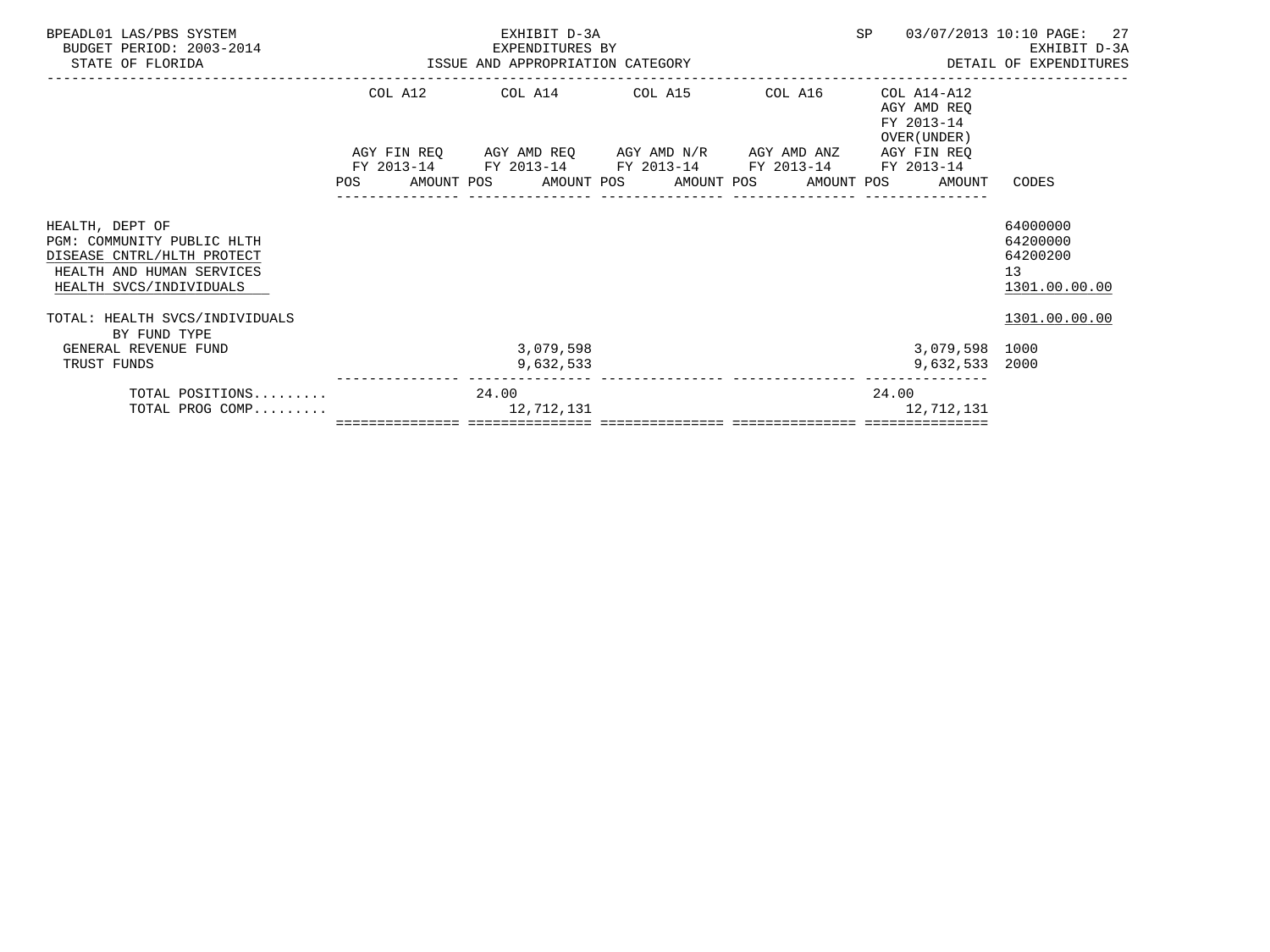| BPEADL01 LAS/PBS SYSTEM<br>BUDGET PERIOD: 2003-2014<br>STATE OF FLORIDA                                                                                                                                                                                              |                      | EXHIBIT D-3A<br>EXPENDITURES BY<br>ISSUE AND APPROPRIATION CATEGORY                              |            |                                                                      | 03/07/2013 10:10 PAGE:<br>SP<br>28<br>EXHIBIT D-3A<br>DETAIL OF EXPENDITURES      |                                                                    |  |
|----------------------------------------------------------------------------------------------------------------------------------------------------------------------------------------------------------------------------------------------------------------------|----------------------|--------------------------------------------------------------------------------------------------|------------|----------------------------------------------------------------------|-----------------------------------------------------------------------------------|--------------------------------------------------------------------|--|
|                                                                                                                                                                                                                                                                      | POS<br>AMOUNT POS    | COL A12 COL A14 COL A15 COL A16<br>AGY FIN REQ AGY AMD REQ AGY AMD N/R AGY AMD ANZ<br>AMOUNT POS | AMOUNT POS | FY 2013-14 FY 2013-14 FY 2013-14 FY 2013-14 FY 2013-14<br>AMOUNT POS | COL A14-A12<br>AGY AMD REQ<br>FY 2013-14<br>OVER (UNDER)<br>AGY FIN REQ<br>AMOUNT | CODES                                                              |  |
| HEALTH, DEPT OF<br>PGM: COMMUNITY PUBLIC HLTH<br>DISEASE CNTRL/HLTH PROTECT<br>HEALTH AND HUMAN SERVICES<br>INST SERVICES/TUBERCULOSIS<br>ADJUSTMENTS TO CURRENT YEAR<br>ESTIMATED EXPENDITURES<br>PROGRAM COMPONENT CONSOLIDATION FOR<br>DISEASE CONTROL AND HEALTH |                      |                                                                                                  |            |                                                                      |                                                                                   | 64000000<br>64200000<br>64200200<br>13<br>1301.06.00.00<br>1600000 |  |
| PROTECTION TUBERCULOSIS SYSTEM OF<br>CARE - DEDUCT<br>SALARIES AND BENEFITS                                                                                                                                                                                          |                      |                                                                                                  |            |                                                                      |                                                                                   | 160P090<br>010000                                                  |  |
| GENERAL REVENUE FUND -STATE<br>OPERATIONS AND MAINT TF -RECPNT                                                                                                                                                                                                       |                      | 2,190,317-<br>2,056,178-                                                                         |            |                                                                      | 2,190,317-1000 1<br>2,056,178-2516 9                                              |                                                                    |  |
| TOTAL POSITIONS<br>TOTAL APPRO                                                                                                                                                                                                                                       |                      | $24.00 -$<br>4,246,495-                                                                          |            |                                                                      | 24.00-<br>4,246,495-                                                              |                                                                    |  |
| OTHER PERSONAL SERVICES                                                                                                                                                                                                                                              |                      |                                                                                                  |            |                                                                      |                                                                                   | 030000                                                             |  |
| OPERATIONS AND MAINT TF<br>$-$ STATE<br>-RECPNT                                                                                                                                                                                                                      |                      | $51,211-$<br>$20,505-$                                                                           |            |                                                                      |                                                                                   | $51,211 - 2516$ 1<br>$20,505 - 2516$ 9                             |  |
| TOTAL OPERATIONS AND MAINT TF                                                                                                                                                                                                                                        |                      | 71,716-                                                                                          |            |                                                                      | 71,716- 2516                                                                      |                                                                    |  |
| TOTAL APPRO                                                                                                                                                                                                                                                          |                      | $71.716 -$                                                                                       |            |                                                                      | $71.716-$                                                                         |                                                                    |  |
| <b>EXPENSES</b>                                                                                                                                                                                                                                                      |                      |                                                                                                  |            |                                                                      |                                                                                   | 040000                                                             |  |
| $-STATE$<br>GENERAL REVENUE FUND                                                                                                                                                                                                                                     |                      | 106,136-                                                                                         |            |                                                                      | $106, 136 - 1000$ 1                                                               |                                                                    |  |
| OPERATIONS AND MAINT TF<br>$-$ STATE<br>-RECPNT                                                                                                                                                                                                                      | ---------- --------- | 624,969-<br>1,102,965-                                                                           |            |                                                                      | $624,969 - 2516$ 1<br>1,102,965-2516 9                                            |                                                                    |  |
| TOTAL OPERATIONS AND MAINT TF                                                                                                                                                                                                                                        |                      | 1,727,934-                                                                                       |            |                                                                      | 1,727,934- 2516                                                                   |                                                                    |  |
| TOTAL APPRO                                                                                                                                                                                                                                                          |                      | 1,834,070-                                                                                       |            |                                                                      | 1,834,070-                                                                        |                                                                    |  |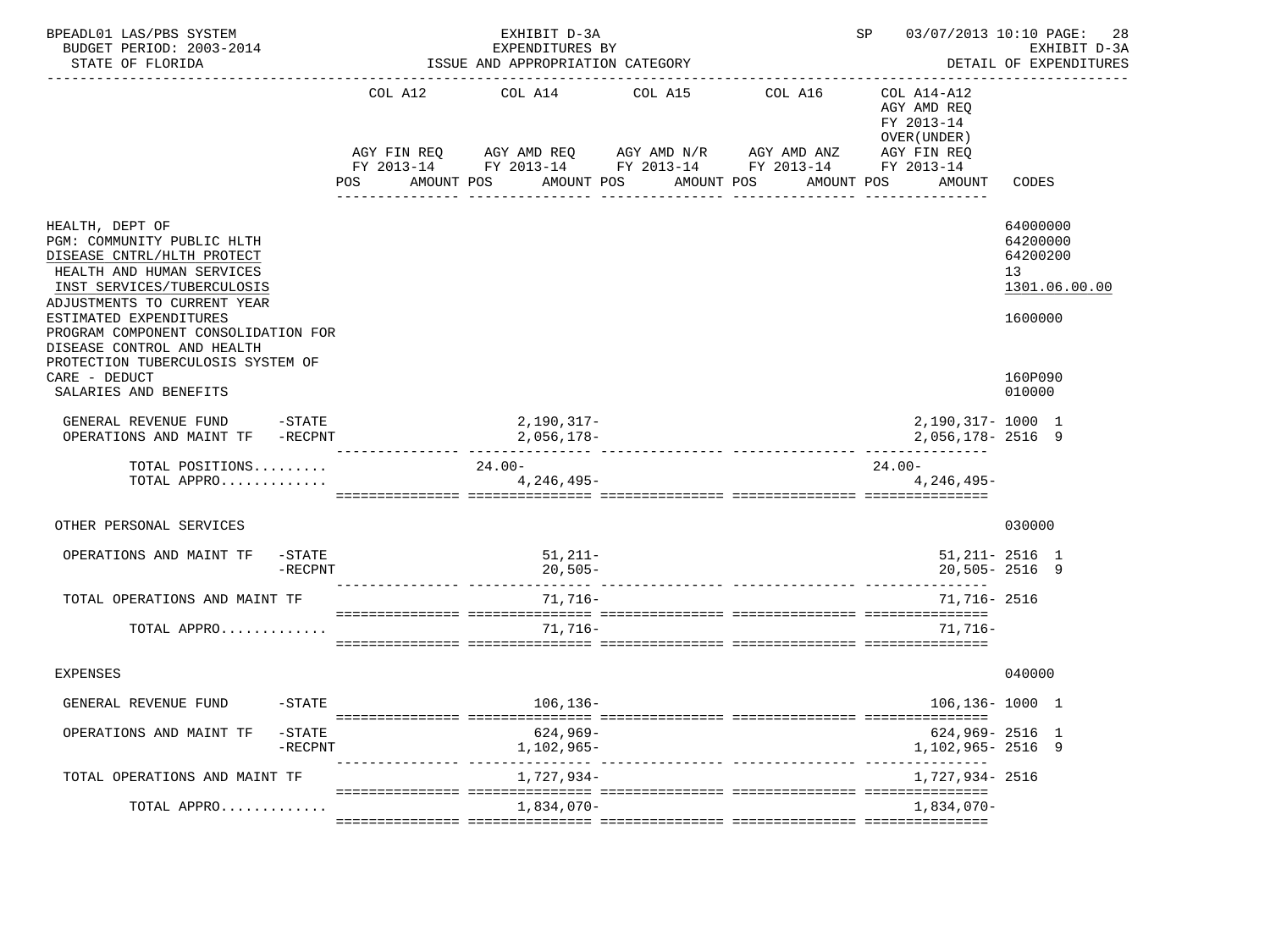| BPEADL01 LAS/PBS SYSTEM<br>BUDGET PERIOD: 2003-2014<br>STATE OF FLORIDA                                                                                                       |                      |                | EXHIBIT D-3A<br>EXPENDITURES BY<br>ISSUE AND APPROPRIATION CATEGORY                                                     |                                                   | 03/07/2013 10:10 PAGE:<br>SP | 29<br>EXHIBIT D-3A<br>DETAIL OF EXPENDITURES                                                    |                                                         |  |
|-------------------------------------------------------------------------------------------------------------------------------------------------------------------------------|----------------------|----------------|-------------------------------------------------------------------------------------------------------------------------|---------------------------------------------------|------------------------------|-------------------------------------------------------------------------------------------------|---------------------------------------------------------|--|
|                                                                                                                                                                               |                      | COL A12<br>POS | COL A14<br>AGY FIN REQ AGY AMD REQ AGY AMD N/R AGY AMD ANZ<br>FY 2013-14 FY 2013-14 FY 2013-14 FY 2013-14<br>AMOUNT POS | COL A15<br>AMOUNT POS AMOUNT POS<br>------------- | COL A16<br>AMOUNT POS        | COL A14-A12<br>AGY AMD REQ<br>FY 2013-14<br>OVER (UNDER)<br>AGY FIN REQ<br>FY 2013-14<br>AMOUNT | CODES                                                   |  |
| HEALTH, DEPT OF<br>PGM: COMMUNITY PUBLIC HLTH<br>DISEASE CNTRL/HLTH PROTECT<br>HEALTH AND HUMAN SERVICES<br>INST SERVICES/TUBERCULOSIS<br>ADJUSTMENTS TO CURRENT YEAR         |                      |                |                                                                                                                         |                                                   |                              |                                                                                                 | 64000000<br>64200000<br>64200200<br>13<br>1301.06.00.00 |  |
| ESTIMATED EXPENDITURES<br>PROGRAM COMPONENT CONSOLIDATION FOR<br>DISEASE CONTROL AND HEALTH<br>PROTECTION TUBERCULOSIS SYSTEM OF<br>CARE - DEDUCT<br>OPERATING CAPITAL OUTLAY |                      |                |                                                                                                                         |                                                   |                              |                                                                                                 | 1600000<br>160P090<br>060000                            |  |
| GENERAL REVENUE FUND -STATE<br>OPERATIONS AND MAINT TF -RECPNT                                                                                                                |                      |                | 20,562-<br>14,818-                                                                                                      |                                                   |                              | --------                                                                                        | 20,562-1000 1<br>14,818-2516 9                          |  |
| TOTAL APPRO                                                                                                                                                                   |                      |                | $35,380-$                                                                                                               |                                                   |                              | $35.380 -$                                                                                      |                                                         |  |
| FOOD PRODUCTS                                                                                                                                                                 |                      |                |                                                                                                                         |                                                   |                              |                                                                                                 | 070000                                                  |  |
| GENERAL REVENUE FUND -STATE<br>OPERATIONS AND MAINT TF                                                                                                                        | $-$ STATE            |                | 167,470-<br>58,213-                                                                                                     |                                                   |                              | 167,470- 1000 1<br>58,213-2516 1                                                                |                                                         |  |
| TOTAL APPRO                                                                                                                                                                   |                      |                | $225,683-$                                                                                                              |                                                   |                              | $225.683-$                                                                                      |                                                         |  |
| SPECIAL CATEGORIES<br>CONTRACTED SERVICES                                                                                                                                     |                      |                |                                                                                                                         |                                                   |                              |                                                                                                 | 100000<br>100777                                        |  |
| GENERAL REVENUE FUND                                                                                                                                                          | $-STATE$             |                | 334,386-                                                                                                                |                                                   |                              | 334,386-1000 1                                                                                  |                                                         |  |
| OPERATIONS AND MAINT TF                                                                                                                                                       | $-$ STATE<br>-RECPNT |                | $70,000-$<br>$609,948-$                                                                                                 |                                                   |                              | $609,948 - 2516$ 9                                                                              | 70,000-2516 1                                           |  |
| TOTAL OPERATIONS AND MAINT TF                                                                                                                                                 |                      |                | 679,948-                                                                                                                |                                                   |                              | 679,948- 2516                                                                                   |                                                         |  |
| TOTAL APPRO                                                                                                                                                                   |                      |                | 1,014,334-                                                                                                              |                                                   |                              | 1,014,334-                                                                                      |                                                         |  |
| G/A-CONTRACT PROF SERVICES                                                                                                                                                    |                      |                |                                                                                                                         |                                                   |                              |                                                                                                 | 100779                                                  |  |
| GENERAL REVENUE FUND                                                                                                                                                          | -STATE               |                | $139,356-$                                                                                                              |                                                   |                              | 139,356-1000 1                                                                                  |                                                         |  |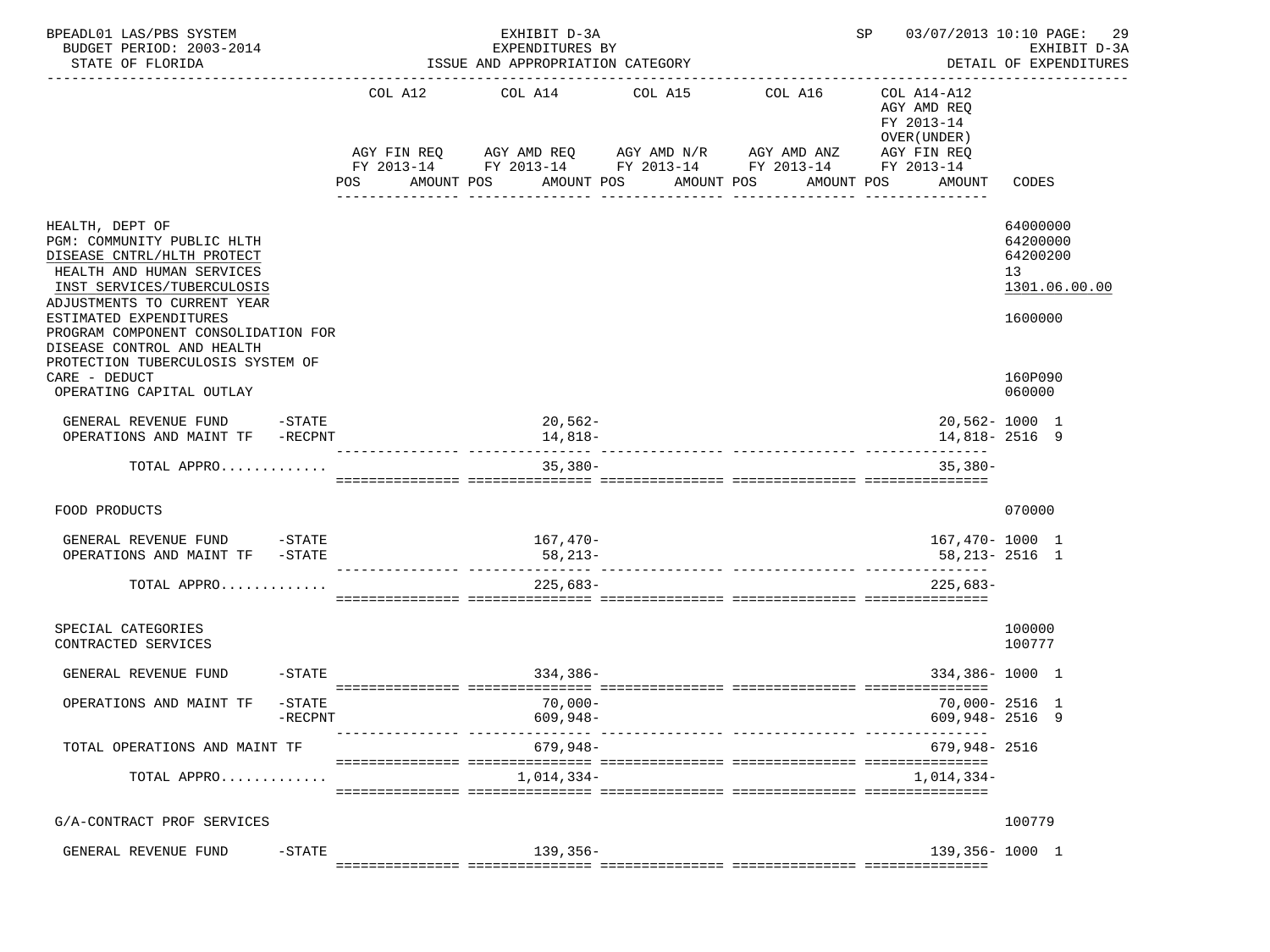| BPEADL01 LAS/PBS SYSTEM<br>BUDGET PERIOD: 2003-2014<br>STATE OF FLORIDA                                                                                                                                                                                              |                          | EXHIBIT D-3A<br>EXPENDITURES BY<br>ISSUE AND APPROPRIATION CATEGORY |            | SP 03/07/2013 10:10 PAGE:                                                                                                                      | 30<br>EXHIBIT D-3A<br>DETAIL OF EXPENDITURES                                     |                                                                    |
|----------------------------------------------------------------------------------------------------------------------------------------------------------------------------------------------------------------------------------------------------------------------|--------------------------|---------------------------------------------------------------------|------------|------------------------------------------------------------------------------------------------------------------------------------------------|----------------------------------------------------------------------------------|--------------------------------------------------------------------|
|                                                                                                                                                                                                                                                                      | <b>POS</b><br>AMOUNT POS | COL A12 COL A14 COL A15                                             | AMOUNT POS | COL A16<br>AGY FIN REQ AGY AMD REQ AGY AMD N/R AGY AMD ANZ AGY FIN REQ<br>FY 2013-14 FY 2013-14 FY 2013-14 FY 2013-14 FY 2013-14<br>AMOUNT POS | COL A14-A12<br>AGY AMD REO<br>FY 2013-14<br>OVER (UNDER)<br>AMOUNT POS<br>AMOUNT | CODES                                                              |
| HEALTH, DEPT OF<br>PGM: COMMUNITY PUBLIC HLTH<br>DISEASE CNTRL/HLTH PROTECT<br>HEALTH AND HUMAN SERVICES<br>INST SERVICES/TUBERCULOSIS<br>ADJUSTMENTS TO CURRENT YEAR<br>ESTIMATED EXPENDITURES<br>PROGRAM COMPONENT CONSOLIDATION FOR<br>DISEASE CONTROL AND HEALTH |                          |                                                                     |            |                                                                                                                                                |                                                                                  | 64000000<br>64200000<br>64200200<br>13<br>1301.06.00.00<br>1600000 |
| PROTECTION TUBERCULOSIS SYSTEM OF<br>CARE - DEDUCT<br>SPECIAL CATEGORIES<br>RISK MANAGEMENT INSURANCE                                                                                                                                                                |                          |                                                                     |            |                                                                                                                                                |                                                                                  | 160P090<br>100000<br>103241                                        |
| GENERAL REVENUE FUND -STATE<br>OPERATIONS AND MAINT TF -STATE                                                                                                                                                                                                        |                          | $82,929-$<br>$211,066-$                                             |            |                                                                                                                                                | 82,929-1000 1<br>211,066-2516 1                                                  |                                                                    |
| TOTAL APPRO                                                                                                                                                                                                                                                          |                          | $293,995-$                                                          |            |                                                                                                                                                | $293.995 -$                                                                      |                                                                    |
| LEASE/PURCHASE/EQUIPMENT                                                                                                                                                                                                                                             |                          |                                                                     |            |                                                                                                                                                |                                                                                  | 105281                                                             |
| GENERAL REVENUE FUND -STATE<br>OPERATIONS AND MAINT TF -STATE                                                                                                                                                                                                        |                          | 8,062-<br>$23,595-$                                                 |            |                                                                                                                                                |                                                                                  | $8,062 - 1000$ 1<br>$23,595 - 2516$ 1                              |
| TOTAL APPRO                                                                                                                                                                                                                                                          |                          | 31,657-                                                             |            |                                                                                                                                                | $31.657-$                                                                        |                                                                    |
| TR/DMS/HR SVCS/STW CONTRCT                                                                                                                                                                                                                                           |                          |                                                                     |            |                                                                                                                                                |                                                                                  | 107040                                                             |
| GENERAL REVENUE FUND -STATE<br>OPERATIONS AND MAINT TF -STATE                                                                                                                                                                                                        |                          | $30,380-$<br>$34,558-$                                              |            |                                                                                                                                                |                                                                                  | 30,380-1000 1<br>34,558-2516 1                                     |
| TOTAL APPRO                                                                                                                                                                                                                                                          |                          | $64,938-$                                                           |            |                                                                                                                                                | 64,938-                                                                          |                                                                    |
| TOTAL: PROGRAM COMPONENT CONSOLIDATION FOR<br>DISEASE CONTROL AND HEALTH<br>PROTECTION TUBERCULOSIS SYSTEM OF<br>CARE - DEDUCT                                                                                                                                       |                          |                                                                     |            |                                                                                                                                                |                                                                                  | 160P090                                                            |
| TOTAL POSITIONS                                                                                                                                                                                                                                                      |                          | $24.00 -$                                                           |            |                                                                                                                                                | $24.00 -$                                                                        |                                                                    |
| TOTAL ISSUE                                                                                                                                                                                                                                                          |                          | $7,957,624-$                                                        |            |                                                                                                                                                | $7,957,624-$                                                                     |                                                                    |
|                                                                                                                                                                                                                                                                      |                          |                                                                     |            |                                                                                                                                                |                                                                                  |                                                                    |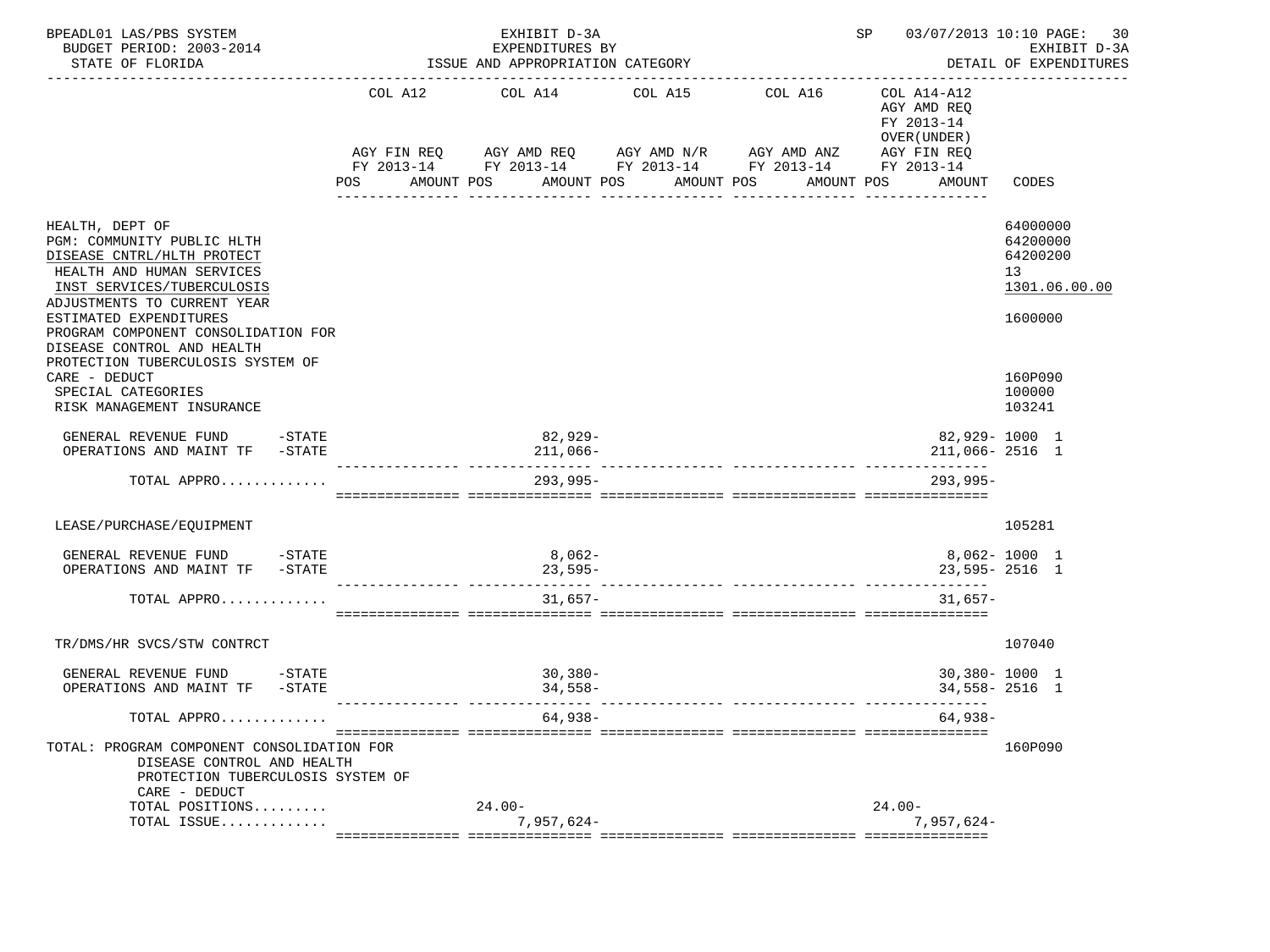| BPEADL01 LAS/PBS SYSTEM<br>BUDGET PERIOD: 2003-2014<br>STATE OF FLORIDA                                                                                                                                                                                                                                                    | EXHIBIT D-3A<br>EXPENDITURES BY<br>-2014 EXPENDITURES BY<br>ISSUE AND APPROPRIATION CATEGORY                   |                        |  |  |  |                                                                                                       |  | SP |  | 03/07/2013 10:10 PAGE: 31<br>EXHIBIT D-3A<br>DETAIL OF EXPENDITURES      |                                                                               |
|----------------------------------------------------------------------------------------------------------------------------------------------------------------------------------------------------------------------------------------------------------------------------------------------------------------------------|----------------------------------------------------------------------------------------------------------------|------------------------|--|--|--|-------------------------------------------------------------------------------------------------------|--|----|--|--------------------------------------------------------------------------|-------------------------------------------------------------------------------|
|                                                                                                                                                                                                                                                                                                                            |                                                                                                                | COL A12<br>AGY FIN REQ |  |  |  | COL A14 COL A15 COL A16<br>AGY AMD REQ        AGY AMD N/R        AGY AMD ANZ                          |  |    |  | COL A14-A12<br>AGY AMD REO<br>FY 2013-14<br>OVER (UNDER )<br>AGY FIN REO |                                                                               |
|                                                                                                                                                                                                                                                                                                                            | POS FOR THE POST OF THE POST OF THE POST OF THE POST OF THE POST OF THE POST OF THE POST OF THE POST OF THE PO |                        |  |  |  | FY 2013-14 FY 2013-14 FY 2013-14 FY 2013-14 FY 2013-14<br>AMOUNT POS AMOUNT POS AMOUNT POS AMOUNT POS |  |    |  | AMOUNT                                                                   | CODES                                                                         |
| HEALTH, DEPT OF<br>PGM: COMMUNITY PUBLIC HLTH<br>DISEASE CNTRL/HLTH PROTECT<br>HEALTH AND HUMAN SERVICES<br>INST SERVICES/TUBERCULOSIS<br>ADJUSTMENTS TO CURRENT YEAR<br>ESTIMATED EXPENDITURES<br>PROGRAM COMPONENT CONSOLIDATION FOR<br>DISEASE CONTROL AND HEALTH<br>PROTECTION TUBERCULOSIS SYSTEM OF<br>CARE - DEDUCT |                                                                                                                |                        |  |  |  |                                                                                                       |  |    |  |                                                                          | 64000000<br>64200000<br>64200200<br>13<br>1301.06.00.00<br>1600000<br>160P090 |

 AGENCY ISSUE NARRATIVE: 2013-2014 BUDGET YEAR NARRATIVE: IT COMPONENT? NO

Amended 2013-14 Narrative after February 1, 2013

 This issue consolidates state program components (SPC)to realign budget authority within the Disease Control and Health Protection budget entity. The 2012 Florida Legislature passed House Bill 1263, to reorganize the department. The DOH reorganization included the creation of a statewide system of tuberculosis (TB) control and called for the closure of A.G. Holley State Hospital (AGH) by January 1, 2013.

 Per legislation, the DOH has closed AGH and contracts with private health care providers for treatment of its clients infected with TB. The closure of this medical institution has rendered, the SPC 13.01.06.00.00, Institutional Services/Tuberculosis, no longer appropriate for TB services provide by the DOH. The department requests that all remaining budget authority in this SPC be moved to the more appropriate SPC, 13.01.00.00.00 - Health Services to Individuals.

Please companion issue 160P100 in SPC 13.01.00.00.00, Disease Control and Health Protection budget entity.

 See also, issue 3300370 in 13.01.06.00.00 in Disease Control and Health Protection budget entity. \*\*\*\*\*\*\*\*\*\*\*\*\*\*\*\*\*\*\*\*\*\*\*\*\*\*\*\*\*\*\*\*\*\*\*\*\*\*\*\*\*\*\*\*\*\*\*\*\*\*\*\*\*\*\*\*\*\*\*\*\*\*\*\*\*\*\*\*\*\*\*\*\*\*\*\*\*\*\*\*\*\*\*\*\*\*\*\*\*\*\*\*\*\*\*\*\*\*\*\*\*\*\*\*\*\*\*\*\*\*\*\*\*\*\*\*\*\*\*\*\*\*\*\*\*\*\*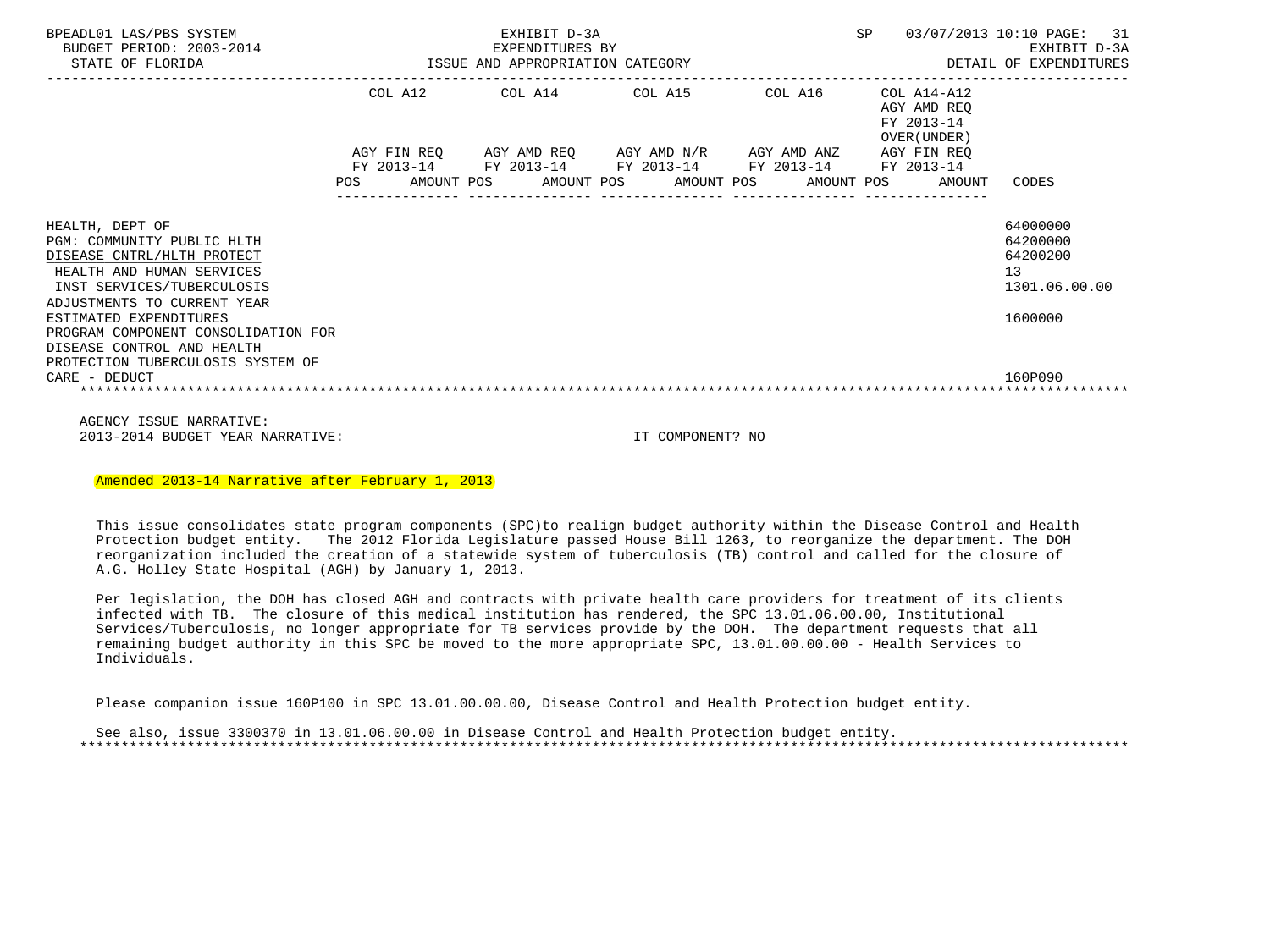| BPEADL01 LAS/PBS SYSTEM<br>BUDGET PERIOD: 2003-2014<br>STATE OF FLORIDA                                                                                                                                                                                                                                   |                   | EXHIBIT D-3A<br>EXPENDITURES BY<br>ISSUE AND APPROPRIATION CATEGORY    |                                          |          | SP 03/07/2013 10:10 PAGE: 32<br>EXHIBIT D-3A<br>DETAIL OF EXPENDITURES |        |                                                                    |
|-----------------------------------------------------------------------------------------------------------------------------------------------------------------------------------------------------------------------------------------------------------------------------------------------------------|-------------------|------------------------------------------------------------------------|------------------------------------------|----------|------------------------------------------------------------------------|--------|--------------------------------------------------------------------|
|                                                                                                                                                                                                                                                                                                           | COL A12           | COL A14<br>AGY FIN REQ AGY AMD REQ AGY AMD N/R AGY AMD ANZ AGY FIN REQ | COL A15                                  | COL A16  | COL A14-A12<br>AGY AMD REO<br>FY 2013-14<br>OVER (UNDER)               |        |                                                                    |
|                                                                                                                                                                                                                                                                                                           | AMOUNT POS<br>POS | FY 2013-14 FY 2013-14 FY 2013-14 FY 2013-14 FY 2013-14                 | AMOUNT POS AMOUNT POS<br>_______________ |          | AMOUNT POS                                                             | AMOUNT | CODES                                                              |
| HEALTH, DEPT OF<br>PGM: COMMUNITY PUBLIC HLTH<br>DISEASE CNTRL/HLTH PROTECT<br>HEALTH AND HUMAN SERVICES<br>INST SERVICES/TUBERCULOSIS<br>ADJUSTMENTS TO CURRENT YEAR<br>ESTIMATED EXPENDITURES<br>PROGRAM COMPONENT CONSOLIDATION FOR<br>DISEASE CONTROL AND HEALTH<br>PROTECTION TUBERCULOSIS SYSTEM OF |                   |                                                                        |                                          |          |                                                                        |        | 64000000<br>64200000<br>64200200<br>13<br>1301.06.00.00<br>1600000 |
| CARE - DEDUCT                                                                                                                                                                                                                                                                                             |                   |                                                                        |                                          |          |                                                                        |        | 160P090                                                            |
| POSITION DETAIL OF SALARIES AND BENEFITS:                                                                                                                                                                                                                                                                 | FTE               | BASE RATE ADDITIVES                                                    |                                          | BENEFITS | SUBTOTAL                                                               | ႜ      | LAPSE LAPSED SALARIES<br>AND BENEFITS                              |
| A14 - AGY AMD REQ FY 2013-14                                                                                                                                                                                                                                                                              |                   |                                                                        |                                          |          |                                                                        |        |                                                                    |
| CHANGES TO CURRENTLY AUTHORIZED POSITIONS<br>P101 PROPOSED CLASS CODE                                                                                                                                                                                                                                     |                   |                                                                        |                                          |          |                                                                        |        |                                                                    |
| C0002 001                                                                                                                                                                                                                                                                                                 |                   | $24.00 - 344.838 -$                                                    |                                          |          |                                                                        |        | 288,467- 633,305- 0.00 633,305-                                    |
| TOTALS FOR ISSUE BY FUND<br>1000 GENERAL REVENUE FUND                                                                                                                                                                                                                                                     |                   |                                                                        |                                          |          |                                                                        |        | $633, 305 -$<br>---------------                                    |
|                                                                                                                                                                                                                                                                                                           | $24.00 -$         | 344,838-                                                               |                                          | 288,467- | 633,305-                                                               |        | $633,305-$<br>==============                                       |
| OTHER SALARY AMOUNT<br>1000 GENERAL REVENUE FUND<br>2516 OPERATIONS AND MAINT TF                                                                                                                                                                                                                          |                   |                                                                        |                                          |          |                                                                        |        | 1,557,012-<br>$2,056,178-$                                         |
|                                                                                                                                                                                                                                                                                                           |                   |                                                                        |                                          |          |                                                                        |        | . _ _ _ _ _ _ _ _ _ _ _ _<br>$4,246,495-$                          |
|                                                                                                                                                                                                                                                                                                           |                   |                                                                        |                                          |          |                                                                        |        | ==============                                                     |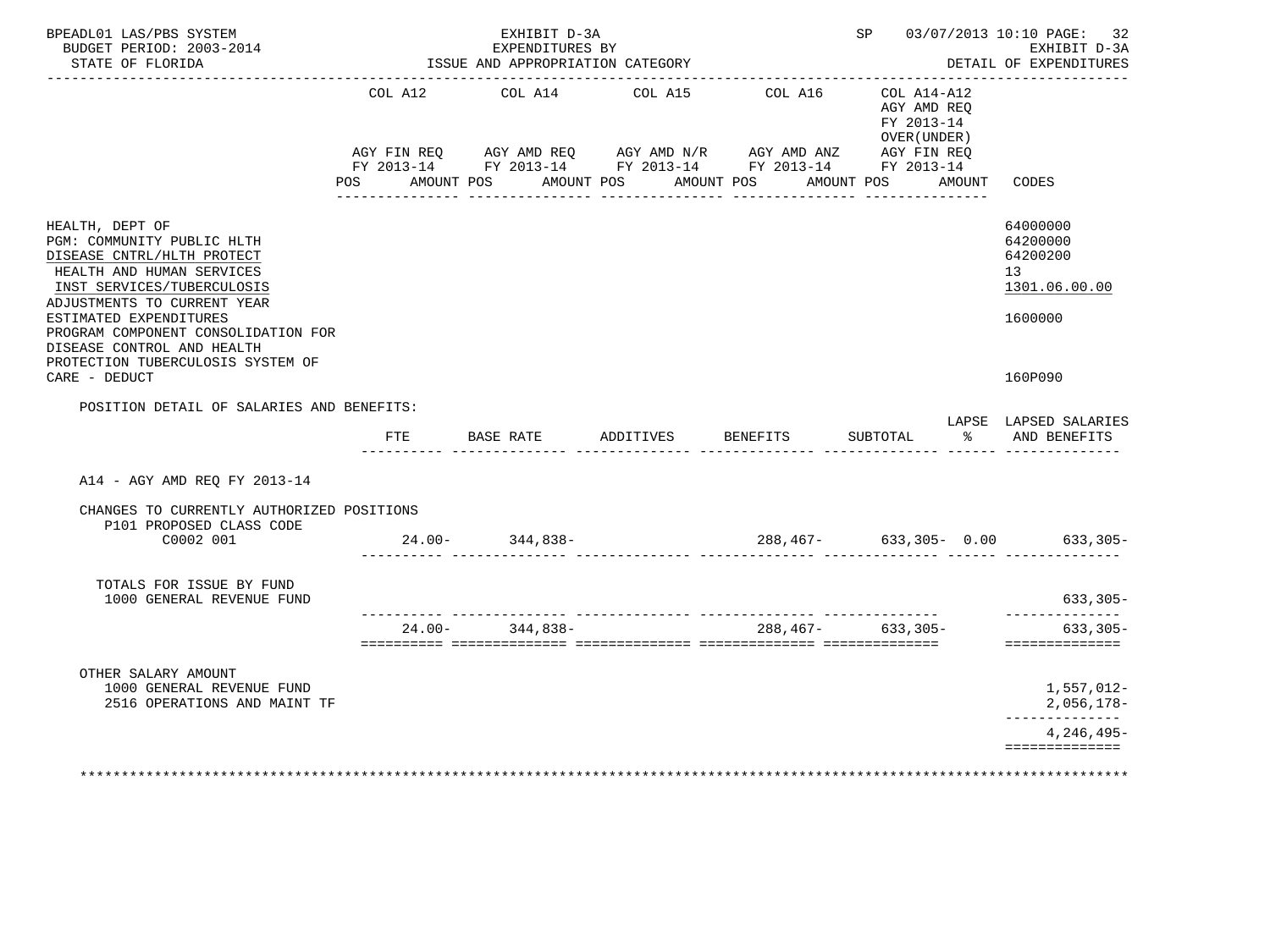| BPEADL01 LAS/PBS SYSTEM<br>BUDGET PERIOD: 2003-2014<br>STATE OF FLORIDA | EXHIBIT D-3A<br>EXPENDITURES BY<br>ISSUE AND APPROPRIATION CATEGORY | SP<br>DETAIL OF EXPENDITURES | 03/07/2013 10:10 PAGE: 33<br>EXHIBIT D-3A                |                     |
|-------------------------------------------------------------------------|---------------------------------------------------------------------|------------------------------|----------------------------------------------------------|---------------------|
|                                                                         | COL A12 COL A14 COL A15 COL A16                                     |                              | COL A14-A12<br>AGY AMD REO<br>FY 2013-14<br>OVER (UNDER) |                     |
|                                                                         | AGY FIN REQ AGY AMD REQ AGY AMD N/R AGY AMD ANZ AGY FIN REQ         |                              |                                                          |                     |
|                                                                         | FY 2013-14 FY 2013-14 FY 2013-14 FY 2013-14 FY 2013-14              |                              |                                                          |                     |
|                                                                         | POS AMOUNT POS AMOUNT POS AMOUNT POS                                |                              | AMOUNT POS<br>AMOUNT                                     | CODES               |
|                                                                         |                                                                     |                              |                                                          |                     |
| HEALTH, DEPT OF                                                         |                                                                     |                              |                                                          | 64000000            |
| PGM: COMMUNITY PUBLIC HLTH                                              |                                                                     |                              |                                                          | 64200000            |
| DISEASE CNTRL/HLTH PROTECT                                              |                                                                     |                              |                                                          | 64200200            |
| HEALTH AND HUMAN SERVICES<br>INST SERVICES/TUBERCULOSIS                 |                                                                     |                              |                                                          | 13<br>1301.06.00.00 |
| STATE FUNDING REDUCTIONS                                                |                                                                     |                              |                                                          | 3300000             |
| DELETE UNFUNDED BUDGET, POSITIONS                                       |                                                                     |                              |                                                          |                     |
| AND RATE - TUBERCULOSIS SYSTEM OF                                       |                                                                     |                              |                                                          |                     |
| CARE                                                                    |                                                                     |                              |                                                          | 3300370             |
| SALARIES AND BENEFITS                                                   |                                                                     |                              |                                                          | 010000              |
| OPERATIONS AND MAINT TF<br>$-$ STATE                                    | 2,052,763-                                                          |                              | 2,052,763-2516 1                                         |                     |
| $-RECPNT$                                                               | $377.831-$                                                          |                              | 377,831-2516 9                                           |                     |
| TOTAL OPERATIONS AND MAINT TF                                           | 2,430,594-                                                          |                              | 2,430,594-2516                                           |                     |
| TOTAL POSITIONS 133.00-                                                 |                                                                     |                              | $133.00 -$                                               |                     |
| TOTAL APPRO                                                             | 2,430,594-                                                          |                              | $2,430,594-$                                             |                     |
|                                                                         | sessessessesses essessesses                                         |                              |                                                          |                     |

 AGENCY ISSUE NARRATIVE: 2013-2014 BUDGET YEAR NARRATIVE: IT COMPONENT? NO

Amended 2013-14 Narrative after February 1, 2013

 This issue reduces full-time equivalent positions (FTE), rate and un-funded budget authority in the Disease Control and Health Protection budget entity's Operations and Maintenance Trust Fund. The 2012 Florida Legislature passed House Bill 1263, to reorganize the department. The DOH reorganization included the creation of a statewide system of tuberculosis (TB) control and called for the closure of A.G. Holley State Hospital (AGH) by January 1, 2013.

 Per legislation, the DOH has closed AGH and contracts with private health care providers for treatment of its clients infected with TB. The closure of this medical facility and the contracting out of TB serves necessitated the transfer and/or reassignment of almost all hospital personnel. The DOH has also realized a substantial decrease in revenues received into the trust fund, due to the ceasation of hospital operations. Therefore, the department requests program reductions as follows: 133.0 authorized FTE with 5,017,796 in rate and Salary and Benefits authority in the amount of \$2,430,594. All remaining authority will be realigned to support the Florida TB System of Carepatient care. support 1.0 FTE to manage former AGH campus until property can be sold or be transferred to other categories to

|                                  | See also, issues 160P090 in 13.01.06.00.00 and 160P100, 2000640 and 2000650 in SPC 13.01.00.00.00, Disease Control and |  |
|----------------------------------|------------------------------------------------------------------------------------------------------------------------|--|
| Health Protection budget entity. |                                                                                                                        |  |
|                                  |                                                                                                                        |  |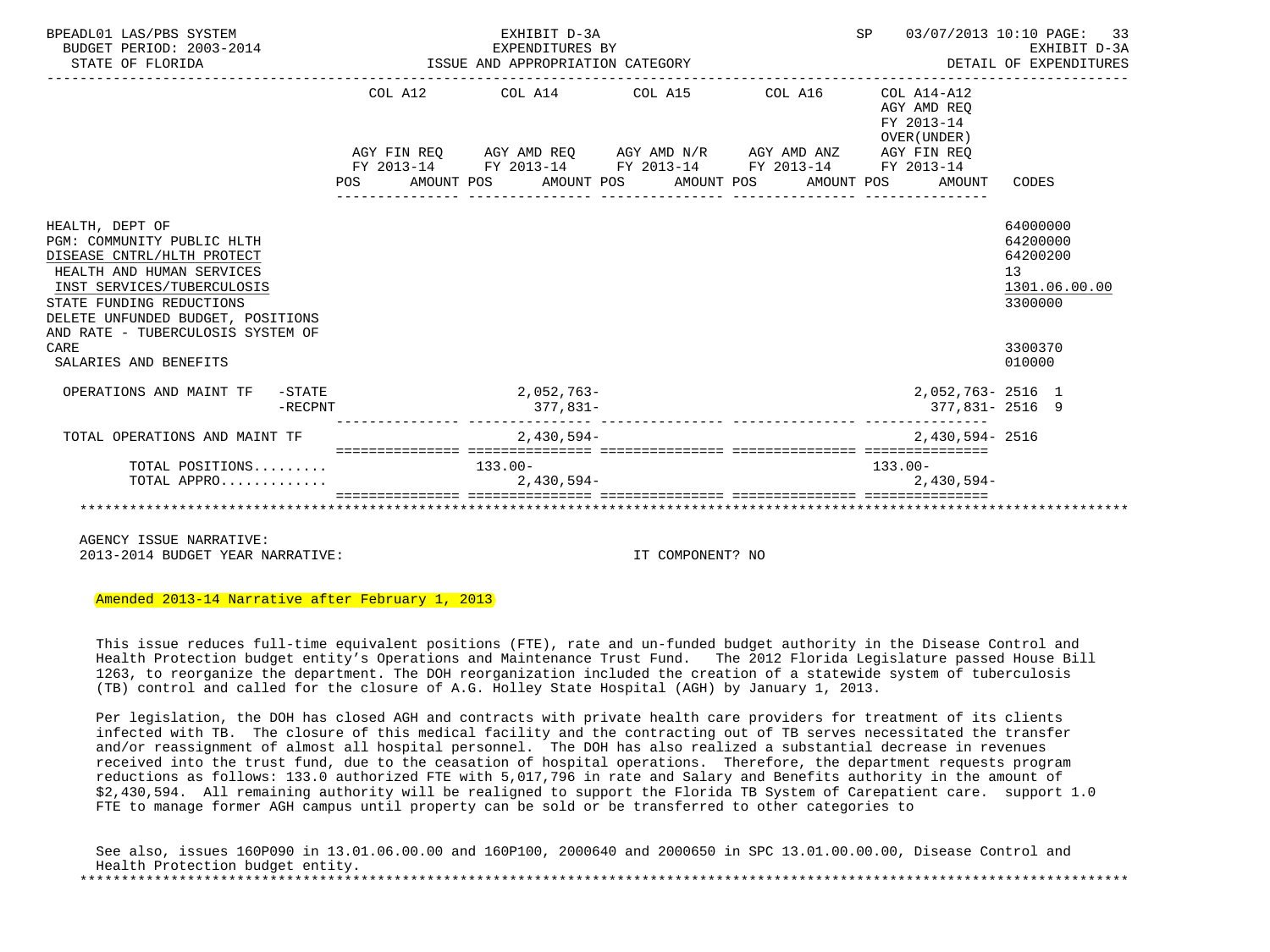| BPEADL01 LAS/PBS SYSTEM<br>BUDGET PERIOD: 2003-2014<br>STATE OF FLORIDA                                                                                                                                                                              |                                             | EXHIBIT D-3A<br>EXPENDITURES BY<br>ISSUE AND APPROPRIATION CATEGORY | 03/07/2013 10:10 PAGE: 34<br>SP<br>EXHIBIT D-3A<br>DETAIL OF EXPENDITURES |                                                                                                                                    |                                                                     |                                                                               |
|------------------------------------------------------------------------------------------------------------------------------------------------------------------------------------------------------------------------------------------------------|---------------------------------------------|---------------------------------------------------------------------|---------------------------------------------------------------------------|------------------------------------------------------------------------------------------------------------------------------------|---------------------------------------------------------------------|-------------------------------------------------------------------------------|
|                                                                                                                                                                                                                                                      |                                             |                                                                     |                                                                           |                                                                                                                                    |                                                                     |                                                                               |
|                                                                                                                                                                                                                                                      | COL A12<br>AGY FIN REO<br>POS<br>AMOUNT POS | COL A14<br>AMOUNT POS                                               | COL A15<br>AMOUNT POS                                                     | COL A16<br>AGY AMD REQ AGY AMD N/R AGY AMD ANZ AGY FIN REQ<br>FY 2013-14 FY 2013-14 FY 2013-14 FY 2013-14 FY 2013-14<br>AMOUNT POS | COL A14-A12<br>AGY AMD REQ<br>FY 2013-14<br>OVER (UNDER )<br>AMOUNT | CODES                                                                         |
| HEALTH, DEPT OF<br>PGM: COMMUNITY PUBLIC HLTH<br>DISEASE CNTRL/HLTH PROTECT<br>HEALTH AND HUMAN SERVICES<br>INST SERVICES/TUBERCULOSIS<br>STATE FUNDING REDUCTIONS<br>DELETE UNFUNDED BUDGET, POSITIONS<br>AND RATE - TUBERCULOSIS SYSTEM OF<br>CARE |                                             |                                                                     |                                                                           |                                                                                                                                    |                                                                     | 64000000<br>64200000<br>64200200<br>13<br>1301.06.00.00<br>3300000<br>3300370 |
| POSITION DETAIL OF SALARIES AND BENEFITS:                                                                                                                                                                                                            | FTE                                         | BASE RATE                                                           | ADDITIVES                                                                 | BENEFITS                                                                                                                           | $\frac{8}{6}$<br>SUBTOTAL                                           | LAPSE LAPSED SALARIES<br>AND BENEFITS                                         |
| A14 - AGY AMD REO FY 2013-14<br>CHANGES TO CURRENTLY AUTHORIZED POSITIONS<br>P101 PROPOSED CLASS CODE<br>C0001 001                                                                                                                                   |                                             | $133.00 - 800,000 -$                                                |                                                                           |                                                                                                                                    | $1,456,048-2,256,048-0.00$ $2,256,048-$                             |                                                                               |
| TOTALS FOR ISSUE BY FUND<br>2516 OPERATIONS AND MAINT TF                                                                                                                                                                                             |                                             |                                                                     |                                                                           |                                                                                                                                    |                                                                     | $2,256,048-$<br>______________                                                |
|                                                                                                                                                                                                                                                      | $133.00 -$                                  | $800,000 -$                                                         |                                                                           | $1,456,048-2,256,048-$                                                                                                             |                                                                     | $2,256,048-$<br>==============                                                |
| RA06 RATE ADJ - NO FTE - NO SALARY - NO BENEFITS<br>C0001 002                                                                                                                                                                                        |                                             | 4,217,796-<br><u> - - - - - - - - - - - - - -</u>                   |                                                                           |                                                                                                                                    |                                                                     |                                                                               |
| TOTAL SALARY RATE                                                                                                                                                                                                                                    |                                             | 4, 217, 796-                                                        |                                                                           |                                                                                                                                    |                                                                     | ==============                                                                |
| OTHER SALARY AMOUNT<br>2516 OPERATIONS AND MAINT TF                                                                                                                                                                                                  |                                             |                                                                     |                                                                           |                                                                                                                                    |                                                                     | 174,546-<br>______________<br>2,430,594-                                      |
|                                                                                                                                                                                                                                                      |                                             |                                                                     |                                                                           |                                                                                                                                    |                                                                     | ==============                                                                |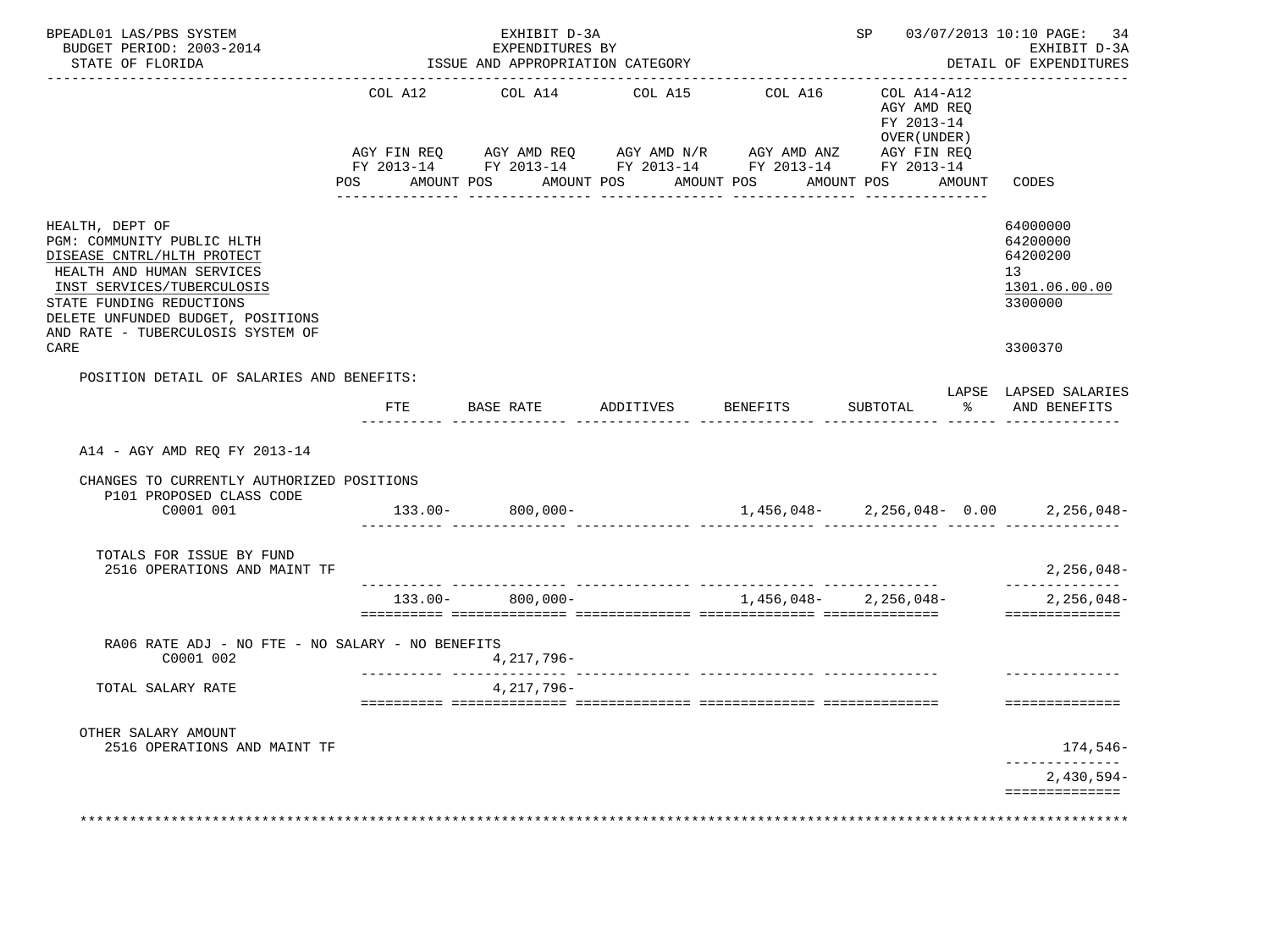| BPEADL01 LAS/PBS SYSTEM<br>BUDGET PERIOD: 2003-2014<br>STATE OF FLORIDA                                                                | EXHIBIT D-3A                                                | SP<br>03/07/2013 10:10 PAGE: 35<br>EXPENDITURES BY EXPENDITURES BY EXPENDITURES BY DETAIL OF EXPENDITURES<br>DETAIL OF EXPENDITURES ISSUE AND APPROPRIATION CATEGORY |                                                              |                                                         |
|----------------------------------------------------------------------------------------------------------------------------------------|-------------------------------------------------------------|----------------------------------------------------------------------------------------------------------------------------------------------------------------------|--------------------------------------------------------------|---------------------------------------------------------|
|                                                                                                                                        | COL A12 COL A14 COL A15 COL A16 COL A14-A12                 |                                                                                                                                                                      | AGY AMD REO<br>FY 2013-14<br>OVER (UNDER)                    |                                                         |
|                                                                                                                                        | AGY FIN REQ AGY AMD REQ AGY AMD N/R AGY AMD ANZ AGY FIN REQ |                                                                                                                                                                      |                                                              |                                                         |
|                                                                                                                                        | FY 2013-14 FY 2013-14 FY 2013-14 FY 2013-14 FY 2013-14      |                                                                                                                                                                      | POS AMOUNT POS AMOUNT POS AMOUNT POS AMOUNT POS AMOUNT CODES |                                                         |
| HEALTH, DEPT OF<br>PGM: COMMUNITY PUBLIC HLTH<br>DISEASE CNTRL/HLTH PROTECT<br>HEALTH AND HUMAN SERVICES<br>INST SERVICES/TUBERCULOSIS |                                                             |                                                                                                                                                                      |                                                              | 64000000<br>64200000<br>64200200<br>13<br>1301.06.00.00 |
| TOTAL: INST SERVICES/TUBERCULOSIS<br>BY FUND TYPE                                                                                      |                                                             |                                                                                                                                                                      |                                                              | 1301.06.00.00                                           |
| GENERAL REVENUE FUND                                                                                                                   | $3,079,598-$                                                |                                                                                                                                                                      | 3,079,598-1000                                               |                                                         |
| TRUST FUNDS                                                                                                                            | 7,308,620-                                                  |                                                                                                                                                                      | 7,308,620-2000                                               |                                                         |
| TOTAL POSITIONS $157.00-$<br>TOTAL PROG COMP $10,388,218-$                                                                             |                                                             |                                                                                                                                                                      | 157.00-<br>10,388,218-                                       |                                                         |
| TOTAL: DISEASE CNTRL/HLTH PROTECT<br>BY FUND TYPE                                                                                      |                                                             |                                                                                                                                                                      |                                                              | 64200200                                                |
|                                                                                                                                        | $133.00 -$                                                  |                                                                                                                                                                      | $133.00 -$                                                   |                                                         |
| TRUST FUNDS                                                                                                                            | 2,323,913                                                   |                                                                                                                                                                      | 2,323,913 2000                                               |                                                         |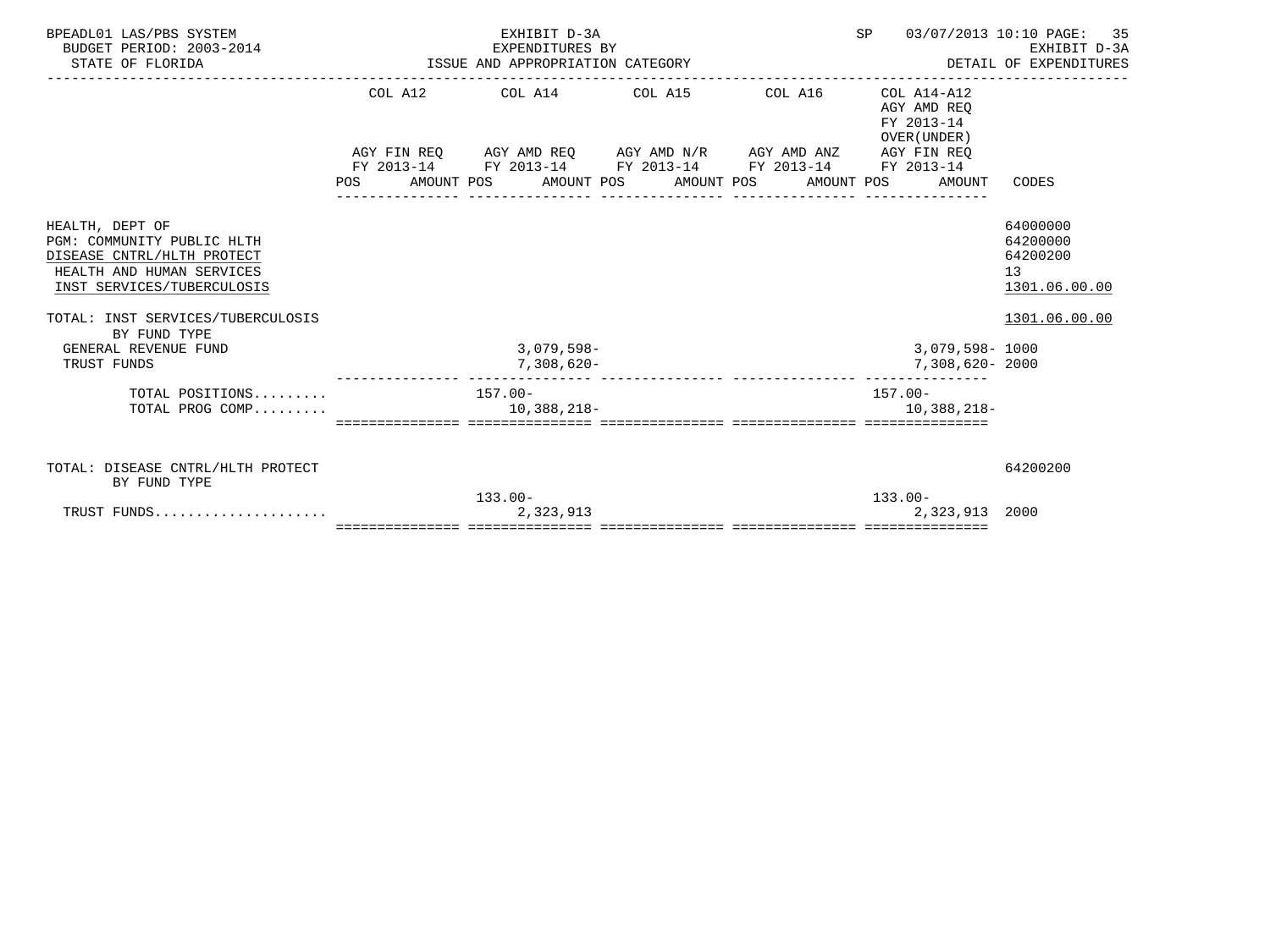| BPEADL01 LAS/PBS SYSTEM<br>BUDGET PERIOD: 2003-2014<br>STATE OF FLORIDA                                                                                                            | EXHIBIT D-3A<br>EXPENDITURES BY<br>ISSUE AND APPROPRIATION CATEGORY |            |  |                                                                                                                                               |  |  |  | <b>SP</b> |  | 03/07/2013 10:10 PAGE: 36<br>EXHIBIT D-3A<br>DETAIL OF EXPENDITURES |                                                                    |
|------------------------------------------------------------------------------------------------------------------------------------------------------------------------------------|---------------------------------------------------------------------|------------|--|-----------------------------------------------------------------------------------------------------------------------------------------------|--|--|--|-----------|--|---------------------------------------------------------------------|--------------------------------------------------------------------|
|                                                                                                                                                                                    |                                                                     |            |  | COL A12 COL A14 COL A15                                                                                                                       |  |  |  | COL A16   |  | $COL A14 - A12$<br>AGY AMD REO<br>FY 2013-14<br>OVER (UNDER)        |                                                                    |
|                                                                                                                                                                                    | POS                                                                 | FY 2013-14 |  | AGY FIN REQ 6GY AMD REQ 6GY AMD N/R 6GY AMD ANZ<br>FY 2013-14 FY 2013-14 FY 2013-14 FY 2013-14<br>AMOUNT POS AMOUNT POS AMOUNT POS AMOUNT POS |  |  |  |           |  | AGY FIN REO<br>AMOUNT                                               | CODES                                                              |
| HEALTH, DEPT OF<br>PGM: COMMUNITY PUBLIC HLTH<br>SW PUBLIC HLTH SUPPORT SVC<br>PUBLIC PROTECTION<br>EMERGENCY PREV/PREP/RESPNS<br>FUND SHIFT<br>TRANSFER FEDERAL GRANTS TRUST FUND |                                                                     |            |  |                                                                                                                                               |  |  |  |           |  |                                                                     | 64000000<br>64200000<br>64200800<br>12<br>1208.00.00.00<br>3400000 |
| TO PLANNING AND EVALUATION TRUST<br>FUND - DEDUCT<br>SALARIES AND BENEFITS                                                                                                         |                                                                     |            |  |                                                                                                                                               |  |  |  |           |  |                                                                     | 3400300<br>010000                                                  |
| FEDERAL GRANTS TRUST FUND -FEDERL                                                                                                                                                  |                                                                     |            |  | $500,000 -$                                                                                                                                   |  |  |  |           |  | $500.000 - 2261$ 3                                                  |                                                                    |
|                                                                                                                                                                                    |                                                                     |            |  |                                                                                                                                               |  |  |  |           |  |                                                                     |                                                                    |

 AGENCY ISSUE NARRATIVE: 2013-2014 BUDGET YEAR NARRATIVE: IT COMPONENT? NO Amended 2013-14 Narrative after February 1, 2013.

 This issue requests to fund shift \$500,000 of surplus Federal Grants Trust Fund salary appropriation to the Planning and Evaluation Trust Fund within the Statewide Public Health Support Services budget entity.

 The Statewide Public Health Support Services budget entity does not have sufficient General Revenue funding to continue to support positions. Every effort has been made to find solutions so that services and functionality will not be diminished. One of those solutions was to move positions from General Revenue that would be more appropriately paid from the Planning and Evaluation Trust Fund. However, there is not sufficient budget authority to fully execute the plan.

Please see companion issue 3400310 in the 16.02.02.00.00 program component.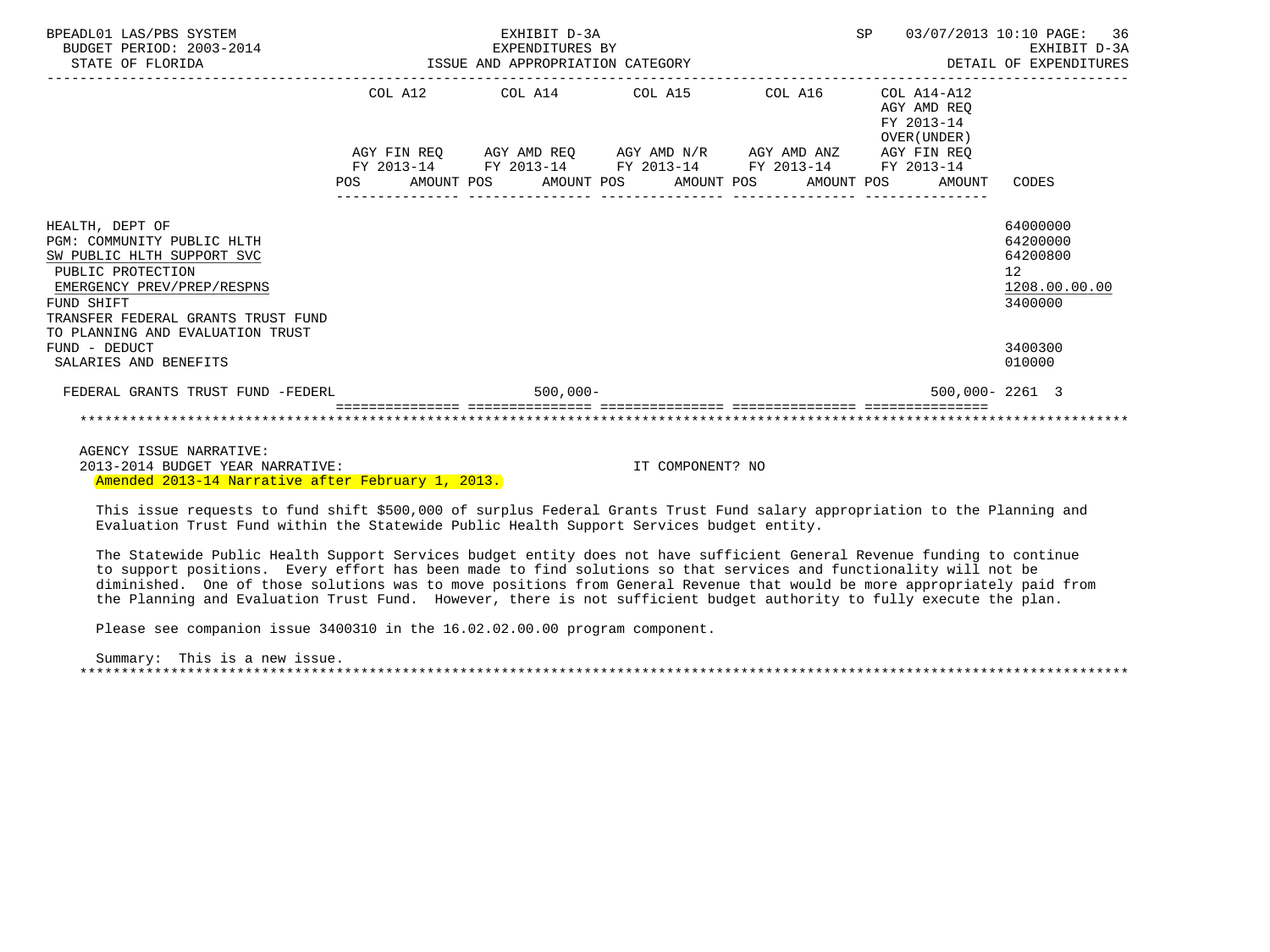| BPEADL01 LAS/PBS SYSTEM<br>BUDGET PERIOD: 2003-2014<br>STATE OF FLORIDA                                                                                                                                                                 |            |  |            | EXHIBIT D-3A<br>EXPENDITURES BY<br>ISSUE AND APPROPRIATION CATEGORY |  |                                                                                                                                                |          | 03/07/2013 10:10 PAGE:<br>SP<br>37<br>EXHIBIT D-3A<br>DETAIL OF EXPENDITURES |          |                           |                                                                                            |  |
|-----------------------------------------------------------------------------------------------------------------------------------------------------------------------------------------------------------------------------------------|------------|--|------------|---------------------------------------------------------------------|--|------------------------------------------------------------------------------------------------------------------------------------------------|----------|------------------------------------------------------------------------------|----------|---------------------------|--------------------------------------------------------------------------------------------|--|
|                                                                                                                                                                                                                                         |            |  |            | COL A12 COL A14 COL A15                                             |  |                                                                                                                                                |          | COL A16 COL A14-A12                                                          |          | AGY AMD REO<br>FY 2013-14 |                                                                                            |  |
|                                                                                                                                                                                                                                         | <b>POS</b> |  | AMOUNT POS |                                                                     |  | AGY FIN REO AGY AMD REO AGY AMD N/R AGY AMD ANZ AGY FIN REO<br>FY 2013-14 FY 2013-14 FY 2013-14 FY 2013-14 FY 2013-14<br>AMOUNT POS AMOUNT POS |          | AMOUNT POS<br>________________                                               |          | OVER (UNDER)<br>AMOUNT    | CODES                                                                                      |  |
| HEALTH, DEPT OF<br>PGM: COMMUNITY PUBLIC HLTH<br>SW PUBLIC HLTH SUPPORT SVC<br>PUBLIC PROTECTION<br>EMERGENCY PREV/PREP/RESPNS<br>FUND SHIFT<br>TRANSFER FEDERAL GRANTS TRUST FUND<br>TO PLANNING AND EVALUATION TRUST<br>FUND - DEDUCT |            |  |            |                                                                     |  |                                                                                                                                                |          |                                                                              |          |                           | 64000000<br>64200000<br>64200800<br>12 <sup>°</sup><br>1208.00.00.00<br>3400000<br>3400300 |  |
| POSITION DETAIL OF SALARIES AND BENEFITS:                                                                                                                                                                                               |            |  |            |                                                                     |  |                                                                                                                                                |          |                                                                              |          |                           |                                                                                            |  |
|                                                                                                                                                                                                                                         | FTE        |  | BASE RATE  |                                                                     |  | ADDITIVES                                                                                                                                      | BENEFITS |                                                                              | SUBTOTAL | နွ                        | LAPSE LAPSED SALARIES<br>AND BENEFITS                                                      |  |
| A14 - AGY AMD REO FY 2013-14                                                                                                                                                                                                            |            |  |            |                                                                     |  |                                                                                                                                                |          |                                                                              |          |                           |                                                                                            |  |
| CHANGES TO CURRENTLY AUTHORIZED POSITIONS<br>OTHER SALARY AMOUNT<br>2261 FEDERAL GRANTS TRUST FUND                                                                                                                                      |            |  |            |                                                                     |  |                                                                                                                                                |          |                                                                              |          |                           | $500,000 -$                                                                                |  |
|                                                                                                                                                                                                                                         |            |  |            |                                                                     |  |                                                                                                                                                |          |                                                                              |          |                           | $500.000 -$                                                                                |  |
|                                                                                                                                                                                                                                         |            |  |            |                                                                     |  |                                                                                                                                                |          |                                                                              |          |                           | ==============                                                                             |  |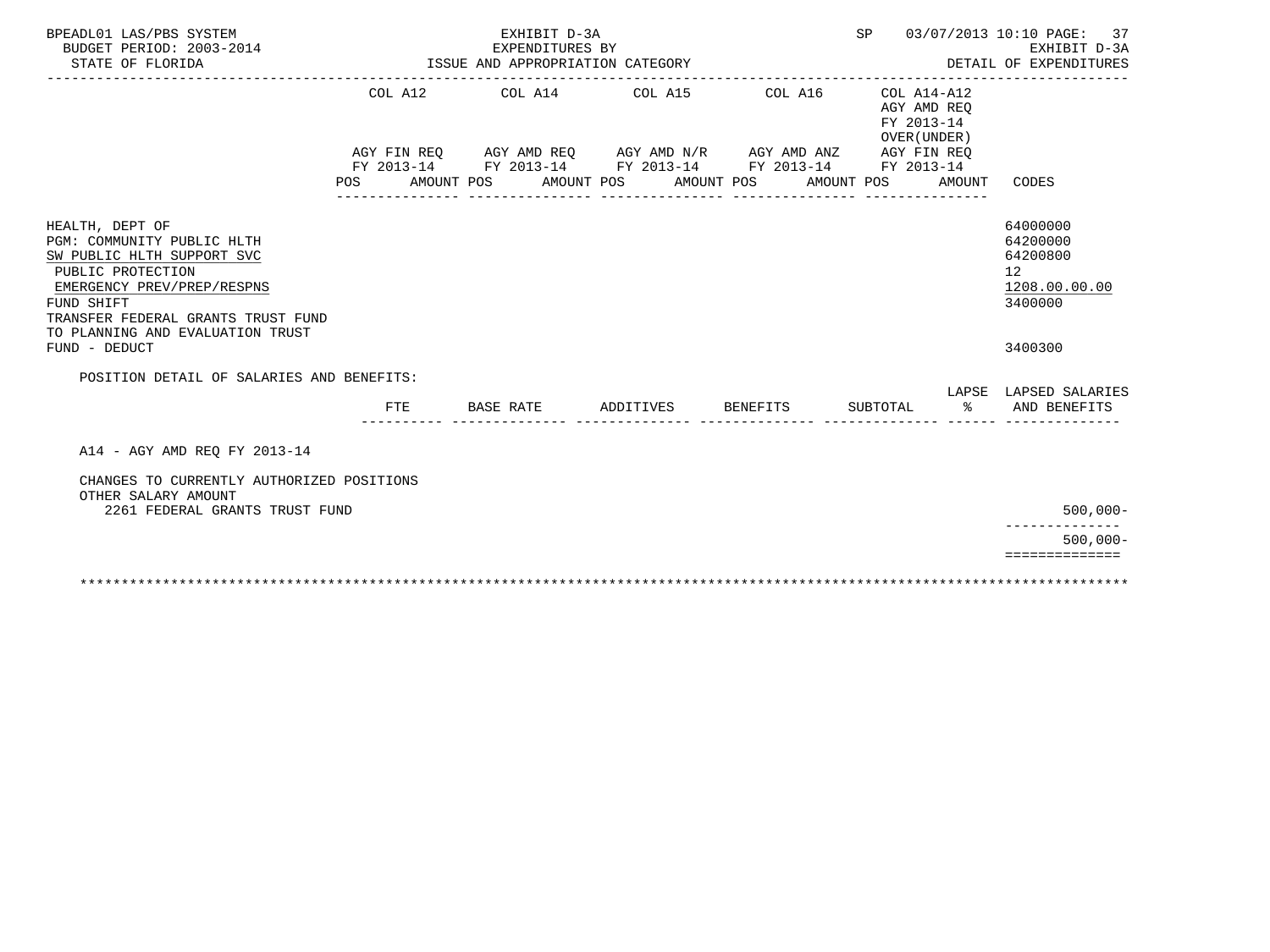| BPEADL01 LAS/PBS SYSTEM<br>BUDGET PERIOD: 2003-2014<br>STATE OF FLORIDA                                                                                                                                                                            |               | EXHIBIT D-3A<br>EXPENDITURES BY<br>ISSUE AND APPROPRIATION CATEGORY |                                                                                                                                                                                                  |            | SP<br>03/07/2013 10:10 PAGE: 38<br>EXHIBIT D-3A<br>DETAIL OF EXPENDITURES<br>---------------------------------- |                                                                    |  |  |
|----------------------------------------------------------------------------------------------------------------------------------------------------------------------------------------------------------------------------------------------------|---------------|---------------------------------------------------------------------|--------------------------------------------------------------------------------------------------------------------------------------------------------------------------------------------------|------------|-----------------------------------------------------------------------------------------------------------------|--------------------------------------------------------------------|--|--|
|                                                                                                                                                                                                                                                    | POS           | AMOUNT POS                                                          | COL A12 COL A14 COL A15 COL A16 COL A14-A12<br>AGY FIN REQ AGY AMD REQ AGY AMD N/R AGY AMD ANZ AGY FIN REQ<br>FY 2013-14 FY 2013-14 FY 2013-14 FY 2013-14 FY 2013-14<br>AMOUNT POS<br>AMOUNT POS | AMOUNT POS | AGY AMD REO<br>FY 2013-14<br>OVER (UNDER)<br>AMOUNT                                                             | CODES                                                              |  |  |
| HEALTH, DEPT OF<br>PGM: COMMUNITY PUBLIC HLTH<br>SW PUBLIC HLTH SUPPORT SVC<br>HEALTH AND HUMAN SERVICES<br>HEALTH SVCS/INDIVIDUALS<br>ESTIMATED EXPENDITURES REALIGNMENT<br>REALIGNMENT OF BRAIN AND SPINAL<br>CORD INJURY PROGRAM EXPENDITURES - |               |                                                                     |                                                                                                                                                                                                  |            |                                                                                                                 | 64000000<br>64200000<br>64200800<br>13<br>1301.00.00.00<br>2000000 |  |  |
| <b>DEDUCT</b><br>SPECIAL CATEGORIES<br>G/A-CONTRACTED SERVICES                                                                                                                                                                                     |               |                                                                     |                                                                                                                                                                                                  |            |                                                                                                                 | 2000300<br>100000<br>100778                                        |  |  |
| BRAIN & SPINAL CORD INJ/TF-STATE 1,525,000-                                                                                                                                                                                                        |               |                                                                     |                                                                                                                                                                                                  |            | 1,525,000 2390 1                                                                                                |                                                                    |  |  |
| BRAIN/SPINAL CORD WAIVER                                                                                                                                                                                                                           |               |                                                                     |                                                                                                                                                                                                  |            |                                                                                                                 | 101558                                                             |  |  |
| BRAIN & SPINAL CORD INJ/TF-RECPNT 1.475.000-                                                                                                                                                                                                       |               |                                                                     |                                                                                                                                                                                                  |            | 1.475.000                                                                                                       | 2390 9                                                             |  |  |
| TOTAL: REALIGNMENT OF BRAIN AND SPINAL<br>CORD INJURY PROGRAM EXPENDITURES -<br><b>DEDUCT</b>                                                                                                                                                      |               |                                                                     |                                                                                                                                                                                                  |            |                                                                                                                 | 2000300                                                            |  |  |
| TOTAL ISSUE                                                                                                                                                                                                                                        | $3,000,000 -$ |                                                                     |                                                                                                                                                                                                  |            | 3,000,000                                                                                                       |                                                                    |  |  |
|                                                                                                                                                                                                                                                    |               |                                                                     |                                                                                                                                                                                                  |            |                                                                                                                 |                                                                    |  |  |

AGENCY ISSUE NARRATIVE:

2013-2014 BUDGET YEAR NARRATIVE: IT COMPONENT? NO

 The Department of Health (DOH) requests the transfer of budget authority within the Brain and Spinal Cord Injury Trust Fund to meet obligations set forth in Florida Statute 316.0083 AKA the Mark Wandall Traffic Safety Program.

 The 2010 Florida Legislature, during regular session, passed House Bill 325 (HB325) allowing the use of traffic infraction detection devices (cameras) to enforce traffic violations related to running red traffic signals and imposed a fine of \$158 per citable incident. The DOH is responsible for distribuiting \$3, or 1.9%, per fine collected to the Miami Project to Cure Paralysis through the Brain and Spinal Cord Injury Program.

 During the fiscal year 2011-12, the DOH received \$2,295,725 in revenues specified for the Miami Project to Cure Paralysis to support research activities. Using available data, the department estimates that approximately \$2,733,528 in revenues, less an 8% service charge to General Revenue, will be received in fiscal year 2013-14. Based on historical revenue trends, it is anticipated that revenues will continue to increase annually as additional traffic cameras are installed at intersections statewide. To ensure the department's continued compliance with the transfer of funds and allow for higher revenue fluctuations, the department requests a transfer of appropriations in the amount of \$1,475,000 from the Special Categories - BSC Home and Community Based Services Waiver (101558) to the Special Category - Grants and Aids - Spinal Cord Research (104024) within the Brain and Spinal Cord Injury Trust Fund, Statewide Public Health Support Services budget entity.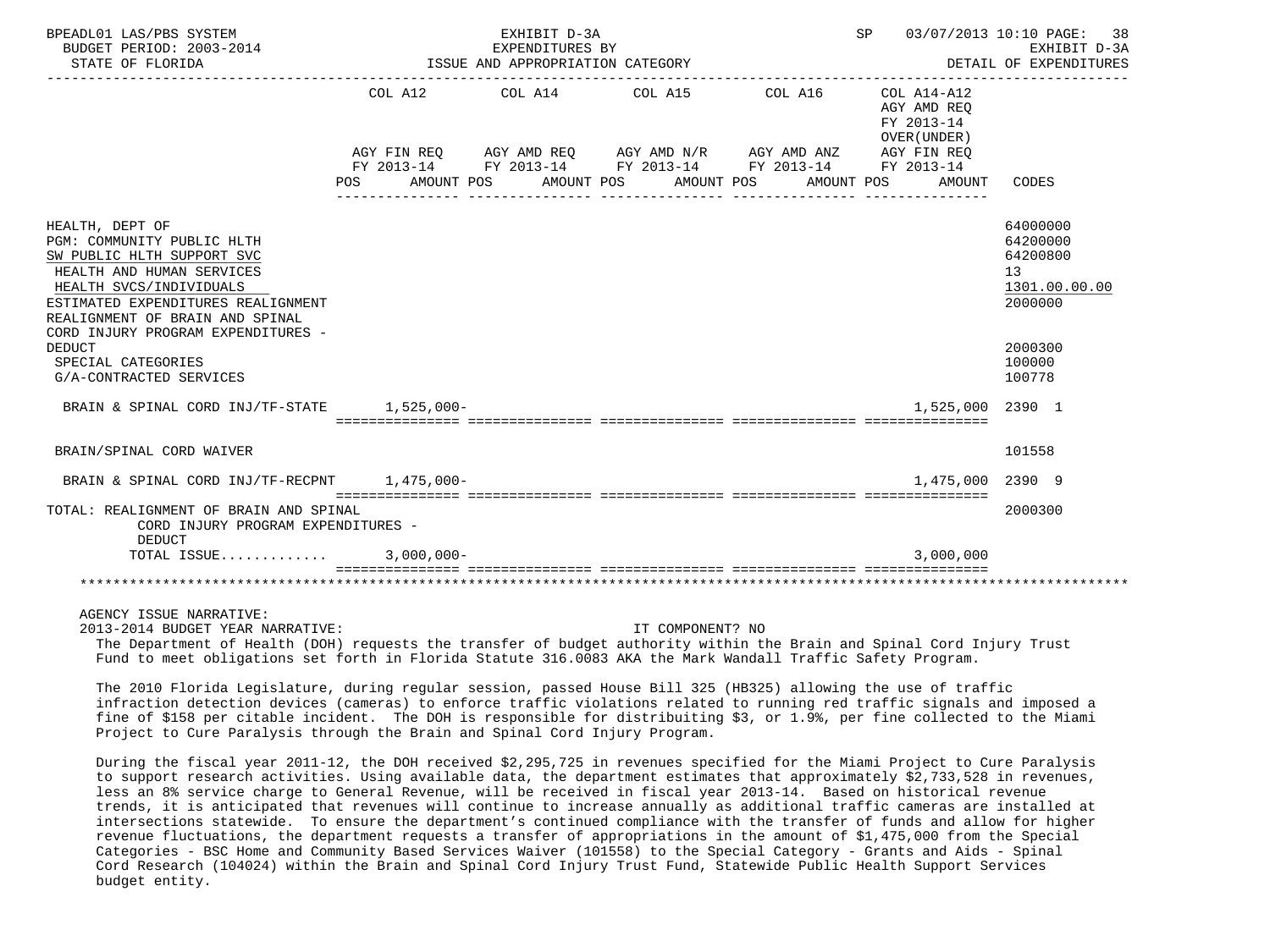| BPEADL01 LAS/PBS SYSTEM<br>BUDGET PERIOD: 2003-2014<br>STATE OF FLORIDA                                                             | EXHIBIT D-3A<br>EXPENDITURES BY<br>ISSUE AND APPROPRIATION CATEGORY                                                                                      | SP<br>03/07/2013 10:10 PAGE: 39<br>EXHIBIT D-3A<br>DETAIL OF EXPENDITURES |                                                           |                                                         |  |  |
|-------------------------------------------------------------------------------------------------------------------------------------|----------------------------------------------------------------------------------------------------------------------------------------------------------|---------------------------------------------------------------------------|-----------------------------------------------------------|---------------------------------------------------------|--|--|
|                                                                                                                                     | COL A12 COL A14 COL A15 COL A16                                                                                                                          |                                                                           | COL A14-A12<br>AGY AMD REO<br>FY 2013-14<br>OVER (UNDER ) |                                                         |  |  |
|                                                                                                                                     | AGY FIN REQ AGY AMD REQ AGY AMD N/R AGY AMD ANZ<br>FY 2013-14 FY 2013-14 FY 2013-14 FY 2013-14<br>POS AMOUNT POS AMOUNT POS AMOUNT POS AMOUNT POS AMOUNT |                                                                           | AGY FIN REO<br>FY 2013-14                                 | CODES                                                   |  |  |
| HEALTH, DEPT OF<br>PGM: COMMUNITY PUBLIC HLTH<br>SW PUBLIC HLTH SUPPORT SVC<br>HEALTH AND HUMAN SERVICES<br>HEALTH SVCS/INDIVIDUALS |                                                                                                                                                          |                                                                           |                                                           | 64000000<br>64200000<br>64200800<br>13<br>1301.00.00.00 |  |  |
| ESTIMATED EXPENDITURES REALIGNMENT<br>REALIGNMENT OF BRAIN AND SPINAL<br>CORD INJURY PROGRAM EXPENDITURES -<br><b>DEDUCT</b>        |                                                                                                                                                          |                                                                           |                                                           | 2000000<br>2000300                                      |  |  |

 \$227,794 average revenues X 12 months = \$2,733,528 less \$218,682 (8% to GR) = \$2,514,846 less \$1,525,000 current contractual authority =  $$989,846$  estimated deficit + 485,154 allowance =  $$1,475,000$ 

 The DOH and the Agency for Health Care Administration (AHCA) implemented direct provider billing for Brain and Spinal Cord Home and Community Based Waiver program providers effective July 1, 2012. The department anticipates that with the change in provider payment processing, sufficient authority is available to support this transfer request from the waiver special category 101558.

 Additionally, the DOH requests a transfer of appropriations in the amount of \$1,525,000 from the Special Categories - Grants and Aids - Contracted Services (100778) to the Special Category - Grants and Aids - Spinal Cord Research (104024). Chapter 316.0083 of the Florida Statutes states that funds "be distributed quarterly to the Miami Project to Cure Paralysis and shall be used for brain and spinal cord research". All appropriations and expenditures associated with this statute are currently in a contractual services category. After program review, it was determined that these activities would be better suited in the Spinal Cord Research category.

 See also, companion issue 2000310 in the Statewide Public Health Support Services budget entity state program component 13.01.00.00.00.

This issue relates to the departments Long Range Program Plan activity ACT4240.

## Amended 2013-14 Narrative after February 1, 2013.

Issue is no longer needed.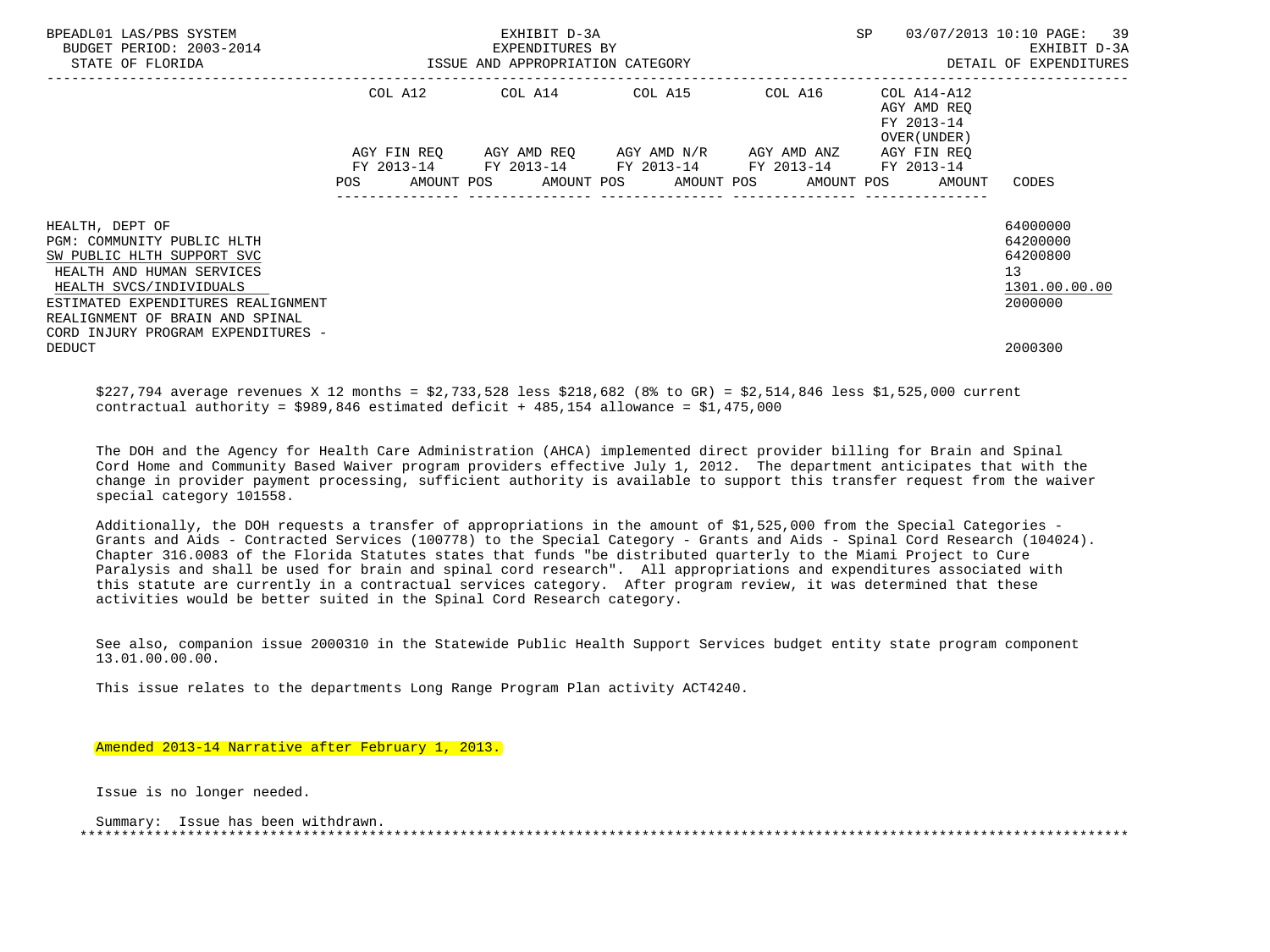| BPEADL01 LAS/PBS SYSTEM<br>BUDGET PERIOD: 2003-2014<br>STATE OF FLORIDA                                                                                                                                      |            | EXHIBIT D-3A<br>EXPENDITURES BY<br>ISSUE AND APPROPRIATION CATEGORY                                                                |  | <b>SP</b>  | 40<br>03/07/2013 10:10 PAGE:<br>EXHIBIT D-3A<br>DETAIL OF EXPENDITURES |                                                                    |
|--------------------------------------------------------------------------------------------------------------------------------------------------------------------------------------------------------------|------------|------------------------------------------------------------------------------------------------------------------------------------|--|------------|------------------------------------------------------------------------|--------------------------------------------------------------------|
|                                                                                                                                                                                                              |            | COL A12 COL A14 COL A15                                                                                                            |  | COL A16    | COL A14-A12<br>AGY AMD REO<br>FY 2013-14<br>OVER (UNDER)               |                                                                    |
|                                                                                                                                                                                                              | <b>POS</b> | AGY FIN REO AGY AMD REO AGY AMD N/R AGY AMD ANZ<br>FY 2013-14 FY 2013-14 FY 2013-14 FY 2013-14<br>AMOUNT POS AMOUNT POS AMOUNT POS |  | AMOUNT POS | AGY FIN REO<br>FY 2013-14<br>AMOUNT                                    | CODES                                                              |
| HEALTH, DEPT OF<br>PGM: COMMUNITY PUBLIC HLTH<br>SW PUBLIC HLTH SUPPORT SVC<br>HEALTH AND HUMAN SERVICES<br>HEALTH SVCS/INDIVIDUALS<br>ESTIMATED EXPENDITURES REALIGNMENT<br>REALIGNMENT OF BRAIN AND SPINAL |            |                                                                                                                                    |  |            |                                                                        | 64000000<br>64200000<br>64200800<br>13<br>1301.00.00.00<br>2000000 |
| CORD INJURY PROGRAM EXPENDITURES -<br>ADD<br>SPECIAL CATEGORIES<br>G/A - SPINAL CORD RESEARCH                                                                                                                |            |                                                                                                                                    |  |            |                                                                        | 2000310<br>100000<br>104024                                        |
| BRAIN & SPINAL CORD INJ/TF-STATE 3,000,000                                                                                                                                                                   |            |                                                                                                                                    |  |            | 3,000,000-2390 1                                                       |                                                                    |

AGENCY ISSUE NARRATIVE:

2013-2014 BUDGET YEAR NARRATIVE: IT COMPONENT? NO

 The Department of Health (DOH) requests the transfer of budget authority within the Brain and Spinal Cord Injury Trust Fund to meet obligations set forth in Florida Statute 316.0083 AKA the Mark Wandall Traffic Safety Program.

 The 2010 Florida Legislature, during regular session, passed House Bill 325 (HB325) allowing the use of traffic infraction detection devices (cameras) to enforce traffic violations related to running red traffic signals and imposed a fine of \$158 per citable incident. The DOH is responsible for distribuiting \$3, or 1.9%, per fine collected to the Miami Project to Cure Paralysis through the Brain and Spinal Cord Injury Program.

 During the fiscal year 2011-12, the DOH received \$2,295,725 in revenues specified for the Miami Project to Cure Paralysis to support research activities. Using available data, the department estimates that approximately \$2,733,528 in revenues, less an 8% service charge to General Revenue, will be received in fiscal year 2013-14. Based on historical revenue trends, it is anticipated that revenues will continue to increase annually as additional traffic cameras are installed at intersections statewide. To ensure the department's continued compliance with the transfer of funds and allow for higher revenue fluctuations, the department requests a transfer of appropriations in the amount of \$1,475,000 from the Special Categories - BSC Home and Community Based Services Waiver (101558) to the Special Category - Grants and Aids - Spinal Cord Research (104024) within the Brain and Spinal Cord Injury Trust Fund, Statewide Public Health Support Services budget entity.

 \$227,794 average revenues X 12 months = \$2,733,528 less \$218,682 (8% to GR) = \$2,514,846 less \$1,525,000 current contractual authority =  $$989,846$  estimated deficit + 485,154 allowance =  $$1,475,000$ 

 The DOH and the Agency for Health Care Administration (AHCA) implemented direct provider billing for Brain and Spinal Cord Home and Community Based Waiver program providers effective July 1, 2012. The department anticipates that with the change in provider payment processing, sufficient authority is available to support this transfer request from the waiver special category 101558.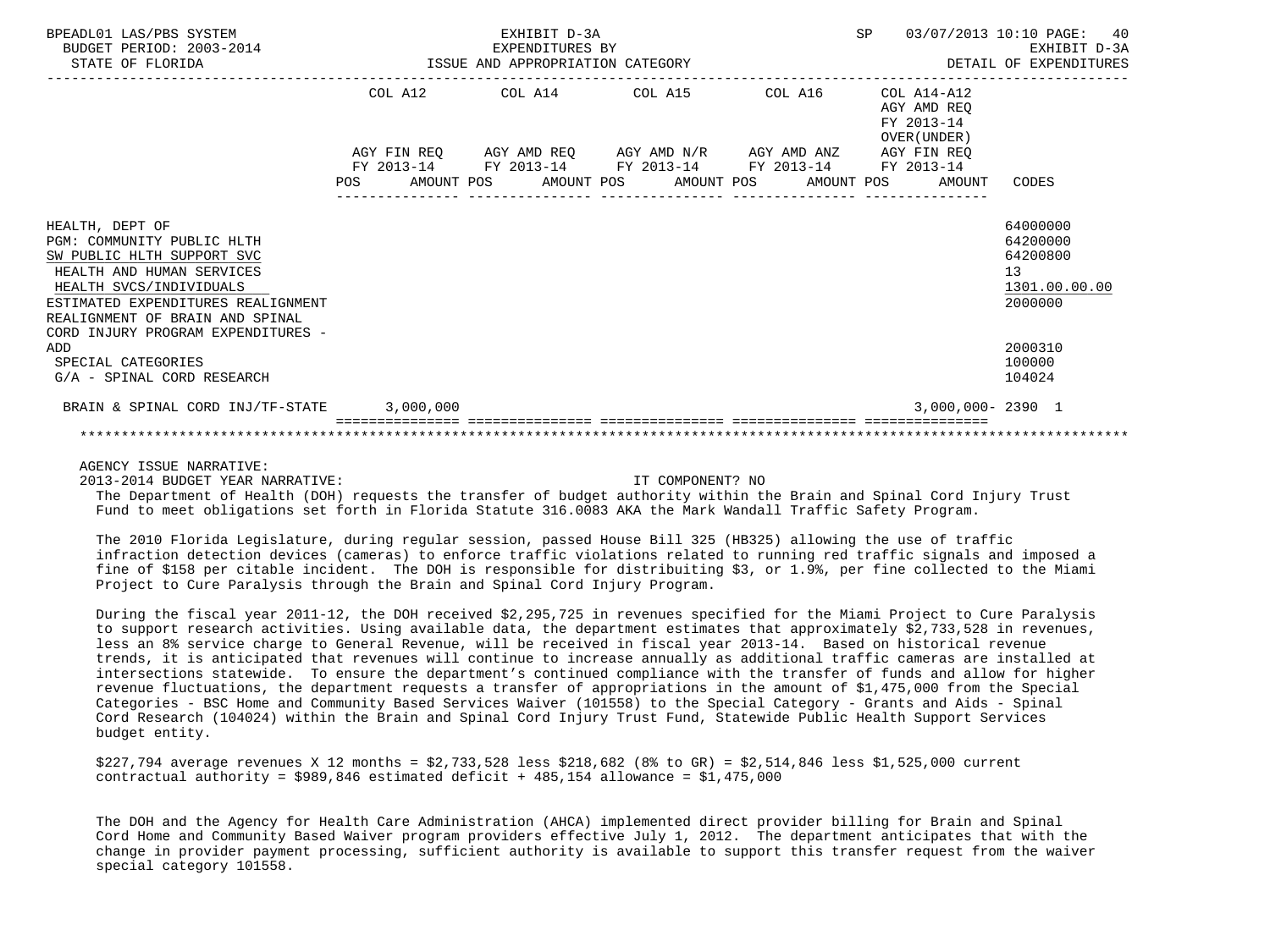| BPEADL01 LAS/PBS SYSTEM<br>BUDGET PERIOD: 2003-2014<br>STATE OF FLORIDA                                                                                                                                      |                           | EXHIBIT D-3A<br>EXPENDITURES BY<br>ISSUE AND APPROPRIATION CATEGORY |                                     | 03/07/2013 10:10 PAGE: 41<br>SP<br>EXHIBIT D-3A<br>DETAIL OF EXPENDITURES |                                                                                 |                                                                    |  |  |
|--------------------------------------------------------------------------------------------------------------------------------------------------------------------------------------------------------------|---------------------------|---------------------------------------------------------------------|-------------------------------------|---------------------------------------------------------------------------|---------------------------------------------------------------------------------|--------------------------------------------------------------------|--|--|
|                                                                                                                                                                                                              |                           | COL A12 COL A14 COL A15 COL A16                                     |                                     |                                                                           | COL A14-A12<br>AGY AMD REO<br>FY 2013-14<br>OVER (UNDER)                        |                                                                    |  |  |
|                                                                                                                                                                                                              | AGY FIN REO<br>FY 2013-14 | FY 2013-14 FY 2013-14 FY 2013-14                                    | AGY AMD REQ AGY AMD N/R AGY AMD ANZ |                                                                           | AGY FIN REO<br>FY 2013-14<br>AMOUNT POS AMOUNT POS AMOUNT POS AMOUNT POS AMOUNT | CODES                                                              |  |  |
| HEALTH, DEPT OF<br>PGM: COMMUNITY PUBLIC HLTH<br>SW PUBLIC HLTH SUPPORT SVC<br>HEALTH AND HUMAN SERVICES<br>HEALTH SVCS/INDIVIDUALS<br>ESTIMATED EXPENDITURES REALIGNMENT<br>REALIGNMENT OF BRAIN AND SPINAL |                           |                                                                     |                                     |                                                                           |                                                                                 | 64000000<br>64200000<br>64200800<br>13<br>1301.00.00.00<br>2000000 |  |  |
| CORD INJURY PROGRAM EXPENDITURES -<br>ADD                                                                                                                                                                    |                           |                                                                     |                                     |                                                                           |                                                                                 | 2000310                                                            |  |  |

 Additionally, the DOH requests a transfer of appropriations in the amount of \$1,525,000 from the Special Categories - Grants and Aids - Contracted Services (100778) to the Special Category - Grants and Aids - Spinal Cord Research (104024). Chapter 316.0083 of the Florida Statutes states that funds "be distributed quarterly to the Miami Project to Cure Paralysis and shall be used for brain and spinal cord research". All appropriations and expenditures associated with this statute are currently in a contractual services category. After program review, it was determined that these activities would be better suited in the Spinal Cord Research category.

 See also, companion issue 2000300 in the Statewide Public Health Support Services budget entity state program component 13.01.00.00.00.

This issue relates to the departments Long Range Program Plan activity ACT4240.

Amended 2013-14 Narrative after February 1, 2013.

Issue is no longer needed.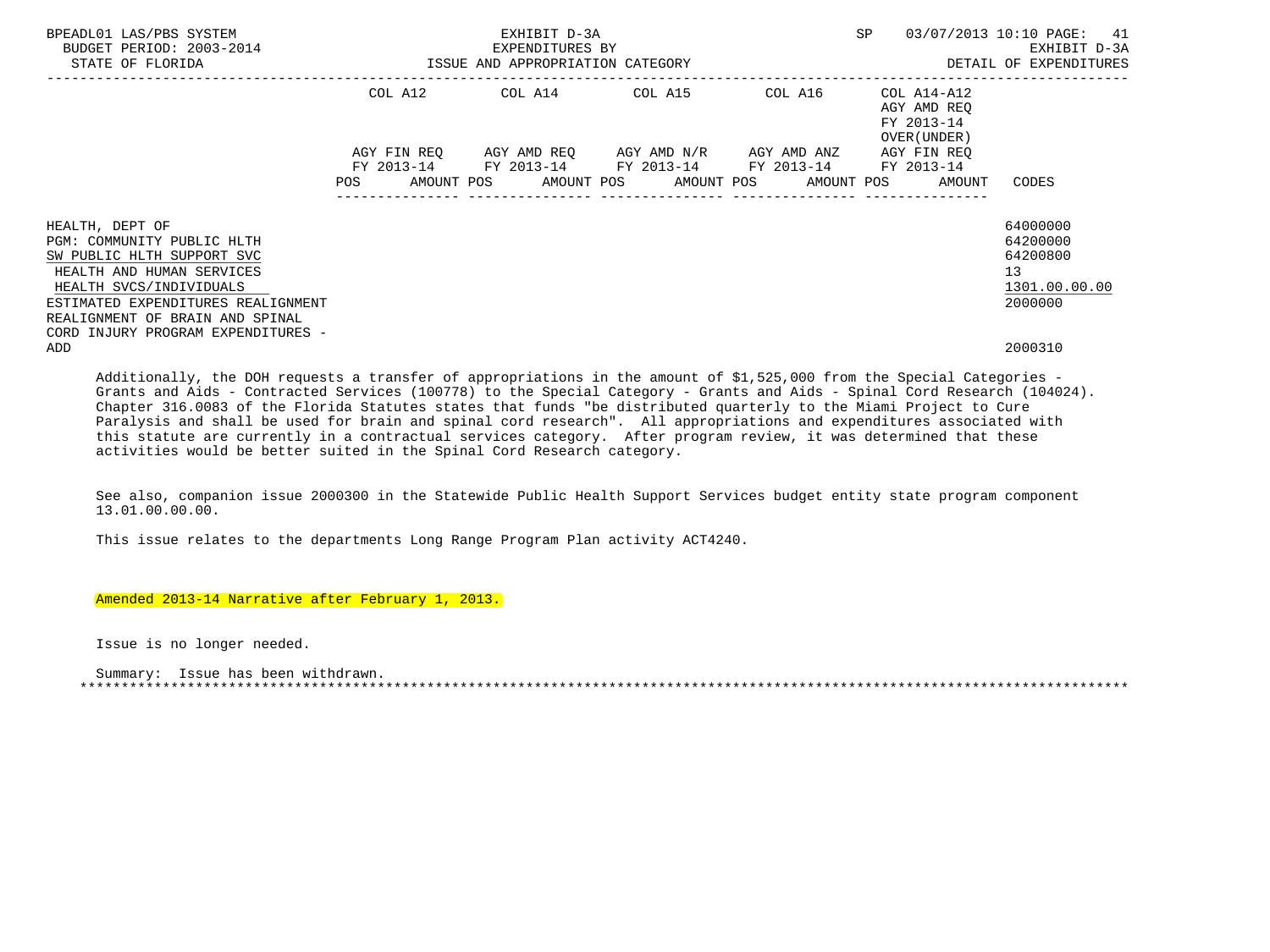| BPEADL01 LAS/PBS SYSTEM<br>BUDGET PERIOD: 2003-2014<br>STATE OF FLORIDA                                                                                          |      | EXHIBIT D-3A<br>EXPENDITURES BY<br>ISSUE AND APPROPRIATION CATEGORY |                                                                                                                                                                                               | SP         | 03/06/2013 18:37 PAGE:<br>1<br>EXHIBIT D-3A<br>DETAIL OF EXPENDITURES |                                                         |
|------------------------------------------------------------------------------------------------------------------------------------------------------------------|------|---------------------------------------------------------------------|-----------------------------------------------------------------------------------------------------------------------------------------------------------------------------------------------|------------|-----------------------------------------------------------------------|---------------------------------------------------------|
|                                                                                                                                                                  | POS. | AMOUNT POS                                                          | COL A12 COL A14 COL A15 COL A16 COL A14-A12<br>AGY FIN REQ AGY AMD REQ AGY AMD N/R AGY AMD ANZ AGY FIN REQ<br>FY 2013-14 FY 2013-14 FY 2013-14 FY 2013-14 FY 2013-14<br>AMOUNT POS AMOUNT POS | AMOUNT POS | AGY AMD REO<br>FY 2013-14<br>OVER (UNDER)<br>AMOUNT                   | CODES                                                   |
|                                                                                                                                                                  |      |                                                                     |                                                                                                                                                                                               |            |                                                                       |                                                         |
| HEALTH, DEPT OF<br>PGM: COMMUNITY PUBLIC HLTH<br>SW PUBLIC HLTH SUPPORT SVC<br><b>GOV OPERATIONS/SUPPORT</b><br>PHARMACY SERVICES<br>ADJUSTMENTS TO CURRENT YEAR |      |                                                                     |                                                                                                                                                                                               |            |                                                                       | 64000000<br>64200000<br>64200800<br>16<br>1602.01.00.00 |
| ESTIMATED EXPENDITURES                                                                                                                                           |      |                                                                     |                                                                                                                                                                                               |            |                                                                       | 1600000                                                 |
| REALIGN POSITIONS TO REFLECT ACTUAL<br>LOCATION - ADD<br>SALARY RATE                                                                                             |      |                                                                     |                                                                                                                                                                                               |            |                                                                       | 160A540<br>000000                                       |
| SALARY RATE                                                                                                                                                      |      | 23,573                                                              | stationalisest sooraalisesta asteolooleesta asteolooleesta asteolooleesta                                                                                                                     |            | 23.573                                                                |                                                         |
| SALARIES AND BENEFITS                                                                                                                                            |      |                                                                     |                                                                                                                                                                                               |            |                                                                       | 010000                                                  |
|                                                                                                                                                                  |      | 1.00                                                                |                                                                                                                                                                                               |            | 1.00                                                                  |                                                         |
| TOTAL: REALIGN POSITIONS TO REFLECT ACTUAL<br>LOCATION - ADD                                                                                                     |      |                                                                     |                                                                                                                                                                                               |            |                                                                       | 160A540                                                 |
| TOTAL POSITIONS<br>TOTAL ISSUE                                                                                                                                   |      | 1.00                                                                |                                                                                                                                                                                               |            | 1.00                                                                  |                                                         |
| TOTAL SALARY RATE                                                                                                                                                |      | 23,573                                                              |                                                                                                                                                                                               |            | 23,573                                                                |                                                         |
|                                                                                                                                                                  |      |                                                                     |                                                                                                                                                                                               |            |                                                                       |                                                         |
| AGENCY ISSUE NARRATIVE:                                                                                                                                          |      |                                                                     |                                                                                                                                                                                               |            |                                                                       |                                                         |
| 2013-2014 BUDGET YEAR NARRATIVE:                                                                                                                                 |      |                                                                     | IT COMPONENT? NO                                                                                                                                                                              |            |                                                                       |                                                         |
| Amended 2013-14 Narrative after February 1, 2013.                                                                                                                |      |                                                                     |                                                                                                                                                                                               |            |                                                                       |                                                         |
| This issue requests to move 1 position and \$23,573 in rate from the 16.02.03.00.00 Vital Statistics program component to                                        |      |                                                                     |                                                                                                                                                                                               |            |                                                                       |                                                         |
| the 16.02.01.00.00 Pharmacy Services program component. The movement of this position will help ensure that departmental                                         |      |                                                                     |                                                                                                                                                                                               |            |                                                                       |                                                         |

records and Legislative Appropriation System/Planning and Budgeting Subsystem (LAS/PBS) records are in agreement.

Please see companion issue 160A530 in the 16.02.03.00.00 program component.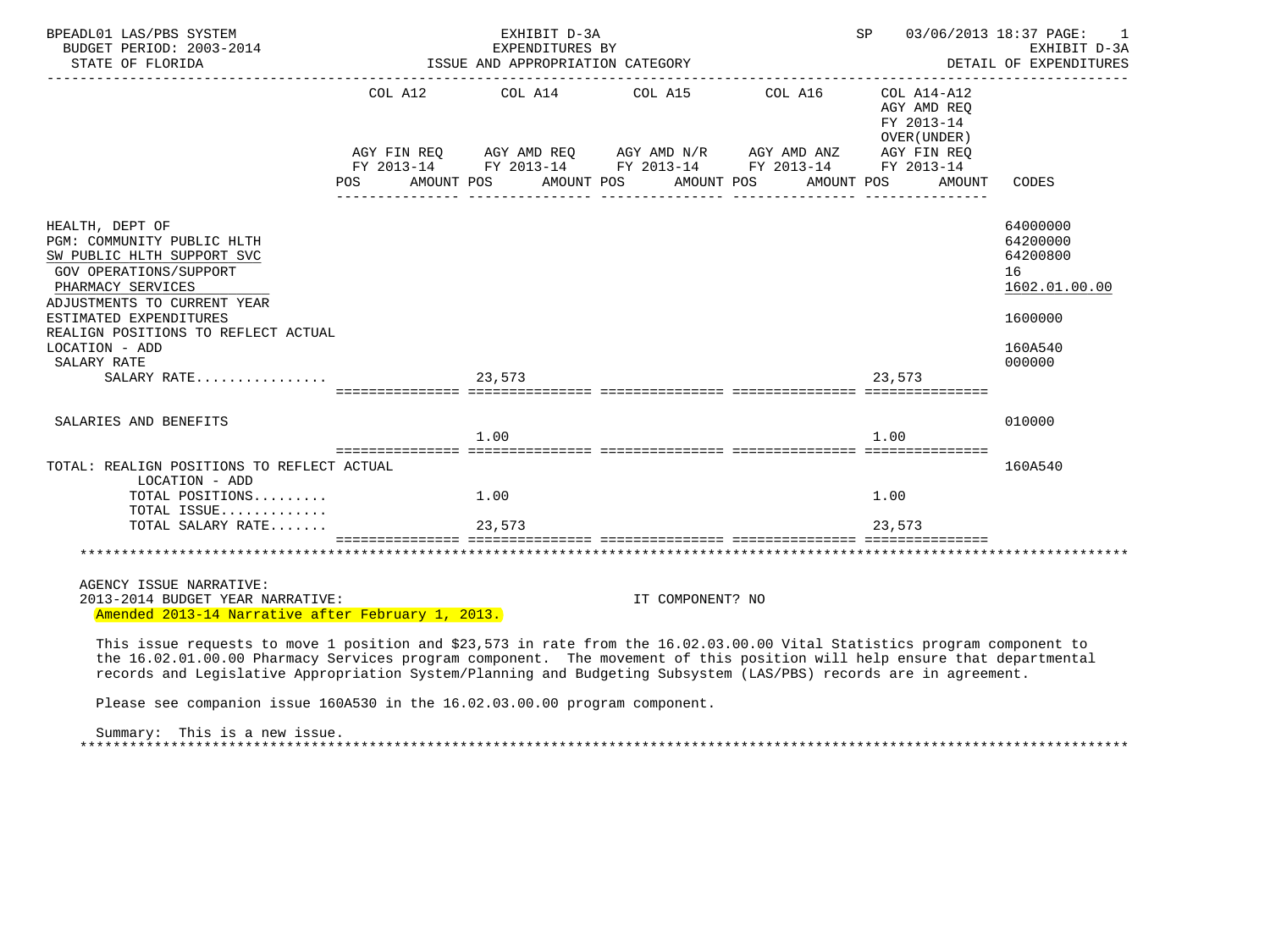| BPEADL01 LAS/PBS SYSTEM<br>BUDGET PERIOD: 2003-2014<br>STATE OF FLORIDA                                                                                   | EXHIBIT D-3A<br>EXPENDITURES BY<br>ISSUE AND APPROPRIATION CATEGORY |      |                           |                     |            |                                       |                 |  | SP 03/06/2013 18:37 PAGE:<br>-2<br>EXHIBIT D-3A<br>DETAIL OF EXPENDITURES<br><u> - - - - - - - - - - -</u>                                                             |        |                                                         |
|-----------------------------------------------------------------------------------------------------------------------------------------------------------|---------------------------------------------------------------------|------|---------------------------|---------------------|------------|---------------------------------------|-----------------|--|------------------------------------------------------------------------------------------------------------------------------------------------------------------------|--------|---------------------------------------------------------|
|                                                                                                                                                           | POS                                                                 |      | AMOUNT POS                |                     | AMOUNT POS | COL A12 COL A14 COL A15<br>AMOUNT POS | COL A16         |  | COL A14-A12<br>AGY AMD REO<br>FY 2013-14<br>OVER (UNDER)<br>AGY FIN REQ AGY AMD REQ AGY AMD N/R AGY AMD ANZ AGY FIN REQ FY 2013-14 FY 2013-14 FY 2013-14<br>AMOUNT POS | AMOUNT | CODES                                                   |
| HEALTH, DEPT OF<br>PGM: COMMUNITY PUBLIC HLTH<br>SW PUBLIC HLTH SUPPORT SVC<br>GOV OPERATIONS/SUPPORT<br>PHARMACY SERVICES<br>ADJUSTMENTS TO CURRENT YEAR |                                                                     |      |                           |                     |            |                                       |                 |  |                                                                                                                                                                        |        | 64000000<br>64200000<br>64200800<br>16<br>1602.01.00.00 |
| ESTIMATED EXPENDITURES<br>REALIGN POSITIONS TO REFLECT ACTUAL<br>LOCATION - ADD                                                                           |                                                                     |      |                           |                     |            |                                       |                 |  |                                                                                                                                                                        |        | 1600000<br>160A540                                      |
| POSITION DETAIL OF SALARIES AND BENEFITS:                                                                                                                 |                                                                     |      |                           |                     |            |                                       |                 |  |                                                                                                                                                                        |        |                                                         |
|                                                                                                                                                           | FTE                                                                 |      |                           | BASE RATE ADDITIVES |            |                                       | <b>BENEFITS</b> |  | SUBTOTAL                                                                                                                                                               | ွေ     | LAPSE LAPSED SALARIES<br>AND BENEFITS                   |
| A14 - AGY AMD REO FY 2013-14                                                                                                                              |                                                                     |      |                           |                     |            |                                       |                 |  |                                                                                                                                                                        |        |                                                         |
| CHANGES TO CURRENTLY AUTHORIZED POSITIONS                                                                                                                 |                                                                     |      |                           |                     |            |                                       |                 |  |                                                                                                                                                                        |        |                                                         |
| P101 PROPOSED CLASS CODE<br>80683 001                                                                                                                     |                                                                     | 1.00 |                           |                     |            |                                       |                 |  |                                                                                                                                                                        | 0.00   |                                                         |
| TOTALS FOR ISSUE BY FUND                                                                                                                                  |                                                                     |      |                           |                     |            |                                       |                 |  |                                                                                                                                                                        |        |                                                         |
|                                                                                                                                                           |                                                                     | 1.00 |                           |                     |            |                                       |                 |  |                                                                                                                                                                        |        | ==============                                          |
|                                                                                                                                                           |                                                                     |      |                           |                     |            |                                       |                 |  |                                                                                                                                                                        |        |                                                         |
| RA06 RATE ADJ - NO FTE - NO SALARY - NO BENEFITS<br>80683 002                                                                                             |                                                                     |      | _________________________ | 23,573              |            |                                       |                 |  |                                                                                                                                                                        |        |                                                         |
| TOTAL SALARY RATE                                                                                                                                         |                                                                     |      |                           | 23,573              |            |                                       |                 |  |                                                                                                                                                                        |        |                                                         |
|                                                                                                                                                           |                                                                     |      |                           |                     |            |                                       |                 |  |                                                                                                                                                                        |        | ---------------                                         |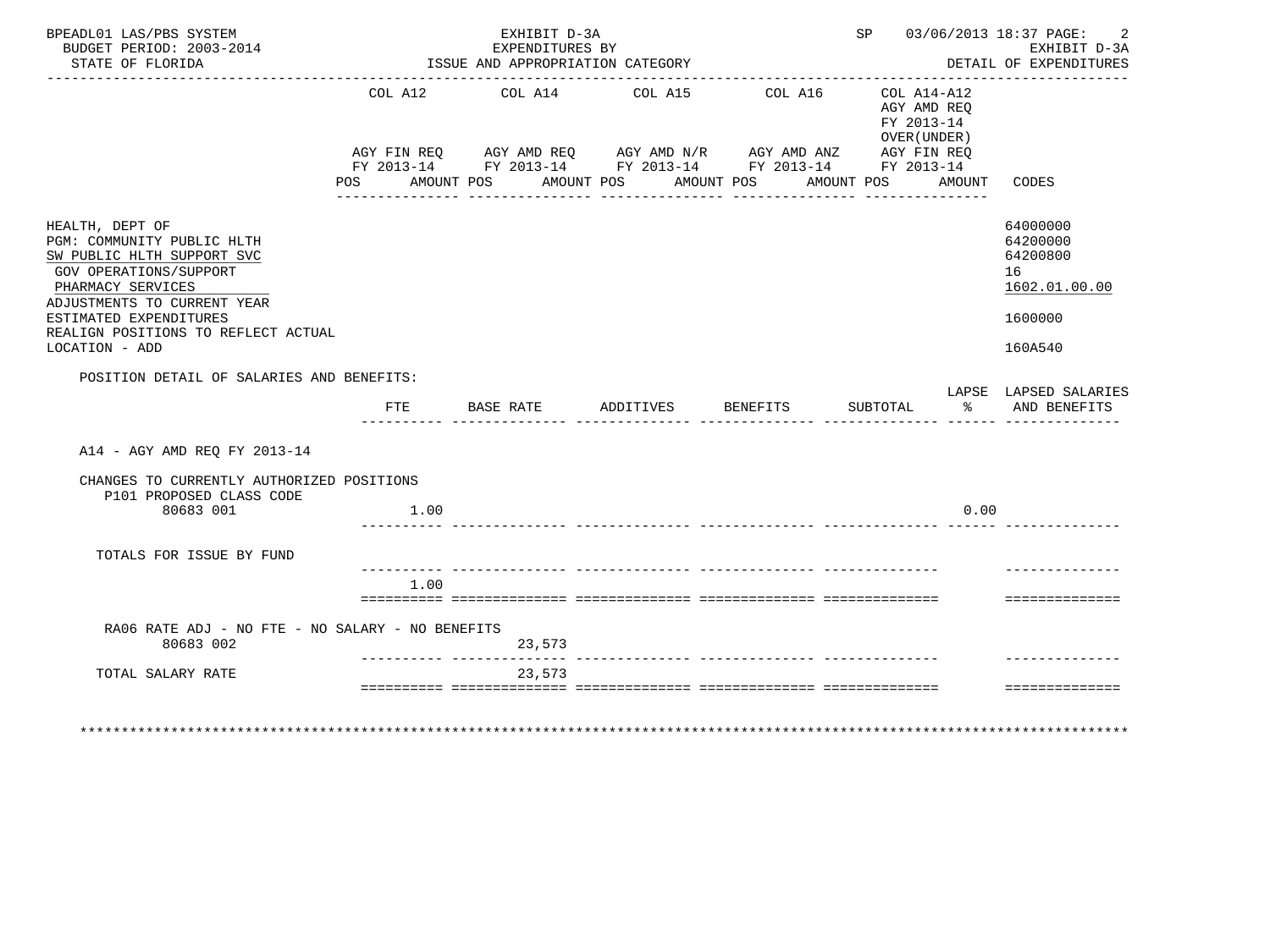| BPEADL01 LAS/PBS SYSTEM<br>BUDGET PERIOD: 2003-2014<br>STATE OF FLORIDA                                                                                                                                                                                                       |           | EXHIBIT D-3A<br>3-2014 EXPENDITURES BY<br>ISSUE AND APPROPRIATION CATEGORY |  |  |               |                                 |                                                             |  |  |  |                                                              | SP 03/07/2013 10:10 PAGE: 42<br>EXHIBIT D-3A<br>DETAIL OF EXPENDITURES                            |  |  |
|-------------------------------------------------------------------------------------------------------------------------------------------------------------------------------------------------------------------------------------------------------------------------------|-----------|----------------------------------------------------------------------------|--|--|---------------|---------------------------------|-------------------------------------------------------------|--|--|--|--------------------------------------------------------------|---------------------------------------------------------------------------------------------------|--|--|
|                                                                                                                                                                                                                                                                               |           |                                                                            |  |  |               | COL A12 COL A14 COL A15 COL A16 |                                                             |  |  |  | COL A14-A12<br>AGY AMD REO<br>FY 2013-14<br>OVER (UNDER)     |                                                                                                   |  |  |
|                                                                                                                                                                                                                                                                               |           |                                                                            |  |  |               |                                 | AGY FIN REQ AGY AMD REQ AGY AMD N/R AGY AMD ANZ AGY FIN REQ |  |  |  |                                                              |                                                                                                   |  |  |
|                                                                                                                                                                                                                                                                               |           |                                                                            |  |  |               |                                 | FY 2013-14 FY 2013-14 FY 2013-14 FY 2013-14 FY 2013-14      |  |  |  | POS AMOUNT POS AMOUNT POS AMOUNT POS AMOUNT POS AMOUNT CODES |                                                                                                   |  |  |
| HEALTH, DEPT OF<br>PGM: COMMUNITY PUBLIC HLTH<br>SW PUBLIC HLTH SUPPORT SVC<br>GOV OPERATIONS/SUPPORT<br>PHARMACY SERVICES<br>ADJUSTMENTS TO CURRENT YEAR<br>ESTIMATED EXPENDITURES<br>GENERAL REVENUE FUND REVIEW-DEDUCT<br>SPECIAL CATEGORIES<br>DRUGS/VACCINES/BIOLOGICALS |           |                                                                            |  |  |               |                                 |                                                             |  |  |  |                                                              | 64000000<br>64200000<br>64200800<br>16<br>1602.01.00.00<br>1600000<br>160S150<br>100000<br>101015 |  |  |
| GENERAL REVENUE FUND                                                                                                                                                                                                                                                          | $-$ STATE |                                                                            |  |  | $2,500,000 -$ |                                 |                                                             |  |  |  | 2,500,000-1000 1                                             |                                                                                                   |  |  |
|                                                                                                                                                                                                                                                                               |           |                                                                            |  |  |               |                                 |                                                             |  |  |  |                                                              |                                                                                                   |  |  |
| AGENCY ISSUE NARRATIVE:                                                                                                                                                                                                                                                       |           |                                                                            |  |  |               |                                 |                                                             |  |  |  |                                                              |                                                                                                   |  |  |

 2013-2014 BUDGET YEAR NARRATIVE: IT COMPONENT? NO Amended 2013-14 Narrative after February 1, 2013

 The Department of Health requests a change in fund source indentifer (FSI) on recurring General Revenue (GR) appropriations received July 1, 2012. During its 2012 session, the Florida Legislature appropriated an additional \$2.5 million in recurring Drug, Vaccines and Other Biologicals category (101015) funding to the DOH for the purchase of pharmaceuticals for the AIDS Drug Assistance Program (ADAP) clients with an FSI of 1 or State Funds Non-Match. All GR funding expended by the department related to ADAP activities is used to fulfill the state match requirement for Florida's Ryan White Care Act Title II federal grant award making an FSI of 2 - State Funds Match more appropriate for these funds.

See companion issue 160S160 in the Statewide Public Health Support Services, state program component 16.02.01.00.00.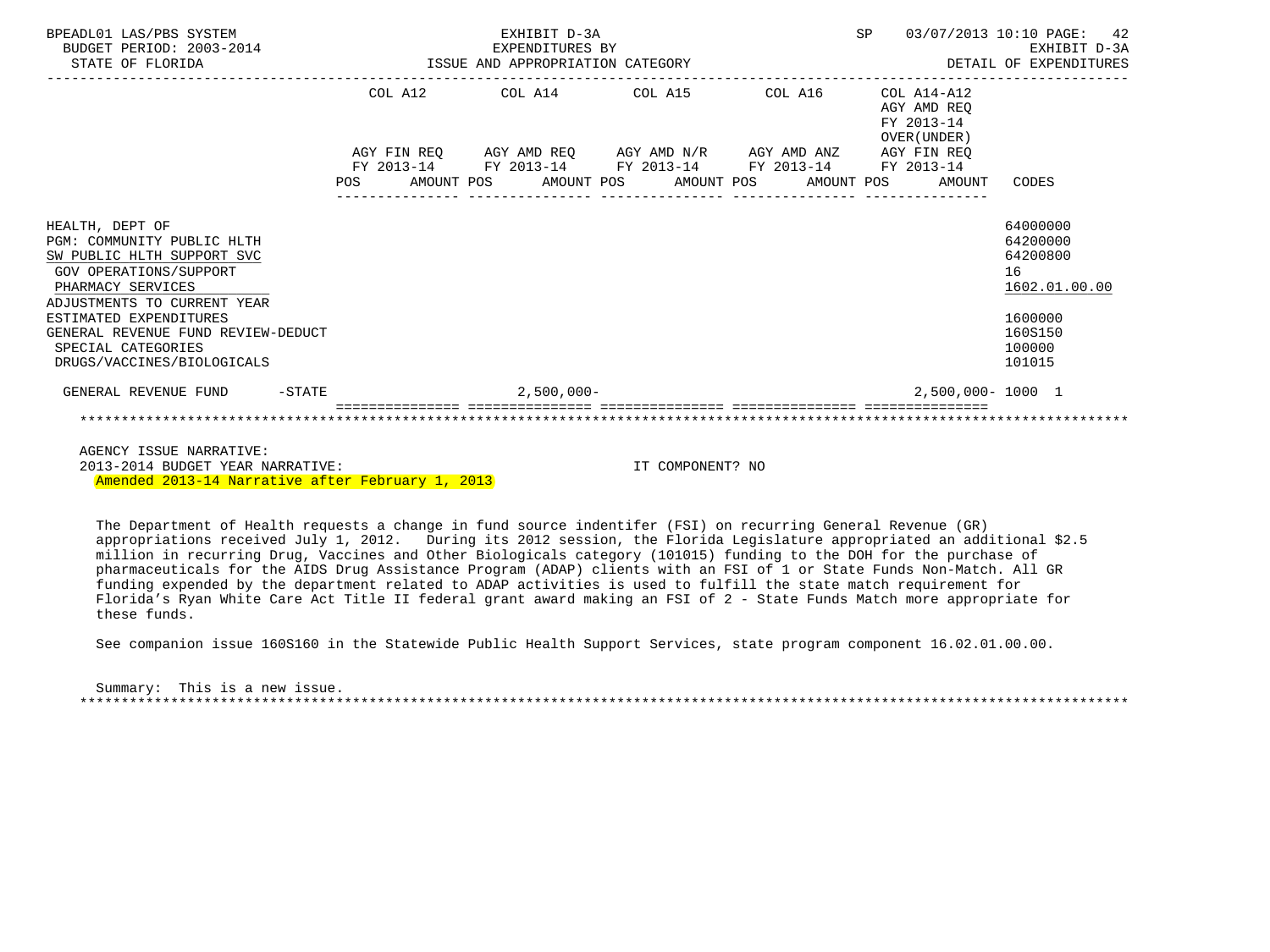| BPEADL01 LAS/PBS SYSTEM<br>BUDGET PERIOD: 2003-2014<br>STATE OF FLORIDA                                                                                   |          | EXHIBIT D-3A<br>EXPENDITURES BY<br>ISSUE AND APPROPRIATION CATEGORY |  |  |                              |  |                                                                                                                                         |  |  |  |                                                              | SP 03/07/2013 10:10 PAGE: 43<br>EXHIBIT D-3A<br>DETAIL OF EXPENDITURES |  |
|-----------------------------------------------------------------------------------------------------------------------------------------------------------|----------|---------------------------------------------------------------------|--|--|------------------------------|--|-----------------------------------------------------------------------------------------------------------------------------------------|--|--|--|--------------------------------------------------------------|------------------------------------------------------------------------|--|
|                                                                                                                                                           |          |                                                                     |  |  |                              |  | $COL A12$ $COL A14$ $COL A15$ $COL A16$ $COL A14-A12$                                                                                   |  |  |  | AGY AMD REO<br>FY 2013-14<br>OVER (UNDER)                    |                                                                        |  |
|                                                                                                                                                           |          |                                                                     |  |  |                              |  | $AGY \texttt{ FIN REQ} \qquad \texttt{AGY AMD REQ} \qquad \texttt{AGY AMD N/R} \qquad \texttt{AGY AMD ANZ} \qquad \texttt{AGY FIN REQ}$ |  |  |  |                                                              |                                                                        |  |
|                                                                                                                                                           |          |                                                                     |  |  | ---------------              |  | FY 2013-14 FY 2013-14 FY 2013-14 FY 2013-14 FY 2013-14                                                                                  |  |  |  | POS AMOUNT POS AMOUNT POS AMOUNT POS AMOUNT POS AMOUNT CODES |                                                                        |  |
| HEALTH, DEPT OF<br>PGM: COMMUNITY PUBLIC HLTH<br>SW PUBLIC HLTH SUPPORT SVC<br>GOV OPERATIONS/SUPPORT<br>PHARMACY SERVICES<br>ADJUSTMENTS TO CURRENT YEAR |          |                                                                     |  |  |                              |  |                                                                                                                                         |  |  |  |                                                              | 64000000<br>64200000<br>64200800<br>16<br>1602.01.00.00                |  |
| ESTIMATED EXPENDITURES<br>GENERAL REVENUE FUND REVIEW-ADD<br>SPECIAL CATEGORIES<br>DRUGS/VACCINES/BIOLOGICALS                                             |          |                                                                     |  |  |                              |  |                                                                                                                                         |  |  |  |                                                              | 1600000<br>160S160<br>100000<br>101015                                 |  |
| GENERAL REVENUE FUND                                                                                                                                      | $-MATCH$ |                                                                     |  |  | 2,500,000                    |  |                                                                                                                                         |  |  |  | 2,500,000 1000 2                                             |                                                                        |  |
|                                                                                                                                                           |          |                                                                     |  |  | ============================ |  |                                                                                                                                         |  |  |  |                                                              |                                                                        |  |
| AGENCY ISSUE NARRATIVE:                                                                                                                                   |          |                                                                     |  |  |                              |  |                                                                                                                                         |  |  |  |                                                              |                                                                        |  |

 2013-2014 BUDGET YEAR NARRATIVE: IT COMPONENT? NO Amended 2013-14 Narrative after February 1, 2013

 The Department of Health requests a change in fund source indentifer (FSI) on recurring General Revenue (GR) appropriations received July 1, 2012. During its 2012 session, the Florida Legislature appropriated an additional \$2.5 million in recurring Drug, Vaccines and Other Biologicals category (101015) funding to the DOH for the purchase pharmaceuticals for the AIDS Drug Assistance Program (ADAP) clients with an FSI of 1 or State Funds Non-Match. All GR funding expended by the department related to ADAP activities is used to fulfill the state match requirement for Florida's Ryan White Care Act Title II federal grant award making an FSI of 2 - State Funds Match more appropriate for these funds.

See companion issue 160S150 in the Statewide Public Health Support Services, state program component 16.02.01.00.00.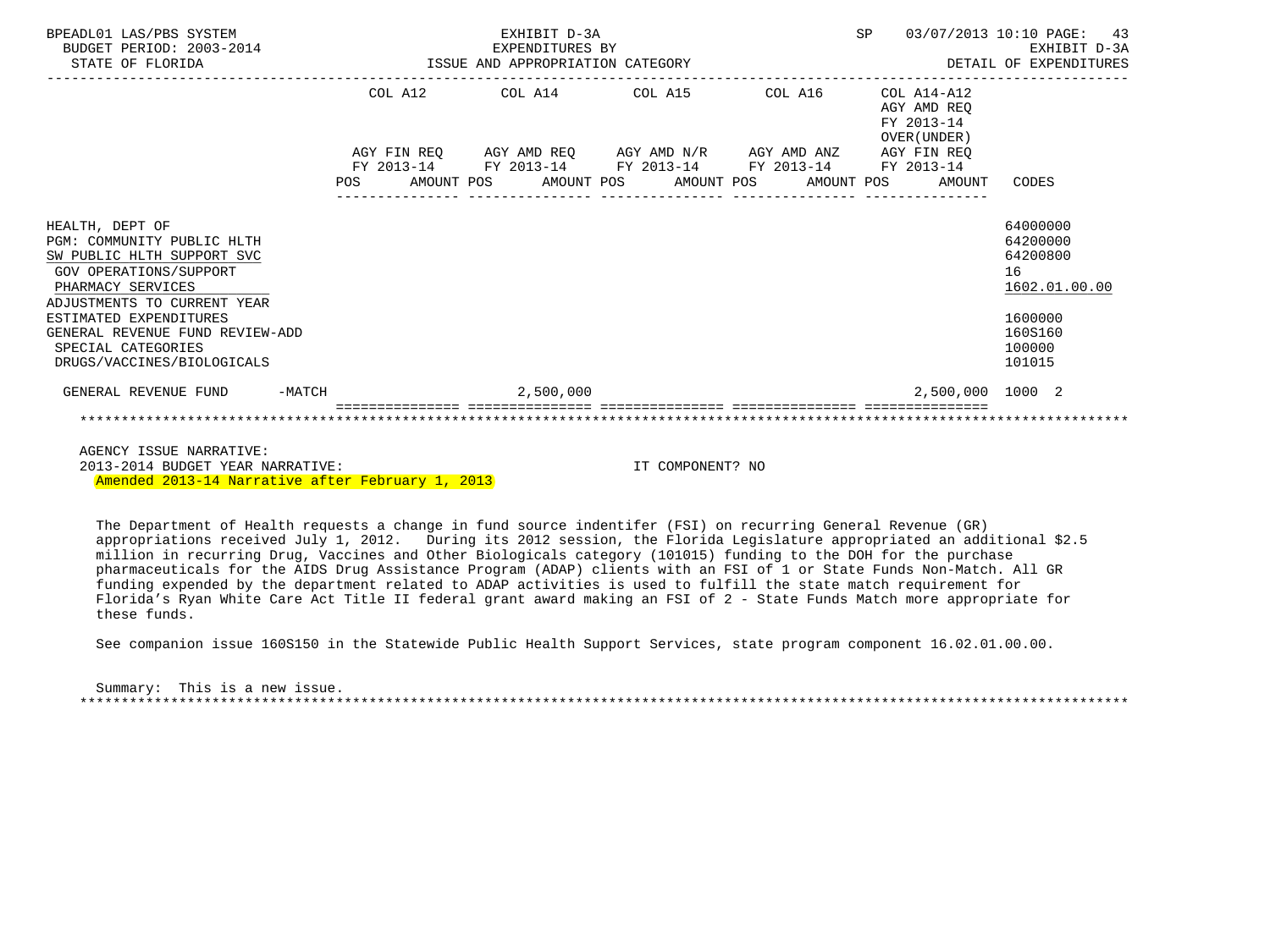| BPEADL01 LAS/PBS SYSTEM<br>BUDGET PERIOD: 2003-2014<br>STATE OF FLORIDA                                                                                                                                                                                                | EXHIBIT D-3A<br>-2014 EXPENDITURES BY<br>ISSUE AND APPROPRIATION CATEGORY |  |  |                                                                                                           |  |                                        |  |         | <b>SP</b> | 03/07/2013 10:10 PAGE:                                   |                                                                                                   | 44<br>EXHIBIT D-3A<br>DETAIL OF EXPENDITURES |
|------------------------------------------------------------------------------------------------------------------------------------------------------------------------------------------------------------------------------------------------------------------------|---------------------------------------------------------------------------|--|--|-----------------------------------------------------------------------------------------------------------|--|----------------------------------------|--|---------|-----------|----------------------------------------------------------|---------------------------------------------------------------------------------------------------|----------------------------------------------|
|                                                                                                                                                                                                                                                                        |                                                                           |  |  | COL A12 COL A14 COL A15                                                                                   |  |                                        |  | COL A16 |           | COL A14-A12<br>AGY AMD REO<br>FY 2013-14<br>OVER (UNDER) |                                                                                                   |                                              |
|                                                                                                                                                                                                                                                                        |                                                                           |  |  | AGY FIN REQ AGY AMD REQ AGY AMD N/R AGY AMD ANZ AGY FIN REQ                                               |  |                                        |  |         |           |                                                          |                                                                                                   |                                              |
|                                                                                                                                                                                                                                                                        |                                                                           |  |  | FY 2013-14 FY 2013-14 FY 2013-14 FY 2013-14 FY 2013-14<br>POS AMOUNT POS AMOUNT POS AMOUNT POS AMOUNT POS |  | ______________________________________ |  |         |           | AMOUNT                                                   | CODES                                                                                             |                                              |
| HEALTH, DEPT OF<br>PGM: COMMUNITY PUBLIC HLTH<br>SW PUBLIC HLTH SUPPORT SVC<br>GOV OPERATIONS/SUPPORT<br>PHARMACY SERVICES<br>A WELLNESS STRATEGY - PREVENTING<br>PREMATURE DEATHS<br>AIDS DRUG ASSISTANCE PROGRAM<br>SPECIAL CATEGORIES<br>DRUGS/VACCINES/BIOLOGICALS |                                                                           |  |  |                                                                                                           |  |                                        |  |         |           |                                                          | 64000000<br>64200000<br>64200800<br>16<br>1602.01.00.00<br>4300000<br>4307030<br>100000<br>101015 |                                              |
| FEDERAL GRANTS TRUST FUND -FEDERL                                                                                                                                                                                                                                      |                                                                           |  |  | 10,660,569                                                                                                |  |                                        |  |         |           | 10,660,569 2261 3                                        |                                                                                                   |                                              |
|                                                                                                                                                                                                                                                                        |                                                                           |  |  |                                                                                                           |  |                                        |  |         |           |                                                          |                                                                                                   |                                              |

 AGENCY ISSUE NARRATIVE: 2013-2014 BUDGET YEAR NARRATIVE: IT COMPONENT? NO Amended 2013-14 Narrative after February 1, 2013.

 This issue requests \$10,660,569 in the Drugs/Vaccines/Biologicals category, Federal Grants Trust Fund, Statewide Public Health Support Services budget entity for the AIDS Drug Assistance Program (ADAP).

 Under the Ryan White program drugs are purchased through two basic models. The first is a "rebate" model whereby drugs are purchased via a pharmacy network, then rebates are requested from pharmaceutical companies to obtain the 340B program drug price. The second is a "direct purchase" model whereby drugs are purchased from wholesalers at 340B prices.

 The Department of Health (DOH), Central Pharmacy has been using the direct purchase model. In SFY 2011-12 the HIV/AIDS office began using the rebate model by contracting with Caremark. Because of section 2616(g) of the Public Health Service (PHS) Act the rebate funds collected on drug purchases are to be applied back to the Part B ADAP Program.

 The Code of Federal Regulation (CFR) Title 45, Section 92.21 require that all grantees spend their rebate funds prior to drawing down grant funds and that rebate funds must be expended within the grant year in which they are received. As of January 31, 2013 the DOH has received \$6,218,665. With the monthly average being \$888,381, the annualized need would be \$10,660,569.

The approval of this issue will ensure that the rebate funds can be utilized and that no federal funding will be lost.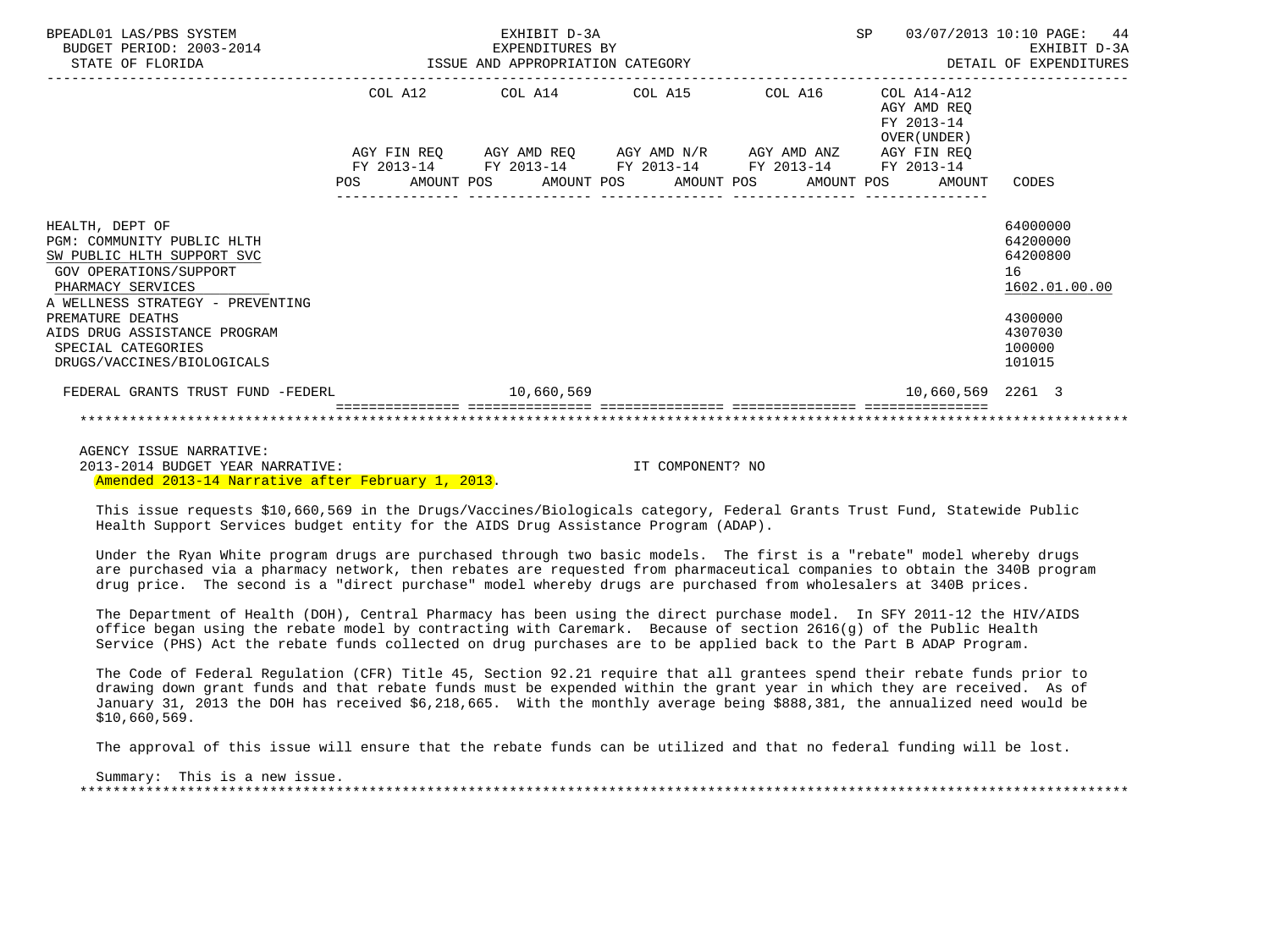| BPEADL01 LAS/PBS SYSTEM<br>BUDGET PERIOD: 2003-2014<br>STATE OF FLORIDA                                                    |                             | EXHIBIT D-3A<br>EXPENDITURES BY<br>ISSUE AND APPROPRIATION CATEGORY | SP                                                        | 03/07/2013 10:10 PAGE: 45<br>EXHIBIT D-3A<br>DETAIL OF EXPENDITURES |                                                                         |                                                         |
|----------------------------------------------------------------------------------------------------------------------------|-----------------------------|---------------------------------------------------------------------|-----------------------------------------------------------|---------------------------------------------------------------------|-------------------------------------------------------------------------|---------------------------------------------------------|
|                                                                                                                            | COL A12<br>AGY FIN REQ      | COL A14 COL A15                                                     | AGY AMD REQ AGY AMD N/R AGY AMD ANZ                       | COL A16                                                             | COL A14-A12<br>AGY AMD REQ<br>FY 2013-14<br>OVER (UNDER)<br>AGY FIN REQ |                                                         |
|                                                                                                                            | FY 2013-14<br>POS           | AMOUNT POS                                                          | FY 2013-14 FY 2013-14 FY 2013-14<br>AMOUNT POS AMOUNT POS | AMOUNT POS                                                          | FY 2013-14<br>AMOUNT                                                    | CODES                                                   |
| HEALTH, DEPT OF<br>PGM: COMMUNITY PUBLIC HLTH<br>SW PUBLIC HLTH SUPPORT SVC<br>GOV OPERATIONS/SUPPORT<br>PHARMACY SERVICES |                             |                                                                     |                                                           |                                                                     |                                                                         | 64000000<br>64200000<br>64200800<br>16<br>1602.01.00.00 |
| TOTAL: PHARMACY SERVICES<br>BY FUND TYPE<br>TRUST FUNDS                                                                    |                             | 10,660,569                                                          |                                                           |                                                                     | 10,660,569                                                              | 1602.01.00.00<br>2000                                   |
|                                                                                                                            | =========================== |                                                                     |                                                           |                                                                     |                                                                         |                                                         |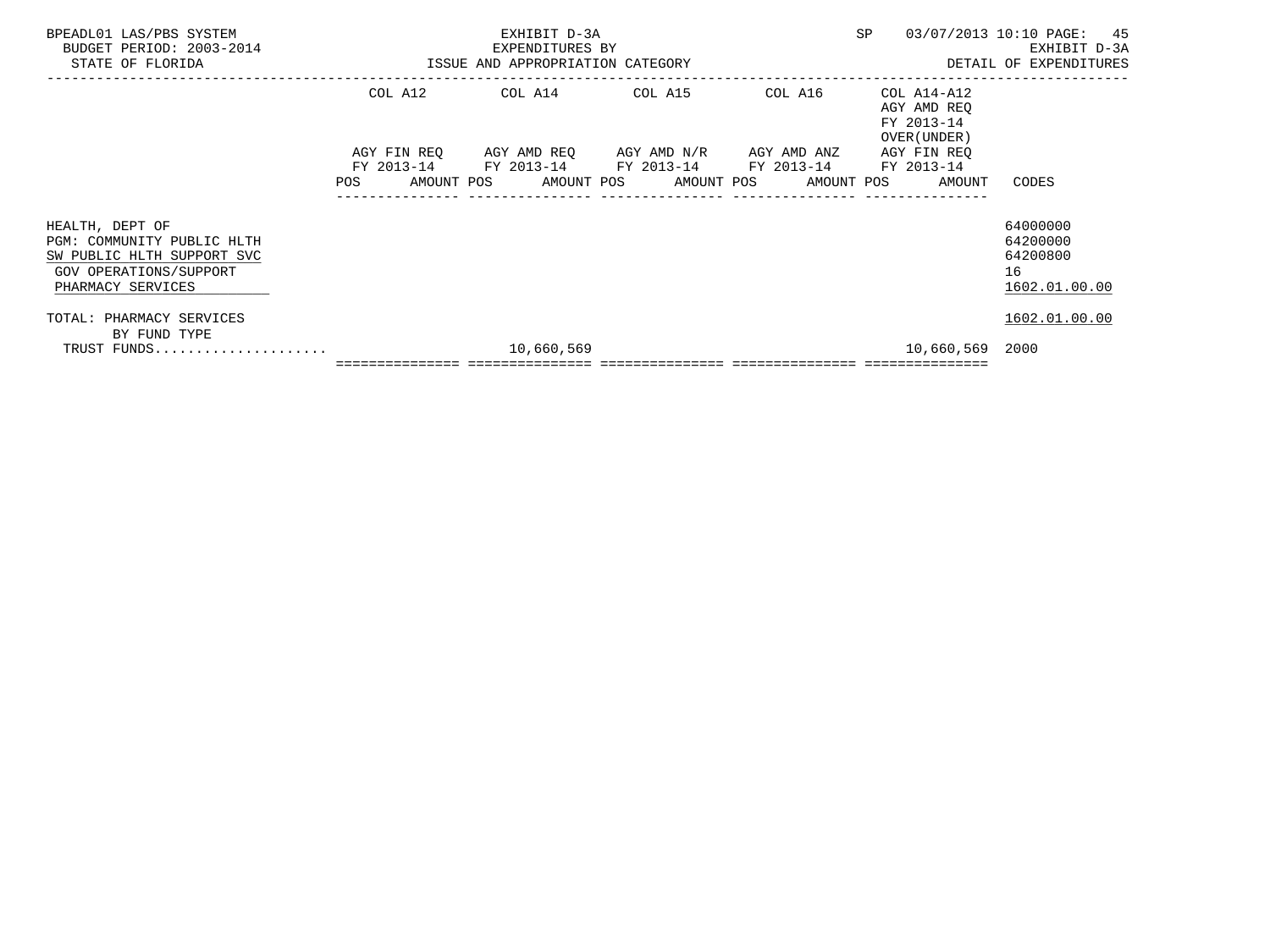| BPEADL01 LAS/PBS SYSTEM<br>BUDGET PERIOD: 2003-2014 EXPENDITURES BY<br>STATE OF FLORIDA STATE OF STATE OF STATE OF STATE OF STATE AND APPROPRIATION CATEGORY                                                                                               | EXHIBIT D-3A                                        | SP 03/07/2013 10:10 PAGE: 46 | EXHIBIT D-3A<br>DETAIL OF EXPENDITURES |                                            |                                                                                         |
|------------------------------------------------------------------------------------------------------------------------------------------------------------------------------------------------------------------------------------------------------------|-----------------------------------------------------|------------------------------|----------------------------------------|--------------------------------------------|-----------------------------------------------------------------------------------------|
|                                                                                                                                                                                                                                                            | COL A12 $COL$ A14 $COL$ A15 $COL$ A16 $COL$ A14-A12 |                              |                                        | AGY AMD REQ<br>FY 2013-14<br>OVER (UNDER ) |                                                                                         |
|                                                                                                                                                                                                                                                            |                                                     |                              |                                        |                                            | CODES                                                                                   |
| HEALTH, DEPT OF<br>PGM: COMMUNITY PUBLIC HLTH<br>SW PUBLIC HLTH SUPPORT SVC<br>GOV OPERATIONS/SUPPORT<br>LABORATORY SERVICES<br>ADJUSTMENTS TO CURRENT YEAR<br>ESTIMATED EXPENDITURES<br>PLANNING AND EVALUATION TRUST FUND<br>REVIEW - DEDUCT<br>EXPENSES |                                                     |                              |                                        |                                            | 64000000<br>64200000<br>64200800<br>16<br>1602.02.00.00<br>1600000<br>160S110<br>040000 |
| PLANNING AND EVALUATION TF-FEDERL                                                                                                                                                                                                                          | 595,000-                                            |                              |                                        | 595,000-2531 3                             |                                                                                         |
| SPECIAL CATEGORIES<br>CONTRACTED SERVICES                                                                                                                                                                                                                  |                                                     |                              |                                        |                                            | 100000<br>100777                                                                        |
| PLANNING AND EVALUATION TF-FEDERL 595,000-                                                                                                                                                                                                                 |                                                     |                              |                                        | 595,000-2531 3                             |                                                                                         |
| TOTAL: PLANNING AND EVALUATION TRUST FUND<br>REVIEW - DEDUCT<br>TOTAL ISSUE                                                                                                                                                                                | $1,190,000-$                                        |                              |                                        | 1,190,000-                                 | 160S110                                                                                 |
|                                                                                                                                                                                                                                                            |                                                     |                              |                                        |                                            |                                                                                         |
| AGENCY ISSUE NARRATIVE:<br>2013-2014 BUDGET YEAR NARRATIVE:<br>Amended 2013-14 Narrative after February 1, 2013                                                                                                                                            |                                                     | IT COMPONENT? NO             |                                        |                                            |                                                                                         |
| This issue requests a change in Funding Source Identifier (FSI) in the Statewide Public Health Support Services budget<br>entity, Planning and Evaluation Trust Fund.                                                                                      |                                                     |                              |                                        |                                            |                                                                                         |
| The FSI needs to be changed from a 3 - Federal Funds to a 1 - State Funds/Nonmatch. The change is necessary to align the<br>budget with the funding sources as shown in the Schedule I.                                                                    |                                                     |                              |                                        |                                            |                                                                                         |
| Please see companion issue 160S120.                                                                                                                                                                                                                        |                                                     |                              |                                        |                                            |                                                                                         |
| Summary: This is a new issue.                                                                                                                                                                                                                              |                                                     |                              |                                        |                                            |                                                                                         |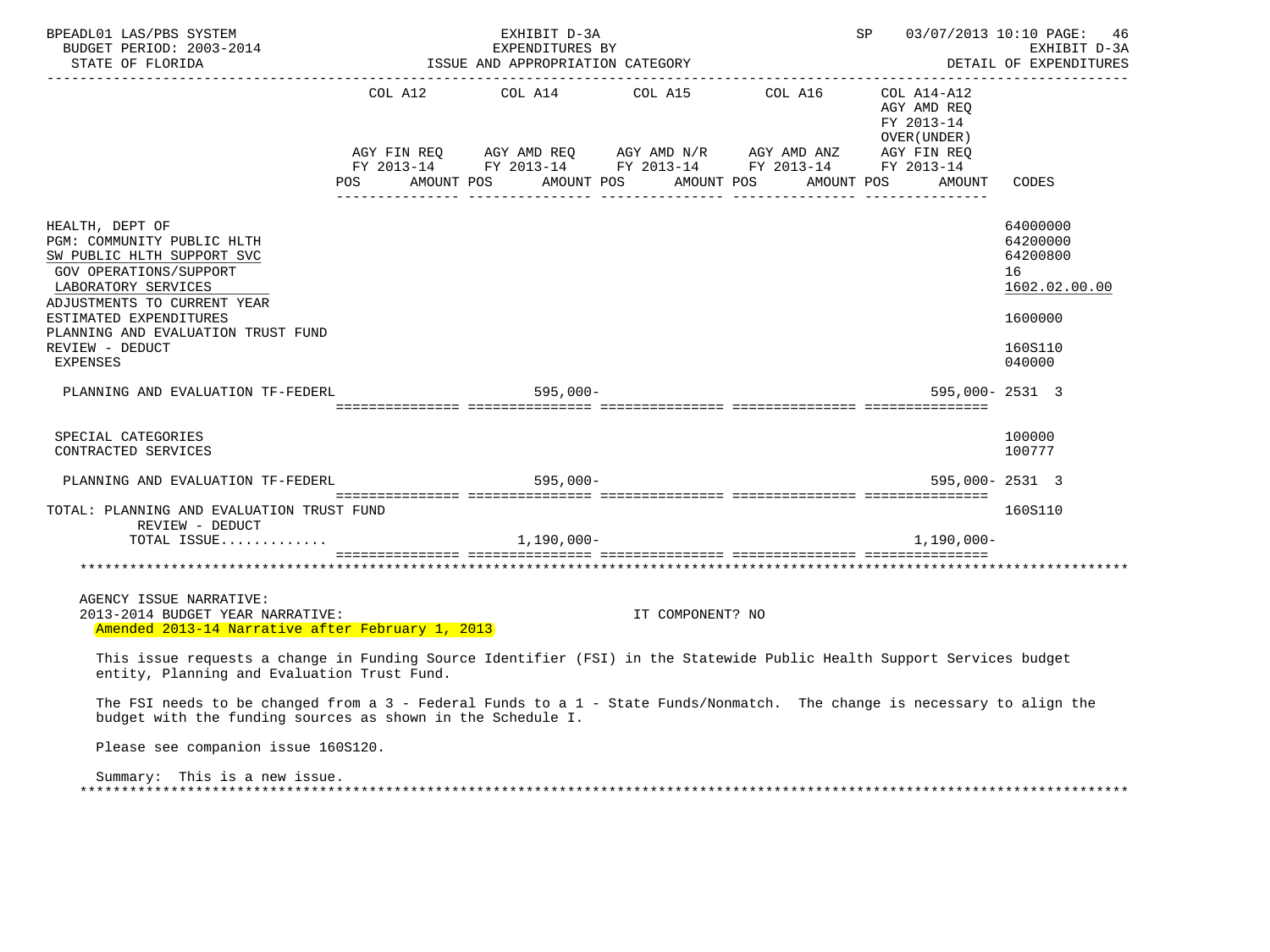| BPEADL01 LAS/PBS SYSTEM<br>BUDGET PERIOD: 2003-2014 EXPENDITURES BY<br>STATE OF FLORIDA STATE OF STATE OF STATE OF STATE OF STATES AND APPROPRIATION CATEGORY                                                                                           |                                                                            | EXHIBIT D-3A                                                                                                                                                                                                                                                                                                                                                    |                  | SP 03/07/2013 10:10 PAGE: 47<br>EXHIBIT D-3A<br>DETAIL OF EXPENDITURES |                                                                                         |
|---------------------------------------------------------------------------------------------------------------------------------------------------------------------------------------------------------------------------------------------------------|----------------------------------------------------------------------------|-----------------------------------------------------------------------------------------------------------------------------------------------------------------------------------------------------------------------------------------------------------------------------------------------------------------------------------------------------------------|------------------|------------------------------------------------------------------------|-----------------------------------------------------------------------------------------|
|                                                                                                                                                                                                                                                         |                                                                            | $\begin{tabular}{lllllllllll} \multicolumn{2}{l}{{\text{COL A14}} } & \multicolumn{2}{c}{\text{COL A15}} & \multicolumn{2}{c}{\text{COL A16}} & \multicolumn{2}{c}{\text{COL A14-A12}}\\ \multicolumn{2}{c}{\text{COL A14}} & \multicolumn{2}{c}{\text{COL A15}} & \multicolumn{2}{c}{\text{COL A16}} & \multicolumn{2}{c}{\text{COL A14-A12}}\\ \end{tabular}$ |                  | AGY AMD REQ<br>FY 2013-14<br>OVER ( UNDER )                            |                                                                                         |
|                                                                                                                                                                                                                                                         |                                                                            |                                                                                                                                                                                                                                                                                                                                                                 |                  |                                                                        | CODES                                                                                   |
| HEALTH, DEPT OF<br>PGM: COMMUNITY PUBLIC HLTH<br>SW PUBLIC HLTH SUPPORT SVC<br>GOV OPERATIONS/SUPPORT<br>LABORATORY SERVICES<br>ADJUSTMENTS TO CURRENT YEAR<br>ESTIMATED EXPENDITURES<br>PLANNING AND EVALUATION TRUST FUND<br>REVIEW - ADD<br>EXPENSES |                                                                            |                                                                                                                                                                                                                                                                                                                                                                 |                  |                                                                        | 64000000<br>64200000<br>64200800<br>16<br>1602.02.00.00<br>1600000<br>160S120<br>040000 |
| PLANNING AND EVALUATION TF-STATE                                                                                                                                                                                                                        | adoodoodoodood adoodoodoodood adoodoodoodood adoodoodoodood adoodoodoodood | 595,000                                                                                                                                                                                                                                                                                                                                                         |                  | 595,000                                                                | 2531 1                                                                                  |
| SPECIAL CATEGORIES<br>CONTRACTED SERVICES                                                                                                                                                                                                               |                                                                            |                                                                                                                                                                                                                                                                                                                                                                 |                  |                                                                        | 100000<br>100777                                                                        |
| PLANNING AND EVALUATION TF-STATE 595,000                                                                                                                                                                                                                |                                                                            |                                                                                                                                                                                                                                                                                                                                                                 |                  | 595,000                                                                | 2531 1                                                                                  |
| TOTAL: PLANNING AND EVALUATION TRUST FUND<br>REVIEW - ADD                                                                                                                                                                                               |                                                                            |                                                                                                                                                                                                                                                                                                                                                                 |                  |                                                                        | 160S120                                                                                 |
| TOTAL ISSUE                                                                                                                                                                                                                                             |                                                                            | 1,190,000                                                                                                                                                                                                                                                                                                                                                       |                  | 1,190,000                                                              |                                                                                         |
| AGENCY ISSUE NARRATIVE:<br>2013-2014 BUDGET YEAR NARRATIVE:<br>Amended 2013-14 Narrative after February 1, 2013                                                                                                                                         |                                                                            |                                                                                                                                                                                                                                                                                                                                                                 | IT COMPONENT? NO |                                                                        |                                                                                         |
| This issue requests a change in Funding Source Identifier (FSI) in the Statewide Public Health Support Services budget<br>entity, Planning and Evaluation Trust Fund.                                                                                   |                                                                            |                                                                                                                                                                                                                                                                                                                                                                 |                  |                                                                        |                                                                                         |
| The FSI needs to be changed from a 3 - Federal Funds to a 1 - State Funds/Nonmatch. The change is necessary to align the<br>budget with the funding sources as shown in the Schedule I.                                                                 |                                                                            |                                                                                                                                                                                                                                                                                                                                                                 |                  |                                                                        |                                                                                         |
| Please see companion issue 160S110.                                                                                                                                                                                                                     |                                                                            |                                                                                                                                                                                                                                                                                                                                                                 |                  |                                                                        |                                                                                         |
| Summary: This is a new issue.                                                                                                                                                                                                                           |                                                                            |                                                                                                                                                                                                                                                                                                                                                                 |                  |                                                                        |                                                                                         |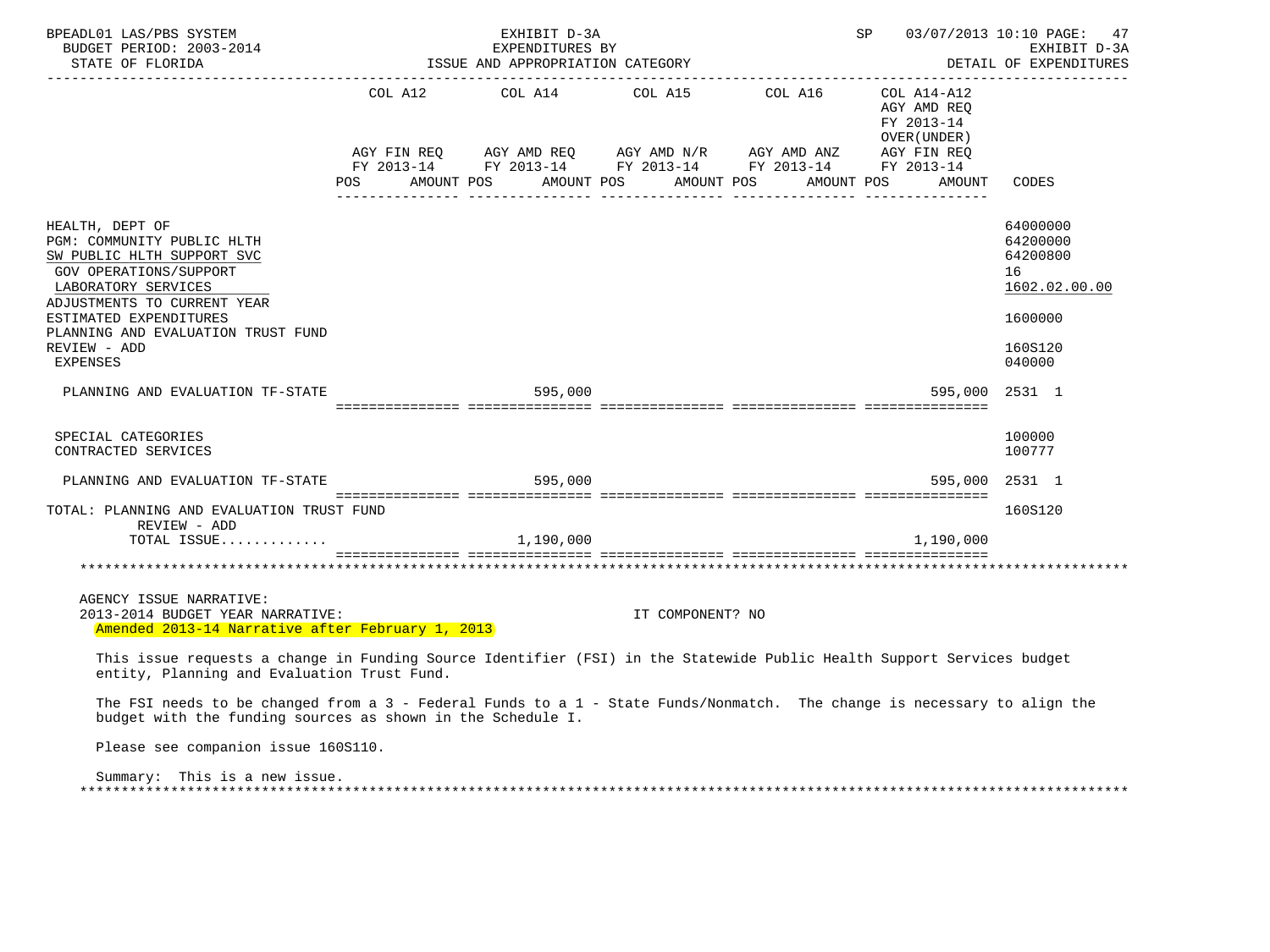| BPEADL01 LAS/PBS SYSTEM<br>BUDGET PERIOD: 2003-2014<br>STATE OF FLORIDA                                                                                                                                                     |                       | EXHIBIT D-3A<br>EXPENDITURES BY<br>ISSUE AND APPROPRIATION CATEGORY                                    | <b>SP</b><br>03/07/2013 10:10 PAGE: | 48<br>EXHIBIT D-3A<br>DETAIL OF EXPENDITURES |                                                                         |                                                                    |
|-----------------------------------------------------------------------------------------------------------------------------------------------------------------------------------------------------------------------------|-----------------------|--------------------------------------------------------------------------------------------------------|-------------------------------------|----------------------------------------------|-------------------------------------------------------------------------|--------------------------------------------------------------------|
|                                                                                                                                                                                                                             | COL A12<br>FY 2013-14 | COL A14 COL A15<br>AGY FIN REQ 6GY AMD REQ 6GY AMD N/R 6GY AMD ANZ<br>FY 2013-14 FY 2013-14 FY 2013-14 |                                     | COL A16                                      | COL A14-A12<br>AGY AMD REO<br>FY 2013-14<br>OVER (UNDER)<br>AGY FIN REO |                                                                    |
|                                                                                                                                                                                                                             | <b>POS</b>            | AMOUNT POS<br>AMOUNT POS                                                                               | AMOUNT POS                          | AMOUNT POS                                   | FY 2013-14<br>AMOUNT                                                    | CODES                                                              |
| HEALTH, DEPT OF<br>PGM: COMMUNITY PUBLIC HLTH<br>SW PUBLIC HLTH SUPPORT SVC<br><b>GOV OPERATIONS/SUPPORT</b><br>LABORATORY SERVICES<br>FUND SHIFT<br>TRANSFER FEDERAL GRANTS TRUST FUND<br>TO PLANNING AND EVALUATION TRUST |                       |                                                                                                        |                                     |                                              |                                                                         | 64000000<br>64200000<br>64200800<br>16<br>1602.02.00.00<br>3400000 |
| $FUND - ADD$<br>SALARIES AND BENEFITS                                                                                                                                                                                       |                       |                                                                                                        |                                     |                                              |                                                                         | 3400310<br>010000                                                  |
| PLANNING AND EVALUATION TF-STATE                                                                                                                                                                                            |                       | 500,000                                                                                                |                                     |                                              | 500,000 2531 1                                                          |                                                                    |
|                                                                                                                                                                                                                             |                       |                                                                                                        |                                     |                                              |                                                                         |                                                                    |

 AGENCY ISSUE NARRATIVE: 2013-2014 BUDGET YEAR NARRATIVE: IT COMPONENT? NO Amended 2013-14 Narrative after February 1, 2013.

 This issue requests to fund shift \$500,000 of surplus Federal Grants Trust Fund salary appropriation to the Planning and Evaluation Trust Fund within the Statewide Public Health Support Services budget entity.

 The Statewide Public Health Support Services budget entity does not have sufficient General Revenue funding to continue to support positions. Every effort has been made to find solutions so that services and functionality will not be diminished. One of those solutions was to move positions from General Revenue that would be more appropriately paid from the Planning and Evaluation Trust Fund. However, there is not sufficient budget authority to fully execute the plan.

Please see companion issue 3400300 in the 12.08.00.00.00 program component.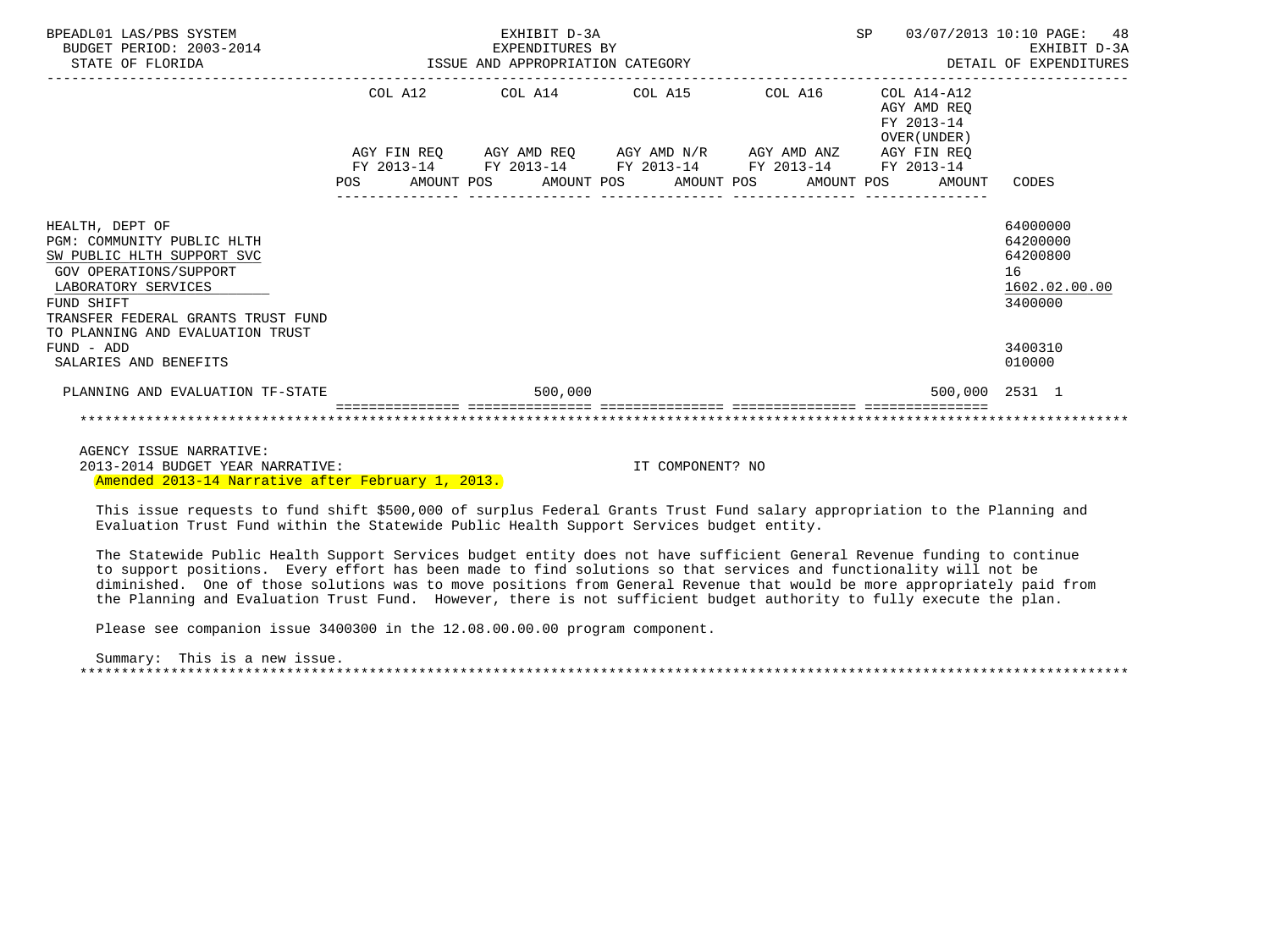| BPEADL01 LAS/PBS SYSTEM<br>BUDGET PERIOD: 2003-2014                                                                                                                              |            | EXHIBIT D-3A<br>EXPENDITURES BY<br>ISSUE AND APPROPRIATION CATEGORY |                               |                                                                                                                                                | SP 03/07/2013 10:10 PAGE: 49                                                     | EXHIBIT D-3A                                                       |
|----------------------------------------------------------------------------------------------------------------------------------------------------------------------------------|------------|---------------------------------------------------------------------|-------------------------------|------------------------------------------------------------------------------------------------------------------------------------------------|----------------------------------------------------------------------------------|--------------------------------------------------------------------|
| STATE OF FLORIDA                                                                                                                                                                 |            |                                                                     |                               |                                                                                                                                                |                                                                                  | DETAIL OF EXPENDITURES                                             |
|                                                                                                                                                                                  | POS FOR    | COL A12 COL A14 COL A15<br>AMOUNT POS                               | AMOUNT POS<br>_______________ | COL A16<br>AGY FIN REQ AGY AMD REQ AGY AMD N/R AGY AMD ANZ AGY FIN REQ<br>FY 2013-14 FY 2013-14 FY 2013-14 FY 2013-14 FY 2013-14<br>AMOUNT POS | COL A14-A12<br>AGY AMD REO<br>FY 2013-14<br>OVER (UNDER)<br>AMOUNT POS<br>AMOUNT | CODES                                                              |
| HEALTH, DEPT OF<br>PGM: COMMUNITY PUBLIC HLTH<br>SW PUBLIC HLTH SUPPORT SVC<br>GOV OPERATIONS/SUPPORT<br>LABORATORY SERVICES<br>FUND SHIFT<br>TRANSFER FEDERAL GRANTS TRUST FUND |            |                                                                     |                               |                                                                                                                                                |                                                                                  | 64000000<br>64200000<br>64200800<br>16<br>1602.02.00.00<br>3400000 |
| TO PLANNING AND EVALUATION TRUST<br>FUND - ADD                                                                                                                                   |            |                                                                     |                               |                                                                                                                                                |                                                                                  | 3400310                                                            |
| POSITION DETAIL OF SALARIES AND BENEFITS:                                                                                                                                        |            |                                                                     |                               |                                                                                                                                                |                                                                                  |                                                                    |
|                                                                                                                                                                                  | <b>FTE</b> |                                                                     | BASE RATE ADDITIVES BENEFITS  |                                                                                                                                                | SUBTOTAL<br>$rac{1}{6}$                                                          | LAPSE LAPSED SALARIES<br>AND BENEFITS                              |
| A14 - AGY AMD REQ FY 2013-14                                                                                                                                                     |            |                                                                     |                               |                                                                                                                                                |                                                                                  |                                                                    |
| CHANGES TO CURRENTLY AUTHORIZED POSITIONS<br>OTHER SALARY AMOUNT                                                                                                                 |            |                                                                     |                               |                                                                                                                                                |                                                                                  |                                                                    |
| 2531 PLANNING AND EVALUATION TF                                                                                                                                                  |            |                                                                     |                               |                                                                                                                                                |                                                                                  | 500,000                                                            |
|                                                                                                                                                                                  |            |                                                                     |                               |                                                                                                                                                |                                                                                  | 500,000<br>==============                                          |
|                                                                                                                                                                                  |            |                                                                     |                               |                                                                                                                                                |                                                                                  |                                                                    |
| TOTAL: LABORATORY SERVICES<br>BY FUND TYPE                                                                                                                                       |            |                                                                     |                               |                                                                                                                                                |                                                                                  | 1602.02.00.00                                                      |
| TRUST FUNDS                                                                                                                                                                      |            | 500,000                                                             |                               |                                                                                                                                                | 500,000 2000                                                                     |                                                                    |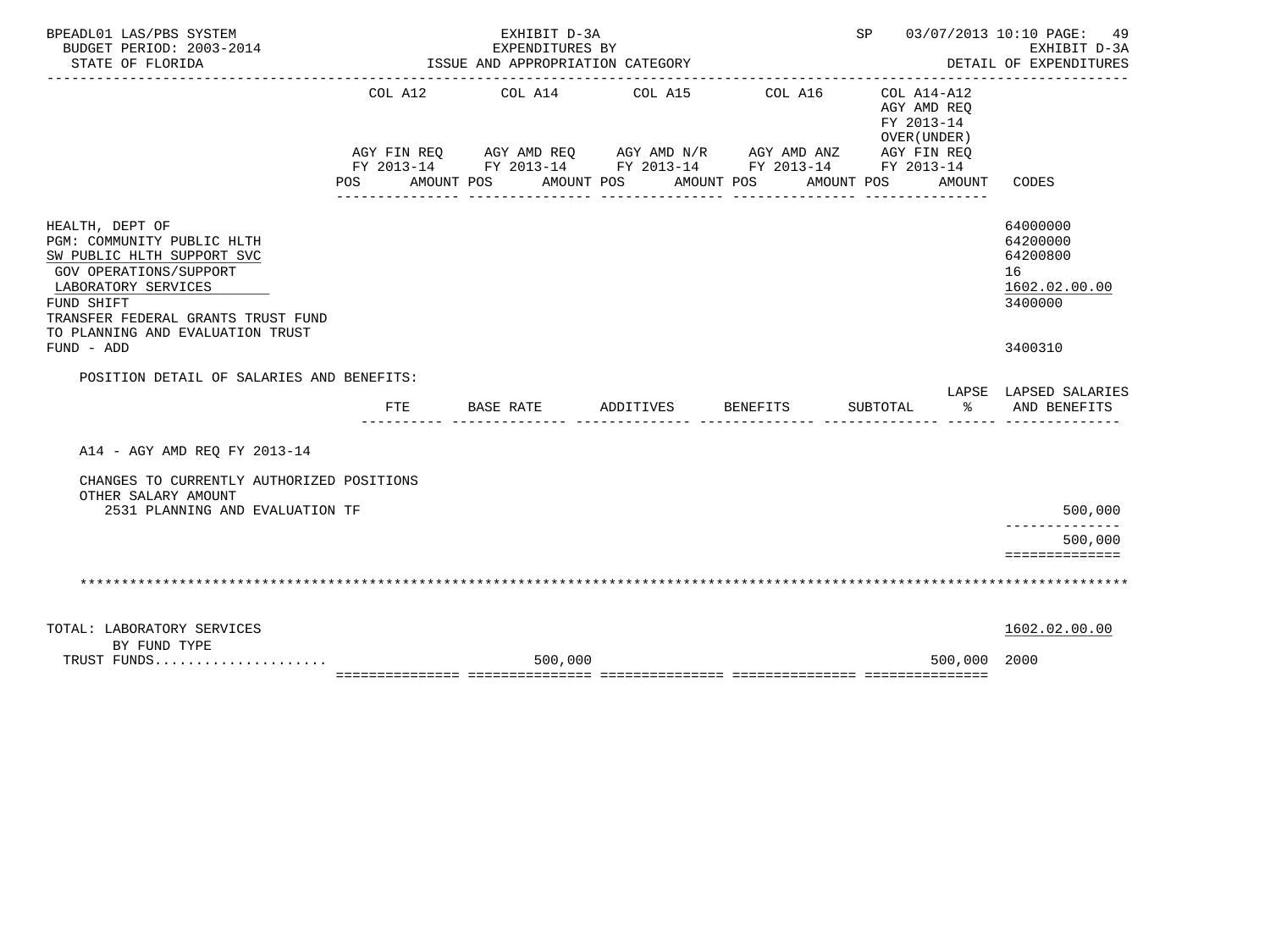| BPEADL01 LAS/PBS SYSTEM<br>BUDGET PERIOD: 2003-2014<br>STATE OF FLORIDA     | ISSUE AND APPROPRIATION CATEGORY | EXHIBIT D-3A<br>EXPENDITURES BY | SP                                          | 03/07/2013 10:10 PAGE: 50<br>EXHIBIT D-3A<br>DETAIL OF EXPENDITURES                                   |                                                          |                                  |
|-----------------------------------------------------------------------------|----------------------------------|---------------------------------|---------------------------------------------|-------------------------------------------------------------------------------------------------------|----------------------------------------------------------|----------------------------------|
|                                                                             | COL A12                          | COL A14 COL A15                 |                                             | COL A16                                                                                               | COL A14-A12<br>AGY AMD REO<br>FY 2013-14<br>OVER (UNDER) |                                  |
|                                                                             | AGY FIN REO<br>FY 2013-14        |                                 | AGY AMD REO     AGY AMD N/R     AGY AMD ANZ | FY 2013-14 FY 2013-14 FY 2013-14 FY 2013-14<br>POS AMOUNT POS AMOUNT POS AMOUNT POS AMOUNT POS AMOUNT | AGY FIN REO                                              | CODES                            |
| HEALTH, DEPT OF<br>PGM: COMMUNITY PUBLIC HLTH<br>SW PUBLIC HLTH SUPPORT SVC |                                  |                                 |                                             |                                                                                                       |                                                          | 64000000<br>64200000<br>64200800 |
| TOTAL: SW PUBLIC HLTH SUPPORT SVC<br>BY FUND TYPE                           |                                  |                                 |                                             |                                                                                                       |                                                          | 64200800                         |
| TRUST FUNDS                                                                 |                                  | 10,660,569                      |                                             |                                                                                                       | 10,660,569                                               | 2000                             |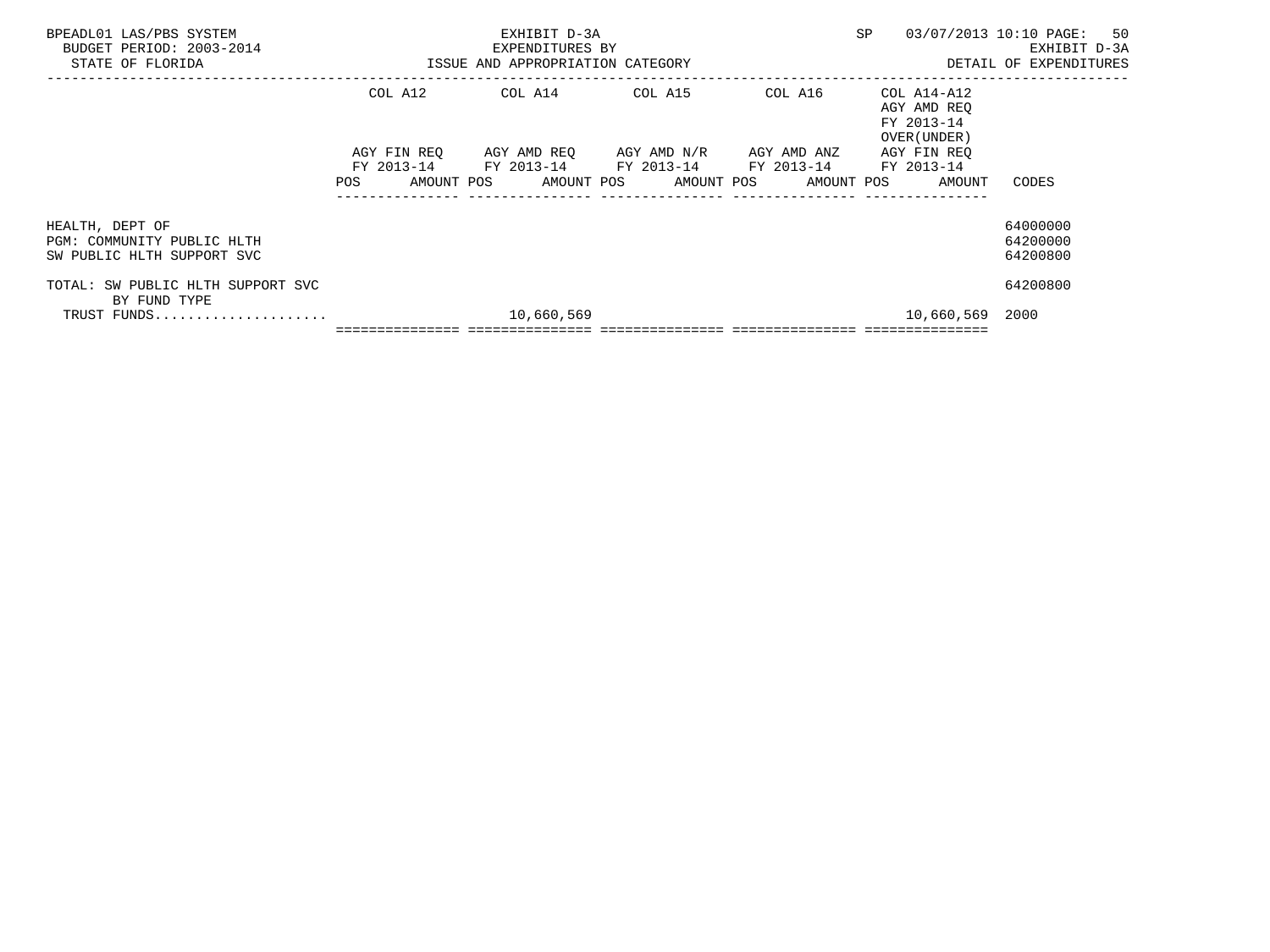| BPEADL01 LAS/PBS SYSTEM<br>BUDGET PERIOD: 2003-2014<br>STATE OF FLORIDA                                                                                                                                                                                                                                                                                                    | EXHIBIT D-3A<br>EXPENDITURES BY<br>ISSUE AND APPROPRIATION CATEGORY | 03/06/2013 18:37 PAGE:<br>SP<br>3<br>EXHIBIT D-3A<br>DETAIL OF EXPENDITURES                                                                                                                      |                                                                                  |                                                                                         |
|----------------------------------------------------------------------------------------------------------------------------------------------------------------------------------------------------------------------------------------------------------------------------------------------------------------------------------------------------------------------------|---------------------------------------------------------------------|--------------------------------------------------------------------------------------------------------------------------------------------------------------------------------------------------|----------------------------------------------------------------------------------|-----------------------------------------------------------------------------------------|
|                                                                                                                                                                                                                                                                                                                                                                            |                                                                     | COL A12 COL A14 COL A15 COL A16 COL A14-A12<br>AGY FIN REQ AGY AMD REQ AGY AMD N/R AGY AMD ANZ<br>FY 2013-14 FY 2013-14 FY 2013-14 FY 2013-14 FY 2013-14<br>POS AMOUNT POS AMOUNT POS AMOUNT POS | AGY AMD REO<br>FY 2013-14<br>OVER (UNDER)<br>AGY FIN REQ<br>AMOUNT POS<br>AMOUNT | CODES                                                                                   |
| HEALTH, DEPT OF<br>PGM: COMMUNITY PUBLIC HLTH<br>SW PUBLIC HLTH SUPPORT SVC<br>GOV OPERATIONS/SUPPORT<br>VITAL STATISTICS<br>ADJUSTMENTS TO CURRENT YEAR<br>ESTIMATED EXPENDITURES<br>REALIGN POSITIONS TO REFLECT ACTUAL<br>LOCATION - DEDUCT<br>SALARY RATE                                                                                                              |                                                                     |                                                                                                                                                                                                  |                                                                                  | 64000000<br>64200000<br>64200800<br>16<br>1602.03.00.00<br>1600000<br>160A530<br>000000 |
|                                                                                                                                                                                                                                                                                                                                                                            |                                                                     |                                                                                                                                                                                                  | $23.573-$                                                                        |                                                                                         |
| SALARIES AND BENEFITS                                                                                                                                                                                                                                                                                                                                                      | $1.00 -$                                                            |                                                                                                                                                                                                  | $1.00 -$                                                                         | 010000                                                                                  |
| TOTAL: REALIGN POSITIONS TO REFLECT ACTUAL<br>LOCATION - DEDUCT                                                                                                                                                                                                                                                                                                            |                                                                     |                                                                                                                                                                                                  |                                                                                  | 160A530                                                                                 |
| TOTAL POSITIONS<br>TOTAL ISSUE                                                                                                                                                                                                                                                                                                                                             | $1.00 -$                                                            |                                                                                                                                                                                                  | $1.00 -$                                                                         |                                                                                         |
| TOTAL SALARY RATE                                                                                                                                                                                                                                                                                                                                                          | $23.573-$                                                           |                                                                                                                                                                                                  | $23.573-$                                                                        |                                                                                         |
|                                                                                                                                                                                                                                                                                                                                                                            |                                                                     |                                                                                                                                                                                                  |                                                                                  |                                                                                         |
| AGENCY ISSUE NARRATIVE:<br>2013-2014 BUDGET YEAR NARRATIVE:<br>Amended 2013-14 Narrative after February 1, 2013.                                                                                                                                                                                                                                                           |                                                                     | IT COMPONENT? NO                                                                                                                                                                                 |                                                                                  |                                                                                         |
| This issue requests to move 1 position and \$23,573 in rate from the 16.02.03.00.00 Vital Statistics program component to<br>the 16.02.01.00.00 Pharmacy Services program component. The movement of this position will help ensure that departmental<br>records and Legislative Appropriation System/Planning and Budgeting Subsystem (LAS/PBS) records are in agreement. |                                                                     |                                                                                                                                                                                                  |                                                                                  |                                                                                         |

Please see companion issue 160A540 in the 16.02.01.00.00 program component.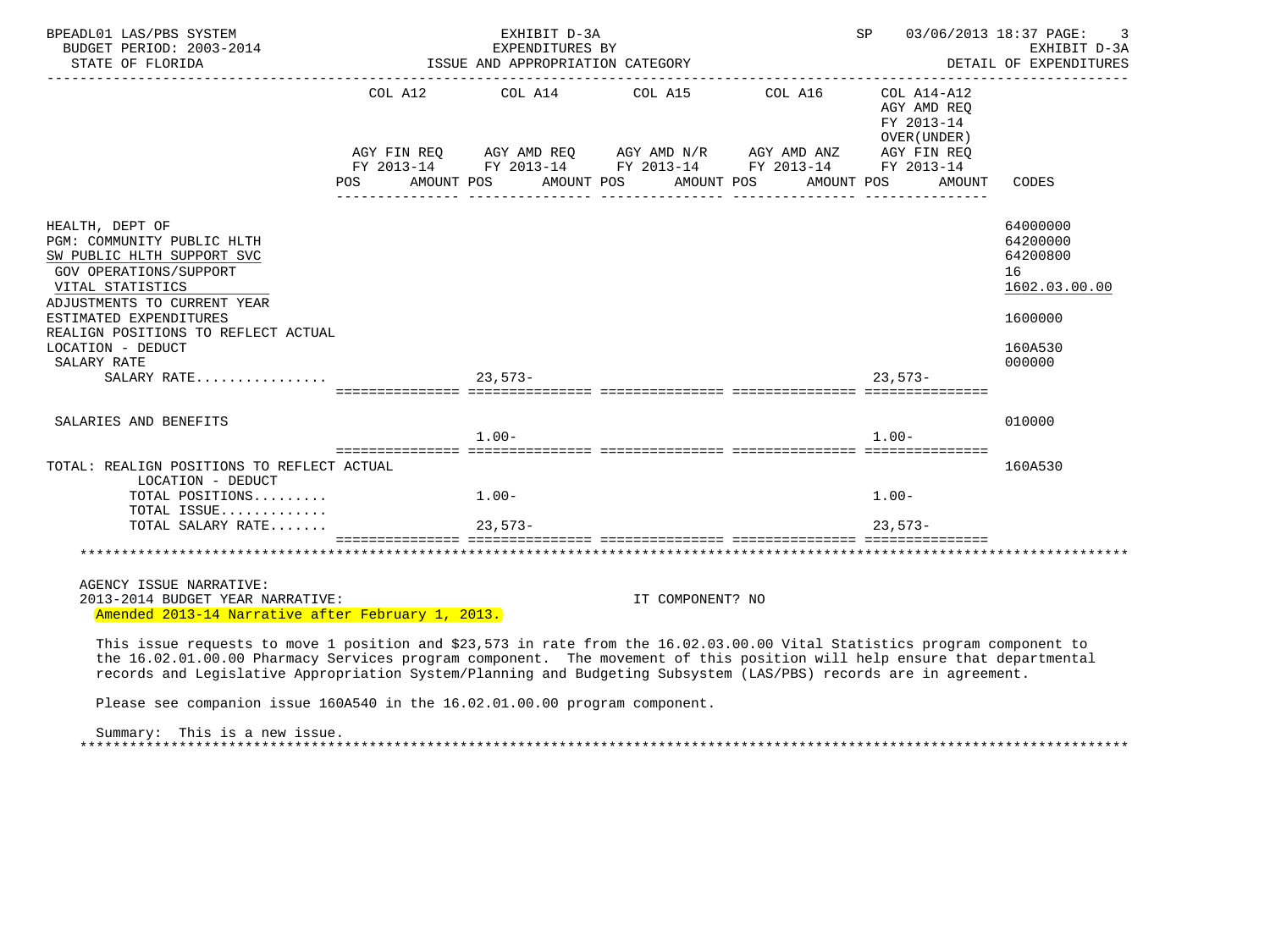| BPEADL01 LAS/PBS SYSTEM<br>BUDGET PERIOD: 2003-2014<br>STATE OF FLORIDA                                                                                  |                    | EXHIBIT D-3A<br>EXPENDITURES BY<br>ISSUE AND APPROPRIATION CATEGORY                                                                   |                          |                       | SP 03/06/2013 18:37 PAGE:                                          | 4<br>EXHIBIT D-3A<br>DETAIL OF EXPENDITURES<br>والمامات والمامات والماد |
|----------------------------------------------------------------------------------------------------------------------------------------------------------|--------------------|---------------------------------------------------------------------------------------------------------------------------------------|--------------------------|-----------------------|--------------------------------------------------------------------|-------------------------------------------------------------------------|
|                                                                                                                                                          | AGY FIN REQ<br>POS | COL A12 COL A14 COL A15<br>AGY FIN REQ AGY AMD REQ AGY AMD N/R AGY AMD ANZ AGY FIN REQ FY 2013-14 FY 2013-14 FY 2013-14<br>AMOUNT POS | AMOUNT POS<br>AMOUNT POS | COL A16<br>AMOUNT POS | COL A14-A12<br>AGY AMD REQ<br>FY 2013-14<br>OVER (UNDER)<br>AMOUNT | CODES                                                                   |
| HEALTH, DEPT OF<br>PGM: COMMUNITY PUBLIC HLTH<br>SW PUBLIC HLTH SUPPORT SVC<br>GOV OPERATIONS/SUPPORT<br>VITAL STATISTICS<br>ADJUSTMENTS TO CURRENT YEAR |                    |                                                                                                                                       |                          |                       |                                                                    | 64000000<br>64200000<br>64200800<br>16<br>1602.03.00.00                 |
| ESTIMATED EXPENDITURES<br>REALIGN POSITIONS TO REFLECT ACTUAL<br>LOCATION - DEDUCT                                                                       |                    |                                                                                                                                       |                          |                       |                                                                    | 1600000<br>160A530                                                      |
| POSITION DETAIL OF SALARIES AND BENEFITS:                                                                                                                |                    |                                                                                                                                       |                          |                       |                                                                    |                                                                         |
|                                                                                                                                                          | FTE                | BASE RATE ADDITIVES BENEFITS                                                                                                          |                          |                       | SUBTOTAL % AND BENEFITS                                            | LAPSE LAPSED SALARIES                                                   |
| A14 - AGY AMD REO FY 2013-14                                                                                                                             |                    |                                                                                                                                       |                          |                       |                                                                    |                                                                         |
| CHANGES TO CURRENTLY AUTHORIZED POSITIONS                                                                                                                |                    |                                                                                                                                       |                          |                       |                                                                    |                                                                         |
| P101 PROPOSED CLASS CODE<br>80683 001                                                                                                                    | $1.00-$            |                                                                                                                                       |                          |                       | 0.00                                                               |                                                                         |
| TOTALS FOR ISSUE BY FUND                                                                                                                                 |                    |                                                                                                                                       |                          |                       |                                                                    |                                                                         |
|                                                                                                                                                          | $1.00 -$           |                                                                                                                                       |                          |                       |                                                                    | ==============                                                          |
|                                                                                                                                                          |                    |                                                                                                                                       |                          |                       |                                                                    |                                                                         |
| RA06 RATE ADJ - NO FTE - NO SALARY - NO BENEFITS<br>80683 002                                                                                            |                    | 23,573-                                                                                                                               |                          |                       |                                                                    |                                                                         |
| TOTAL SALARY RATE                                                                                                                                        |                    | $23,573-$                                                                                                                             |                          |                       |                                                                    |                                                                         |
|                                                                                                                                                          |                    |                                                                                                                                       |                          |                       |                                                                    |                                                                         |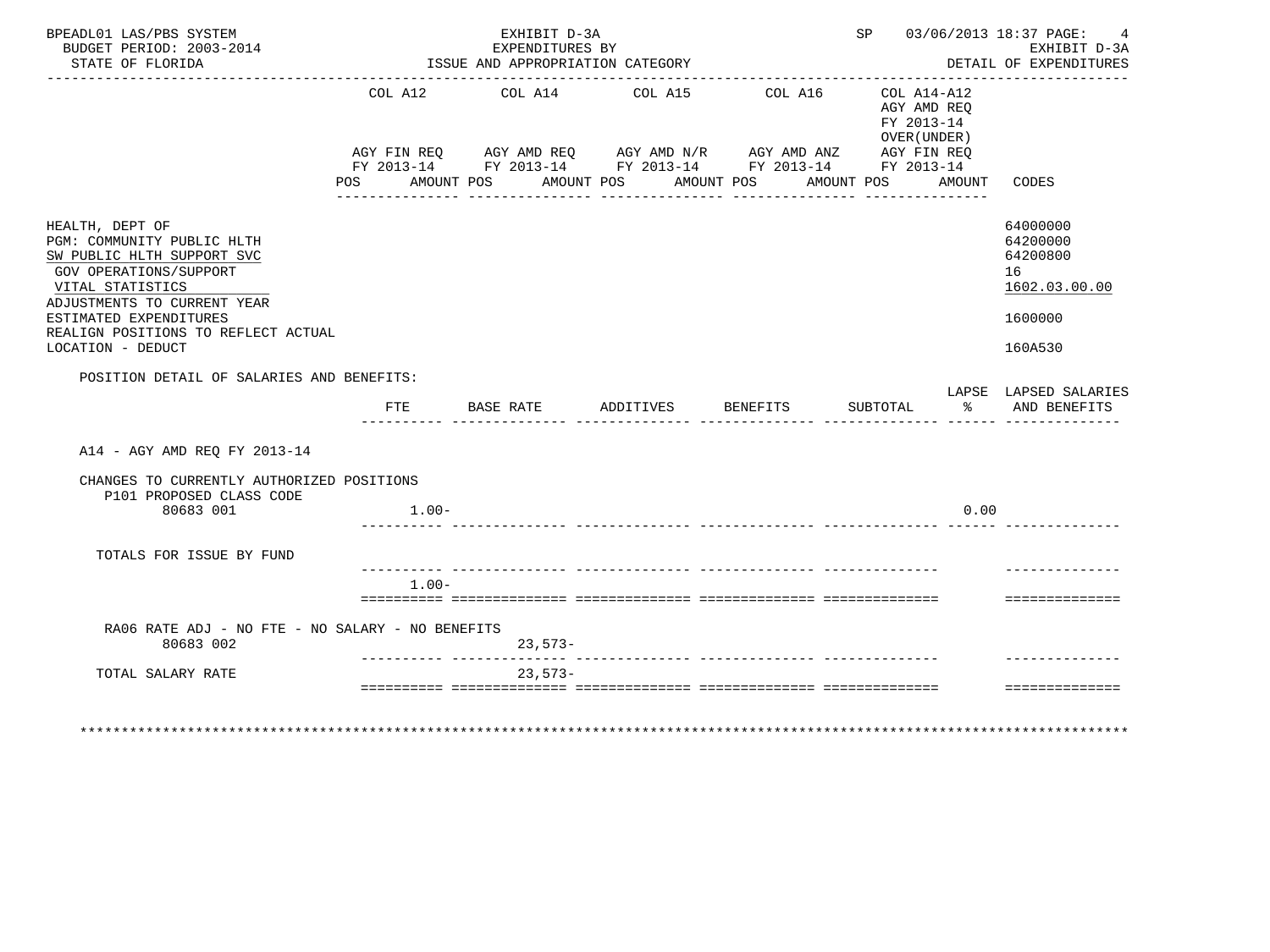| BPEADL01 LAS/PBS SYSTEM                                                                                                                                                                                                                                                    | EXHIBIT D-3A |  |  |                                                             |  |  |  |  |                                                              | SP 03/07/2013 10:10 PAGE: 51<br>EXHIBIT D-3A<br>DETAIL OF EXPENDITURES                            |
|----------------------------------------------------------------------------------------------------------------------------------------------------------------------------------------------------------------------------------------------------------------------------|--------------|--|--|-------------------------------------------------------------|--|--|--|--|--------------------------------------------------------------|---------------------------------------------------------------------------------------------------|
|                                                                                                                                                                                                                                                                            |              |  |  | COL A12 COL A14 COL A15 COL A16                             |  |  |  |  | COL A14-A12<br>AGY AMD REO<br>FY 2013-14<br>OVER (UNDER )    |                                                                                                   |
|                                                                                                                                                                                                                                                                            |              |  |  | AGY FIN REQ AGY AMD REQ AGY AMD N/R AGY AMD ANZ AGY FIN REQ |  |  |  |  |                                                              |                                                                                                   |
|                                                                                                                                                                                                                                                                            |              |  |  | FY 2013-14 FY 2013-14 FY 2013-14 FY 2013-14 FY 2013-14      |  |  |  |  |                                                              |                                                                                                   |
|                                                                                                                                                                                                                                                                            |              |  |  | ________________                                            |  |  |  |  | POS AMOUNT POS AMOUNT POS AMOUNT POS AMOUNT POS AMOUNT CODES |                                                                                                   |
| HEALTH, DEPT OF<br>PGM: CHILDREN'S MED SVCS<br>CHILD SPECL HLTH CARE<br>HEALTH AND HUMAN SERVICES<br>HEALTH SVCS/INDIVIDUALS<br>ADJUSTMENTS TO CURRENT YEAR<br>ESTIMATED EXPENDITURES<br>GENERAL REVENUE FUND REVIEW-DEDUCT<br>SPECIAL CATEGORIES<br>POISON CONTROL CENTER |              |  |  |                                                             |  |  |  |  |                                                              | 64000000<br>64300000<br>64300100<br>13<br>1301.00.00.00<br>1600000<br>160S150<br>100000<br>102936 |
| GENERAL REVENUE FUND -STATE                                                                                                                                                                                                                                                |              |  |  | $1,591,693-$                                                |  |  |  |  | 1,591,693-1000 1                                             |                                                                                                   |
|                                                                                                                                                                                                                                                                            |              |  |  |                                                             |  |  |  |  |                                                              |                                                                                                   |
| AGENCY ISSUE NARRATIVE:                                                                                                                                                                                                                                                    |              |  |  |                                                             |  |  |  |  |                                                              |                                                                                                   |

 2013-2014 BUDGET YEAR NARRATIVE: IT COMPONENT? NO Amended 2013-14 Narrative after February 1, 2013

 This issue requests a change in Funding Source Identifier (FSI) in the Children's Special Health Care budget entity, General Revenue fund, Poison Control Center category.

 The FSI needs to be changed from a 1 - State Funds/Nonmatch to a 2 - State Funds Match. This change will allow this category to be used as State Match for the Public Health Preparedness and Response for Bioterrorism federal grant.

Summary: This is a new issue.

 Please see companion issue #160S160. \*\*\*\*\*\*\*\*\*\*\*\*\*\*\*\*\*\*\*\*\*\*\*\*\*\*\*\*\*\*\*\*\*\*\*\*\*\*\*\*\*\*\*\*\*\*\*\*\*\*\*\*\*\*\*\*\*\*\*\*\*\*\*\*\*\*\*\*\*\*\*\*\*\*\*\*\*\*\*\*\*\*\*\*\*\*\*\*\*\*\*\*\*\*\*\*\*\*\*\*\*\*\*\*\*\*\*\*\*\*\*\*\*\*\*\*\*\*\*\*\*\*\*\*\*\*\*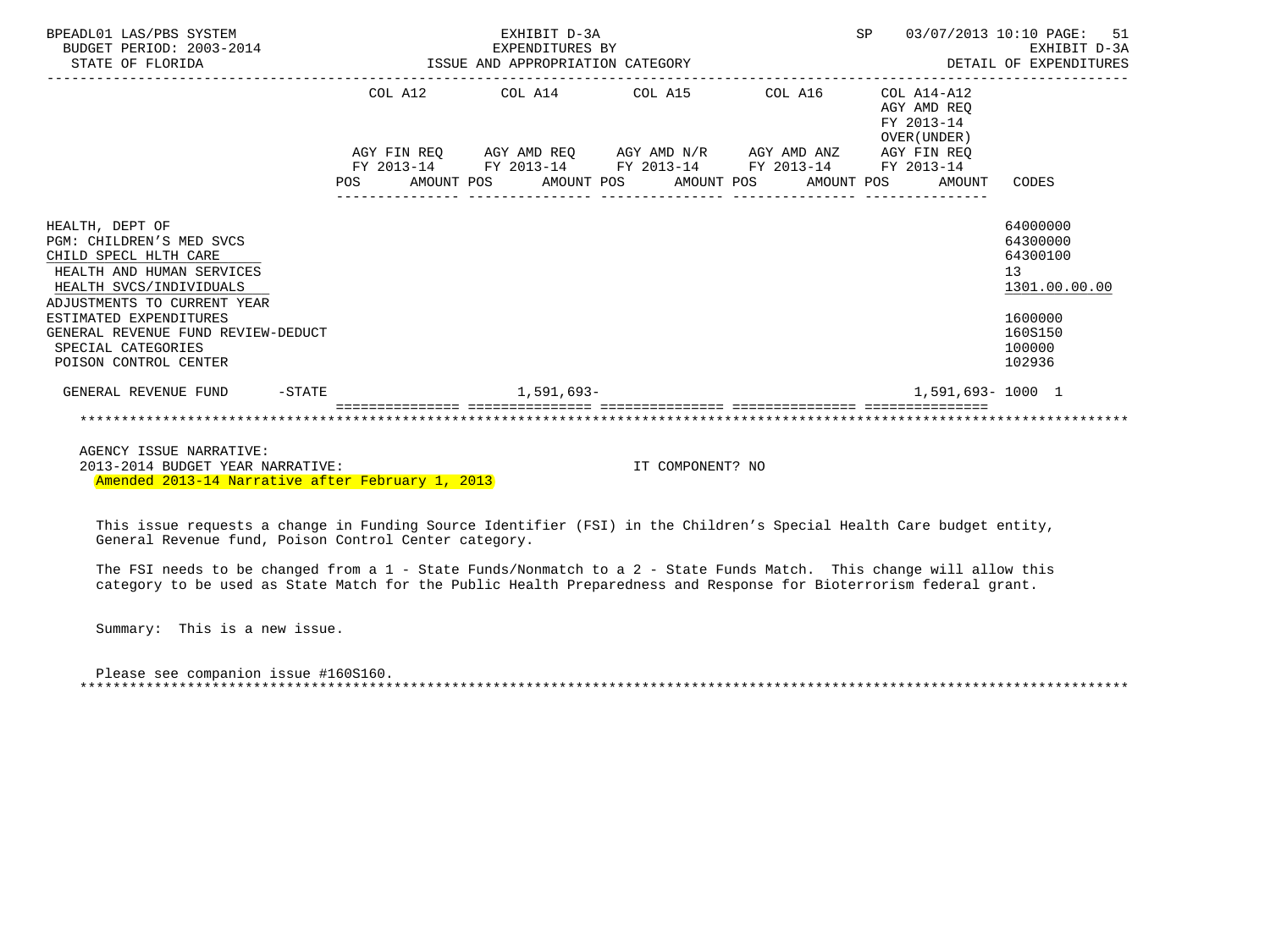| BPEADL01 LAS/PBS SYSTEM<br>BUDGET PERIOD: 2003-2014<br>STATE OF FLORIDA                                                                 | EXHIBIT D-3A |  |  |                                                             |  |                                        |  |  |                                                              | SP 03/07/2013 10:10 PAGE: 52                            |
|-----------------------------------------------------------------------------------------------------------------------------------------|--------------|--|--|-------------------------------------------------------------|--|----------------------------------------|--|--|--------------------------------------------------------------|---------------------------------------------------------|
|                                                                                                                                         |              |  |  | COL A12 COL A14 COL A15 COL A16 COL A14-A12                 |  |                                        |  |  | AGY AMD REO<br>FY 2013-14<br>OVER (UNDER)                    |                                                         |
|                                                                                                                                         |              |  |  | AGY FIN REQ AGY AMD REQ AGY AMD N/R AGY AMD ANZ AGY FIN REQ |  |                                        |  |  |                                                              |                                                         |
|                                                                                                                                         |              |  |  | FY 2013-14 FY 2013-14 FY 2013-14 FY 2013-14 FY 2013-14      |  | ______________________________________ |  |  | POS AMOUNT POS AMOUNT POS AMOUNT POS AMOUNT POS AMOUNT CODES |                                                         |
| HEALTH, DEPT OF<br>PGM: CHILDREN'S MED SVCS<br>CHILD SPECL HLTH CARE<br>HEALTH AND HUMAN SERVICES<br>HEALTH SVCS/INDIVIDUALS            |              |  |  |                                                             |  |                                        |  |  |                                                              | 64000000<br>64300000<br>64300100<br>13<br>1301.00.00.00 |
| ADJUSTMENTS TO CURRENT YEAR<br>ESTIMATED EXPENDITURES<br>GENERAL REVENUE FUND REVIEW-ADD<br>SPECIAL CATEGORIES<br>POISON CONTROL CENTER |              |  |  |                                                             |  |                                        |  |  |                                                              | 1600000<br>160S160<br>100000<br>102936                  |
| GENERAL REVENUE FUND -MATCH                                                                                                             |              |  |  | 1,591,693                                                   |  |                                        |  |  | 1,591,693 1000 2                                             |                                                         |
|                                                                                                                                         |              |  |  |                                                             |  |                                        |  |  |                                                              |                                                         |
| AGENCY ISSUE NARRATIVE:                                                                                                                 |              |  |  |                                                             |  |                                        |  |  |                                                              |                                                         |

 2013-2014 BUDGET YEAR NARRATIVE: IT COMPONENT? NO Amended 2013-14 Narrative after February 1, 2013

 This issue requests a change in Funding Source Identifier (FSI) in the Children's Special Health Care budget entity, General Revenue fund, Poison Control Center category.

 The FSI needs to be changed from a 1 - State Funds/Nonmatch to a 2 - State Funds Match. This change will allow this category to be used as State Match for the Public Health Preparedness and Response for Bioterrorism federal grant.

Summary: This is a new issue.

 Please see companion issue #160S150 \*\*\*\*\*\*\*\*\*\*\*\*\*\*\*\*\*\*\*\*\*\*\*\*\*\*\*\*\*\*\*\*\*\*\*\*\*\*\*\*\*\*\*\*\*\*\*\*\*\*\*\*\*\*\*\*\*\*\*\*\*\*\*\*\*\*\*\*\*\*\*\*\*\*\*\*\*\*\*\*\*\*\*\*\*\*\*\*\*\*\*\*\*\*\*\*\*\*\*\*\*\*\*\*\*\*\*\*\*\*\*\*\*\*\*\*\*\*\*\*\*\*\*\*\*\*\*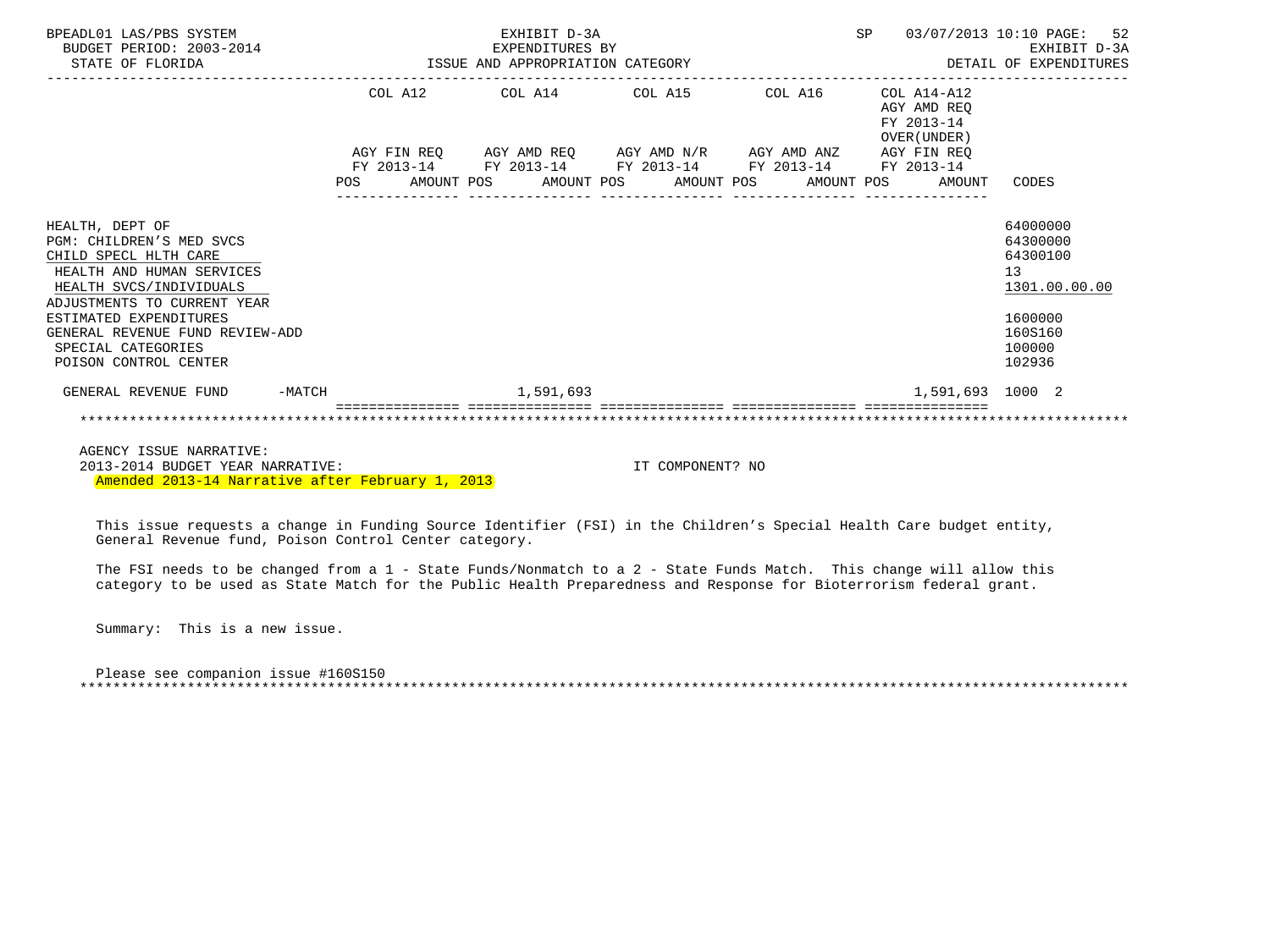| BPEADL01 LAS/PBS SYSTEM<br>BUDGET PERIOD: 2003-2014<br>STATE OF FLORIDA                                                                                                                                                                                                                   |                                      | EXHIBIT D-3A<br>EXPENDITURES BY<br>ISSUE AND APPROPRIATION CATEGORY | SP 03/07/2013 10:10 PAGE: | 53<br>EXHIBIT D-3A<br>DETAIL OF EXPENDITURES |                                                                   |                                                                                                      |
|-------------------------------------------------------------------------------------------------------------------------------------------------------------------------------------------------------------------------------------------------------------------------------------------|--------------------------------------|---------------------------------------------------------------------|---------------------------|----------------------------------------------|-------------------------------------------------------------------|------------------------------------------------------------------------------------------------------|
|                                                                                                                                                                                                                                                                                           | POS AMOUNT POS AMOUNT POS AMOUNT POS | COL A12 COL A14 COL A15 COL A16 COL A14-A12                         |                           |                                              | AGY AMD REO<br>FY 2013-14<br>OVER (UNDER)<br>AMOUNT POS<br>AMOUNT | CODES                                                                                                |
| HEALTH, DEPT OF<br>PGM: HLTH CARE PRAC/ACCESS<br>MEDICAL QUALITY ASSURANCE<br>PUBLIC PROTECTION<br>REGULATION AND LICENSING<br>PROGRAM OR SERVICE-LEVEL<br>INFORMATION TECHNOLOGY<br>UPGRADE MEDICAL OUALITY ASSURANCE<br>LICENSURE, REGULATORY AND ON-LINE<br><b>SYSTEMS</b><br>EXPENSES |                                      |                                                                     |                           |                                              |                                                                   | 64000000<br>64400000<br>64400100<br>12 <sup>°</sup><br>1204.00.00.00<br>3630000<br>36325C0<br>040000 |
| MEDICAL QLTY ASSURANCE TF -STATE 1,500,000 400,000                                                                                                                                                                                                                                        |                                      |                                                                     |                           |                                              | 1,100,000-2352 1                                                  |                                                                                                      |
| SPECIAL CATEGORIES<br>CONTRACTED SERVICES                                                                                                                                                                                                                                                 |                                      |                                                                     |                           |                                              |                                                                   | 100000<br>100777                                                                                     |
| MEDICAL QLTY ASSURANCE TF -STATE 5,519,017 5,125,199 1,184,683                                                                                                                                                                                                                            |                                      |                                                                     |                           |                                              | 393,818-2352 1                                                    |                                                                                                      |
| TOTAL: UPGRADE MEDICAL OUALITY ASSURANCE<br>LICENSURE, REGULATORY AND ON-LINE<br>SYSTEMS                                                                                                                                                                                                  |                                      |                                                                     |                           |                                              |                                                                   | 36325C0                                                                                              |
| TOTAL ISSUE 7,019,017 5,525,199 1,184,683                                                                                                                                                                                                                                                 |                                      |                                                                     |                           |                                              | $1.493.818-$                                                      |                                                                                                      |
|                                                                                                                                                                                                                                                                                           |                                      |                                                                     |                           |                                              |                                                                   |                                                                                                      |
| AGENCY ISSUE NARRATIVE:<br>2013-2014 BUDGET YEAR NARRATIVE:<br>This issue requests \$7,019,017 budget authority in the Medical Quality Assurance (MQA) budget entity, Medical Quality<br>Assurance Trust Fund. \$1,887,408 of this request is non-recurring.                              |                                      |                                                                     | IT COMPONENT? YES         |                                              |                                                                   |                                                                                                      |

 The Florida Department of Health, through its Division of Medical Quality Assurance (MQA), determines that health care practitioners meet minimum competency requirements. The division, in conjunction with 22 boards and 6 councils, is responsible for regulatory activities of 200-plus license types in 41 health care professions and 8 types of facilities. MQA's three core business processes are the licensure of and enforcement of laws and rules governing Florida's health care practitioners and facilities, as well as providing information and data to the public.

 Section 116 of HB 1263 (2012) tasked the Division of Medical Quality Assurance with developing a plan to improve the efficiency of its functions. Specifically, to reduce the average length of time for a qualified applicant to receive initial and renewal licensure, certification, or registration, by one-third. The plan should also include options for information technology improvements.

 The current licensing system LicenseEase (version 4) used in the Customer Oriented Medical Practitioner Administration System (COMPAS)system, will migrate to a new generation of licensing systems, Versa:Regulation 2.5. The existing COMPAS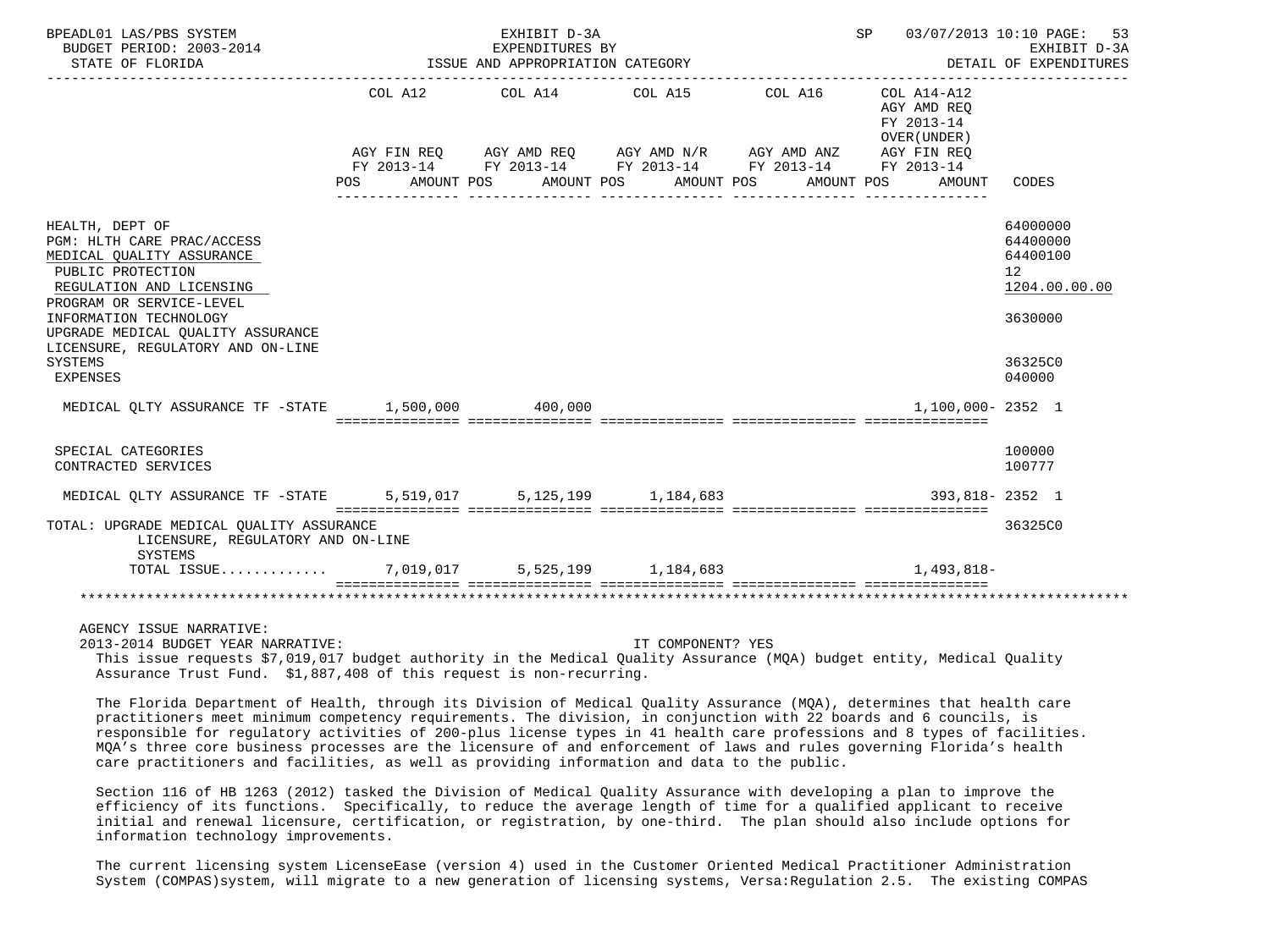| BPEADL01 LAS/PBS SYSTEM<br>BUDGET PERIOD: 2003-2014<br>STATE OF FLORIDA                                                                                 |            | EXHIBIT D-3A<br>EXPENDITURES BY<br>ISSUE AND APPROPRIATION CATEGORY                                                                                  | SP | 03/07/2013 10:10 PAGE: 54<br>EXHIBIT D-3A<br>DETAIL OF EXPENDITURES |                                                         |
|---------------------------------------------------------------------------------------------------------------------------------------------------------|------------|------------------------------------------------------------------------------------------------------------------------------------------------------|----|---------------------------------------------------------------------|---------------------------------------------------------|
|                                                                                                                                                         |            | COL A12 COL A14 COL A15 COL A16 COL A14-A12                                                                                                          |    | AGY AMD REO<br>FY 2013-14<br>OVER (UNDER)                           |                                                         |
|                                                                                                                                                         | <b>POS</b> | AGY FIN REQ AGY AMD REQ AGY AMD N/R AGY AMD ANZ<br>FY 2013-14 FY 2013-14 FY 2013-14 FY 2013-14<br>AMOUNT POS AMOUNT POS AMOUNT POS AMOUNT POS AMOUNT |    | AGY FIN REO<br>FY 2013-14                                           | CODES                                                   |
| HEALTH, DEPT OF<br>PGM: HLTH CARE PRAC/ACCESS<br>MEDICAL QUALITY ASSURANCE<br>PUBLIC PROTECTION<br>REGULATION AND LICENSING<br>PROGRAM OR SERVICE-LEVEL |            |                                                                                                                                                      |    |                                                                     | 64000000<br>64400000<br>64400100<br>12<br>1204.00.00.00 |
| INFORMATION TECHNOLOGY<br>UPGRADE MEDICAL QUALITY ASSURANCE<br>LICENSURE, REGULATORY AND ON-LINE<br>SYSTEMS                                             |            |                                                                                                                                                      |    |                                                                     | 3630000<br>36325C0                                      |

 system, implemented in 2003, limits the improvements the Department can make due to the lack of workflow and real-time processing. The COMPAS system requires the use of batch processing to complete the licensing process. This results in multi-day delays in the time it takes to be licensed, consistently resulting in significant foregone wages and in many cases increasing the time it takes for the applicants to gain employment. This delay ultimately results in a negative impact on Florida's economic engine. The upgrades should take two years for a total cost of \$12,150,626. \$7,019,017 in fiscal year 2013-2014 and \$5,131,609 in fiscal year 2014-2015. There is an estimated maintenance/support cost of approximately \$270,000 after project completion.

| 2013-2014   | 2014-2015                                                     |
|-------------|---------------------------------------------------------------|
| \$4,353,800 | $$2,979,336$ Contractors                                      |
| \$1,122,017 | $$403,929$ Hardware                                           |
| \$189.000   | $$394.144$ Software                                           |
| \$1,077,000 | \$1,077,000 Organization Change Management/Project Management |
| \$277.200   | \$ 277,200 Independent Verification and Validation (IV&V)     |
| \$7,019,017 | \$5,131,609 Total Project Cost                                |

 Even if the COMPAS system provided the functionality needed to meet the demands of the current environment, which it doesn't, much of the software and backend infrastructure is reaching (or has already reached) the end of its life. Most significantly, LicenseEase software that COMPAS is based on is rapidly approaching the end of its software life as it will no longer be supported after December 31, 2012. In addition, the Sun servers used to run the software will not being supported after June 2013 and the Dell tablets being used by inspectors are already unsupported. Moreover, much of the backend software (J-Initiator, Windows XP, Oracle DB and Oracle Application Server) is either unsupported or will be within the next year or two.

 The enhancements included with the modernization project will include self-service functionality allowing users to obtain answers to many questions online that currently require interaction with the MQA call center. It also provides workflow functionality that represents the single biggest functional improvement offered in the upgrade and has the potential of dramatically improving operational efficiencies at MQA. It will assign applications or cases to MQA staff and allow managers to set assignment rules, create and manage work queues, monitor deadlines, set work alerts and more. Functionality will also be implemented to modernize inspections, allowing all inspections to be completed utilizing electronic forms and routing. These enhanced features will be supported by a new high availability IT infrastructure that will provide the foundation for real time processing of applicant and licensee financial transactions. Improved automation and efficiencies throughout these areas will deliver positive, measureable impacts to the Florida economy by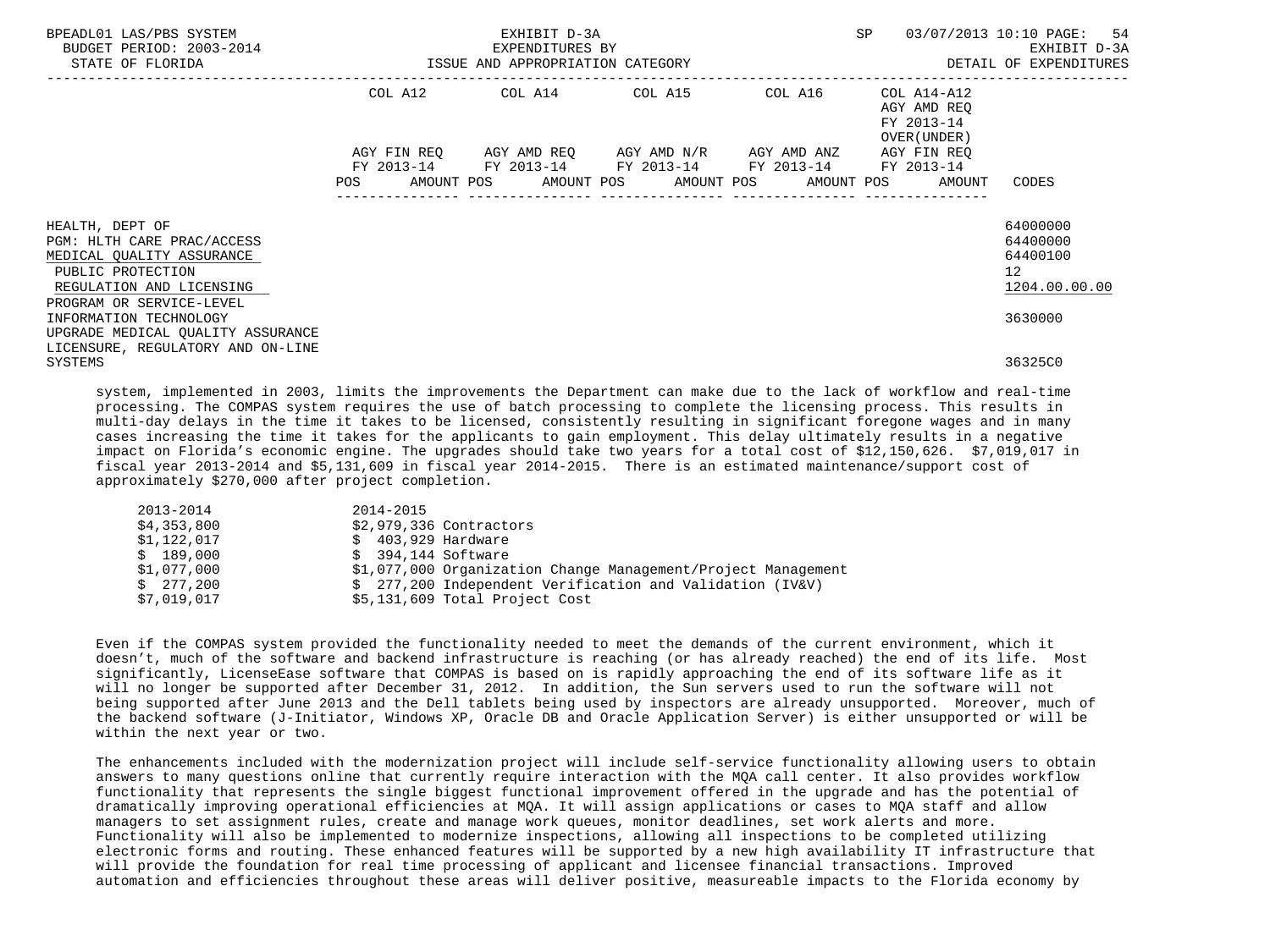| BPEADL01 LAS/PBS SYSTEM<br>BUDGET PERIOD: 2003-2014<br>-2014 EXPENDITURES BY<br>ISSUE AND APPROPRIATION CATEGORY<br>STATE OF FLORIDA                    |            |  | EXHIBIT D-3A     |                                                                                                           | SP |         | 03/07/2013 10:10 PAGE: 55<br>EXHIBIT D-3A<br>DETAIL OF EXPENDITURES |                                                                   |                                                                      |
|---------------------------------------------------------------------------------------------------------------------------------------------------------|------------|--|------------------|-----------------------------------------------------------------------------------------------------------|----|---------|---------------------------------------------------------------------|-------------------------------------------------------------------|----------------------------------------------------------------------|
|                                                                                                                                                         |            |  |                  | COL A12 COL A14 COL A15                                                                                   |    | COL A16 |                                                                     | COL A14-A12<br>AGY AMD REO<br>FY 2013-14<br>OVER (UNDER )         |                                                                      |
|                                                                                                                                                         | <b>POS</b> |  | ________________ | AGY FIN REO AGY AMD REO AGY AMD N/R AGY AMD ANZ<br>FY 2013-14 FY 2013-14 FY 2013-14 FY 2013-14 FY 2013-14 |    |         |                                                                     | AGY FIN REO<br>AMOUNT POS AMOUNT POS AMOUNT POS AMOUNT POS AMOUNT | CODES                                                                |
| HEALTH, DEPT OF<br>PGM: HLTH CARE PRAC/ACCESS<br>MEDICAL OUALITY ASSURANCE<br>PUBLIC PROTECTION<br>REGULATION AND LICENSING<br>PROGRAM OR SERVICE-LEVEL |            |  |                  |                                                                                                           |    |         |                                                                     |                                                                   | 64000000<br>64400000<br>64400100<br>12 <sup>°</sup><br>1204.00.00.00 |
| INFORMATION TECHNOLOGY<br>UPGRADE MEDICAL QUALITY ASSURANCE<br>LICENSURE, REGULATORY AND ON-LINE                                                        |            |  |                  |                                                                                                           |    |         |                                                                     |                                                                   | 3630000                                                              |
| SYSTEMS                                                                                                                                                 |            |  |                  |                                                                                                           |    |         |                                                                     |                                                                   | 36325C0                                                              |

allowing qualified applicants to be licensed faster getting Floridians to work.

 This issue relates to Florida Strategic Plan for Economic Development: Develop and maintain a cutting-edge telecommunications infrastructure (#15) and Renovate permitting, development, and other regulatory processes to meet changing business needs and provide a predictable legal and regulatory environment (#18). "Amended 2013-14 Narrative after February 1, 2013"

 This issue requests \$5,525,199 budget authority in the Medical Quality Assurance (MQA) budget entity, Medical Quality Assurance Trust Fund. \$1,184,683 of this request is non-recurring.

 The upgrades should take two years for a total cost of \$9,865,715. \$5,525,199 in fiscal year 2013-2014 and \$4,340,516 in fiscal year 2014-2015. There is an estimated maintenance/support cost of approximately \$270,000 after project completion.

|    | 2013-2014   | 2014-2015                                                       |
|----|-------------|-----------------------------------------------------------------|
|    | \$3,918,420 | $$2,746,361$ Contractors                                        |
|    | \$207,999   | 0 Hardware                                                      |
|    | \$180,000   | \$ 375,375 Software                                             |
| S. | 969,300     | 969,300 Organization Change Management/Project Management<br>S. |
|    | \$249,480   | \$ 249,480 Independent Verification and Validation (IV&V)       |
|    | \$5,525,199 | \$4,340,516 Total Project Cost                                  |

 "Summary: Upon further review of the proposed project budget all contingencies were eliminated." \*\*\*\*\*\*\*\*\*\*\*\*\*\*\*\*\*\*\*\*\*\*\*\*\*\*\*\*\*\*\*\*\*\*\*\*\*\*\*\*\*\*\*\*\*\*\*\*\*\*\*\*\*\*\*\*\*\*\*\*\*\*\*\*\*\*\*\*\*\*\*\*\*\*\*\*\*\*\*\*\*\*\*\*\*\*\*\*\*\*\*\*\*\*\*\*\*\*\*\*\*\*\*\*\*\*\*\*\*\*\*\*\*\*\*\*\*\*\*\*\*\*\*\*\*\*\*

| TOTAL: REGULATION AND LICENSING |           |           |           |                 | 1204.00.00.00 |
|---------------------------------|-----------|-----------|-----------|-----------------|---------------|
| BY FUND TYPE                    |           |           |           |                 |               |
| TRUST FUNDS                     | 7.019.017 | 5,525,199 | 1,184,683 | 1,493,818- 2000 |               |
|                                 |           |           |           |                 |               |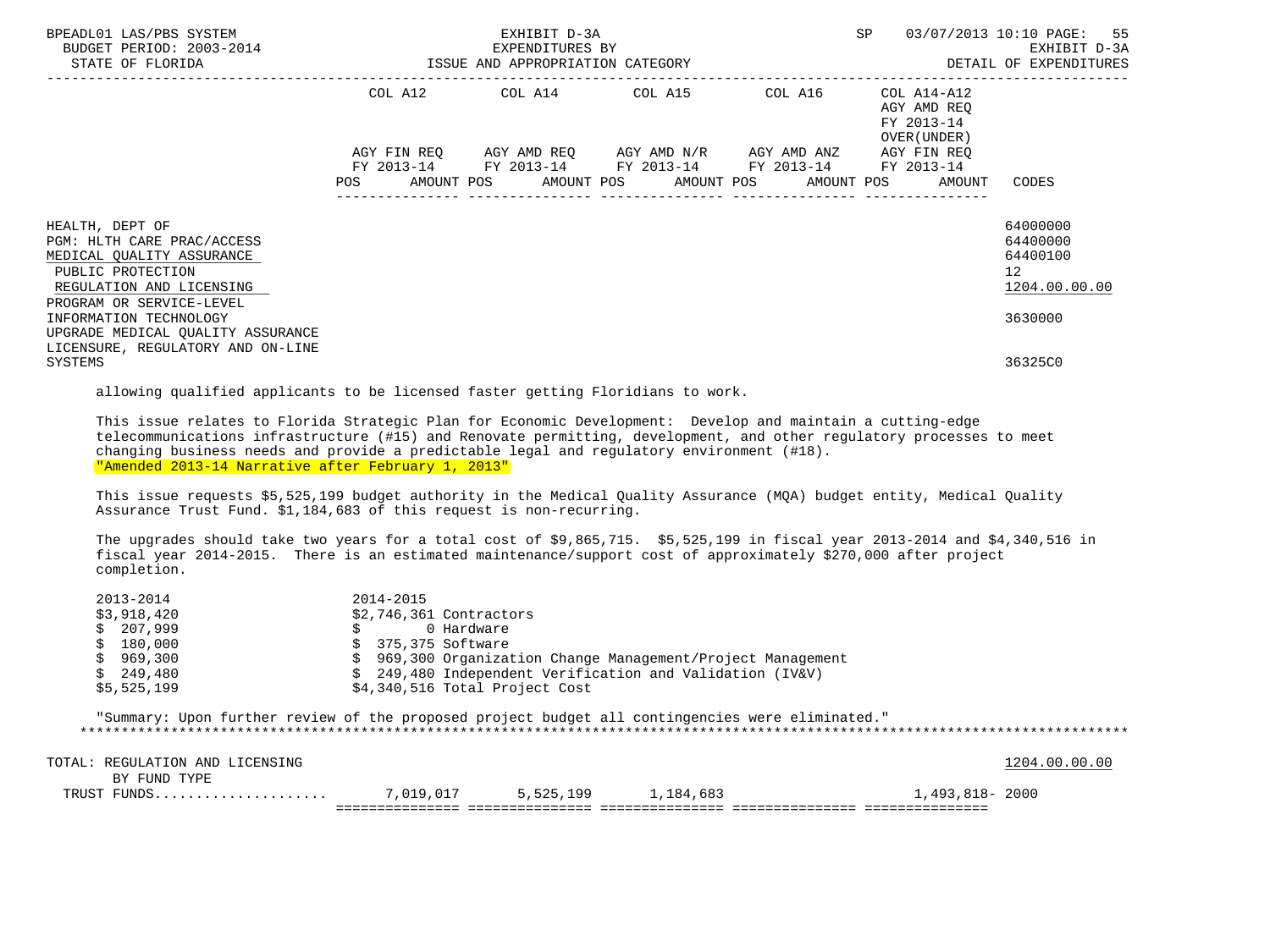| BPEADL01 LAS/PBS SYSTEM<br>BUDGET PERIOD: 2003-2014<br>STATE OF FLORIDA                                                                                                                                                                                                     |         |            | EXHIBIT D-3A<br>EXPENDITURES BY<br>ISSUE AND APPROPRIATION CATEGORY | SP                                                                                                | 03/07/2013 10:10 PAGE: 56<br>EXHIBIT D-3A<br>DETAIL OF EXPENDITURES |                                                          |                                                                                         |
|-----------------------------------------------------------------------------------------------------------------------------------------------------------------------------------------------------------------------------------------------------------------------------|---------|------------|---------------------------------------------------------------------|---------------------------------------------------------------------------------------------------|---------------------------------------------------------------------|----------------------------------------------------------|-----------------------------------------------------------------------------------------|
|                                                                                                                                                                                                                                                                             |         | COL A12    | COL A14 COL A15                                                     |                                                                                                   | COL A16                                                             | COL A14-A12<br>AGY AMD REO<br>FY 2013-14<br>OVER (UNDER) |                                                                                         |
|                                                                                                                                                                                                                                                                             | POS     | FY 2013-14 | AMOUNT POS AMOUNT POS                                               | AGY FIN REQ 6GY AMD REQ 6GY AMD N/R 6GY AMD ANZ<br>FY 2013-14 FY 2013-14 FY 2013-14<br>AMOUNT POS | AMOUNT POS                                                          | AGY FIN REQ<br>FY 2013-14<br>AMOUNT                      | CODES                                                                                   |
| HEALTH, DEPT OF<br><b>PGM: DISABILITY DETERMIN</b><br>DISABILITY BENEFITS DETERM<br>ECONOMIC OPPORTUNITIES<br>WORKFORCE SERVICES<br>ADJUSTMENTS TO CURRENT YEAR<br>ESTIMATED EXPENDITURES<br>TRANSFER BETWEEN CATEGORIES -<br>UNITED STATES TRUST FUND - DEDUCT<br>EXPENSES |         |            |                                                                     |                                                                                                   |                                                                     |                                                          | 64000000<br>64500000<br>64500100<br>11<br>1102.00.00.00<br>1600000<br>160F230<br>040000 |
| U.S. TRUST FUND                                                                                                                                                                                                                                                             | -FEDERL |            | $250,000-$                                                          |                                                                                                   |                                                                     | 250,000-2738 3                                           |                                                                                         |
|                                                                                                                                                                                                                                                                             |         |            |                                                                     |                                                                                                   |                                                                     |                                                          |                                                                                         |

 AGENCY ISSUE NARRATIVE: 2013-2014 BUDGET YEAR NARRATIVE: IT COMPONENT? NO "Amended 2013-14 Narrative after February 1, 2013"

 This issue requests re-approval of the 2012-13 Budget Amendment, Agency Log #13CA-303 / EOG Log #B7096 approved on September 25, 2012. The Social Security Administration (SSA) continues to require infrastructure improvements and safety and security enhancements. This includes enhanced safety/security systems and cameras. In Florida, this also includes backup generators. These improvements are OCO intensive.

 Please see companion issue 160F240 in the Disability Benefits Determination budget entity, 11.02.00.00.00 state program component.